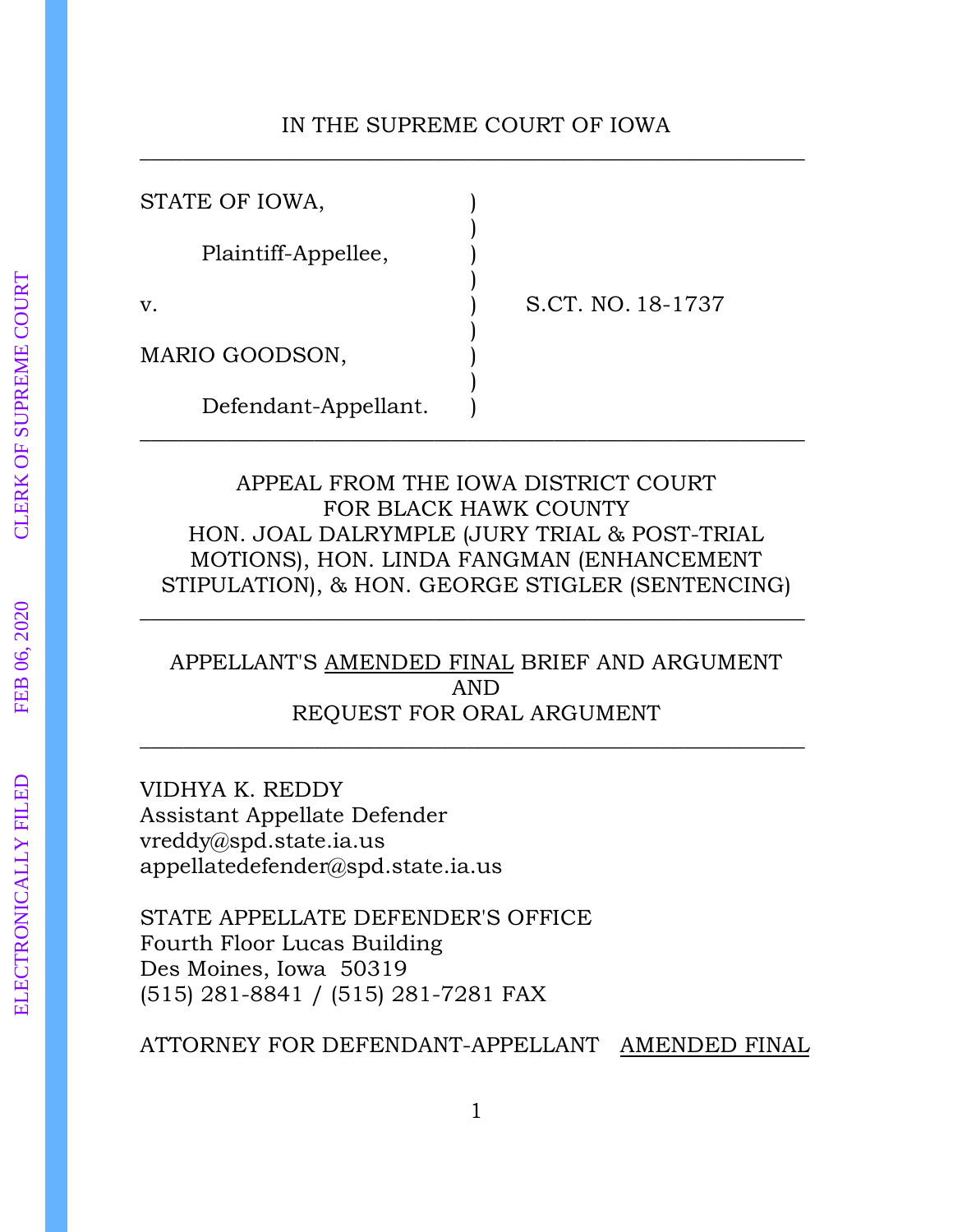#### **CERTIFICATE OF SERVICE**

On February 6, 2020, the undersigned certifies that a true copy of the foregoing instrument was served upon Defendant-Appellant by placing one copy thereof in the United States mail, proper postage attached, addressed to Mario Goodson, No. 1143207, Fort Dodge Correctional Facility, 1550 "L" Street, Fort Dodge, IA 50501.

#### STATE APPELLATE DEFENDER

Vidnya K. Reddy

VIDHYA K. REDDY Assistant Appellate Defender Appellate Defender Office Lucas Bldg., 4th Floor 321 E. 12th Street Des Moines, IA 50319 (515) 281-8841 vreddy@spd.state.ia.us appellatedefender@spd.state.ia.us

VKR/lr/4/19 VKR/sm/7/19 VKR/vkr/2/20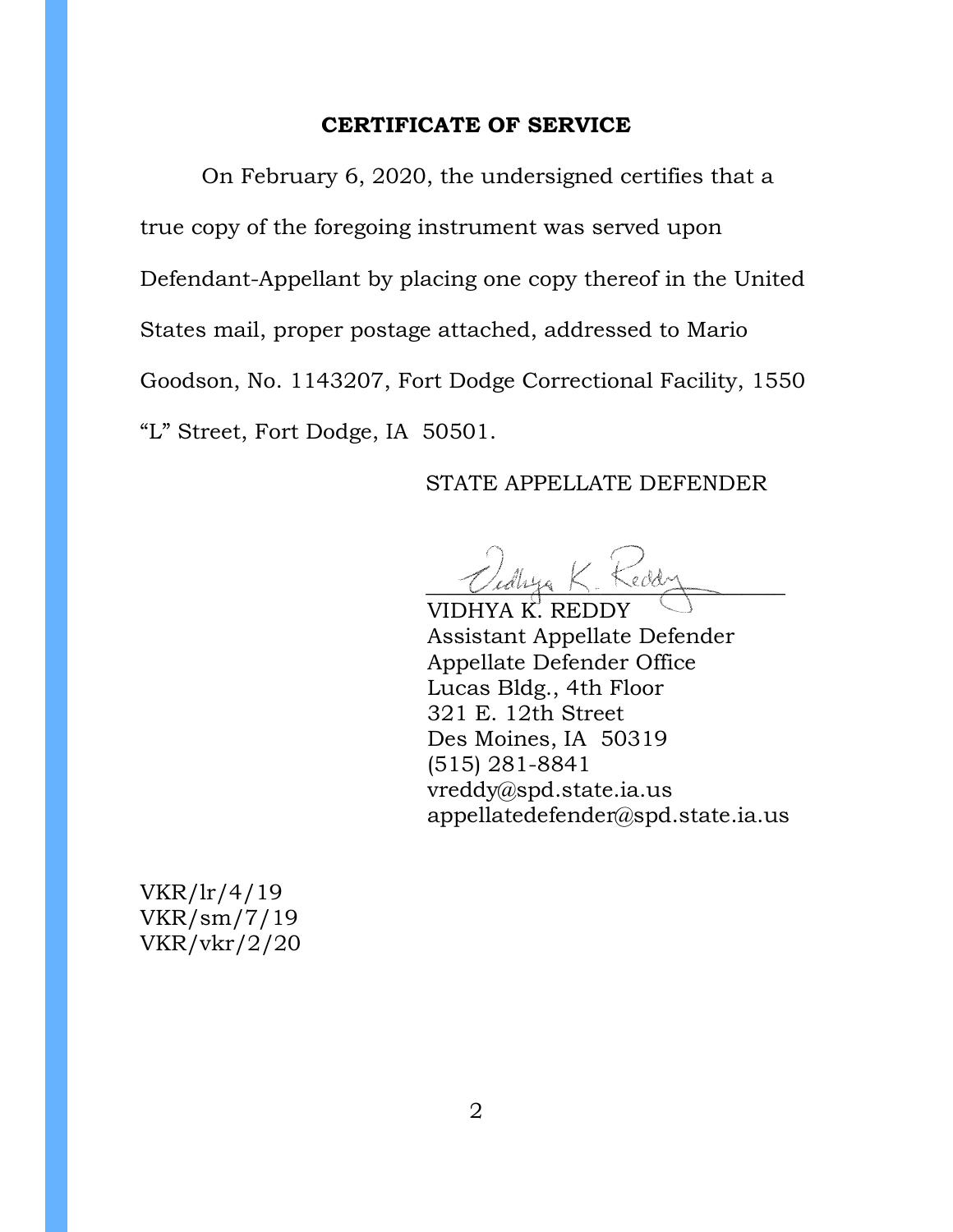# **TABLE OF CONTENTS**

| Statement of the Issues Presented for Review 10                                                                                                                         |
|-------------------------------------------------------------------------------------------------------------------------------------------------------------------------|
|                                                                                                                                                                         |
|                                                                                                                                                                         |
| Argument                                                                                                                                                                |
| I. The district court erred in permitting the state to<br>introduce evidence of Goodson's other crimes, wrongs,                                                         |
|                                                                                                                                                                         |
| II. The trial judge erred in failing to recuse himself<br>(a) from trial and (b) from consideration of Goodson's<br>post-trial motion alleging improper contact between |
|                                                                                                                                                                         |
| III. Whether principles of Merger or Double Jeopardy<br>prohibited cumulative punishment for both First Degree<br>Burglary and Third Degree Sexual Abuse  82            |
|                                                                                                                                                                         |
| IV. The District Court entered an illegal sentence in<br>specifying the duration of Goodson's sex offender                                                              |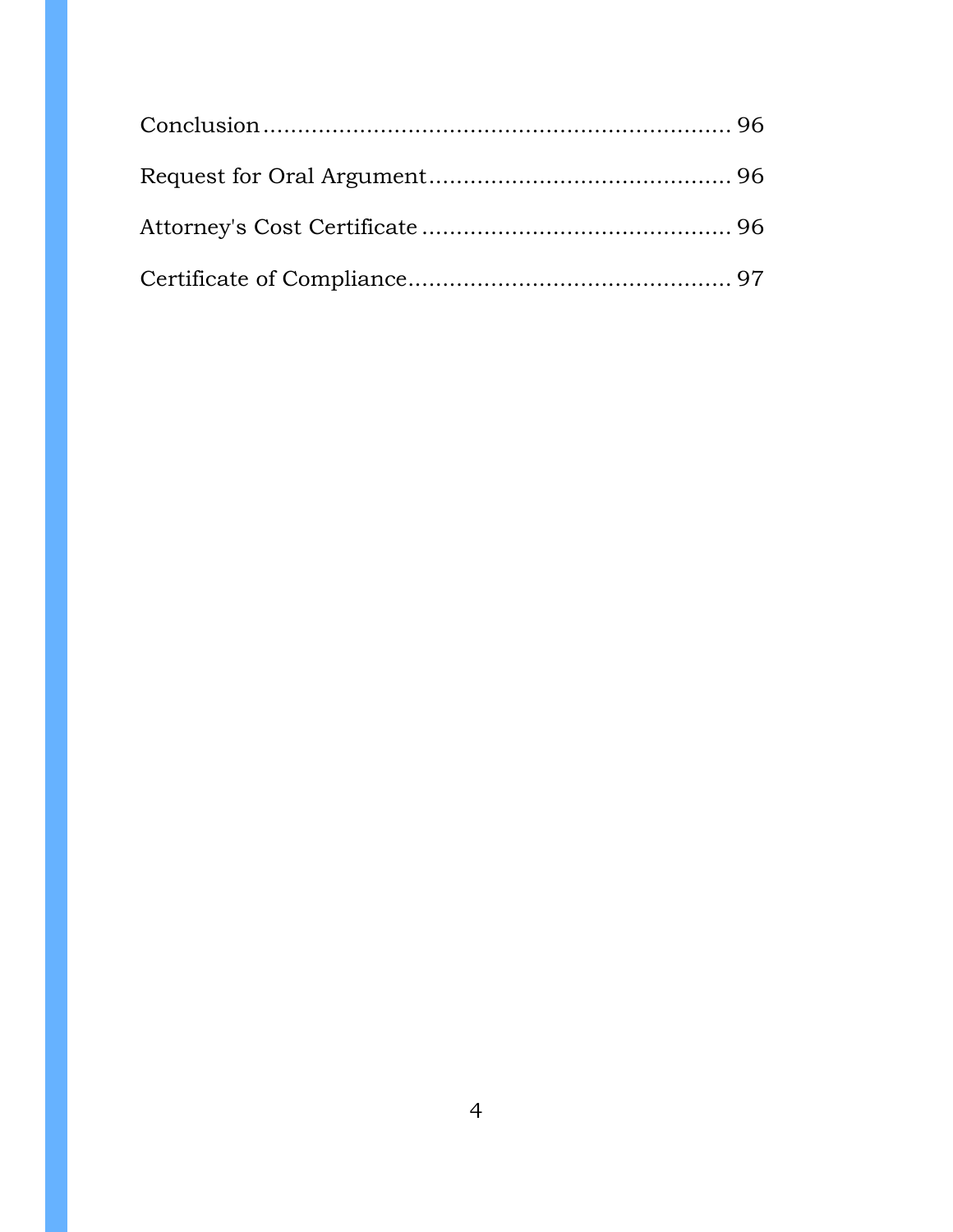## **TABLE OF AUTHORITIES**

| Cases:                                                   | Page: |
|----------------------------------------------------------|-------|
| Barker v. Iowa Department of Public Safety,              |       |
| Benton v. Maryland, 395 U.S. 784 (1969) 84               |       |
| Blockburger v. United States, 284 U.S. 299 (1932) 85     |       |
|                                                          |       |
|                                                          |       |
| Hill v. United States, 368 U.S. 424 (1962)  82           |       |
| In re Howes, 880 N.W.2d 184 (Iowa 2016)  74-75, 77       |       |
|                                                          |       |
| State v. Anderson, 565 N.W.2d 340 (Iowa 1997) 82, 84, 89 |       |
| State v. Bruegger, 773 N.W.2d 862 (Iowa 2009) 82-83      |       |
|                                                          |       |
| State v. Bullock, 638 N.W.2d 728                         |       |
| State v. Carrillo, 597 N.W.2d 497 (Iowa 1999)  54        |       |
| State v. Casady, 491 N.W.2d 782 (Iowa 1992)  59          |       |
| State v. DeBerg, 282 N.W.2d 348 (Iowa 1980)  53          |       |
| State v. Finnel, 515 N.W.2d 41 (Iowa 1994) 83            |       |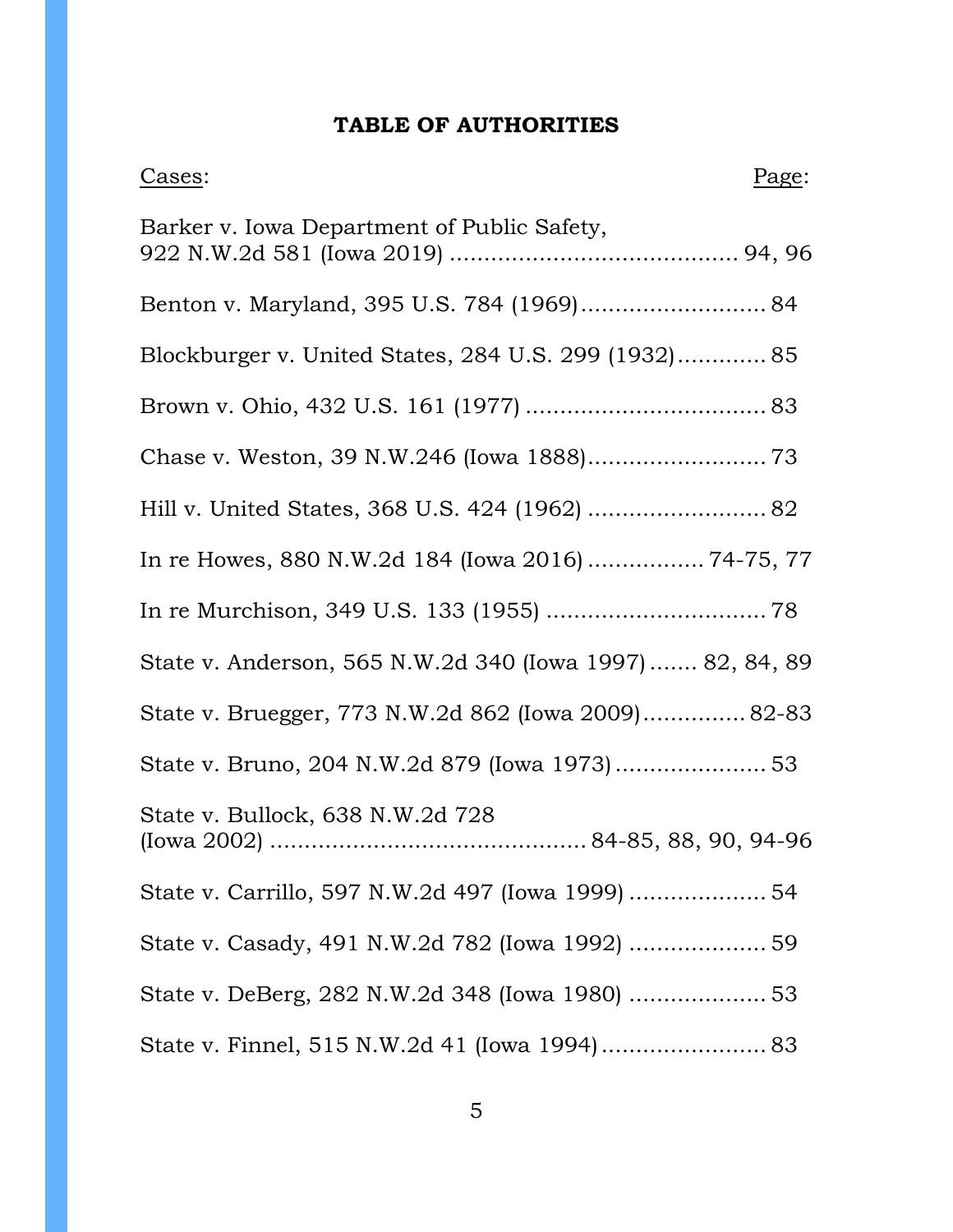| State v. Fremont, 749 N.W.2d 234 (Iowa 2008) 73, 78-79     |
|------------------------------------------------------------|
| State v. Halliburton, 539 N.W.2d 339 (Iowa 1995) 83-85, 89 |
| State v. Henderson, 696 N.W.2d 5 (Iowa 2005) 57            |
| State v. Hickman, 623 N.W.2d 847 (Iowa 2001) 86, 92        |
| State v. Jandreau, 846 N.W.2d 529                          |
| State v. Klemme, No. 10-0859, 2011 WL 2112463              |
| State v. Kolberg, No. 10–1535, 2011 WL 3116959             |
|                                                            |
|                                                            |
| State v. Lewis, 514 N.W.2d 63 (Iowa 1994)  85, 89          |
|                                                            |
|                                                            |
|                                                            |
| State v. Mapp, 585 N.W.2d 746 (Iowa 1998)  89, 92-93       |
| State v. Melick, No. 03-0234, 2004 WL 241530               |
|                                                            |
| State v. Mitchell, 633 N.W.2d 295 (Iowa 2001)  55          |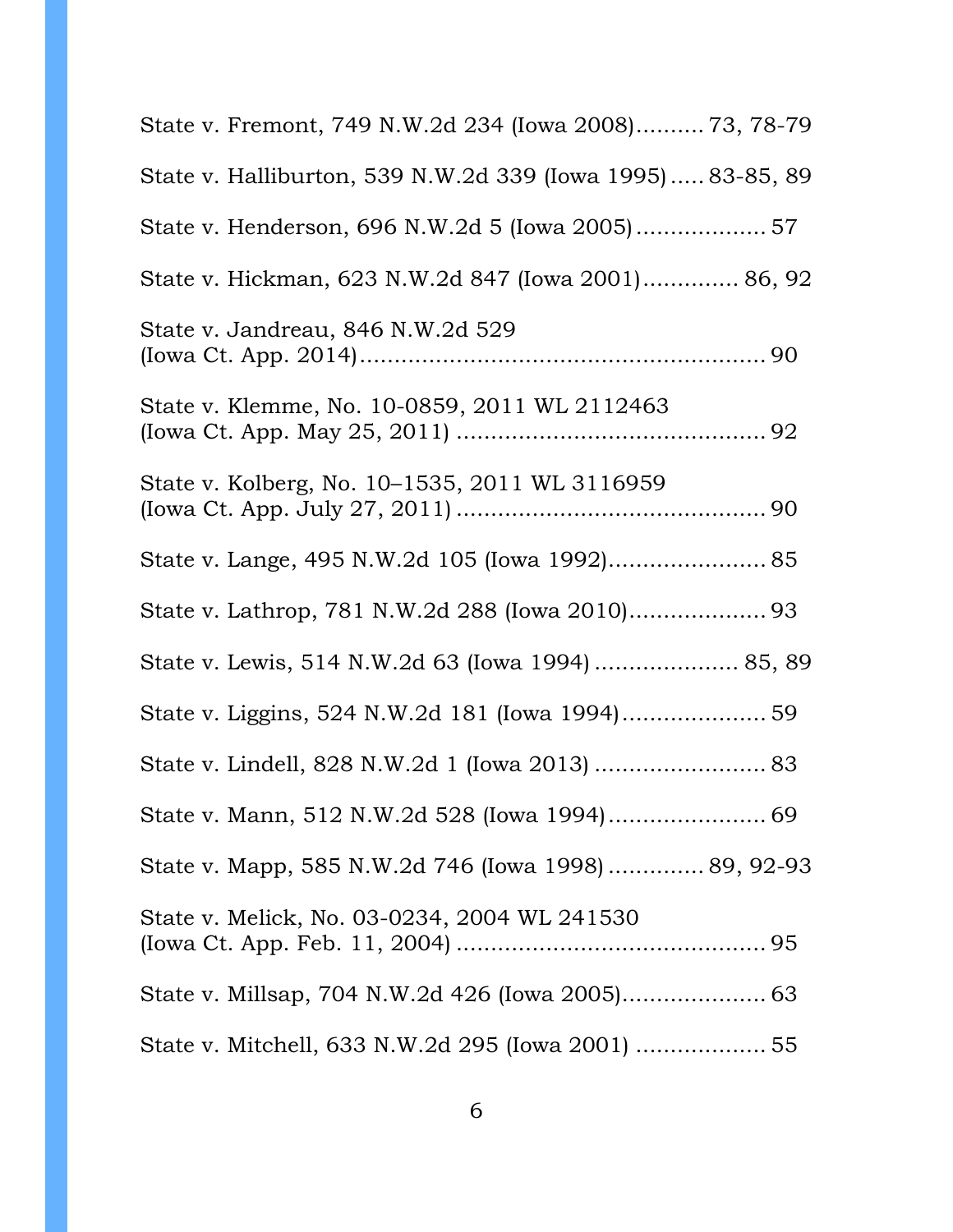| State v. Nelson, 791 N.W.2d 414 (Iowa 2010)  58            |
|------------------------------------------------------------|
|                                                            |
|                                                            |
| State v. Richards, 879 N.W.2d 140 (Iowa 2016) 57-59        |
| State v. Rodriquez, 636 N.W.2d 234 (Iowa 2001)  55-56      |
|                                                            |
|                                                            |
| State v. Sullivan, 679 N.W.2d 19 (Iowa 2004)  57           |
| State v. Taylor, 689 N.W.2d 116 (Iowa 2004)  54, 56, 58-59 |
| State v. Thomas, 520 N.W.2d 311 (Iowa Ct. App. 1994) 82    |
| State v. Tobin, 333 N.W.2d 842 (Iowa 1983) 53, 92          |
| State v. Toles, No. 15-0321, 2016 WL 1358959               |
|                                                            |
|                                                            |
| State v. Whitfield, 315 N.W.2d 753 (Iowa 1982)  90, 92-93  |
| State v. Woody, 613 N.W.2d 215 (Iowa 2000)  82, 92         |
| Taylor v. State, 352 N.W.2d 683 (Iowa 1984)  54            |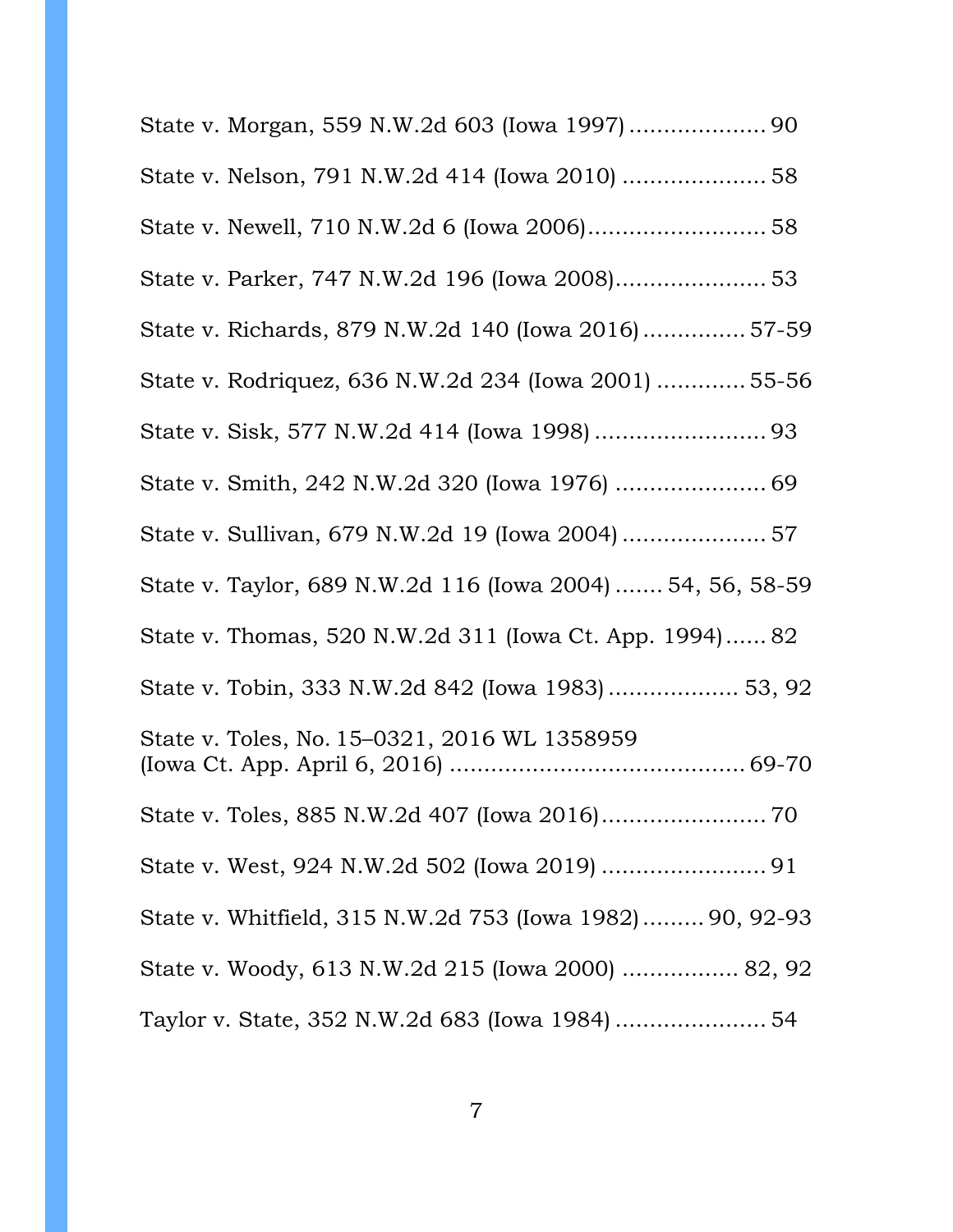| Williams v. Pennsylvania, 136 S.Ct. 1899 (2016) 71-73 |
|-------------------------------------------------------|
| <b>Constitutional Provisions:</b>                     |
|                                                       |
|                                                       |
| <b>Statutes and Court Rules:</b>                      |
|                                                       |
|                                                       |
|                                                       |
|                                                       |
|                                                       |
|                                                       |
|                                                       |
|                                                       |
|                                                       |
|                                                       |
|                                                       |
|                                                       |
| Other Authorities:                                    |

Iowa Code of Judicial Conduct R. 51:2.11, Comment [1] .... 70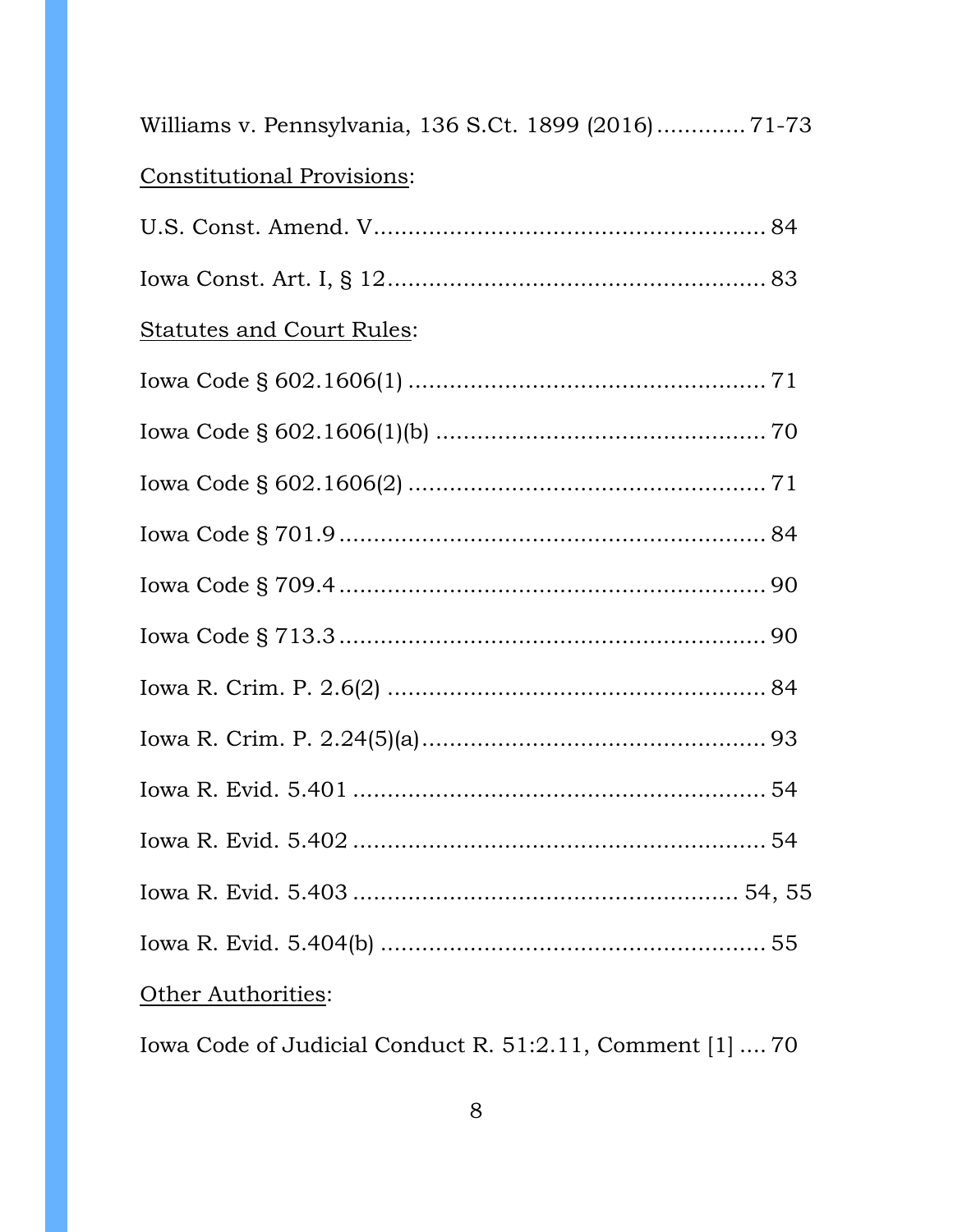Iowa Code of Judicial Conduct R. 51:2.11, Comment [2] 62, 70 Iowa Code of Judicial Conduct R. 51:2.11, Comment [5] .... 71 Iowa Code of Judicial Conduct R. 51:2.11(A) ...................... 74 Iowa Code of Judicial Conduct R. 51:2.11(A)(1) .................. 79 Iowa Code of Judicial Conduct R. 51:2.11(A)(6)(a)............... 70 Iowa Code of Judicial Conduct R. 51:2.11(2)(d) .................. 79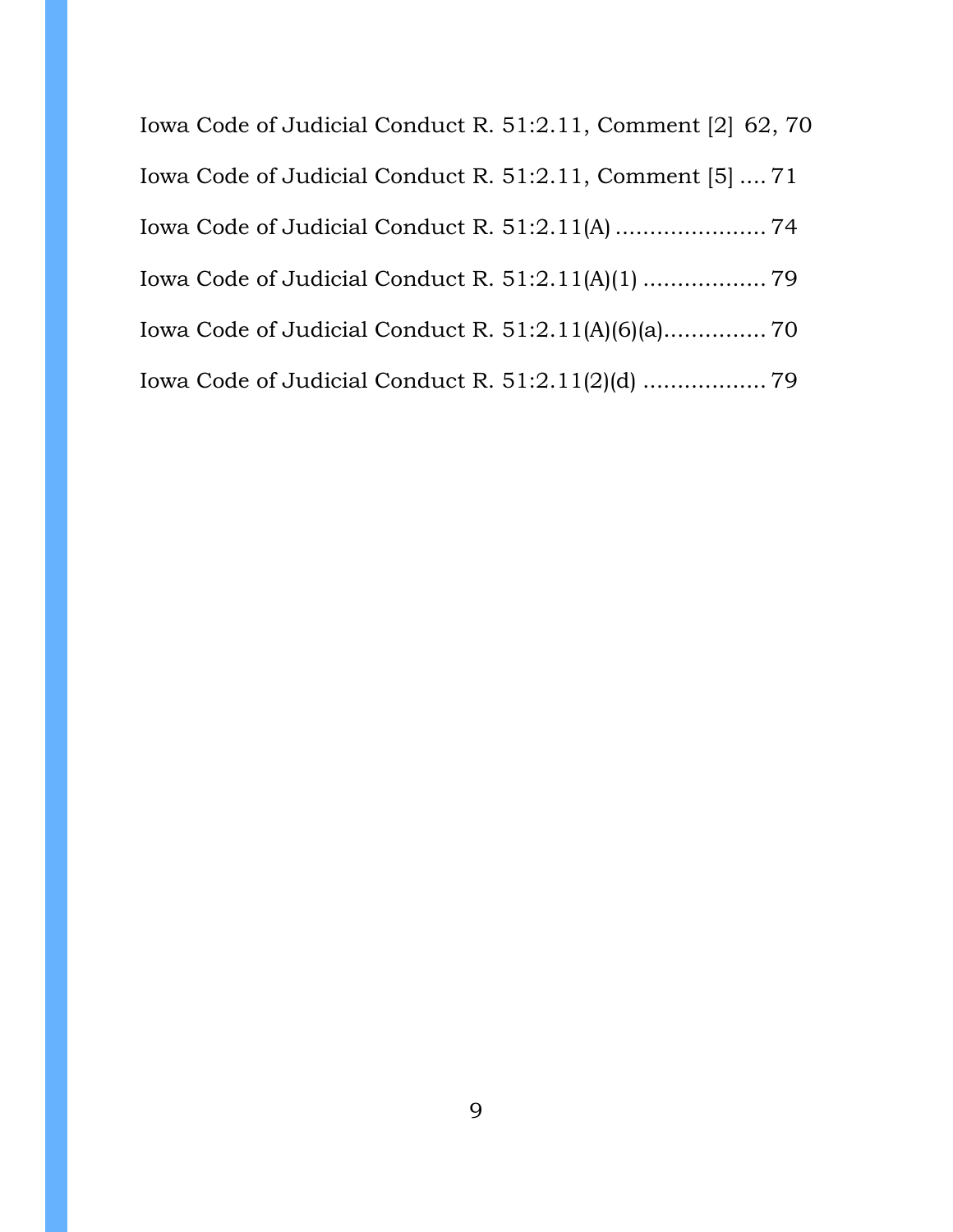#### **STATEMENT OF THE ISSUES PRESENTED FOR REVIEW**

### **I. WHETHER THE DISTRICT COURT ERRED IN PERMITTING THE STATE TO INTRODUCE EVIDENCE OF GOODSON'S OTHER CRIMES, WRONGS, OR BAD ACTS?**

#### **Authorities**

State v. Bruno, 204 N.W.2d 879, 887 (Iowa 1973)

State v. Tobin, 333 N.W.2d 842, 844 (Iowa 1983)

State v. DeBerg, 282 N.W.2d 348, 351 (Iowa 1980)

State v. Parker, 747 N.W.2d 196, 209 (Iowa 2008)

Taylor v. State, 352 N.W.2d 683, 684 (Iowa 1984)

State v. Carrillo, 597 N.W.2d 497, 500 (Iowa 1999)

State v. Taylor, 689 N.W.2d 116, 123 (Iowa 2004)

Iowa Rs. Evid. 5.401-5.402

Iowa R. Evid. 5.403

Iowa R. Evid. 5.404(b)

State v. Mitchell, 633 N.W.2d 295, 298 (Iowa 2001)

State v. Rodriquez, 636 N.W.2d 234, 240 (Iowa 2001)

State v. Sullivan, 679 N.W.2d 19, 25 (Iowa 2004)

State v. Richards, 879 N.W.2d 140, 147 (Iowa 2016)

State v. Henderson, 696 N.W.2d 5, 16 (Iowa 2005)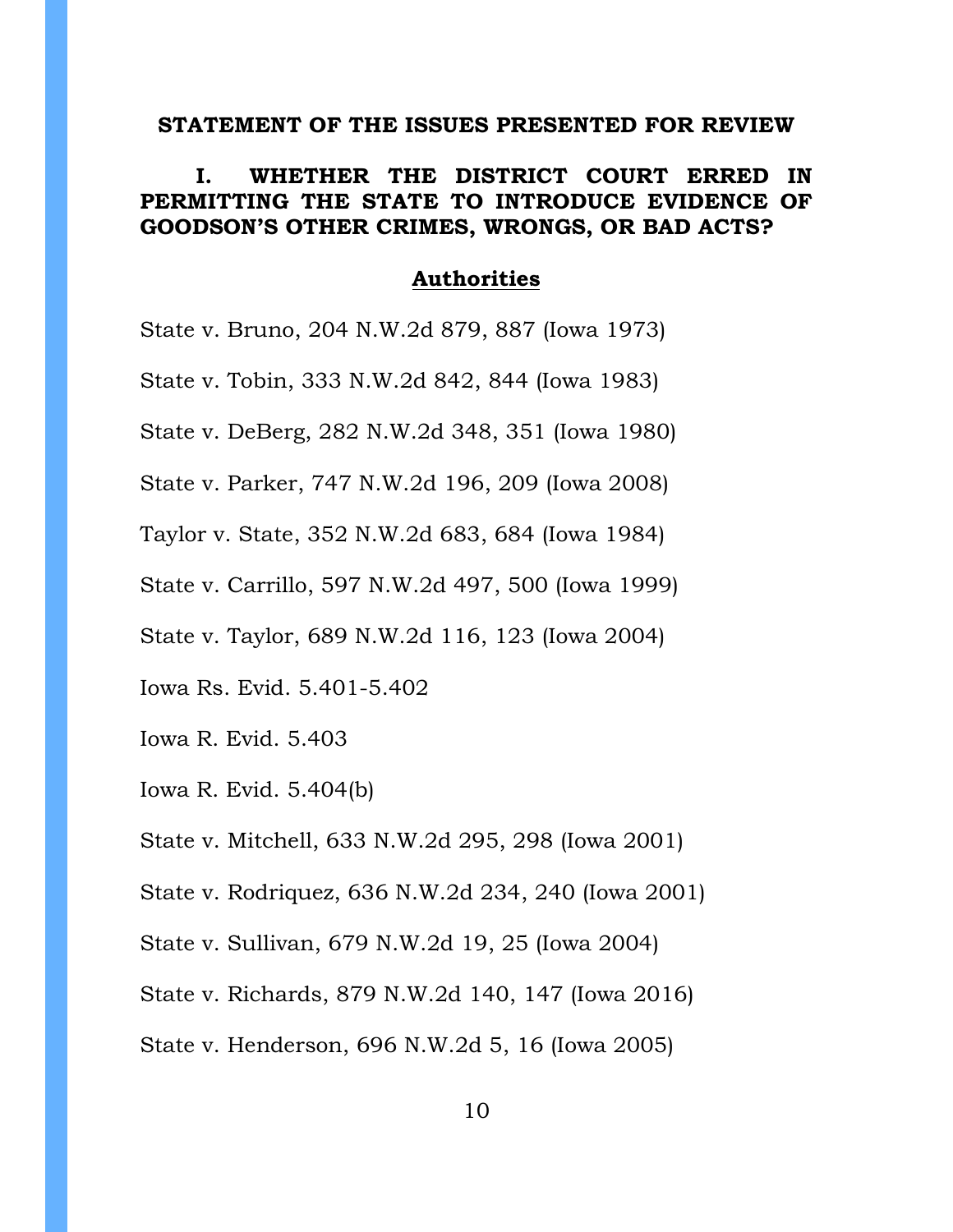State v. Newell, 710 N.W.2d 6, 22 (Iowa 2006)

State v. Nelson, 791 N.W.2d 414, 425 (Iowa 2010)

State v. Liggins, 524 N.W.2d 181, 188–89 (Iowa 1994)

State v. Casady, 491 N.W.2d 782, 786 (Iowa 1992)

## **II. WHETHER THE TRIAL JUDGE ERRED IN FAILING TO RECUSE HIMSELF (A) FROM TRIAL AND (B) FROM CONSIDERATION OF GOODSON'S POST-TRIAL MOTION ALLEGING IMPROPER CONTACT BETWEEN THE JUDGE AND JURORS?**

### **Authorities**

Iowa Code of Judicial Conduct R. 51:2.11, Comment [2]

State v. Millsap, 704 N.W.2d 426, 432 (Iowa 2005)

### *a). New Trial: Prior service as a prosecutor "in the matter in controversy"*

State v. Mann, 512 N.W.2d 528, 532 (Iowa 1994)

State v. Smith, 242 N.W.2d 320 (Iowa 1976)

State v. Toles, No. 15–0321, 2016 WL 1358959, at \*2 (Iowa Ct. App. April 6, 2016)

State v. Toles, 885 N.W.2d 407, 408 (Iowa 2016)

Iowa Code of Judicial Conduct R. 51:2.11(A)(6)(a)

Iowa Code § 602.1606(1)(b)

Iowa Code of Judicial Conduct R. 51:2.11, Comment [5]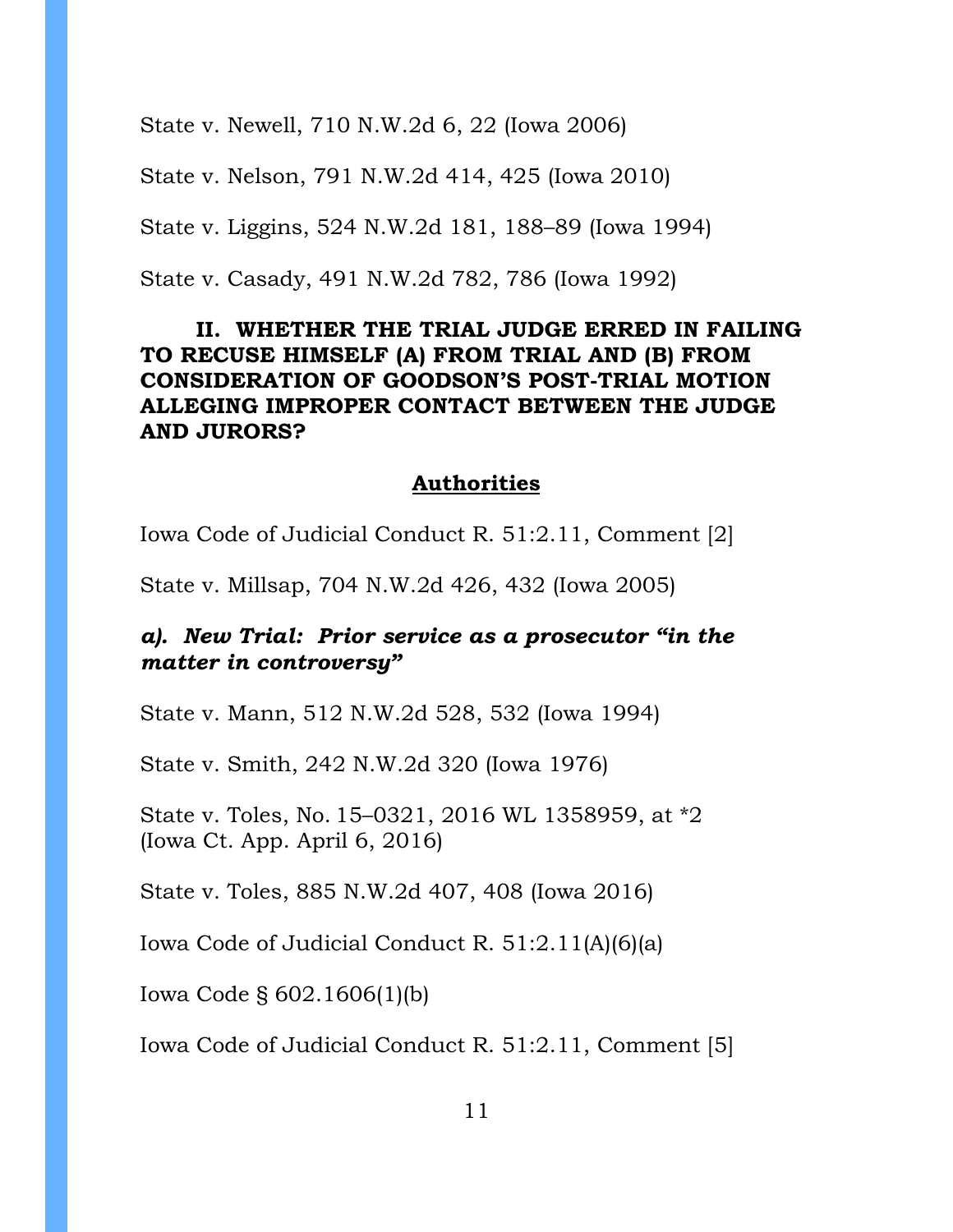Iowa Code § 602.1606(1)

Iowa Code § 602.1606(2)

Williams v. Pennsylvania, 136 S.Ct. 1899, 1905 (2016)

Chase v. Weston, 39 N.W.246, 248 (Iowa 1888)

State v. Fremont, 749 N.W.2d 234, 244 (Iowa 2008)

## *b). New Trial: Reasonable basis for questioning impartiality*

Iowa Code of Judicial Conduct Rule 51:2.11(A)

In re Howes, 880 N.W.2d 184, 195 (Iowa 2016)

## *c). New Hearing on Motion for New Trial: Personal knowledge and functioning as witness as to post-trial motions for new trial*

In re Murchison, 349 U.S. 133 (1955)

State v. Fremont, 749 N.W.2d 234, 244 (Iowa 2008)

Iowa Code of Judicial Conduct R. 51:2.11(A)(1)

Iowa Code of Judicial Conduct R. 51:2.11(2)(d)

## **III. WHETHER PRINCIPLES OF MERGER OR DOUBLE JEOPARDY PROHIBITED CUMULATIVE PUNISHMENT FOR BOTH FIRST DEGREE BURGLARY AND THIRD DEGREE SEXUAL ABUSE?**

# **Authorities**

State v. Thomas, 520 N.W.2d 311, 313 (Iowa Ct. App. 1994)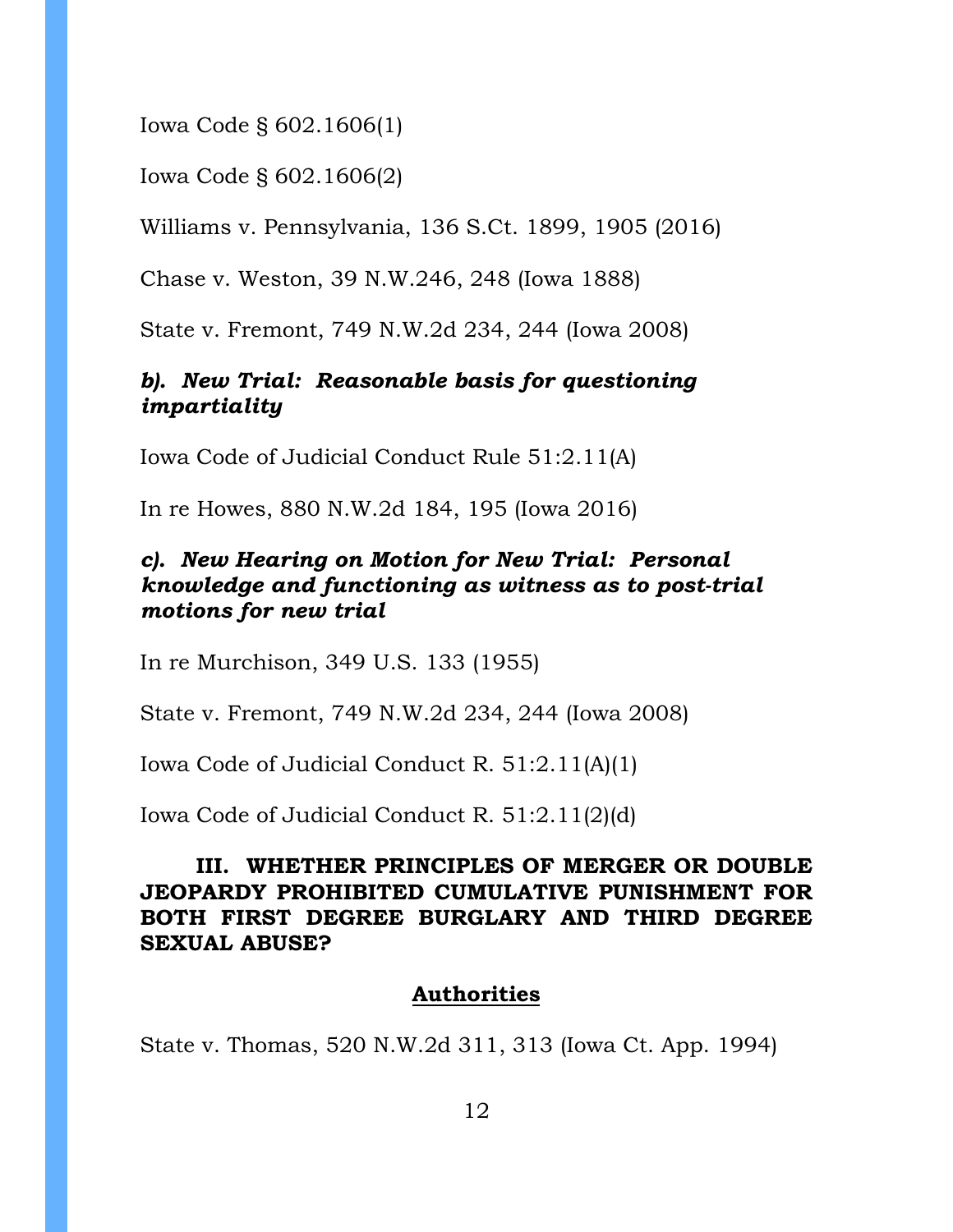- State v. Woody, 613 N.W.2d 215, 217 (Iowa 2000)
- State v. Bruegger, 773 N.W.2d 862, 872 (Iowa 2009)
- State v. Anderson, 565 N.W.2d 340, 342-44 (Iowa 1997)
- Hill v. United States, 368 U.S. 424, 430 (1962)
- State v. Halliburton, 539 N.W.2d 339, 343 (Iowa 1995)
- State v. Finnel, 515 N.W.2d 41, 43 (Iowa 1994)
- State v. Lindell, 828 N.W.2d 1, 4 (Iowa 2013)
- Iowa Const. Art. I, § 12
- Brown v. Ohio, 432 U.S. 161, 165 (1977)
- U.S. Const. Amend. V
- Benton v. Maryland, 395 U.S. 784, 794 (1969)
- Iowa Code § 701.9
- Iowa R. Crim. P. 2.6(2)
- State v. Bullock, 638 N.W.2d 728, 731 (Iowa 2002)
- State v. Lewis, 514 N.W.2d 63, 68-69 (Iowa 1994)
- Blockburger v. United States, 284 U.S. 299, 304 (1932)
- State v. Lange, 495 N.W.2d 105, 107 (Iowa 1992)
- State v. Hickman, 623 N.W.2d 847, 851 (Iowa 2001)
- State v. Mapp, 585 N.W.2d 746, 749 (Iowa 1998)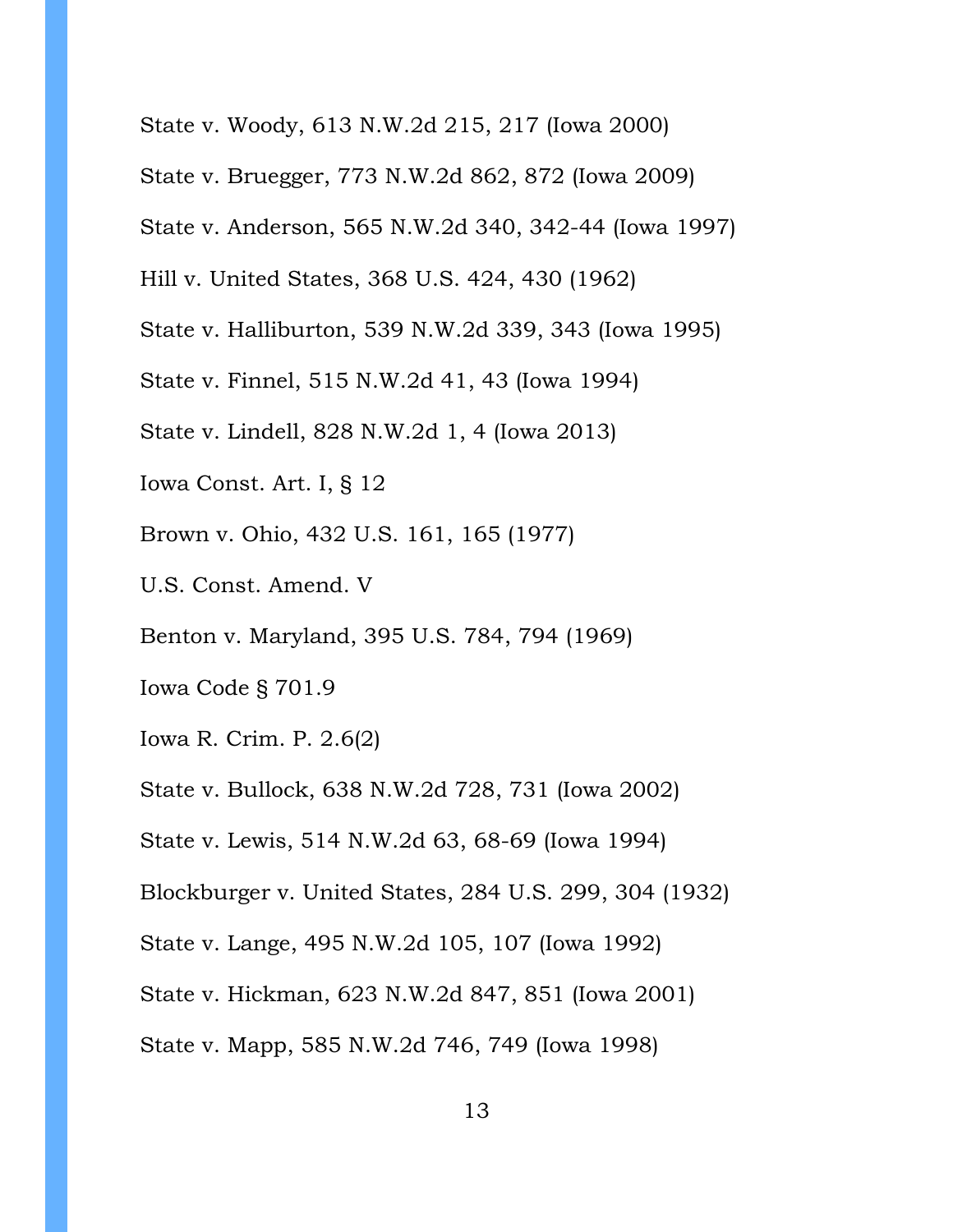State v. Jandreau, 846 N.W.2d 529 (Iowa Ct. App. 2014)

State v. Kolberg, No. 10–1535, 2011 WL 3116959, at \*2-4 (Iowa Ct. App. July 27, 2011) State v. Morgan, 559 N.W.2d 603, 611 (Iowa 1997)

State v. Whitfield, 315 N.W.2d 753, 755 (Iowa 1982)

Iowa Code § 713.3

Iowa Code § 709.4

State v. West, 924 N.W.2d 502, 511 (Iowa 2019)

State v. Tobin, 333 N.W.2d 842, 845 (Iowa 1983)

State v. Klemme, No. 10-0859, 2011 WL 2112463, at \*4 (Iowa Ct. App. May 25, 2011)

#### **IV. WHETHER THE DISTRICT COURT ENTERED AN ILLEGAL SENTENCE IN SPECIFYING THE DURATION OF GOODSON'S SEX OFFENDER REGISTRY OBLIGATION?**

#### **Authorities**

State v. Lathrop, 781 N.W.2d 288, 292-93 (Iowa 2010)

Iowa R. Crim. P. 2.24(5)(a)

State v. Sisk, 577 N.W.2d 414, 416 (Iowa 1998)

Barker v. Iowa Department of Public Safety, 922 N.W.2d 581, 586-87 (Iowa 2019)

State v. Bullock, 638 N.W.2d 728, 735 (Iowa 2002)

State v. Melick, No. 03-0234, 2004 WL 241530, at \*1 (Iowa Ct. App. Feb. 11, 2004)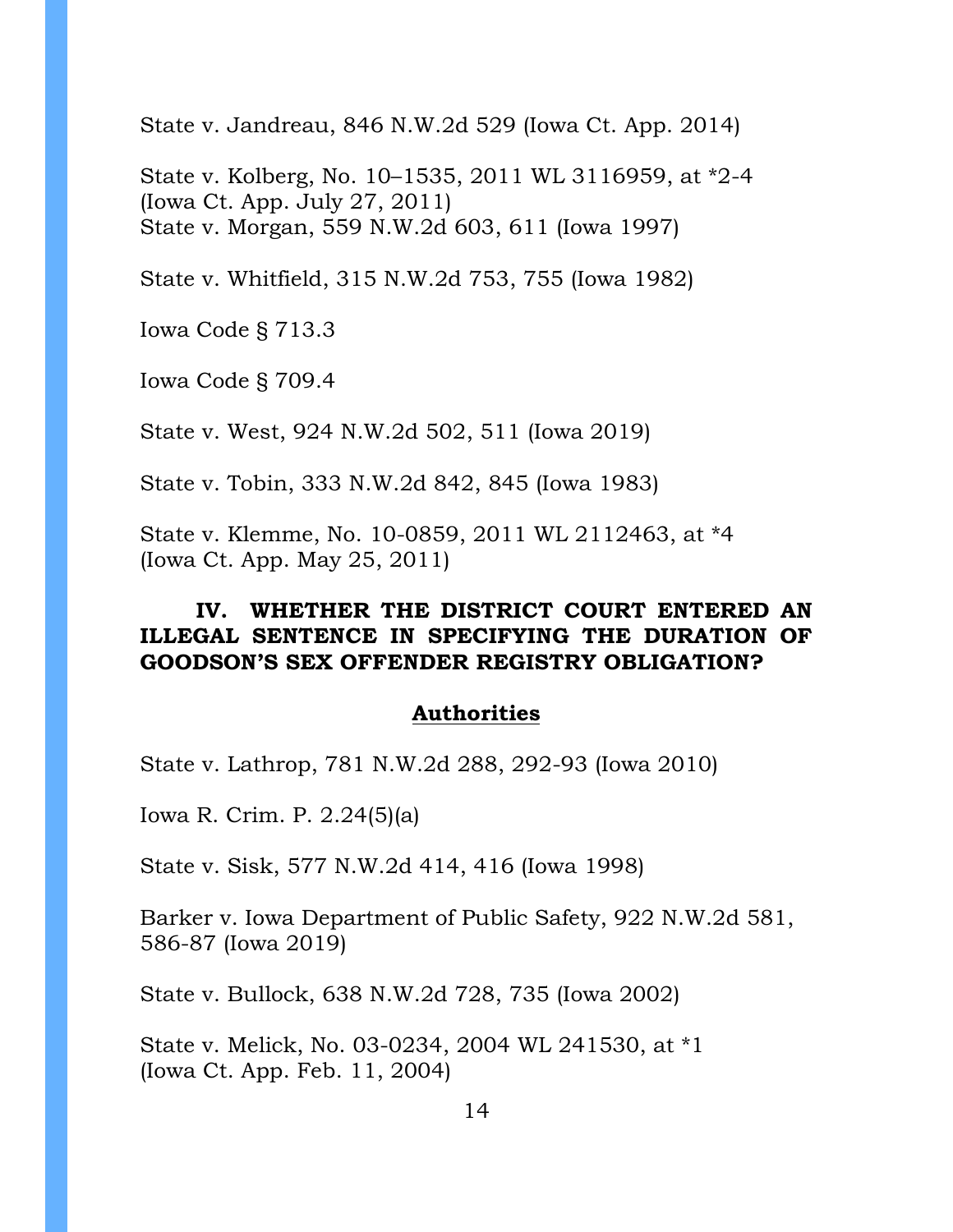#### **ROUTING STATEMENT**

This case should be transferred to the Court of Appeals because the issues raised involve the application of existing legal principles. Iowa R. App. P. 6.903(2)(d) and 6.1101(3)(a).

#### **STATEMENT OF THE CASE**

**Nature of the Case:** This is an appeal by Defendant-Appellant Mario Goodson from his convictions for: First Degree Burglary, a Class B Felony in violation of Iowa Code section 713.3; Operating a Vehicle Without the Owner's Consent, an Aggravated Misdemeanor in violation of Iowa Code section 714.7; Domestic Abuse Assault Causing Bodily Injury, a Serious Misdemeanor, in violation of Iowa Code section 708.2A(2); and Third Degree Sexual Abuse, a Class C Forcible Felony in violation of Iowa Code section 709.4(1)(a) and enhanced pursuant to section 901A.2(3). (Sentence)(App. pp. 40-44).

**Course of Proceedings:** On March 22, 2017, the State charged Defendant Mario Goodson in Black Hawk County FECR217122 with: First Degree Burglary, a Class B Felony in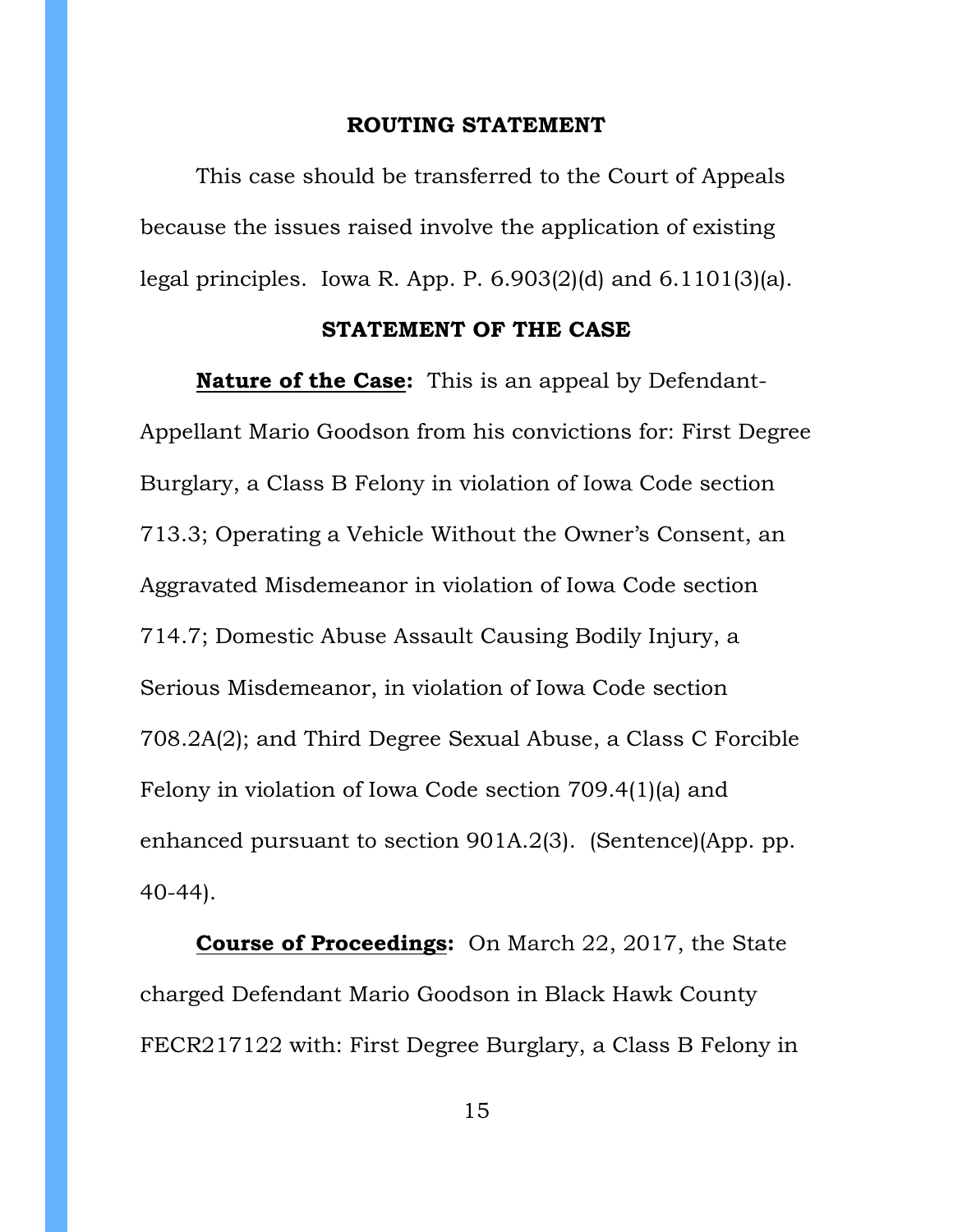violation of Iowa Code section 713.3 (Count 1); Willful Injury Causing Bodily Injury, a Class D Felony in violation of Iowa Code section 708.4(2) (Count 2); Operating a Vehicle Without the Owner's Consent, an Aggravated Misdemeanor in violation of Iowa Code section 714.7 (Count 3); and Domestic Abuse Assault (first offense) Causing Bodily Injury, a Serious Misdemeanor in violation of Iowa Code section 708.2A(2)(b) (Count 4). (3/22/17 TI)(App. pp. 5-7).

On October 30, 2017 the State additionally charged Goodson in Black Hawk County FECR222171 with Third Degree Sexual Abuse, a Class C Felony in violation of Iowa Code section 709.4(1)(A). (FECR222171 - 10/30/17 Complaint)(Conf. App. pp. 6-7). The State later included a section 901A.2(3) sentencing enhancement on that charge, based on a prior conviction for a sexually predatory offense (a 1999 conviction for Third Degree Sexual Abuse in Black Hawk County FECR83213). (FECR222171 - 12/13/17 TI)(App. pp. 50-51).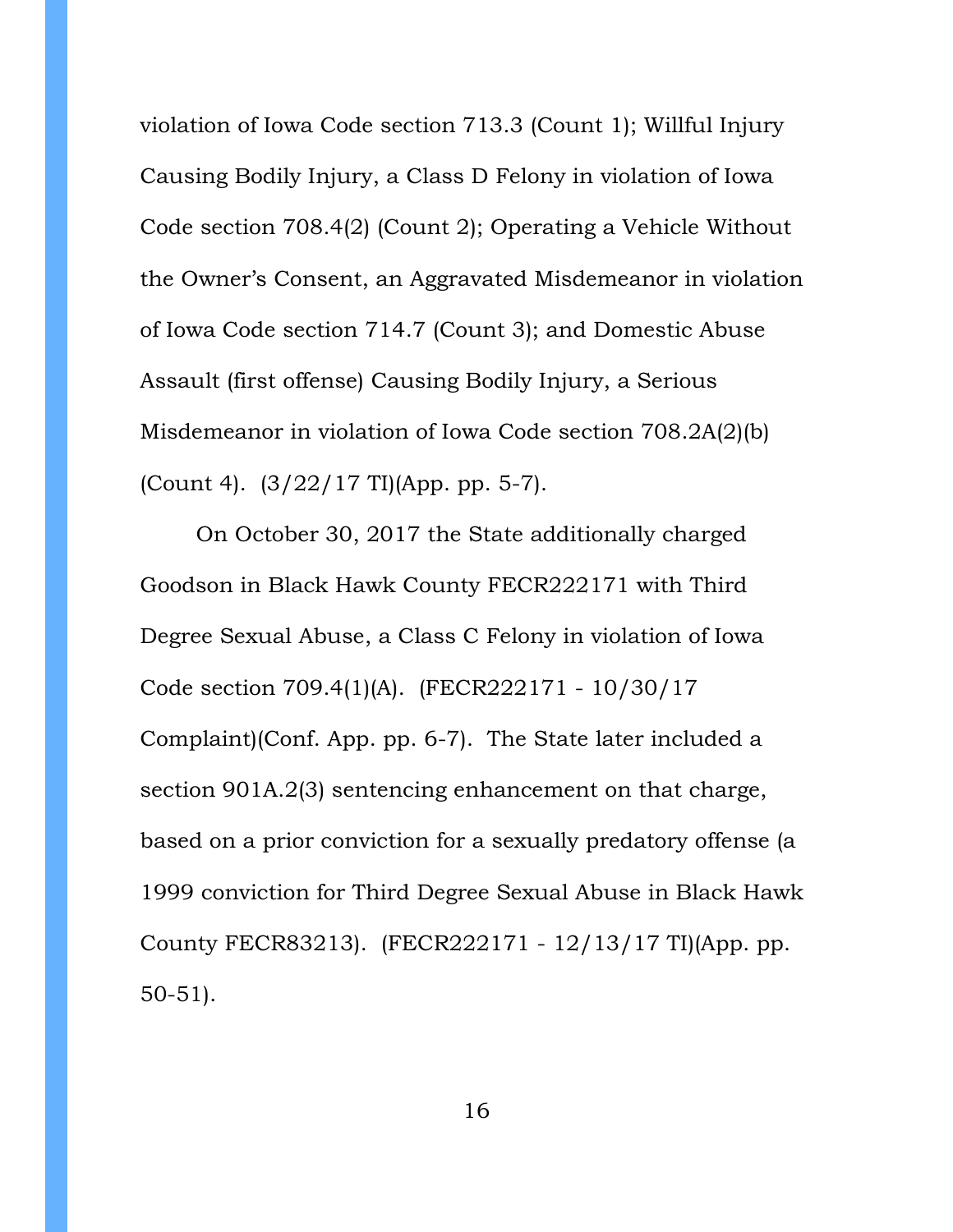Both cases were ultimately merged into FECR217122.[1](#page-16-0)  $(2/22/18$  Motion to Merge;  $2/26/18$  Order to Merge)(App. pp. 8-9, 12-13). Additionally, the State dismissed the Count 2 charge of Willful Injury Causing Bodily Injury. (Tr.Vol.1 p.8 L.3-13).

A jury trial commenced February 27, 2018, submitting the following offenses: First Degree Burglary (Count 1); Operating Motor Vehicle without Owner's Consent (Count 2); Domestic Assault (Count 3); and Third Degree Sexual Abuse (Count 4)[2.](#page-16-1) (Tr.Vol.1 p.1 L.1-25, p.8 L.18-24). Judge Joel Dalrymple presided over trial. On March 6, 2018, the jury returned verdicts finding Goodson guilty as charged on all four counts. (Tr.Vol.5 p.1 L.1-25, p.110 L.20-p.112 L.5); (3/8/18 Order Following Verdict; 3/16/18 Verdict Forms; 4/20/18

 $\overline{a}$ 

<span id="page-16-0"></span><sup>1</sup> The order directed the State to file an amended Trial Information within FECR217122, which reflected the merged sex offense was being added as Count 5. (2/26/18 Order) (App. pp. 12-13). An amended trial information was filed subsequent to judgment entry. (10/10/18 Amend.TI)(App. pp. 46-49).

<span id="page-16-1"></span><sup>2</sup> The Counts were denominated 1-4 at trial, but were denominated 1-3 and 5 in the amended trial information and at sentencing. See (Sent.Tr. p.1 L.1-p.5 L.6); (Sentence)(App. pp. 40-44).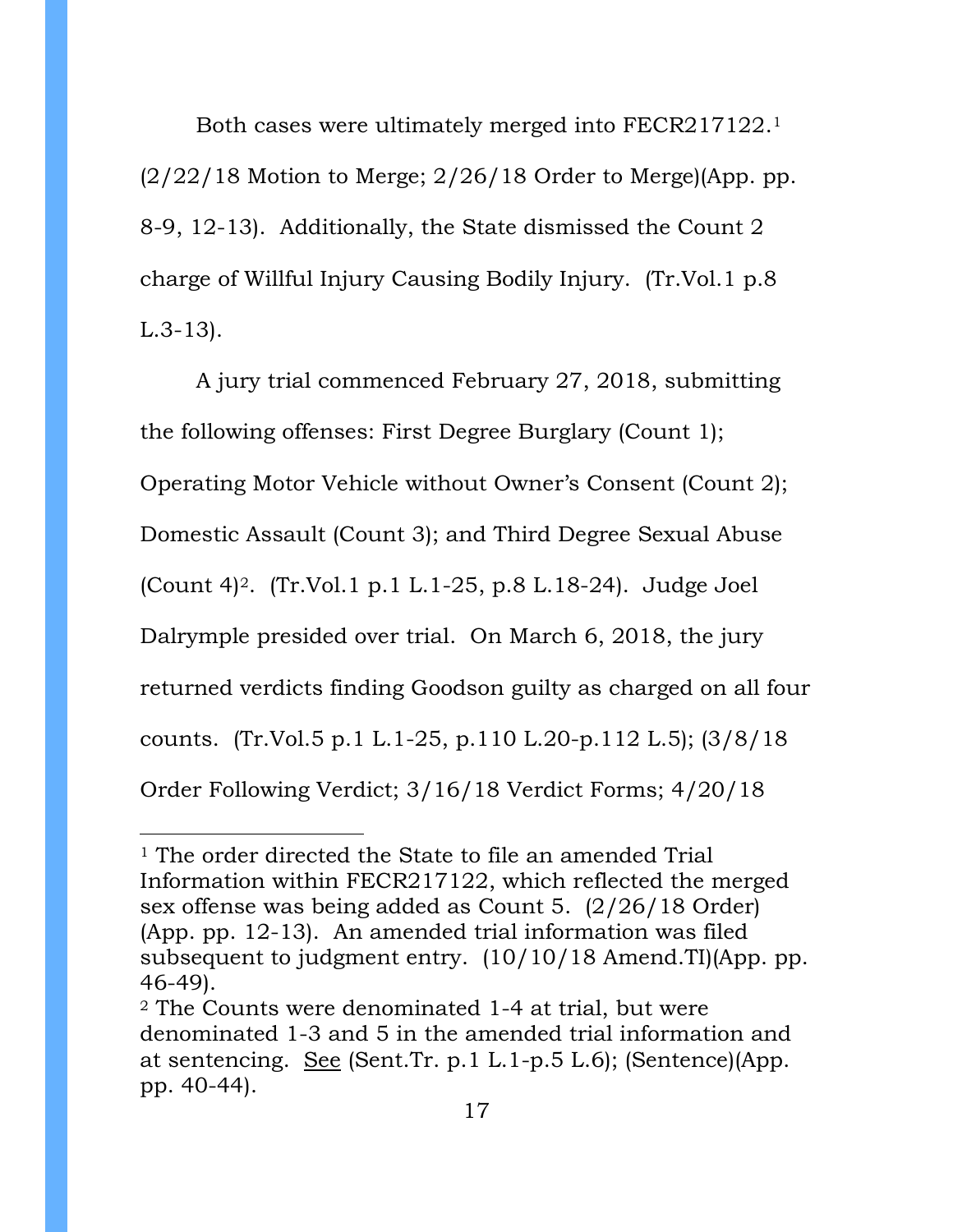Nunc Pro Tunc)(App. pp. 14-16, 21-24, 30-31). Goodson subsequently stipulated, for purposes of the section 901A.2(3) enhancement on the Sexual Abuse offense, that he had a prior 1999 conviction for Third Degree Sexual Abuse in Black Hawk County FECR083213. (8/9/18 Tr. p.1 L.1-p.3 L.10, p.14 L.15-p.15 L.3).

On April 5, 2018, Goodson filed a Motion for New Trial which, inter alia, (1) argued the court erred in allowing prior bad acts evidence to be heard by the jury, (2) alleged potential jury misconduct by certain jurors, and (3) alleged an appearance of impropriety based on the presiding judge's interactions with two other jurors. (4/5/18 Mot.New Trial) (App. pp. 25-26). A hearing on the Motion was held April 20, 2018, before the same judge who had presided over trial (Judge Dalrymple). (4/6/18 Order)(App. pp. 27-29); (4/20/18 Tr. p.1 L.1-25). On May 9, 2018, Judge Dalrymple issued a written order denying the Motion for New Trial. (5/9/18 Order)(App. pp. 32-37).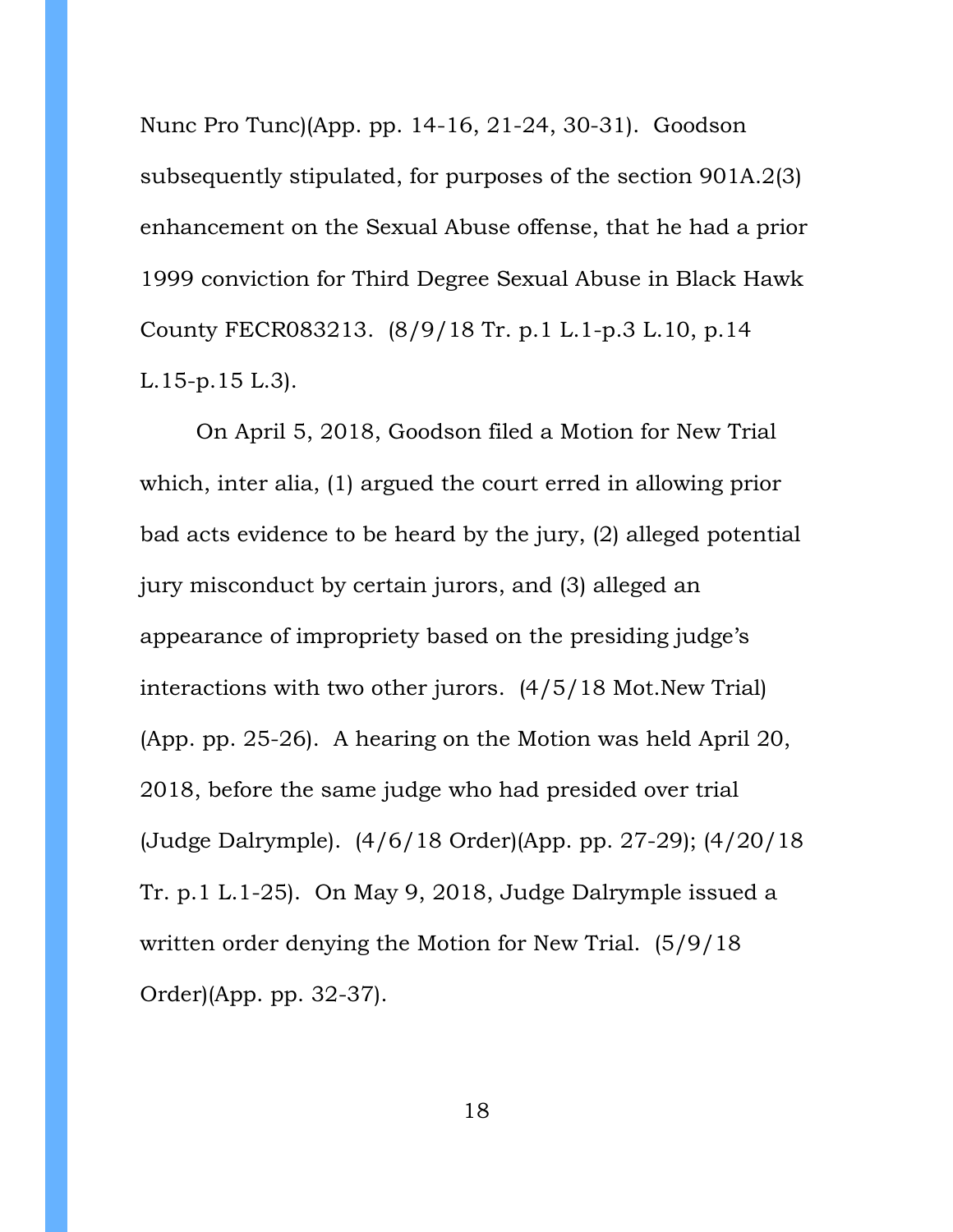On August 15, 2018, Goodson filed another Motion for New Trial, this time on the basis of newly discovered evidence, namely the recent discovery that Judge Dalrymple had been the same individual who had previously prosecuted Goodson in the 1999 Sex Abuse conviction which acted as the basis for the 901A.2(3) enhancement herein. (8/15/18 Mot.New Trial)(App. pp. 38-39). A hearing on the second motion for new trial was held on September 17, 2018, again before Judge Dalrymple.  $(9/17/18$  Tr. p.1 L.1-25). The court again denied the motion but "[j]ust to avoid even the appearance and any further concerns" directed that sentencing be before a different judge. (9/17/18 Tr. p.6 L.7-25).

A sentencing hearing was held October 4, 2018, before a different judge than had presided over trial. (Sent.Tr. p.1 L.1- 25). The sentencing court imposed judgment against Goodson for: First Degree Burglary, a Class B Forcible Felony in violation of Iowa Code section 713.3; Operating a Motor Vehicle without Owner's Consent, an Aggravated Misdemeanor in violation of Iowa Code section 714.7; Domestic Abuse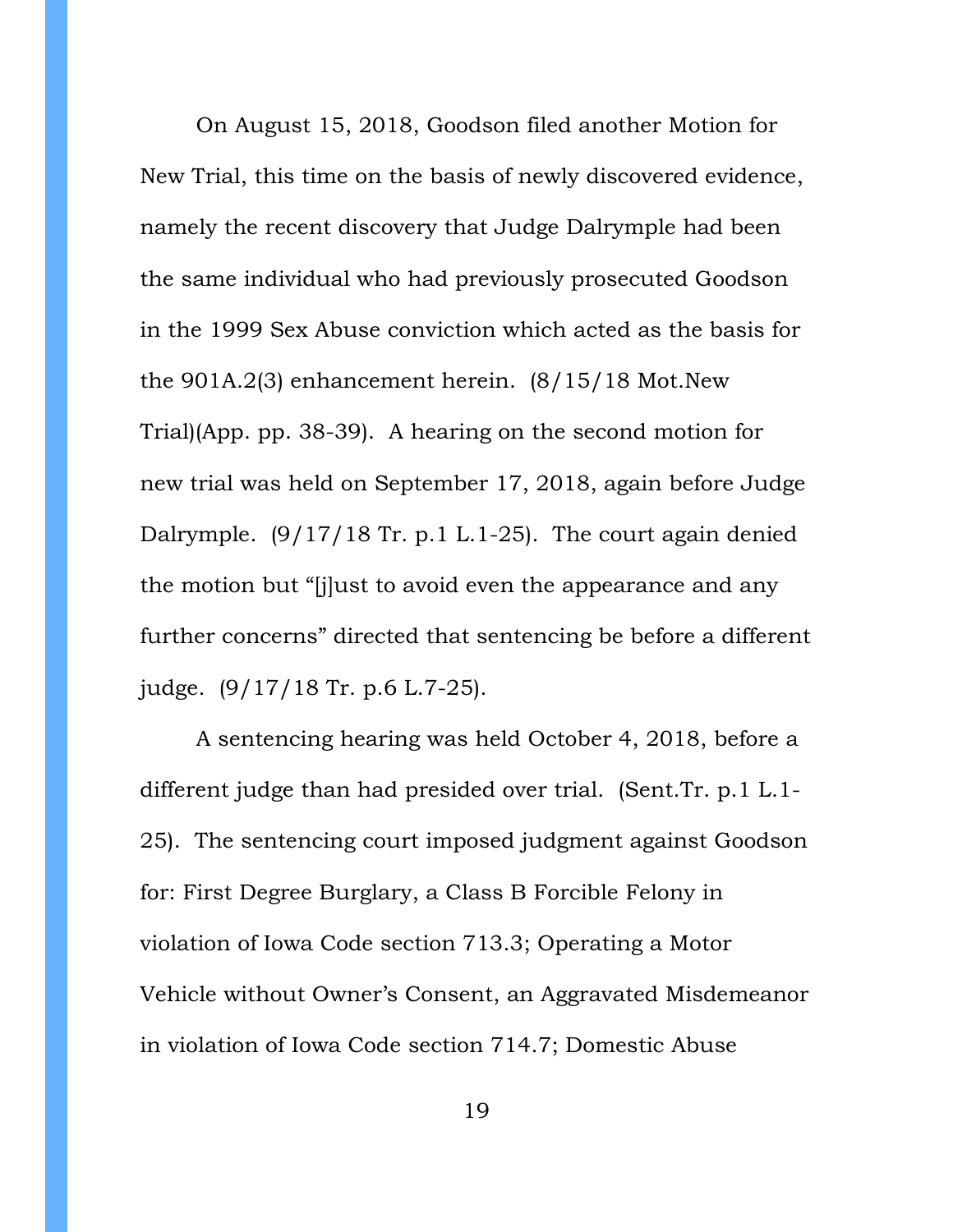Assault Causing Bodily Injury, a Serious Misdemeanor in violation of Iowa Code section 708.2A(2)(b); and Third Degree Sexual Abuse, a Class C Forcible Felony in violation of Iowa Code section 709.4(1)(a), enhanced by a prior offense under section 901A.2(3). On the Burglary, the court imposed an indeterminate 25-year term of incarceration and an LEI surcharge. On the Motor Vehicle offense, the court imposed two years of incarceration, a \$625 fine plus 35% surcharge, and an LEI surcharge. On the Domestic Abuse, the court imposed one year of incarceration, a \$315 fine plus 35% surcharge, and an LEI surcharge. On the Sex Abuse, the court imposed an indeterminate 25-year term of incarceration with a mandatory minimum of 85% to be served before eligibility for parole, imposed a \$250 civil sex abuse registry fee, and directed lifetime registration on the sex abuse registry. The court also imposed a five-year no contact order, and ordered Goodson to submit a specimen for DNA profiling. (Sent.Tr. p.19 L.17-p.20 L.21) (Sentence)(App. pp. 40-44).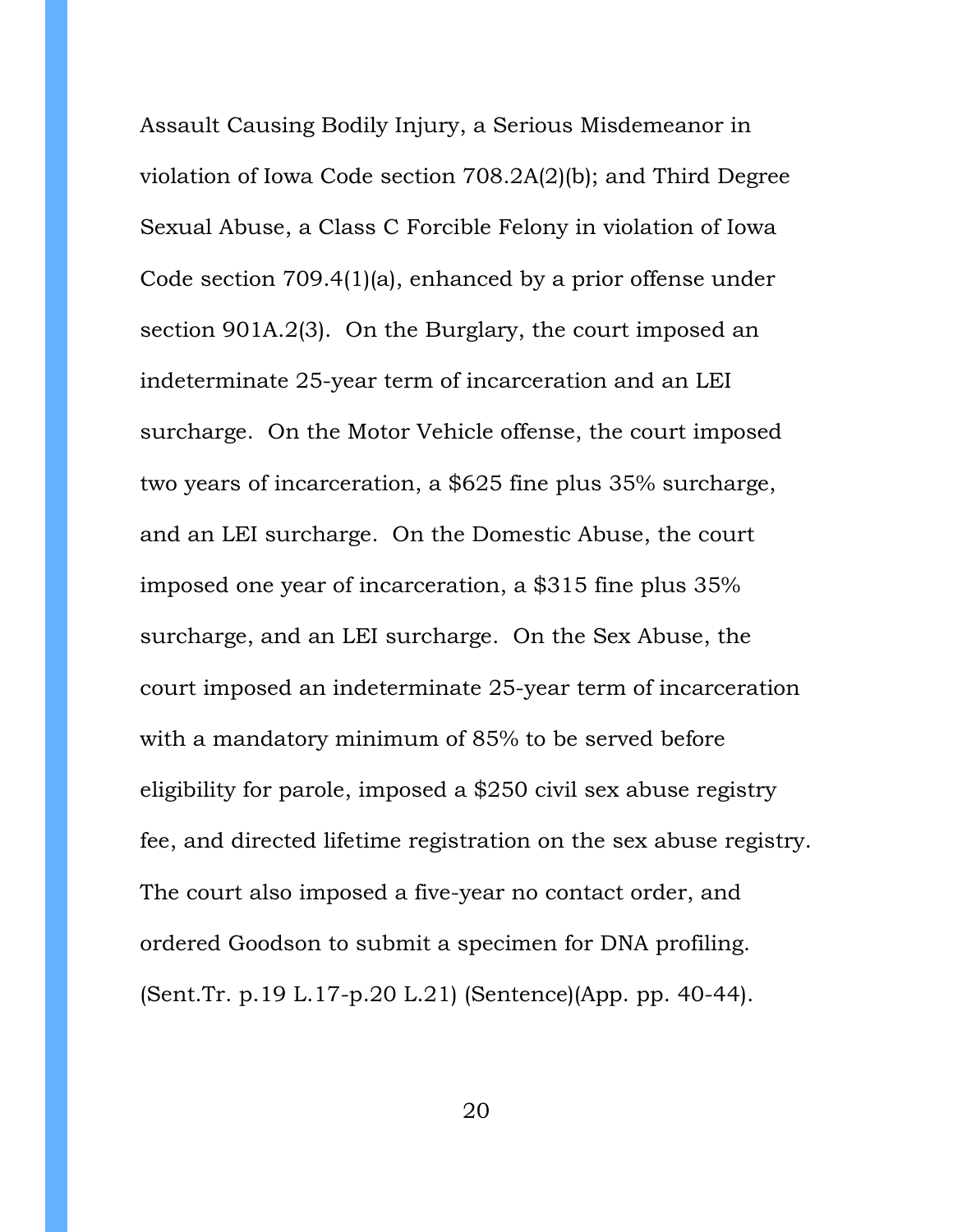Goodson filed a Notice of Appeal on October 9, 2018. (10/9/18 NOA)(App. p. 45).

**Facts:** The instant case pertains to a December 23, 2016 incident involving Defendant Mario Goodson and complaining witness Annie Thomas. The State and Defense presented divergent accounts of the incident and the circumstances leading surrounding it.

Goodson and Thomas met in November 2014, and their relationship became romantic. During the summer of 2015, Goodson moved into Thomas's house. Thomas became pregnant, and their child (K.) was born in early 2016. Thomas's seven-year-old daughter from a prior relationship lived in the house, and Goodson's seven-year-old son (D.) from a prior relationship also lived in the house when not at the child's mother's house. (Tr.Vol.2 p.18 L.5-23, p.25 L.21-p.26 L.9, p.135 L.1-10, p.142 L.20-p.143 L.2).

Thomas testified her approximately two-year relationship with Goodson had its ups and downs, and they broke up and got back together about three times. (Tr.Vol.2 p.135 L.11-20).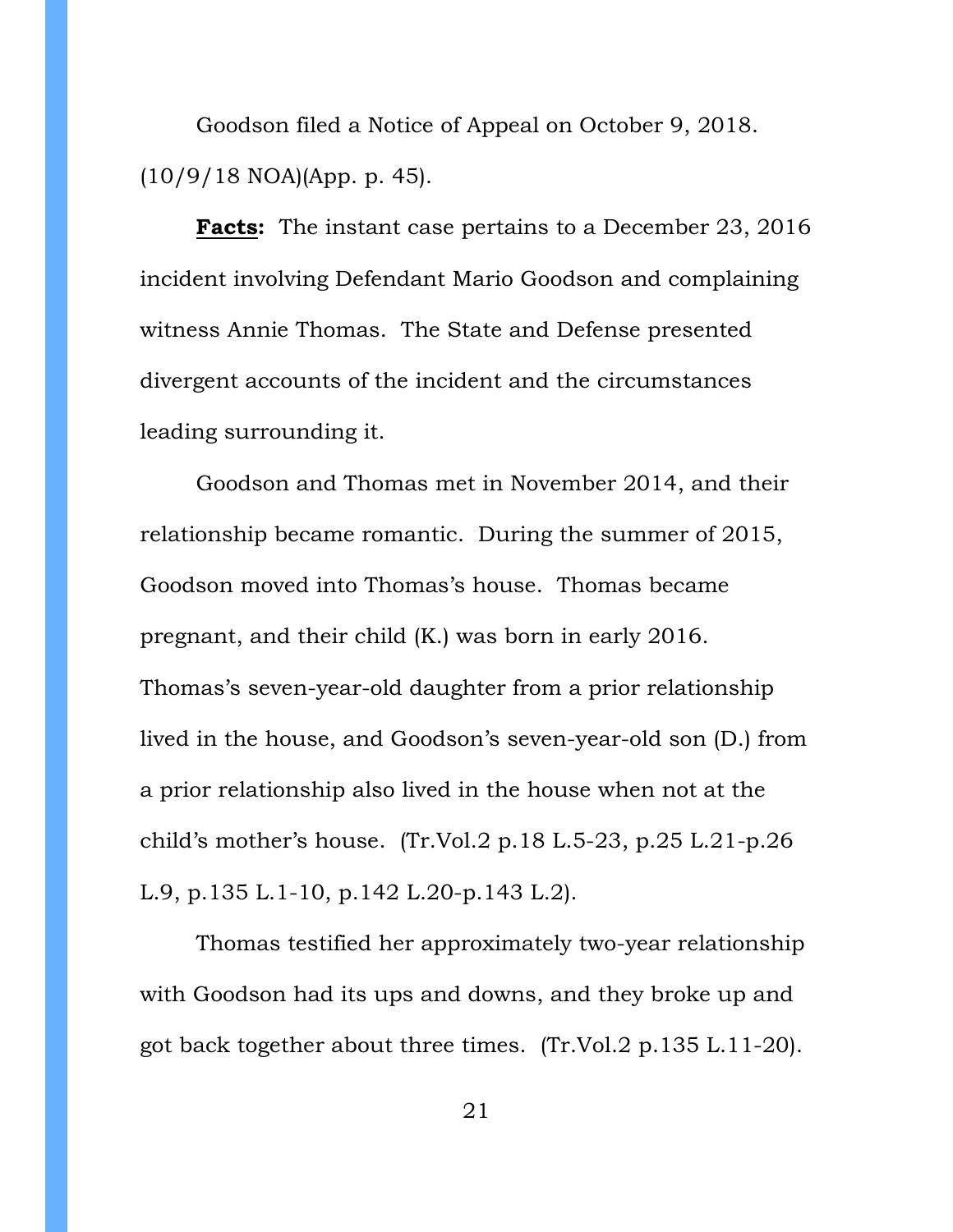Goodson moved out in early summer of 2015, and then moved back in a month later when Thomas learned she was pregnant. Goodson again moved out in July 2016, and moved back in about a month later in September 2016. (Tr.Vol.2 p.136 L.4-p.137 L.15).

Thomas claimed that, over the course of the relationship, Goodson grew verbally and physically abusive. (Tr.Vol.2 p.22 L.22-p.23 L.17). An across-the-street neighbor, Jacob Miller, testified he observed a prior incident wherein Goodson allegedly struck Thomas, several months before December 2016. Miller testified he was on his front porch and saw Goodson and Thomas arguing on their own front porch. Miller said he acted like he was not paying attention, but observed Goodson punch or smack Thomas's face. Miller didn't call the police. He testified he later sent Thomas a text to apologize, and to offer that she could come to his house to let things cool down, but Thomas never responded. (Tr.Vol.3 p.29 L.7-p.32 L.9, p.33 L.1-9, p.33 L.24-p.34 L.8).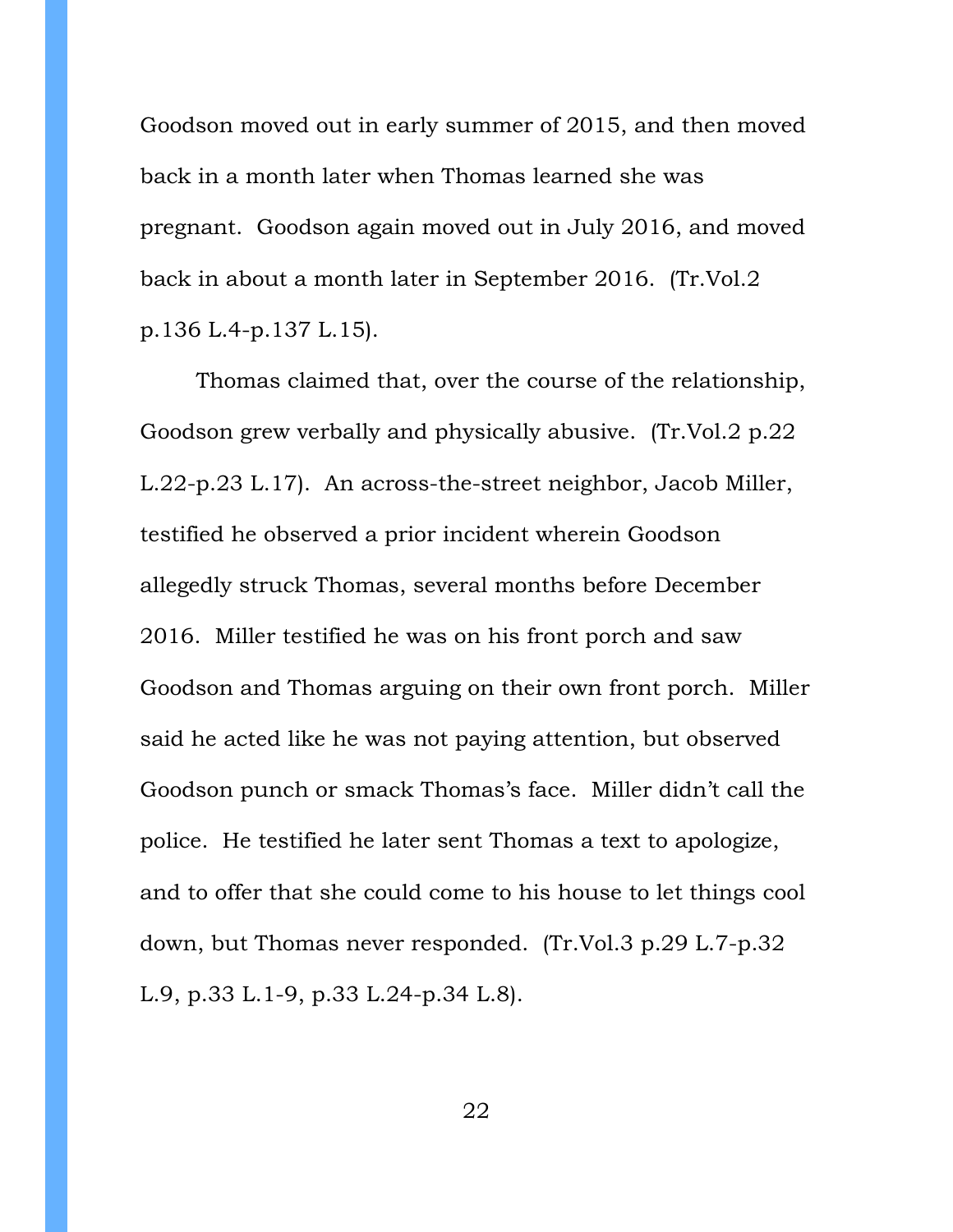Thomas testified that in September of 2016, she took legal action to get Goodson out of the house. (Tr.Vol.2 p.23 L.18-p.24 L.12, p.143 L.14-20). She testified Goodson did not return his keys, saying he lost them. (Tr.Vol.2 p.26 L.25-p.27 L.20, p.144 L.4-7). Thomas assumed Goodson moved to his mother's house, though she was not sure. Thomas acknowledged Goodson did not take all his belongings from the house. (Tr.Vol.2 p.28 L.20-23, p.143 L.21-p.144 L.3, p.178 L.2-5).

Thomas testified that, in her opinion, Goodson officially moved out of her home in late September or early October, after legal action was taken in September. (Tr.Vol.2 p.143 L.14-20). She said Goodson did not live there during October or November 2016 in that he was not permanently there. But he would still come and go when he wanted, maybe once a week and sometimes spending the night. To her knowledge he did not have keys at that point, so she would either let him into the house or would leave the door unlocked so he could get in when she wasn't home. She testified she never locked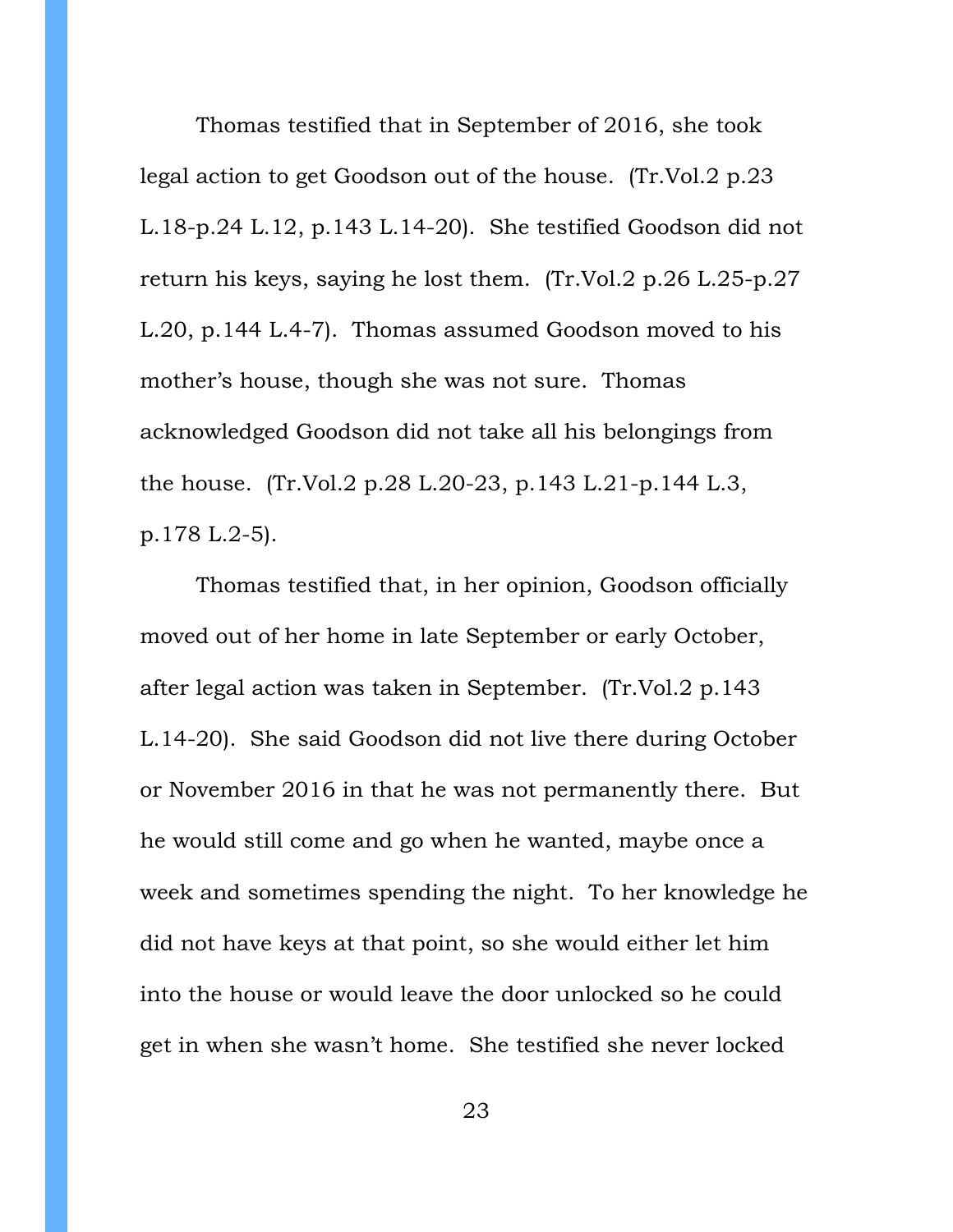the doors much. (Tr.Vol.2 p.29 L.4-p.31 L.5, p.32 L.9-14, p.145 L.3-23, p.205 L.13-p.206 L.1).

Thomas testified that in September 2016, she started having a different relationship with somebody else, but Goodson did not know. (Tr.Vol.2 p.32 L.15-p.33 L.11). She testified that on December 8 while at her workplace, Thomas informed Goodson via phone or text that she'd been seeing someone else. According to Thomas, Goodson grew very upset and told her he was going to kill her. Before leaving work that evening, she went to an upper floor of the building to verify Goodson's vehicle was not in the parking lot. (Tr.Vol.2 p.33 L.17-p.35 L.22, p.36 L.15-p.37 L.17). Thomas then left the building and had almost reached her car when she saw Goodson's mother's vehicle and started running back to the building, which was secured with badge-access. (Tr.Vol.2 p.37 L.22-p.38 L.21). Thomas testified when she was almost back to the building, Defendant grabbed her in a headlock, yanked her keys from her, and told her she was coming with him. Thomas testified she tried to scream, but Goodson told her to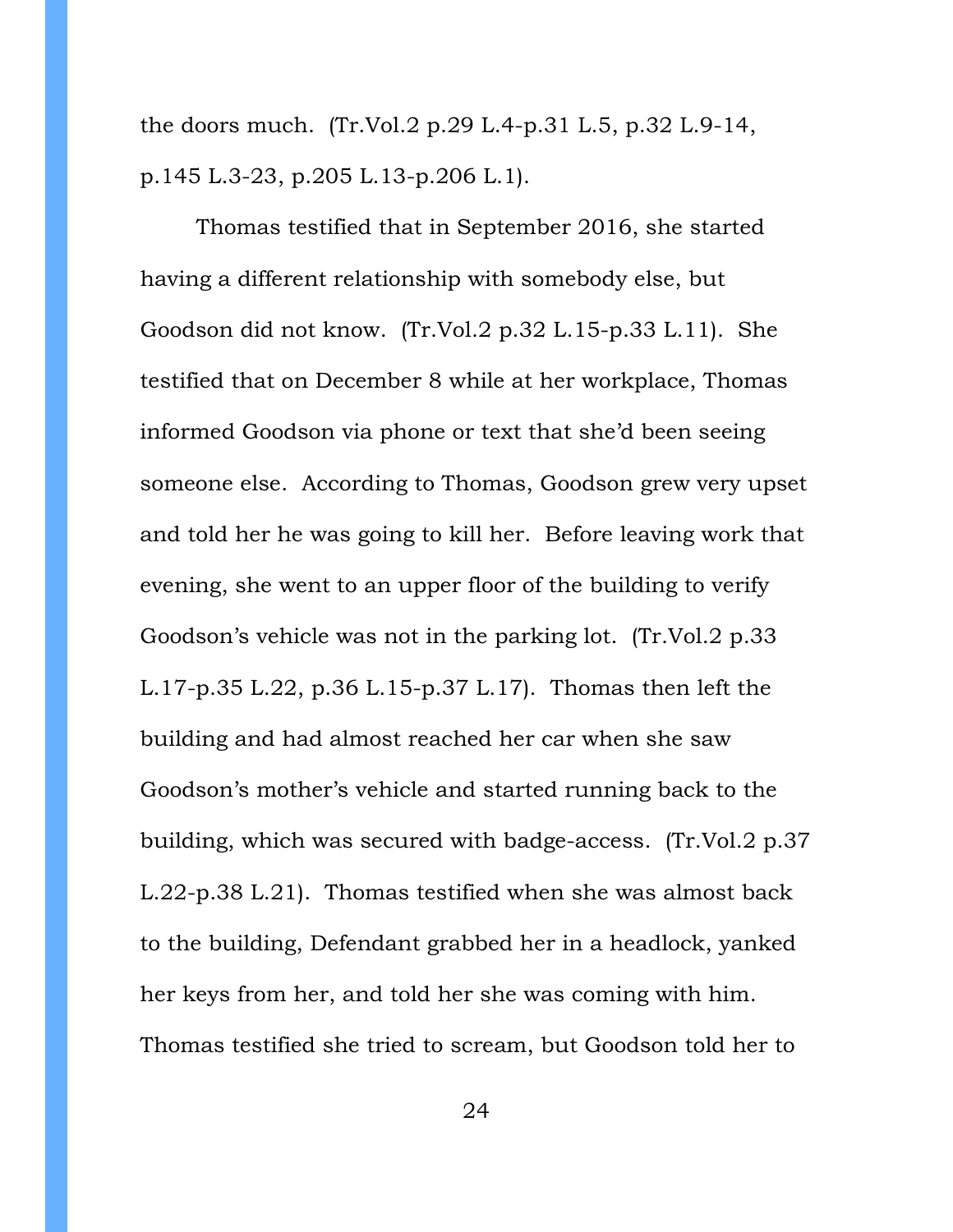stop or he would hit her with her keys. Thomas tried to make her body dead weight, then walked with him because she felt she didn't have a choice. (Tr.Vol.2 p.39 L.3-p.41 L.12).

They got into the backseat of Goodson's mother's car, and Goodson's eight-year-old son D. was in the front seat. According to Thomas, Goodson slapped or hit her twice in the face, then searched her phone for evidence of other guys. Not finding anything, Goodson gave back the phone but continued yelling. D. tried turning around to look at Thomas, but Goodson told him just to play on his phone. (Tr.Vol.2 p.41 L.13-21, p.44 L.23-p.49 L.14). Eventually, Thomas told Goodson to come to her car to smoke a cigarette, and Goodson agreed. After sitting in Thomas's car awhile, Thomas told Goodson she'd go get their son (K.), and then meet Goodson and D. at Thomas's house so they could spend the night with her there. Thomas testified Goodson was happy with that and let her leave. (Tr.Vol.2 p.49 L.23-p.51 L.12).

Thomas testified that after she left the parking lot, she spent the night at her mother's house rather than going home.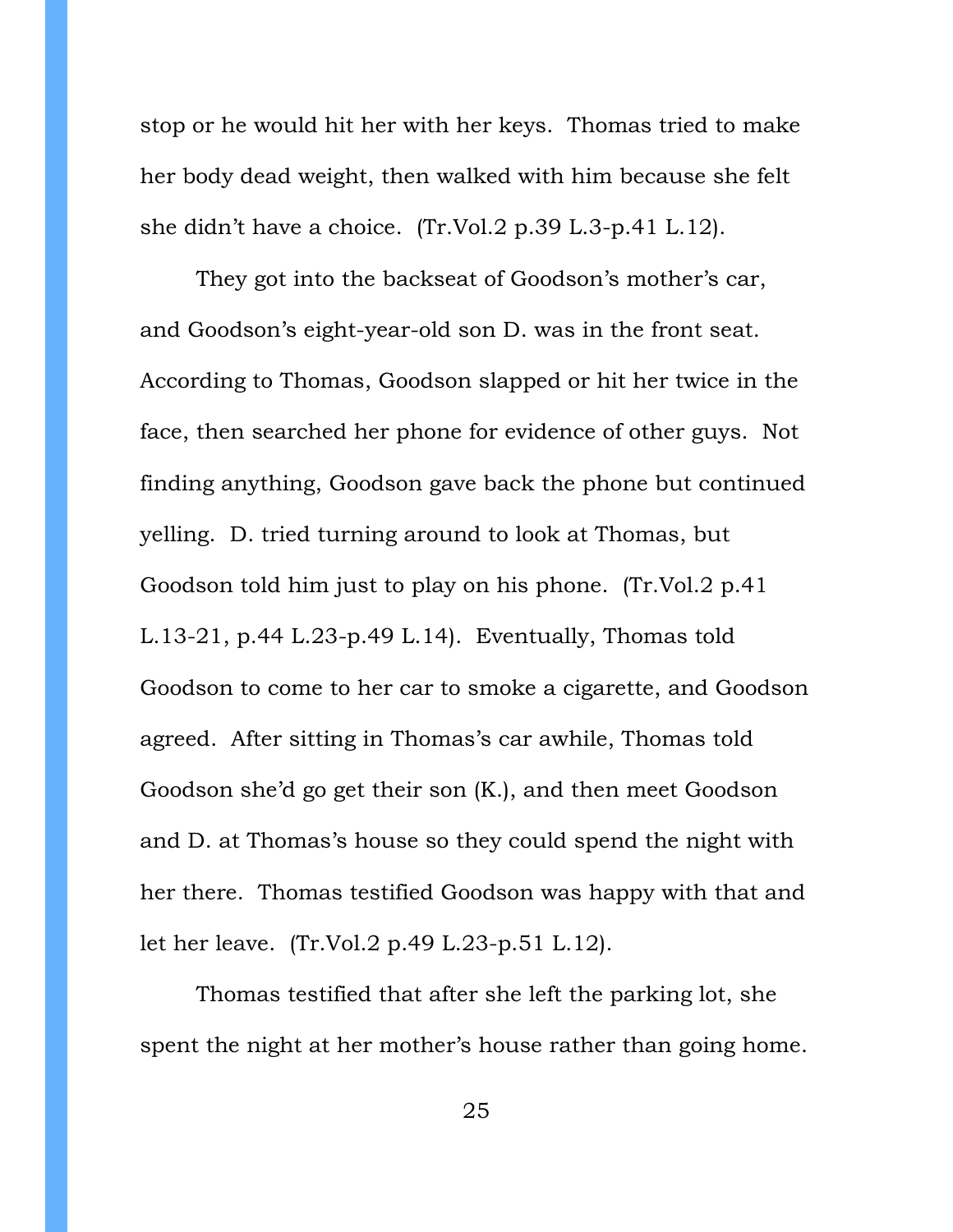According to Thomas, Goodson would have been able to get into her house even though she wasn't home, because the house would have been unlocked as she typically left it ever since she'd started living there. (Tr.Vol.2 p.52 L.2-p.53 L.14- 25).

Closed circuit security footage of the December 8 interaction at Thomas's workplace was admitted into evidence as Exhibit AA, and was played for the jury at trial. (Tr.Vol.2 p.14 L.22-p.15 L.20, p.42 L.3-4).

Thomas testified that on the following day, December 9, she reported the alleged assault to Police. (Tr.Vol.2 p.53 L.15- 21). In her statement to police she stated that, at the conclusion of the interaction, Thomas promised to meet Goodson "at our house." The statement contained the phrase "at *our* house" rather than "at *my* house", and Thomas initialed the statement just under the words "at our house." (Tr.Vol.2 p.151 L.1-p.153 L.3). Thomas denied telling police Goodson lived at her residence address at that time. (Tr.Vol.2 p.211 L.5-9).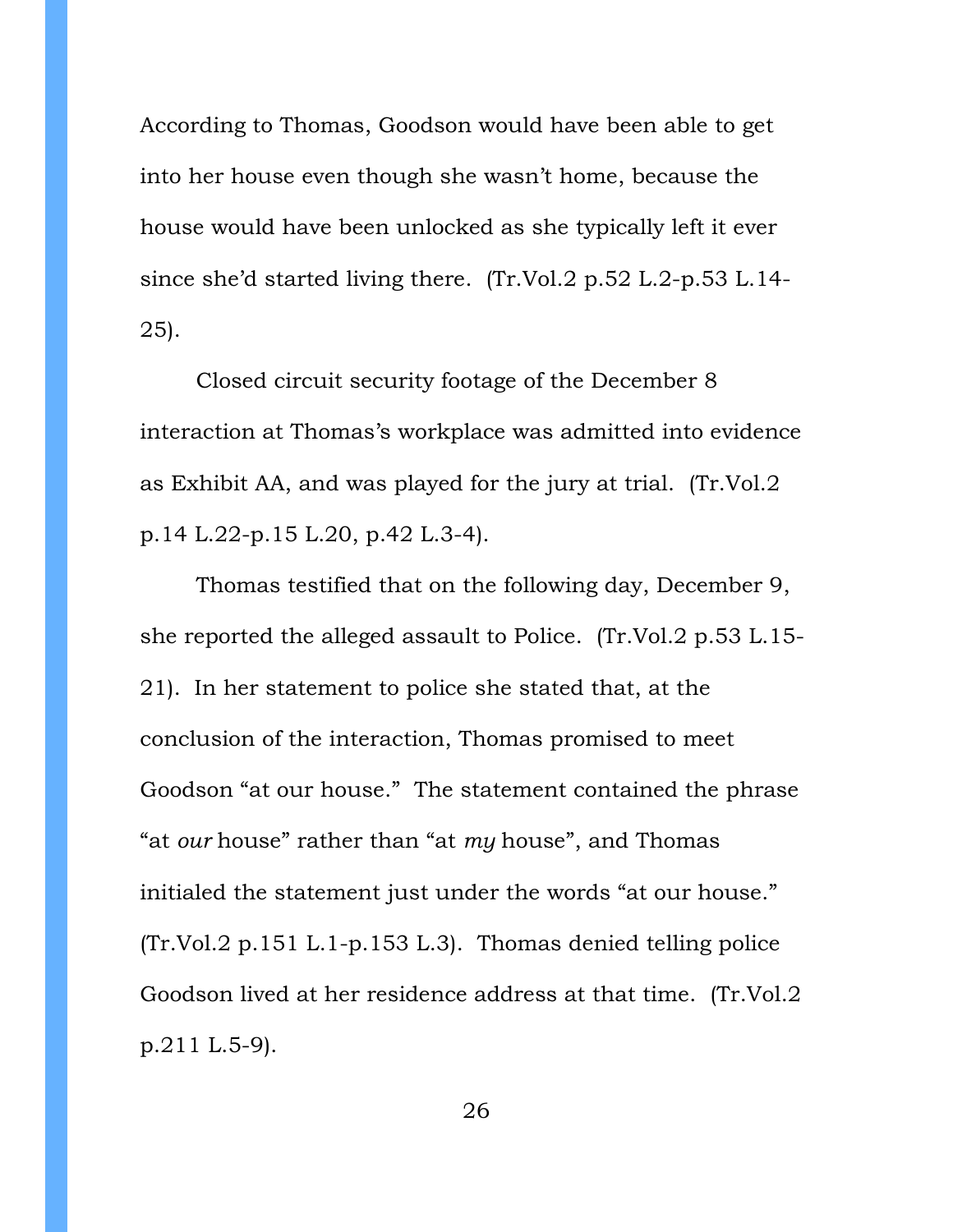Thomas testified she did not see Goodson again until about fifteen days later, on December 23, 2016. Thomas's sister and mother testified they visited Thomas frequently at her house during the December 8-23 period, but Thomas testified she did not return to her home much during this period for fear that Goodson might come over. (Tr.Vol.2 p.52 L.20-p.53 L.1, p.53 L.24-p.54 L.15; Vol.3 p.96 L.23-p.97 L.8, p.121 L.6-21). Thomas testified she also started making sure to keep her house locked up because of what had been going on with Defendant. (Tr.Vol.2 p.197 L.25-p.198 L.9).

Thomas testified that she'd spent the night of December 22 at the home of her new romantic partner, returning to her home with nine-month-old K. around 12:00-1:00 p.m. on December 23. She testified she went to unlock the front door, but noticed the dead bolt was locked from the inside and realized someone must have been in the house. But not seeing any footprints in the fresh snow, she went to enter through the side door. Thomas testified that, as she was trying to unlock the side door, Goodson opened the door and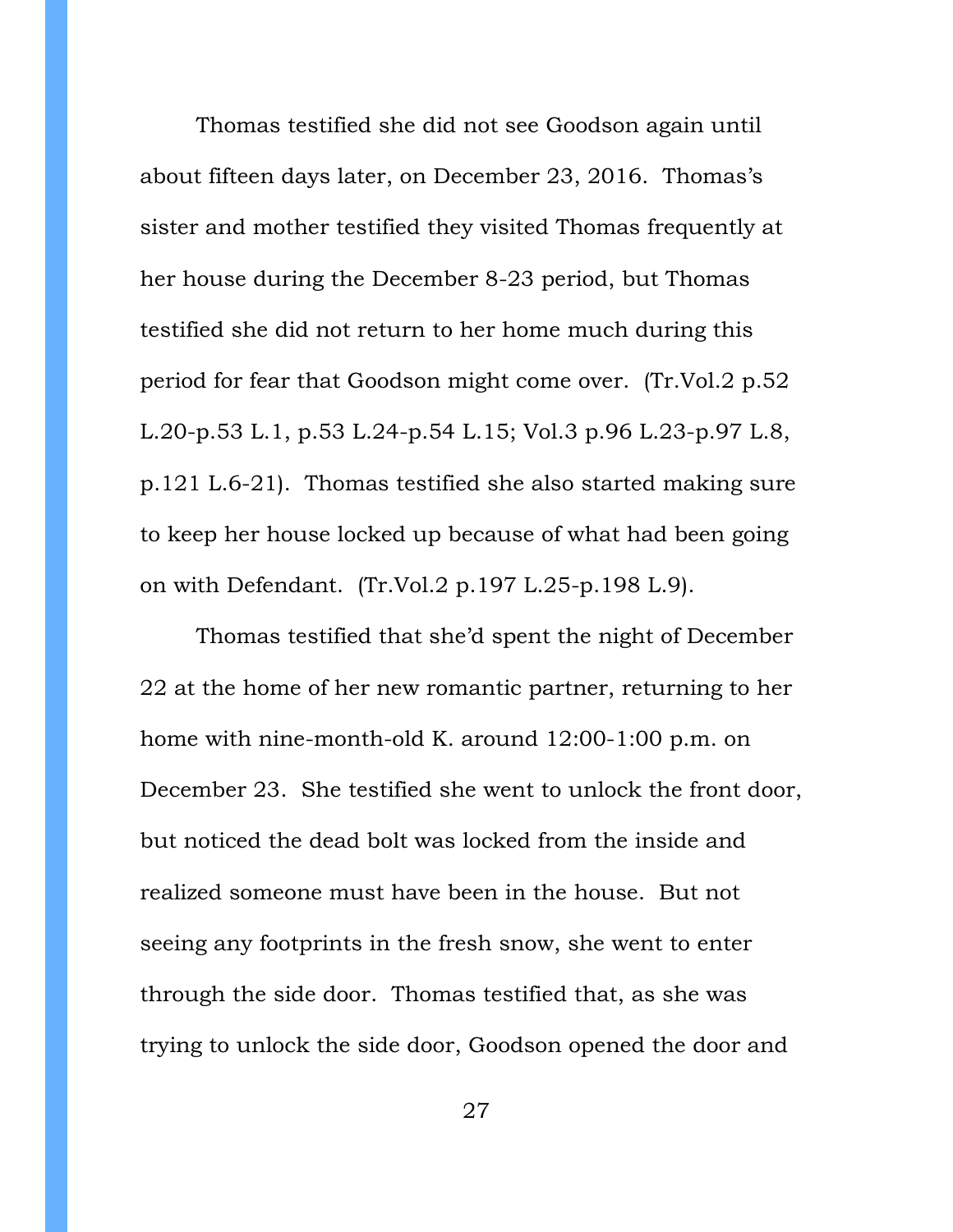grabbed her by the coat saying it's going to be really bad for you this time. (Tr.Vol.2 p.55 L.11-p.56 L.14, p.57 L.22-p.59 L.17; Vol.4 p.5 L.2-24).

Thomas testified she tried to stay calm, so she put K. on the couch and went to the bathroom to have a minute to think. Meanwhile, Goodson grabbed her phone and was looking through it. Goodson followed Thomas into the bathroom and smacked her, causing blood to gush out of her nose. Goodson then hit her causing her head to go back and shatter the vanity mirror. (Tr.Vol.2 p.59 L.24-p.62 L.22).

Thomas testified she tried to get Goodson to calm down, hugging him and telling him they could make it work. (Tr.Vol.2 p.62 L.23-p.63 L.11). Thomas testified she also tried to subtly make her way toward the front door to get out of the house, but Goodson noticed and kicked the coffee table across the room so it blocked the front door. (Tr.Vol.2 p.63 L.23-p.66 L.11).

Thomas testified she'd previously placed a Mace gun in the drawer of the coffee table, having acquired it in the weeks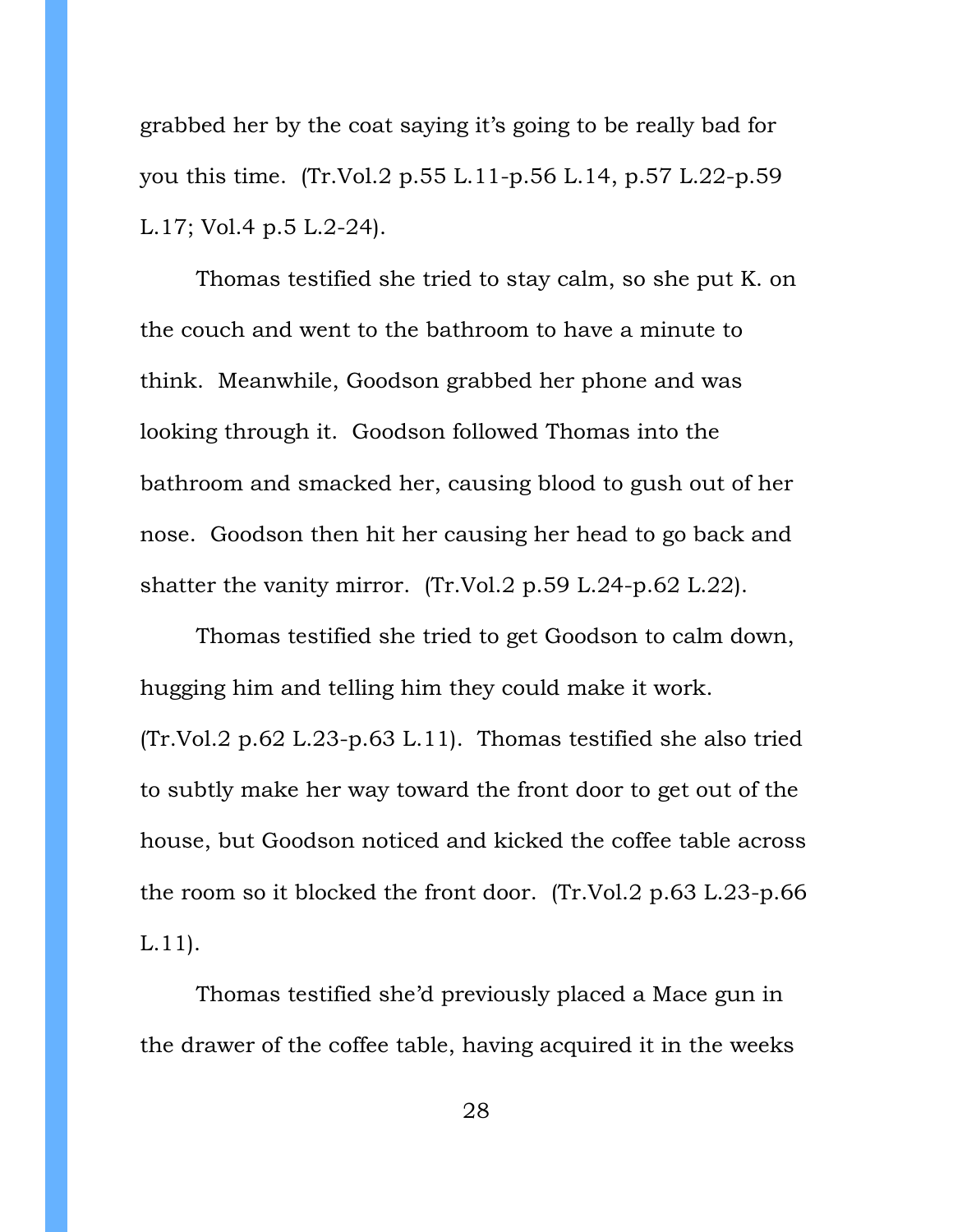between December 8-23. She testified that when Goodson was distracted looking at her phone, Thomas tried to grab the mace gun but Goodson threw her face-down on the floor, slammed the mace gun into her hand, and then hit the back of her head with the mace gun. (Tr.Vol.2 p.67 L.11-p.70 L.9). The mace exploded and Goodson went into the kitchen to flush his face with water. Thomas testified Goodson then told her to go in the basement. (Tr.Vol.2 p.70 L.6-p.71 L.5). In the basement, Goodson started looking at her phone again, but Thomas felt the phone was making him angrier so she grabbed it and smashed it into the cement floor. (Tr.Vol.2 p.74 L.4-18). Goodson then became calmer, and they went upstairs to get the baby. (Tr.Vol.2 p.75 L.9-24).

Thomas testified she complained about the mace burning her, so Goodson told her to go get in the shower with the baby, and Goodson got into the shower with them. Thomas then took K. upstairs to get dressed, and told Goodson she was going to take a nap. She lay in bed with the baby and slept for around 30-40 minutes, while Goodson stayed downstairs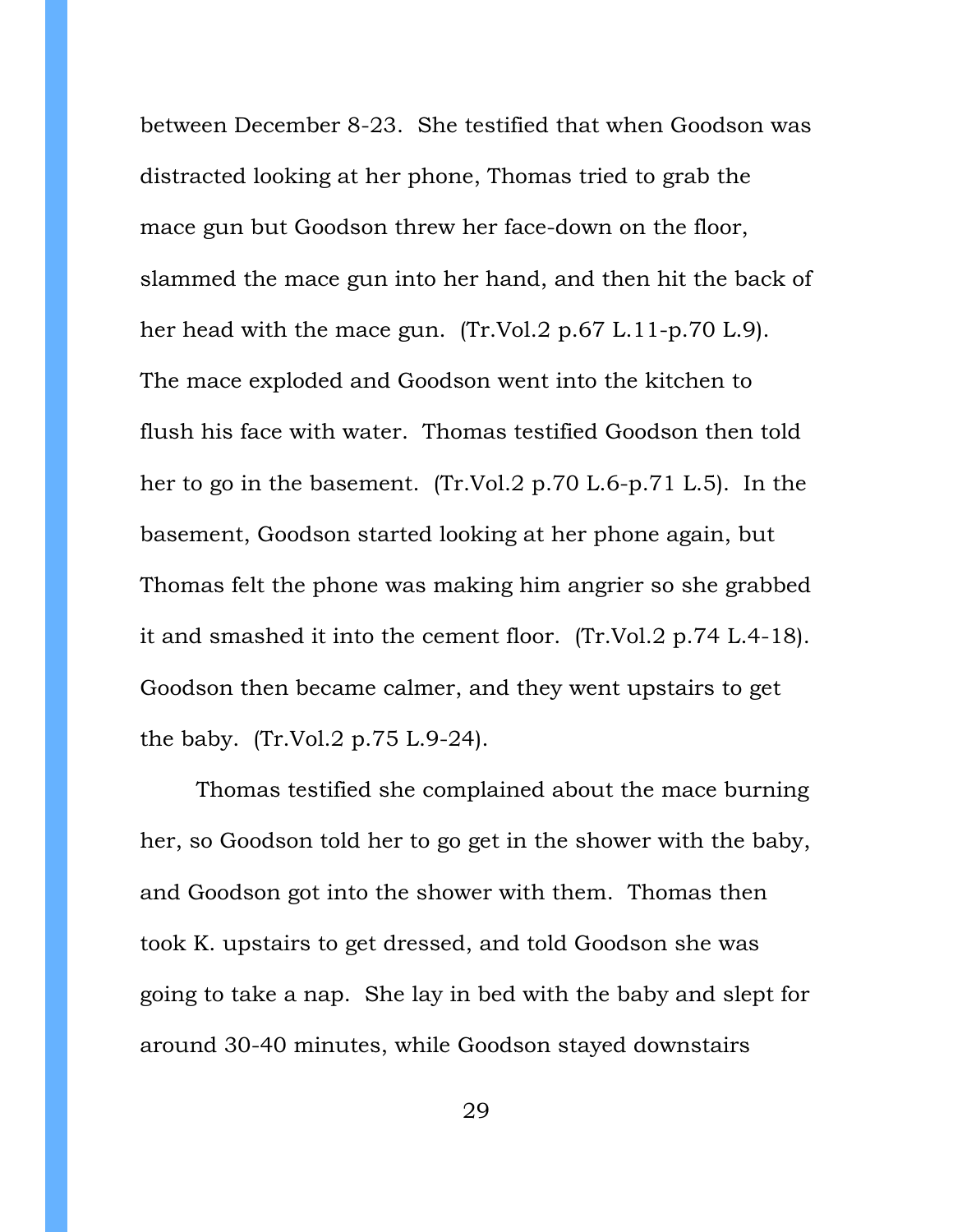cleaning up the house. (Tr.Vol.2 p.75 L.25-p.77 L.25, p.164 L.14-p.165 L.8).

Thomas testified Goodson then came back upstairs, and was angry again about what he'd seen on the phone. According to Thomas, he told her "you're gonna give me the same respect you gave to those niggers", and "give it to me like you gave it to them", which she understood to mean they were going to have sex. Thomas testified she asked Goodson if he had a condom but he responded, "don't make me backhand you. You know we don't use condoms". Thomas testified she was scared and didn't want to get hit again, so when Goodson told her to get on top of him, she did. Thomas testified they had nonconsensual vaginal intercourse, while nine-month-old K. was in the bed asleep next to them. (Tr.Vol.2 p.78 L.1-p.81 L.3, p.165 L.9-17).

Thomas testified once they finished, Goodson got dressed and mentioned needing to leave and go to the doctor because he'd hurt his leg during the December 8 incident. Goodson suggested they go get something to eat after he got back.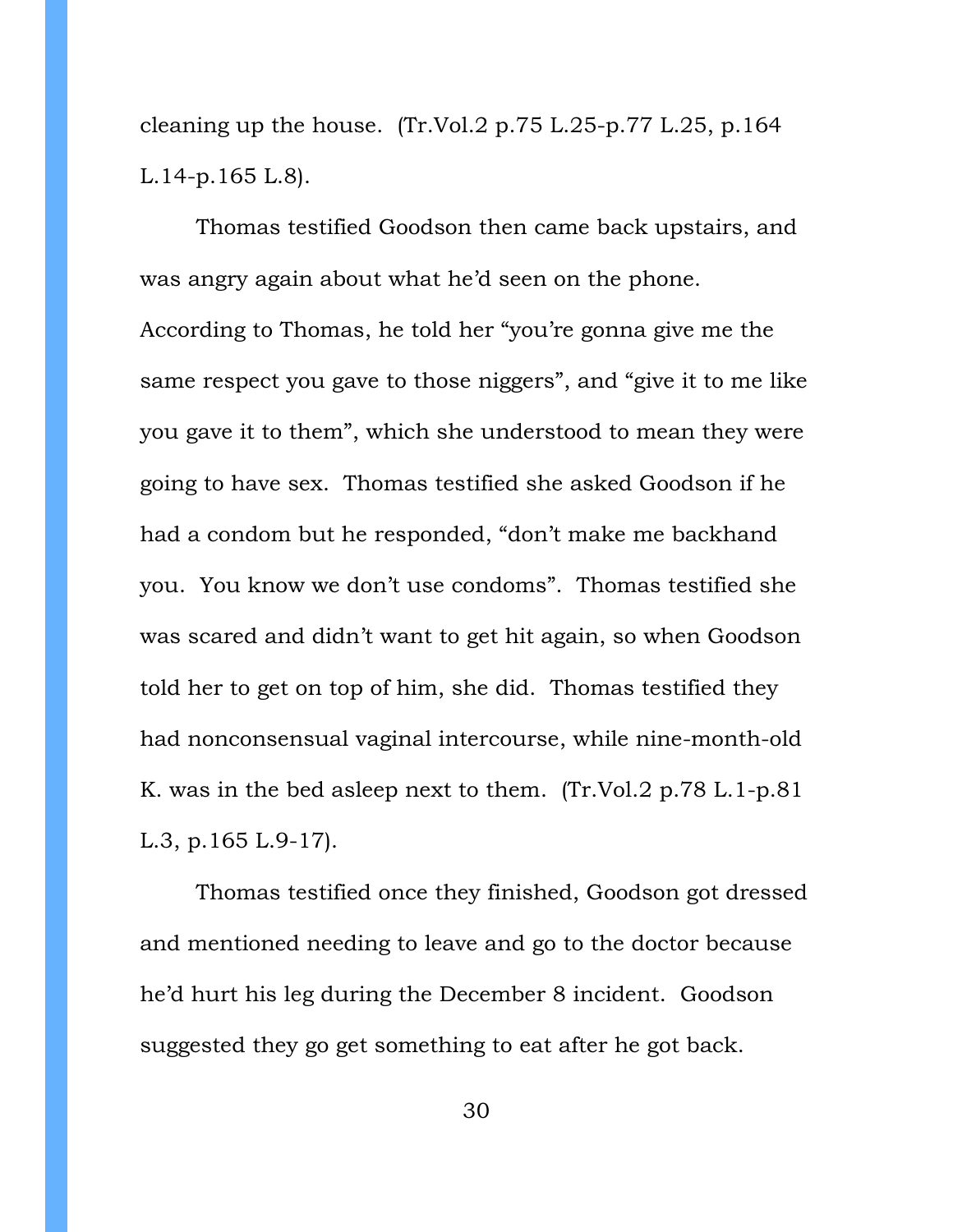Thomas testified she responded he was crazy and needed help, but that he grew angry again, so she just left it alone. (Tr.Vol.2 p.81 L.4-p.82 L.2).

Thomas testified that after Goodson left, she got dressed but couldn't find her keys and realized Goodson must have taken her car without her permission. Thomas took K. and ran to the home of a neighbor to use the phone and call 911. (Tr.Vol.2 p.82 L.3-p.83 L.19). Thomas's 911 call (Exhibit BB) was made at about 3:15 p.m., and was played for the jury at trial. The 911 recording was redacted to omit Thomas's statement to the dispatcher that Goodson had a warrant out for his arrest. (Tr.Vol.2 p.6 L.17-p.7 L.8, p.127 L.17-p.128 L.22, p.159 L.23-p.160 L.1). However, the court later ruled Thomas could testify a warrant resulted from the December 8 incident, and Thomas did so. (Tr.Vol.2 p.185 L.22-p.188 L.19, p.193 L.21-p.196 L.21).

After police and Thomas's sister arrived at the scene, Goodson's mother also arrived, and there was shouting back and forth between her, Thomas, and Thomas's sister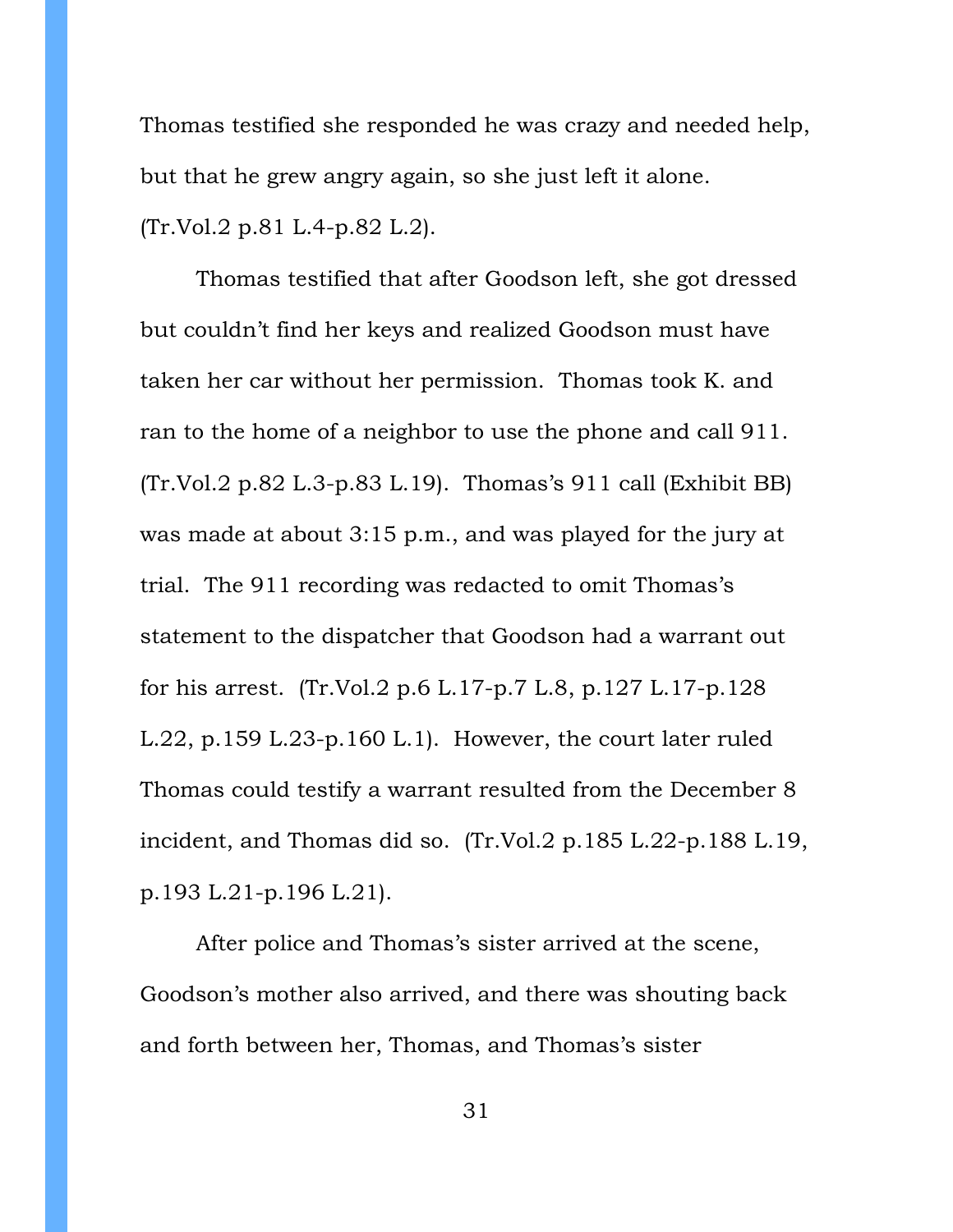concerning K. Law enforcement asked Goodson's mother to leave, and she did so. (Tr.Vol.2 p.128 L.23-p.130 L.21, Vol.3 p.141 L.4-21).

Thomas left the scene and went to the police station and then to the hospital. The treating Registered Nurse documented swelling or tenderness to Thomas's nose, neck, and hand, and multiple "superficial abrasions" across her body. (Tr.Vol.1 p.60 L.3-p.63 L.20, p.64 L.5-10, p.66 L.5-p.67 L.2).

Later that same day, after Thomas had left the scene, neighbor Tia Miller observed a person matching the description of Goodson's mother drop Thomas's vehicle back at the house and then leave in another vehicle driven by someone else. (Tr.Vol.3 p.21 L.11-p.24 L.18, p.111 L.5-p.112 L.3).

Thomas testified she had no in-person contact with Goodson between December 8-23, though she acknowledged they communicated over the phone. (Tr.Vol.2 p.138 L.25 p.139 L.20, p.209 L.9-p.211 L.4). Thomas acknowledged she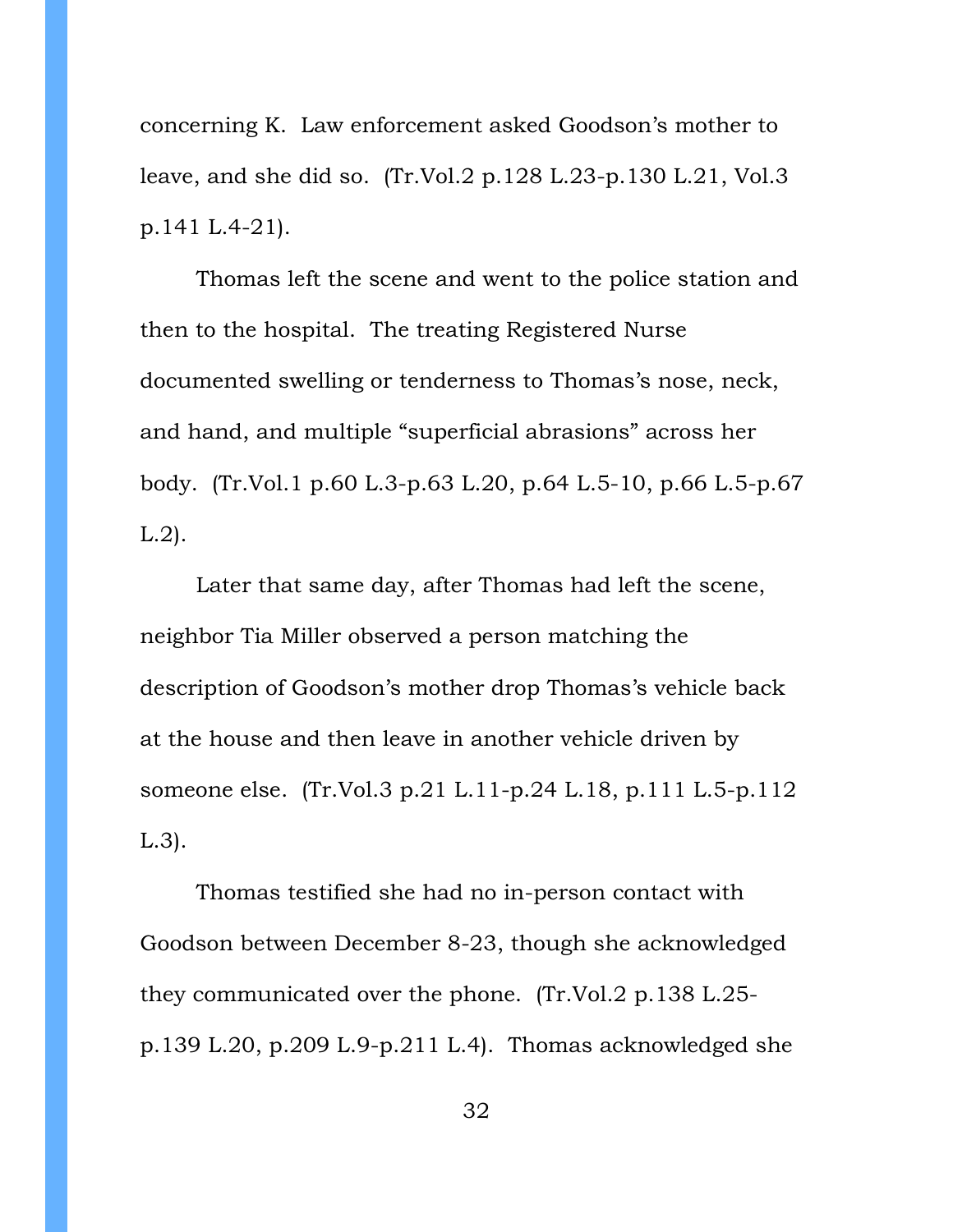and Goodson went Christmas shopping together at Walmart, but denied this was during the December 8-23 period, suggesting it may have been in November. (Tr.Vol.2 p.154 L.3- 23).

Thomas acknowledged meeting Goodson at a Casey's General Store, when he had a flat tire going to his employer's Christmas party. Goodson's son (D.) and another individual were with him at that time. Thomas testified Goodson said he had a gift for K., so she came to get the gift. (Tr.Vol.2 p.155 L.13-p.156 L.19). She testified she was almost certain this inperson interaction was not during the December 8-23 period, but testified she couldn't say she was absolutely certain. (Tr.Vol.2 p.206 L.7-15). She testified the reason she believed she did not see Goodson during December 9-23 is because a warrant was out for Goodson's arrest based on the December 8 incident and she was scared of him. (Tr.Vol.2 p.193 L.21 p.196 L.21). Thomas testified that during one of the telephone conversations she and Goodson had between December 8-23, she understood that Goodson was going to be in Las Vegas for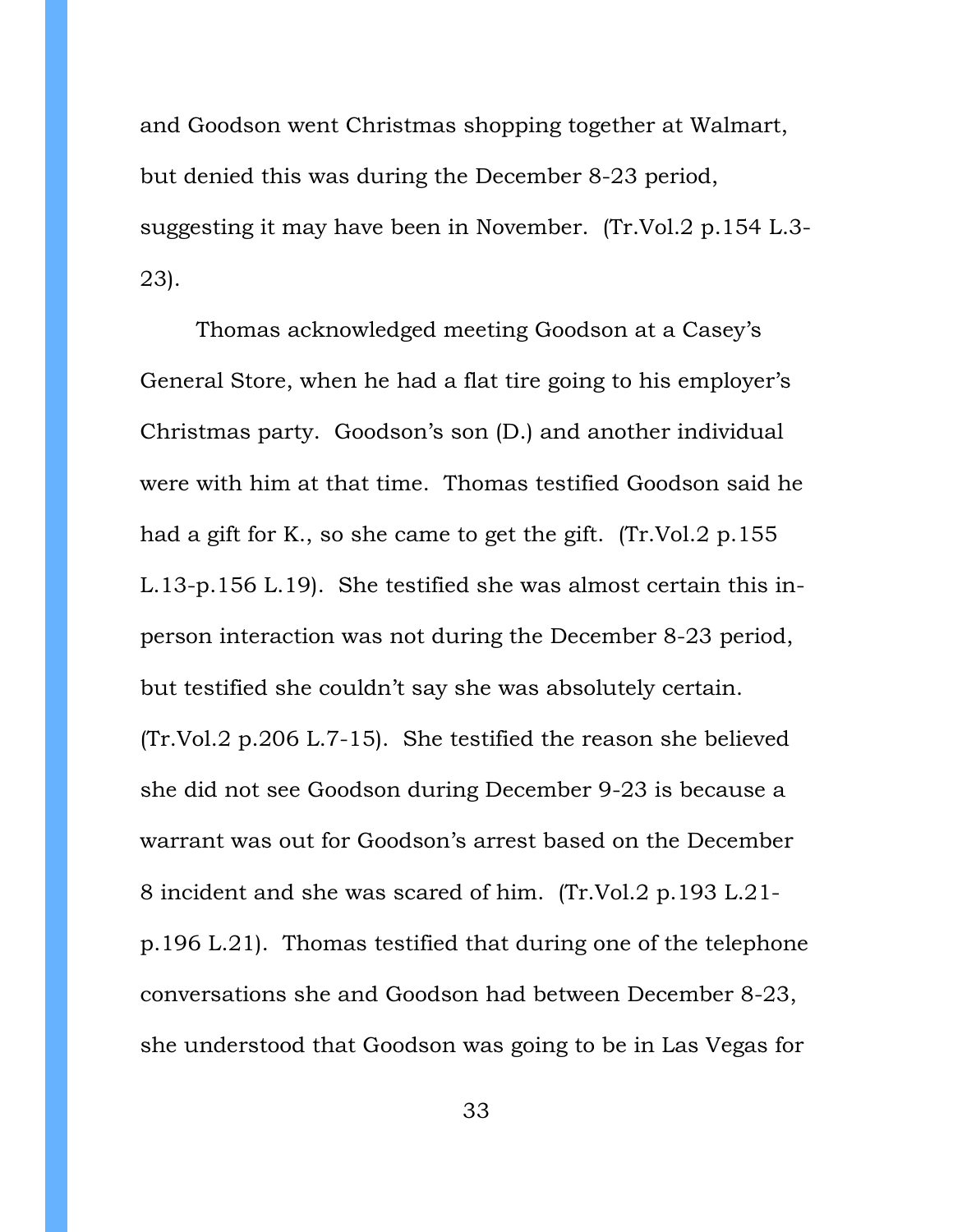a period of time in connection with a job search. (Tr.Vol.2 p.178 L.14-20, p.214 L.3-p.215 L.1).

Thomas acknowledged she told police on December 23 that it was a "gray area" when her relationship with Goodson had ended. She testified this was because Goodson still had his big belongings at her house, and because he would still come back to the house whenever he wanted. (Tr.Vol.2 p.201 L.22-p.202 L.10).

Defendant Mario Goodson testified in support of his defense at trial. Goodson testified his and Thomas's relationship had lots of ups and downs. (Tr.Vol.4 p.102 L.7- 18). In September 2016 Thomas filed a protection order against him, based on allegations of physical abuse. Goodson never had a court hearing on that matter and felt blindsided, calling the police. The protective order stayed in effect for only a few weeks to a month, and then Thomas lifted it. However, Goodson continued to live at the house with Thomas even during the protective order. (Tr.Vol.4 p.103 L.25-p.105 L.24, p.245 L.24-p.246 L.18). Goodson continued living at the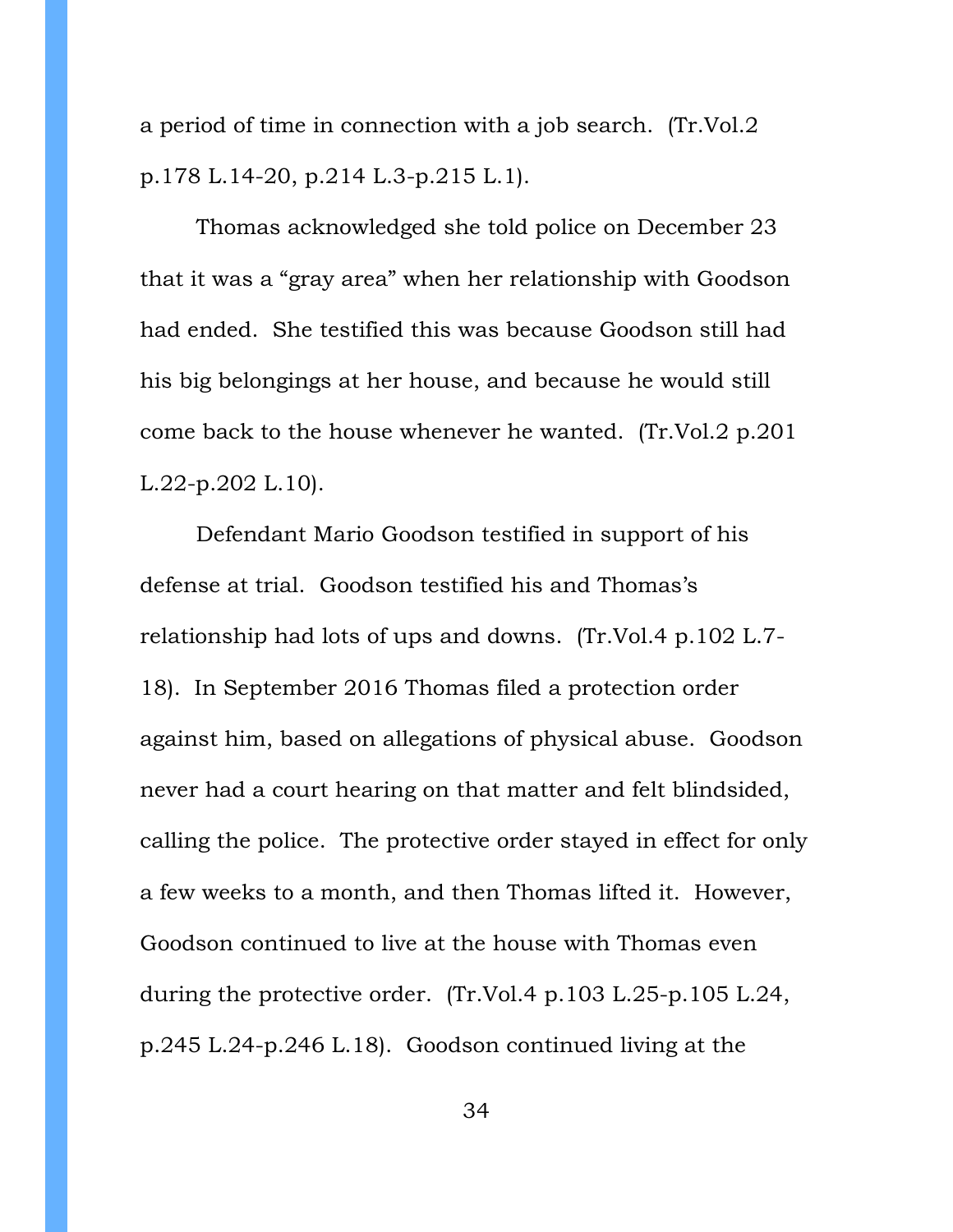house from September through December, and continued contributing to the bills throughout this time. (Tr.Vol.4 p.106 L.8-11, p.106 L.24-p.107 L.1).

Goodson testified that on the morning of December 8, he and Thomas had spent the night at the house and woke up together. That evening he and his son D. drove to Thomas's work so Goodson could speak with her. Goodson drove his mother's car at the time because his primary vehicle was one he did not like to drive in the wintertime and his remaining vehicles were either in the shop or non-operable. (Tr.Vol.4 p.107 L.10-p.108 L.23). Goodson testified he got out of his car and ran toward Thomas because he did not know why she was running. He then put his arm around Thomas and asked her if they could walk and talk. (Tr.Vol.4 p.109 L.4-18). Goodson said something to her about causing a scene for no reason. (Tr.Vol.4 p.109 L.23-p.110 L.1, p.188 L.23-p.189 L.1, p.190 L.11-13). They sat in the backseat of Goodson's vehicle because D. was in the front seat. Thomas yelled that Goodson chased her, and when Goodson asked why she was running,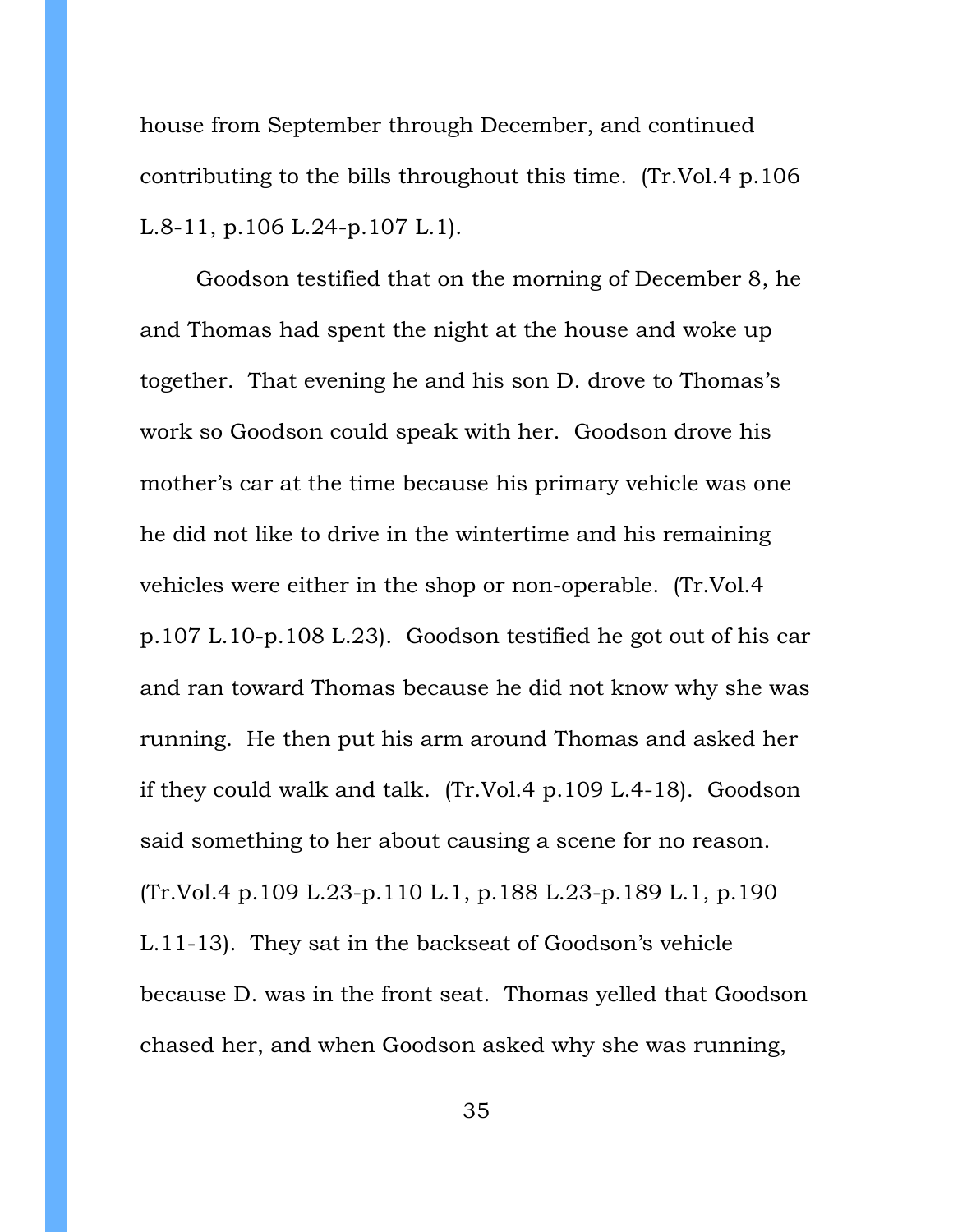she said she didn't want to talk to him where they were. Goodson denied striking or threatening Thomas in any way. Goodson told Thomas all he wanted to do was talk to her, and there was no need for her to be so animated. (Tr.Vol.4 p. 110 L. 12-p.111 L.16).

At Thomas's suggestion, they moved to her vehicle so they could smoke and talk, without smoking around D. At the end of their conversation, the plan was to meet back at their house. Goodson and D. went to the house and got in using his key, but Thomas did not show up. Goodson called Thomas twice and did get ahold of her, but did not know where she was. (Tr.Vol.4 p.111 L.17-p.113 L.4). Goodson stayed the night at the house.

Goodson communicated with Thomas on December 9, while she was at work, and he saw her that night when she came home. Thomas told him a complaint had been filed against him. She didn't mention an arrest warrant, but told Goodson he needed to talk to an officer, which Goodson did via telephone. Goodson testified there was no problem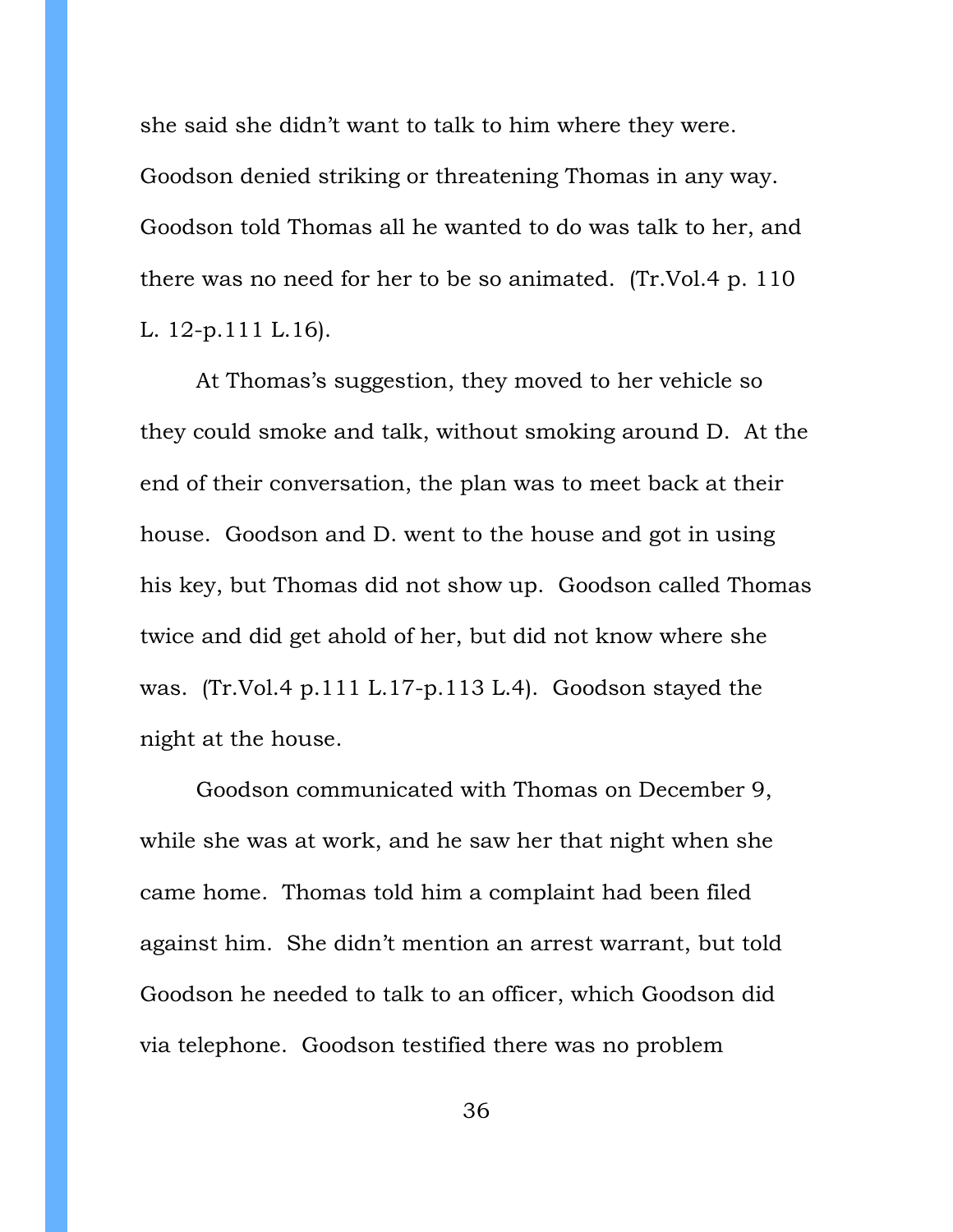between he and Thomas at that time. (Tr.Vol.4 p.113 L.5 p.115 L.2).

Goodson testified that from December 9 through December 23, he continued living at the house with Thomas and K. D was also there periodically, when not at his mother's house. Up until December 23, he and Thomas had only talked very briefly about the December 8 incident, and they were generally getting along during this period. (Tr.Vol.4 115 L.10 p.116 L.11).

Goodson had planned on a trip to Las Vegas to visit family and explore job possibilities at car dealerships. He had put in some job applications and set up interviews for the time he was there, to help him evaluate if he wanted to make the move. (Tr.Vol.4 p.116 L.12-p.117 L.8). Goodson had previously spoken with Thomas about the three of them (Goodson, Thomas, and K.) moving out to Las Vegas, and the topic had caused problems between he and Thomas. (Tr.Vol.4 p.117 L.22-p.118 L.14).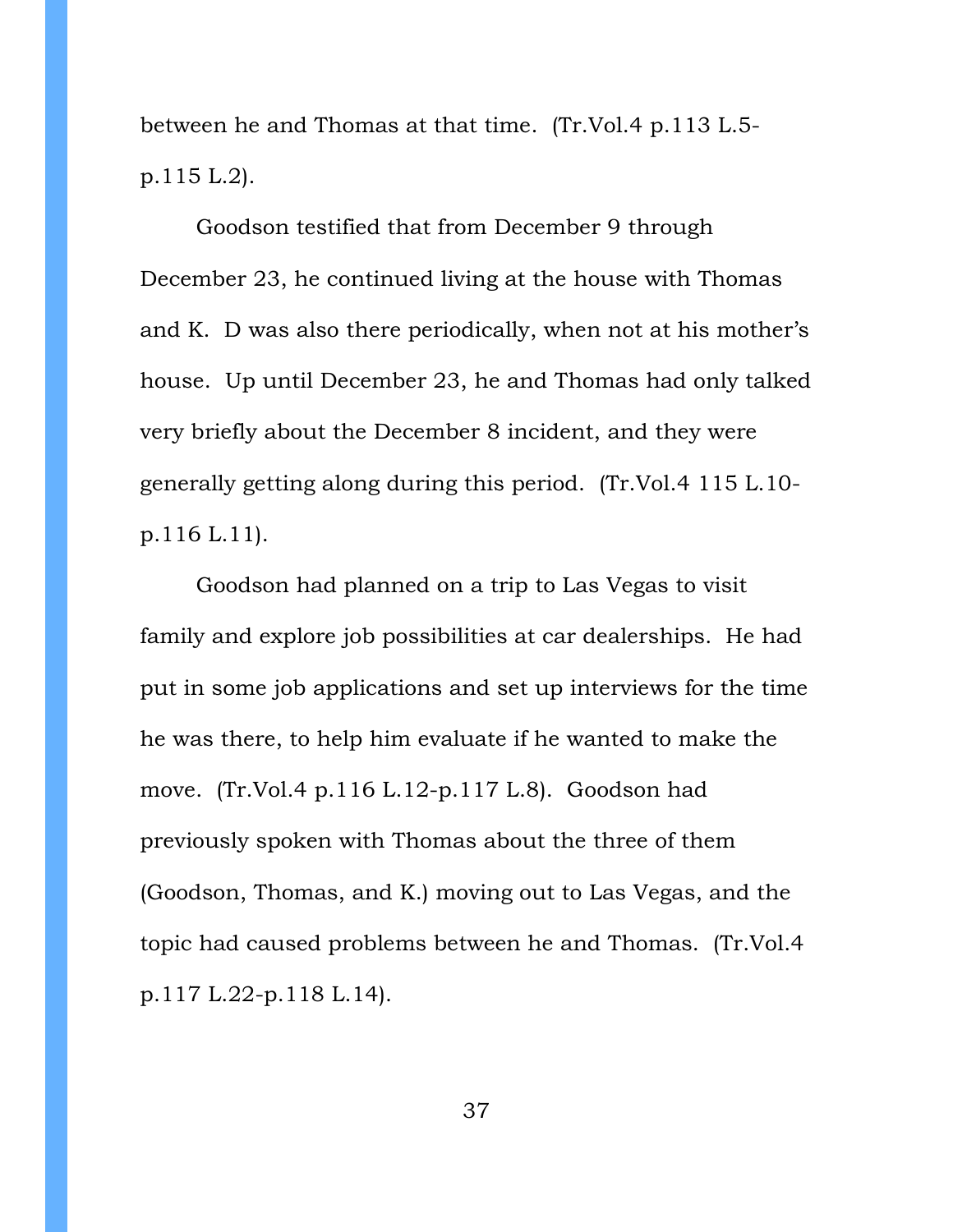Goodson left on December 15 or 16, spent about four days in Las Vegas, and flew back home on approximately December 20 or 21. When he returned to Waterloo, he first went to his mom's house, and then went to the house he shared with Thomas. Thomas and K. were both at the house when he arrived, and he and Thomas talked about his trip. The conversation was fairly neutral, and they were not experiencing problems at that time. (Tr.Vol.4 p.117 L.9-19, p.121 L.21-p.123 L.2).

Goodson testified that on the evening of December 22, Goodson and Thomas both spent the start of the evening at the house. They were getting along, and had sexual intercourse. Around 6:00-7:00 p.m., Goodson left the house. Goodson phoned Thomas that evening, and learned she had left the house as well. Thomas and Goodson did not sleep in the same bed that night. (Tr.Vol.4 p.123 L.3-16, p.124 L.1- 10).

On the morning of December 23, Goodson was at the house but Thomas was not there and Goodson did not know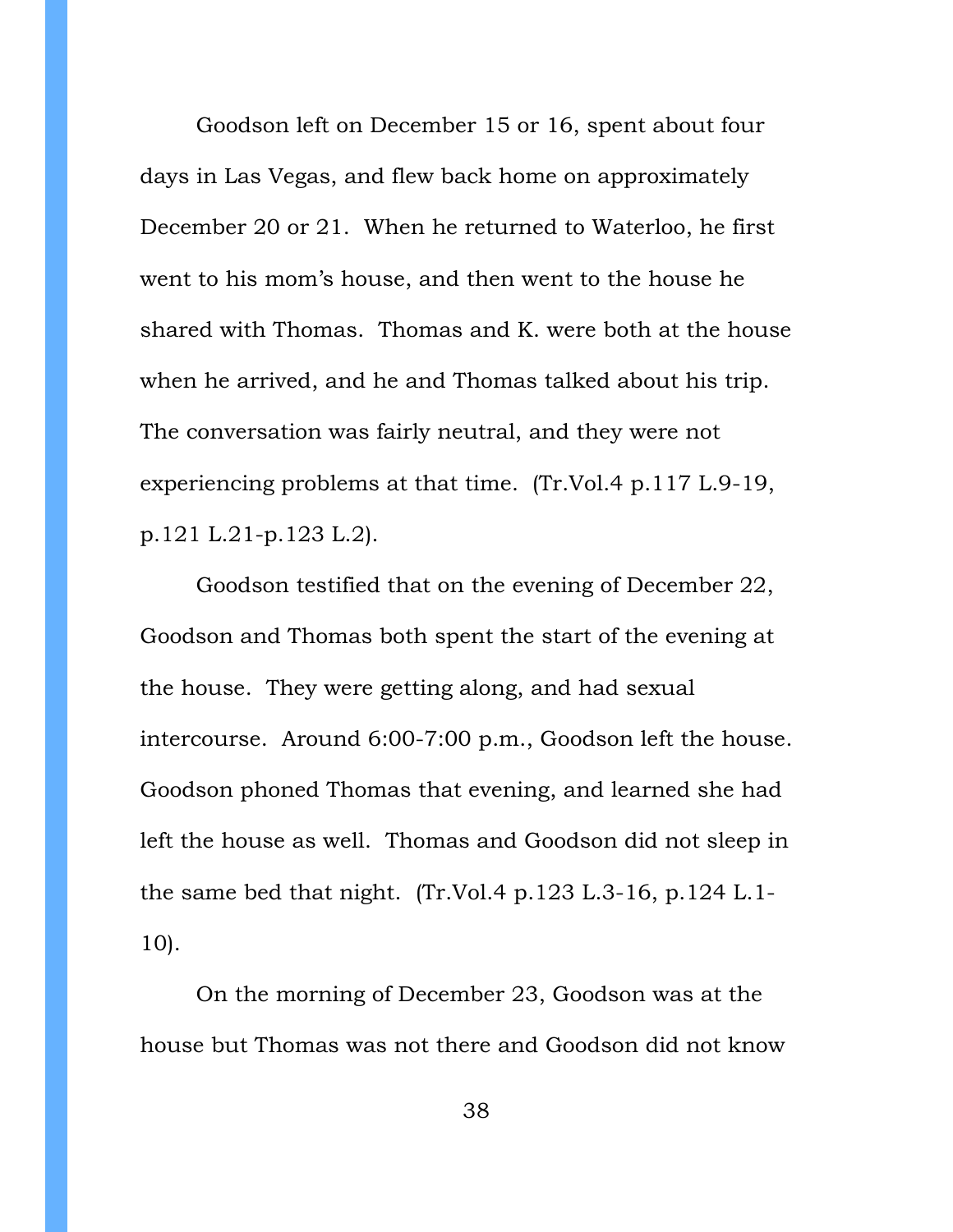where she had been the previous evening. (Tr.Vol.4 p.124 L.11-22). Goodson had some positive responses to his interviews in Las Vegas, and was planning on making another trip for more interviews. He therefore worked on packing some bags for the trip. (Tr.Vol.4 p.124 L.25-p.125 L.11).

There was no conventional closet in his and Thomas's bedroom, so anything that needed to be hung up would be in the basement, which functioned as a makeshift closet. Goodson was in the basement packing for his trip when he heard Thomas return home on December 23. Goodson called up to Thomas that he was in the basement. Thomas used the restroom and then came to the basement and asked what he was doing. He told her he was getting a few more things for another trip to Las Vegas. Thomas grew agitated and began yelling about what he was doing in Las Vegas. Goodson went upstairs and into the bathroom to collect more things to pack, but Thomas followed him continuing on about what she thought had happened in Las Vegas. When Goodson didn't react, Thomas tried to throw in his face that it's fine because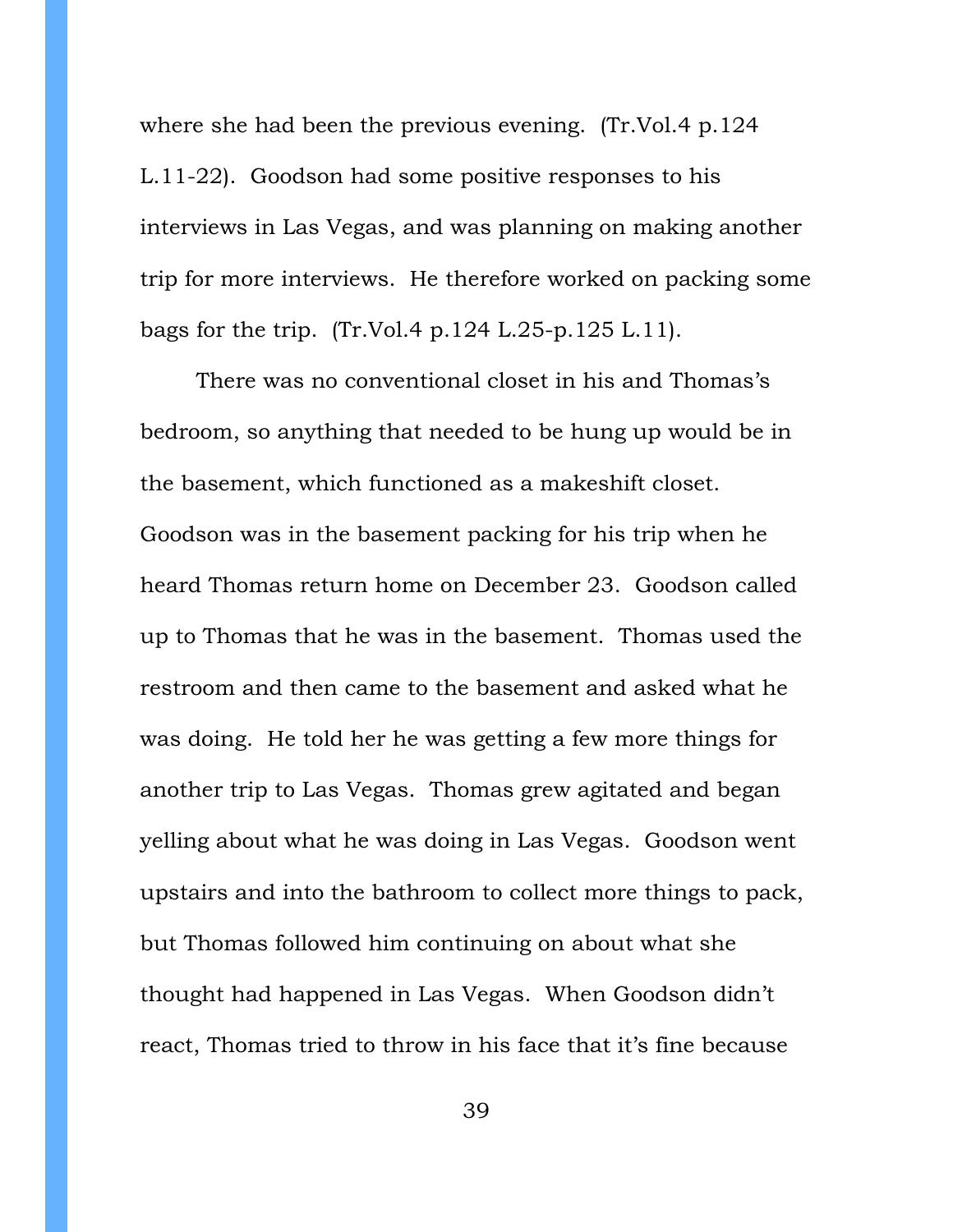she was out last night and had sexual interactions. Things became more heated, and Thomas tried to show Goodson text messages and things on her phone from another guy in an effort to make him mad. When Goodson still didn't react, she tried to press the issue by talking about other situations or occasions. Goodson testified he got "pissed", and punched the mirror in the bathroom with his hand, resulting in a small bleeding cut and scar on his hand. (Tr.Vol.4 p.125 L.12-p.132 L.6).

Goodson testified Thomas started getting loud with him in the bathroom. He testified he grew overwhelmed, and struck her with his hand, backhanded. He wasn't certain where he struck her, but acknowledged it could have been in her face. However, he denied punching her, and he could not recall if she had been bleeding from her nose. (Tr.Vol.4 p.132 L.7-p.133 L.4). Goodson acknowledged that, at some point during the December 23 incident, he had "put [his] hands on" and "hit" Thomas, and that he could be responsible for some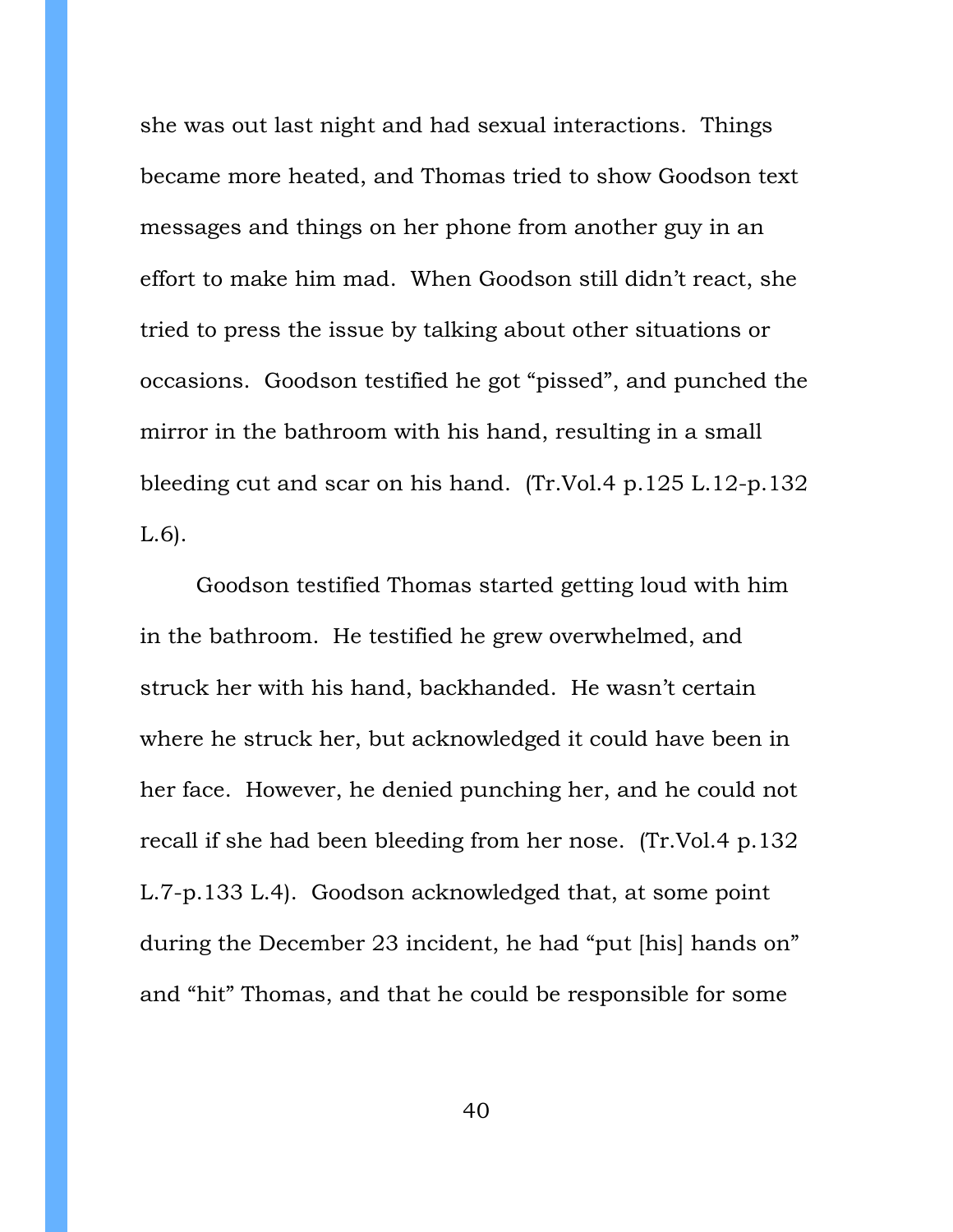of the marks on her person. (Tr.Vol.4 p.160 L.14-23, p.207 L.11-18).

Responding officers on December 23 photographed suspected blood at the residence. (Tr.Vol.2 p.92 L.7-p.93 L.1, p.94 L.22-p.95 L.7, p.95 L.24-p.96 L.1, p.96 L.23-p.97 L.2, p.106 L.12-p.107 L.5). However, none of the suspected blood was ever tested. (Tr.Vol.3 p.13 L.20-p.17 L.2). Goodson testified the blood on the tissues was his blood from cutting his hand on the mirror. He was not sure where the blood on the bathroom rug, the possible blood splatter high up on the wall, or the possible blood on Thomas's boots came from. As to the blood smear on the side door, he testified there was a previous time he had cut himself and got blood on the door which had never gotten cleaned off. (Tr.Vol.4 p.133 L.5-p.135 L.2).

Goodson and Thomas went into the living room because K. was still on the couch, and was crying. (Tr.Vol.4 p.135 L.3- 8). Goodson got K. settled down, then put him down and asked Thomas to go in the kitchen to talk. Goodson testified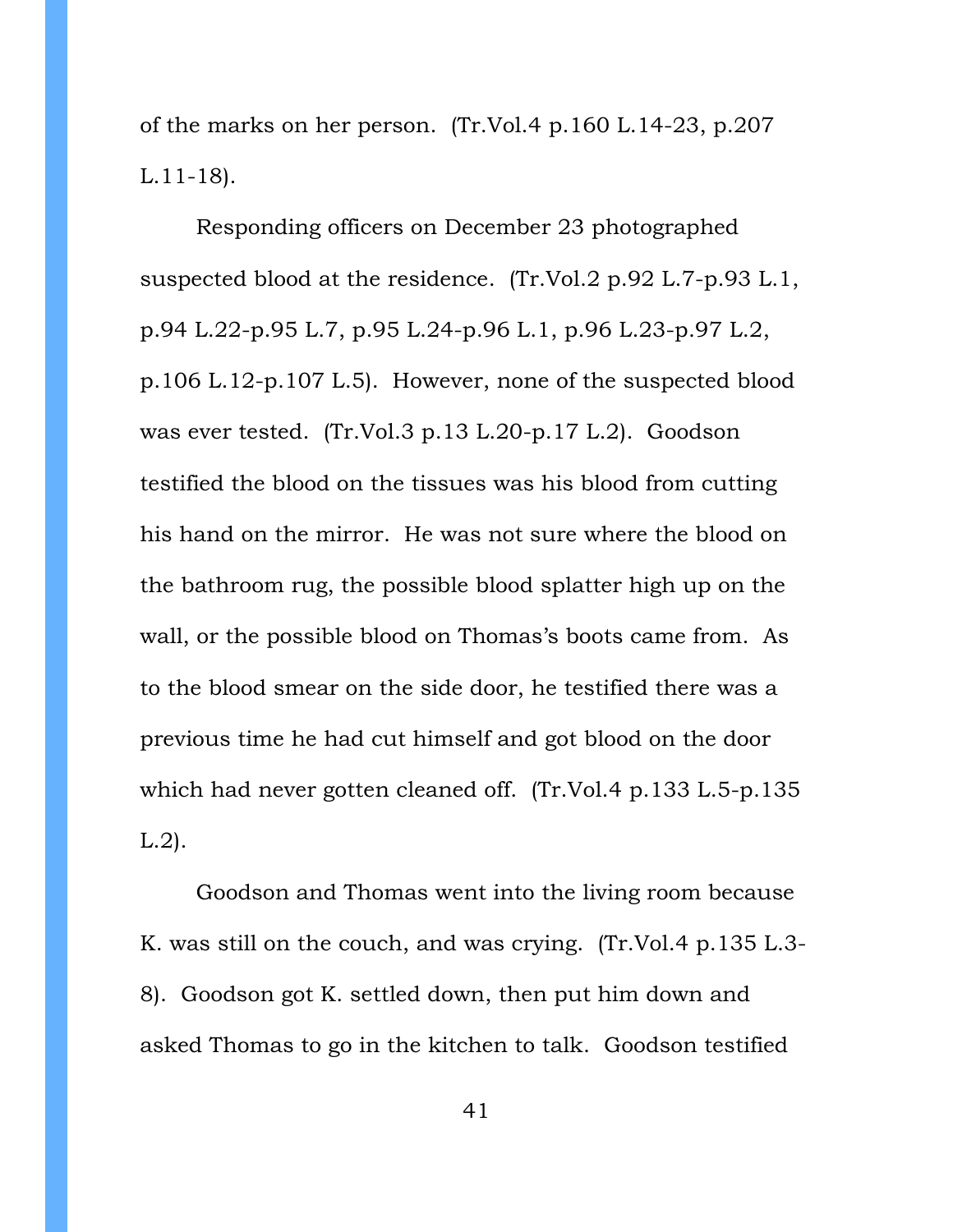the conversation in the kitchen started out cordial, but then Thomas started to get revved up again. There were periods of anger and hostility followed by periods of calm. (Tr.Vol.4 p.135 L.14-p.136 L.15).

Goodson testified he said "fuck that. I'm leaving" but Thomas said "no, you're not going nowhere" and tried to physically put her hands on him. (Tr.Vol.4 p.136 L.16-p.137 L.9). She was also "wailing on" the back of Goodson's head with her right hand. (Tr.Vol.4 p.141 L.12-16). Goodson testified he threw up a little resistance, and that Thomas took off running, so he ran behind her to see what she was doing. Thomas retrieved a mace gun from the coffee table. She was angry and tried to use the mace gun, but Goodson grabbed it, ran into the kitchen, threw the mace gun down, and jumped on it. (Tr.Vol.4 p.137 L.10-19, p.139 L.7-p.141 L.11, p.142 L.1-3). The mace exploded everywhere and Thomas expressed concern it might get on the baby, so Goodson suggested they all just get in the shower to get the mace off. (Tr.Vol.4 p.142 L.4-23). Once in the shower the mood calmed down. After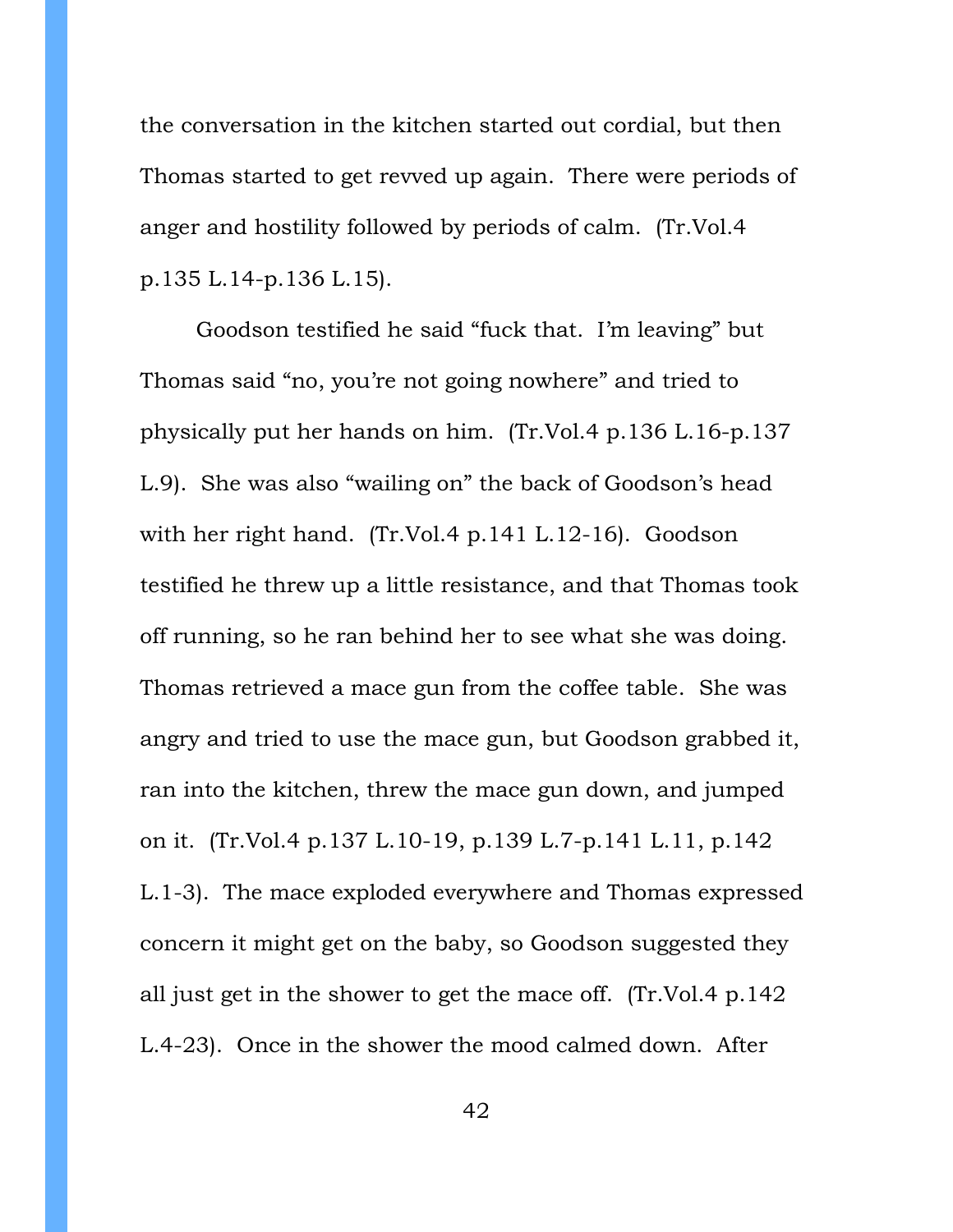washing the mace off, Thomas took the baby upstairs, while Goodson finished showering. (Tr.Vol.4 p.145 L.6-p.146 L.3).

After showering, Goodson cleaned up some of the broken glass from the bathroom mirror, and then went upstairs to get dressed. Thomas was playing with the baby on the bed, and she and Goodson talked a bit though not about anything important. The mood had become very calm. (Tr.Vol.4 p.146 L.4-p.147 L.19).

Goodson then went back downstairs to clean up more of the glass, and also to clean up the cut on his hand which had started to bleed again. He then went back upstairs, where he and Thomas had more calm conversation. Thomas put the baby in the crib next to the bed. She and Goodson shed a few tears and began to talk of regret and that this was all for nothing. Goodson testified both of their demeanors was soft and mutually engaging, and that they were making up. They then began kissing, Thomas climbed on top of him, they both disrobed, Thomas kissed his chest and mouth, and they engaged in consensual sexual intercourse. K meanwhile slept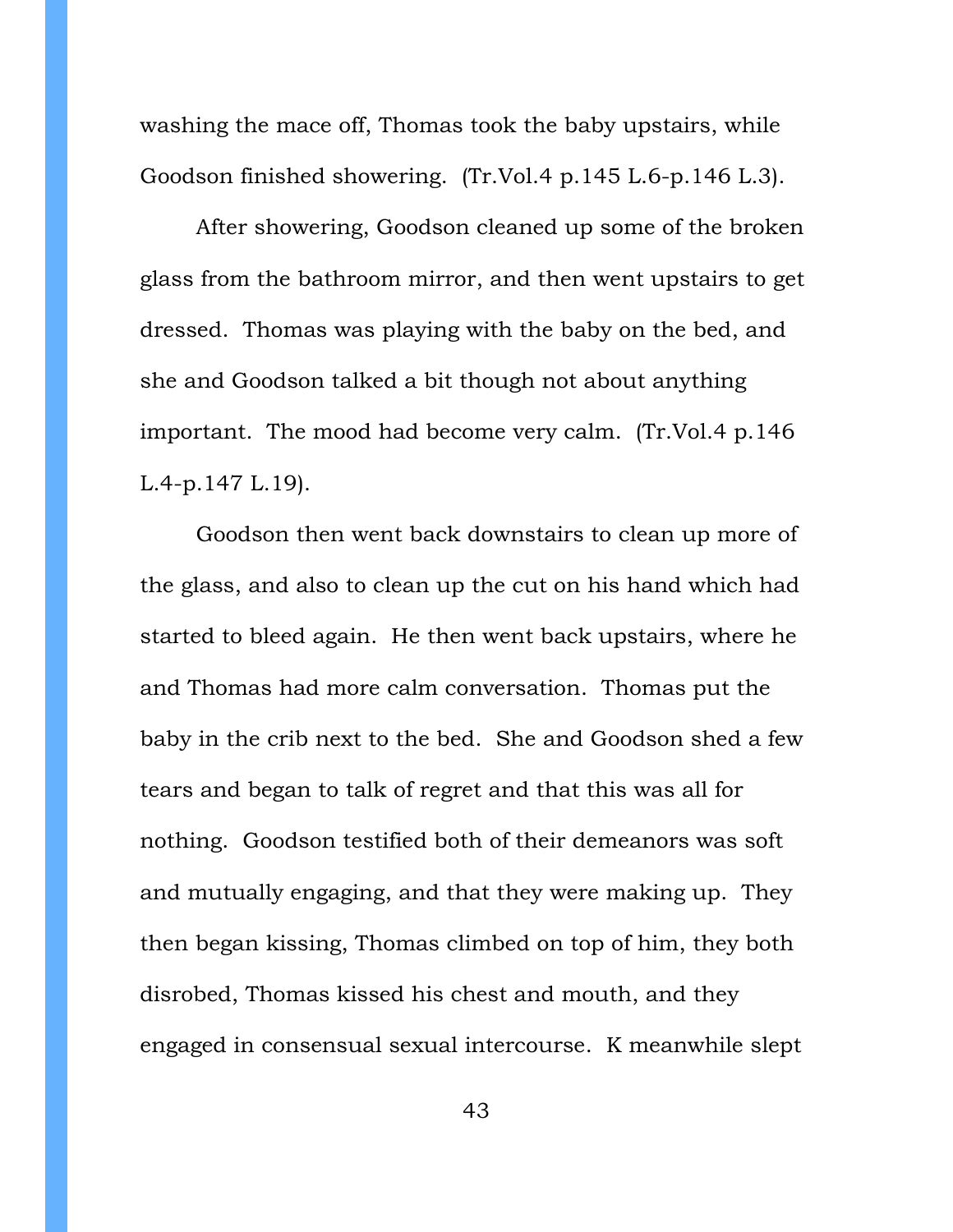in his crib. Goodson denied making any threats or doing anything that could be perceived as threats. (Tr.Vol.4 p.148 L.17-p.151 L.13).

After the sexual intercourse, there was a little more conversation about things being better and that things shouldn't have gone awry. Thomas seemed more comfortable, had no hostility, and seemed more on the positive side. There was a sense of peace between them. (Tr.Vol.4 p.151 L.14 p.152 L.7).

Goodson testified his leg had been injured from running during the December 8 incident, so he decided to go to a convenient care clinic to find out what was wrong. Goodson asked to use Thomas's vehicle, and she said he could, giving him the keys. As Goodson was leaving, he mentioned they could get something to eat when he got back, and Thomas responded okay. (Tr.Vol.4 p.152 L.8-p.155 L.4).

Goodson drove the five or ten minutes to convenient care, checked in, and was seen by a nurse who took his vitals and preliminary information. But before he could see the doctor,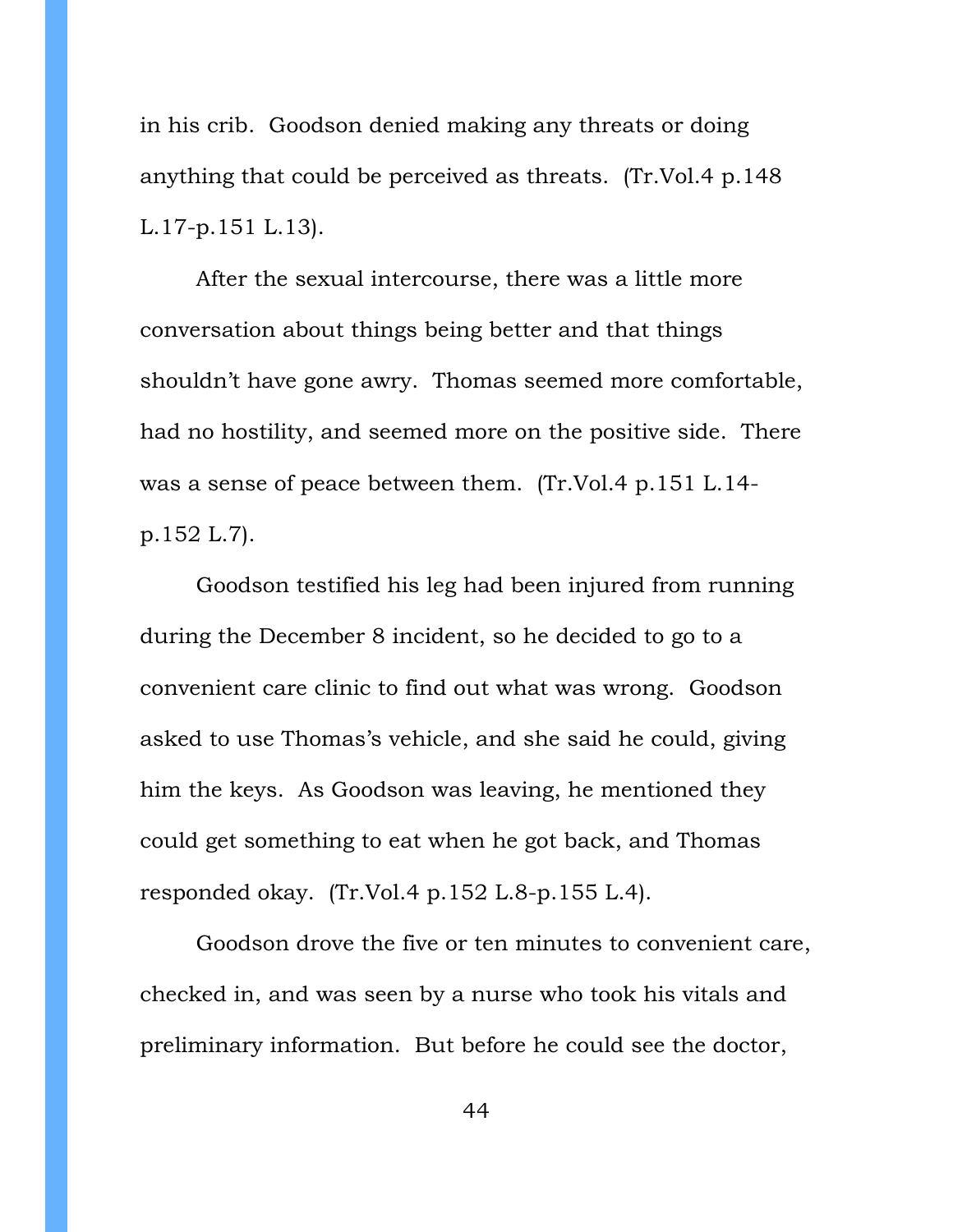Goodson received a phone call from his mother who was crying and saying there was law enforcement at his and Thomas's house and she didn't know why. (Tr.Vol.4 p.155 L.5-p.156 L.23). Goodson immediately left the clinic and started driving toward his and Thomas's house, but his mother said not to go there as she didn't know what was going on, so he stopped and parked the car where it was by Hometown Foods. He then walked the short distance to his mother's house. He ultimately gave Thomas's car keys to his mother, and Goodson never returned to the home he'd shared with Thomas. He didn't learn of the specific allegations herein until weeks to a month later. (Tr.Vol.4 p.156 L.24-p.158 L.8, p.234 L.25-p.236 L.8).

Goodson acknowledged he did send angry email correspondence (Exhibit DD)(Ex. App. pp. 27-35) to Thomas sometime after charges had been brought. (Tr.Vol.4 p.159 L.19-24, p.237 L.16-p.244 L.24). Goodson testified he was receiving emails from Thomas too, some of which were as angry in tone as his. Goodson testified he was upset and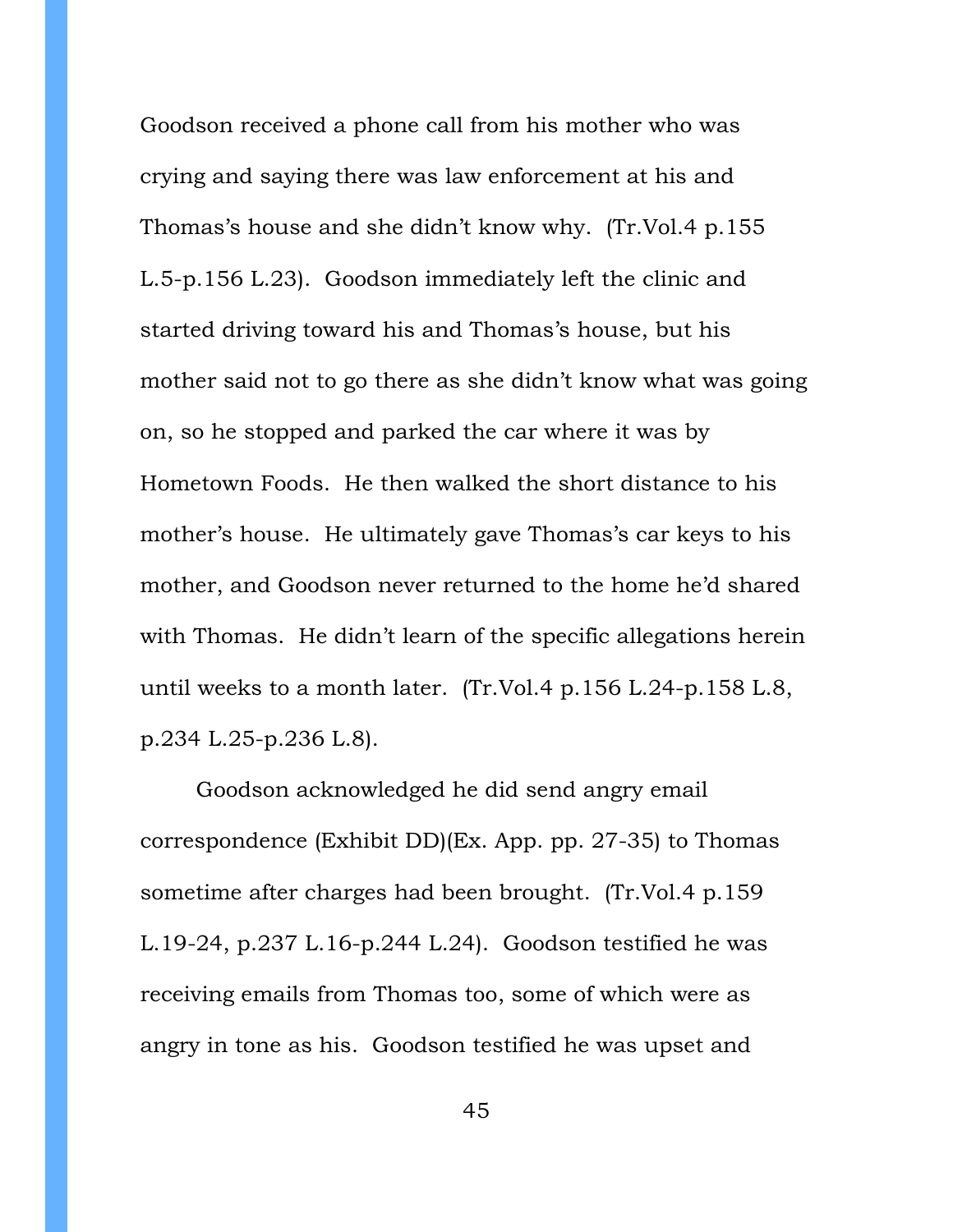frustrated that Thomas had falsified charges against him, that Goodson was no longer able to see his youngest son, and that Thomas was not allowing his mother to have K. (Tr.Vol.4 p.159 L.25-p.160 L.5, p.246 L.19-p.247 L.16). Goodson testified that in referencing "falsified charges" in the email correspondence, he was trying to get Thomas to tell the truth, namely that the charges were false. (Tr.Vol.2 p.242 L.12 p.243 L.11). Goodson testified the emails had been written in hurt, but hadn't acted upon his angry words. (Tr.Vol.4 p.247 L.14-22).

Across-the-street neighbor Jacob Miller testified that Goodson resided at the house with Thomas. He testified there were different times that Goodson would not live there for a week or two at a time. He opined that by December 23, they were split up and Goodson no longer lived there. (Tr.Vol.3 p.35 L.18-p.37 L.23).

Jacob Miller's wife, Tia, also testified that Goodson resided at the house with Thomas. She testified Thomas had kicked Goodson out on more than one occasion, but then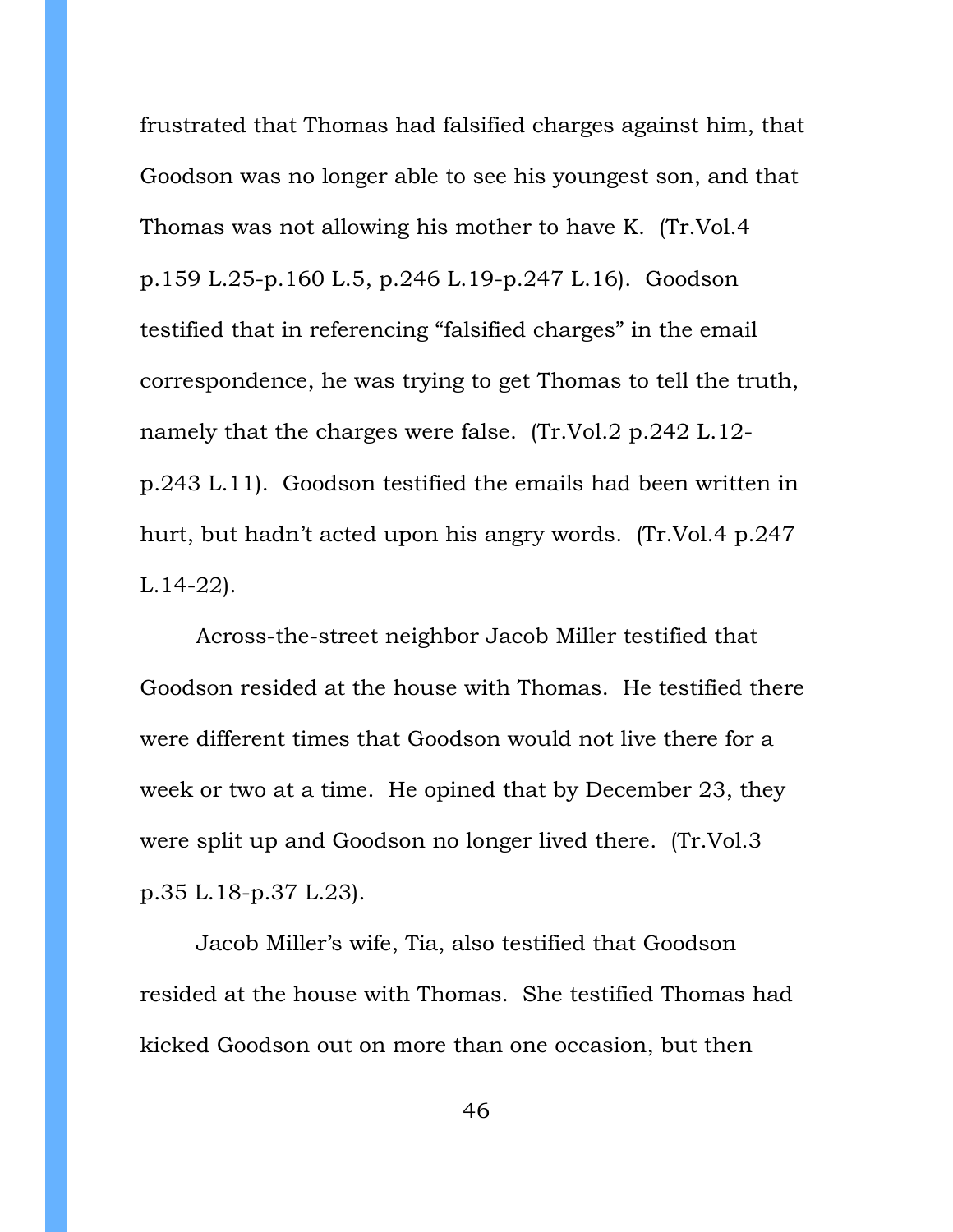Goodson would reemerge and the two would continue to live together at the house. When asked what months she would see Goodson often, she testified she saw him prior to the December 23 incident, because he lived with Thomas. (Tr.Vol.3 p.21 L.2-9, p.27 L.25-p.28 L.8, p.29 L.3-6).

Several defense witnesses testified they observed Goodson and Thomas together after December 8. John Gray, the romantic partner of Defendant's mother, testified he had seen Goodson and Thomas together in mid-December 2016, around a week before Christmas, when they were leaving to go Christmas shopping. He also testified that he saw Goodson and Thomas together frequently during the end of 2016, and that they were living together at that time. (Tr.Vol.4 p.29 L.1 p.32 L.23).

Julian Roby, a friend and former coworker of Goodson's, testified he last saw Goodson and Thomas together at their house during the second or third week of December, close to Christmas Eve. He also observed Thomas picking up Goodson from Roby's house around December 2016, and testified that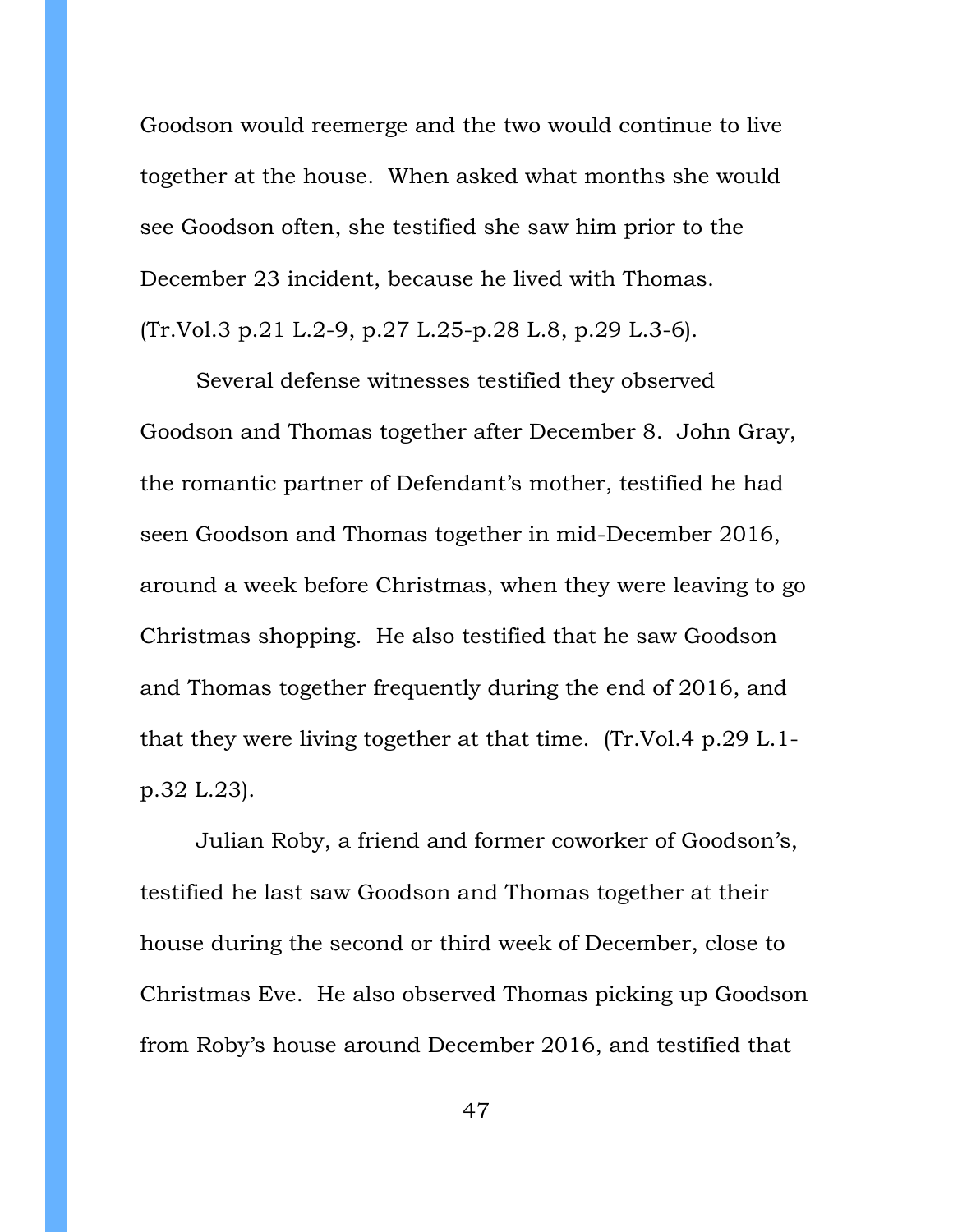to his knowledge the two were living together at that time. (Tr.Vol.4 p.36 L.4-p.42 L.20).

Alexandra Gillespie, Goodson's former girlfriend, testified she saw Goodson and Thomas together in November or December 2016 when driving by Walmart in Waterloo for Christmas shopping. She testified that, to her knowledge, Goodson and Thomas were living together at that time. (Tr.Vol.4 p.47 L.12-p.52 L.18).

Goodson's former coworker and family friend Marcel Avant testified he observed Goodson and Thomas shopping at Walmart with K. around Christmas in December 2016. He believed the date would have been sometime after December 14. (Tr.Vol.4 p.69 L.2-p.74 L.5).

The mother of Goodson's older child (D) testified that to her knowledge Goodson lived with Thomas through the end of 2016. (Tr.Vol.4 p.56 L.23-p.62 L.11). In his testimony, Goodson acknowledged that many of D.'s things were no longer at the house as of December 23, but he stated that was because he was thinking of making a move to Las Vegas and it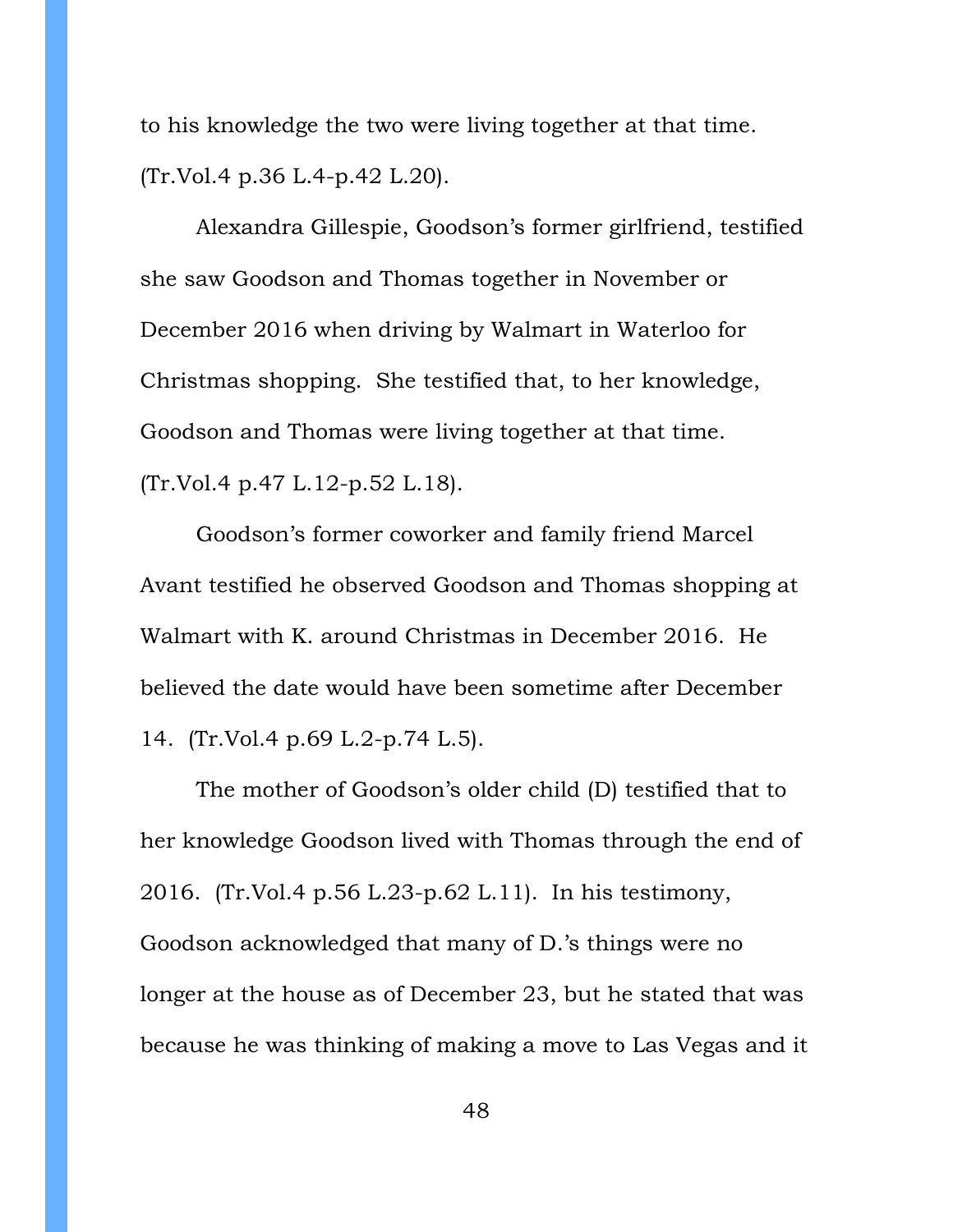had been in D.'s best interest to start staying with his mom rather than his dad at that time. Goodson testified that by December 23, D. would sleep on the living room sectional when staying over at his and Thomas's house, and there was no longer a bed in D's room at that time (Tr.Vol.4 p.212 L.21- 25, p.213 L.11-p.214 L.15, p.245 L.11-23).

Goodson's uncle, Louis Hoskins, testified he last saw Goodson and Thomas together in December 2016. He met Goodson at a Casey's after Goodson got a flat tire. Goodson's son D was in the car with Goodson, and Thomas came out and met them at Casey's. (Tr.Vol.4 p.78 L.3-p.84 L.1). Goodson also testified to that interaction, which he believed occurred on December 10. (Tr.Vol.4 p.165 L.19-p.168 L.21). Goodson also testified that he and Thomas had gone Christmas shopping on three or four different occasions leading up to Christmas 2016 (in anticipation of K.s first Christmas), often running into people at the store. (Tr.Vol.4 p.165 L.165 L.7-18).

During closing argument, Defense counsel urged the jury to conclude that Thomas had falsified the December 23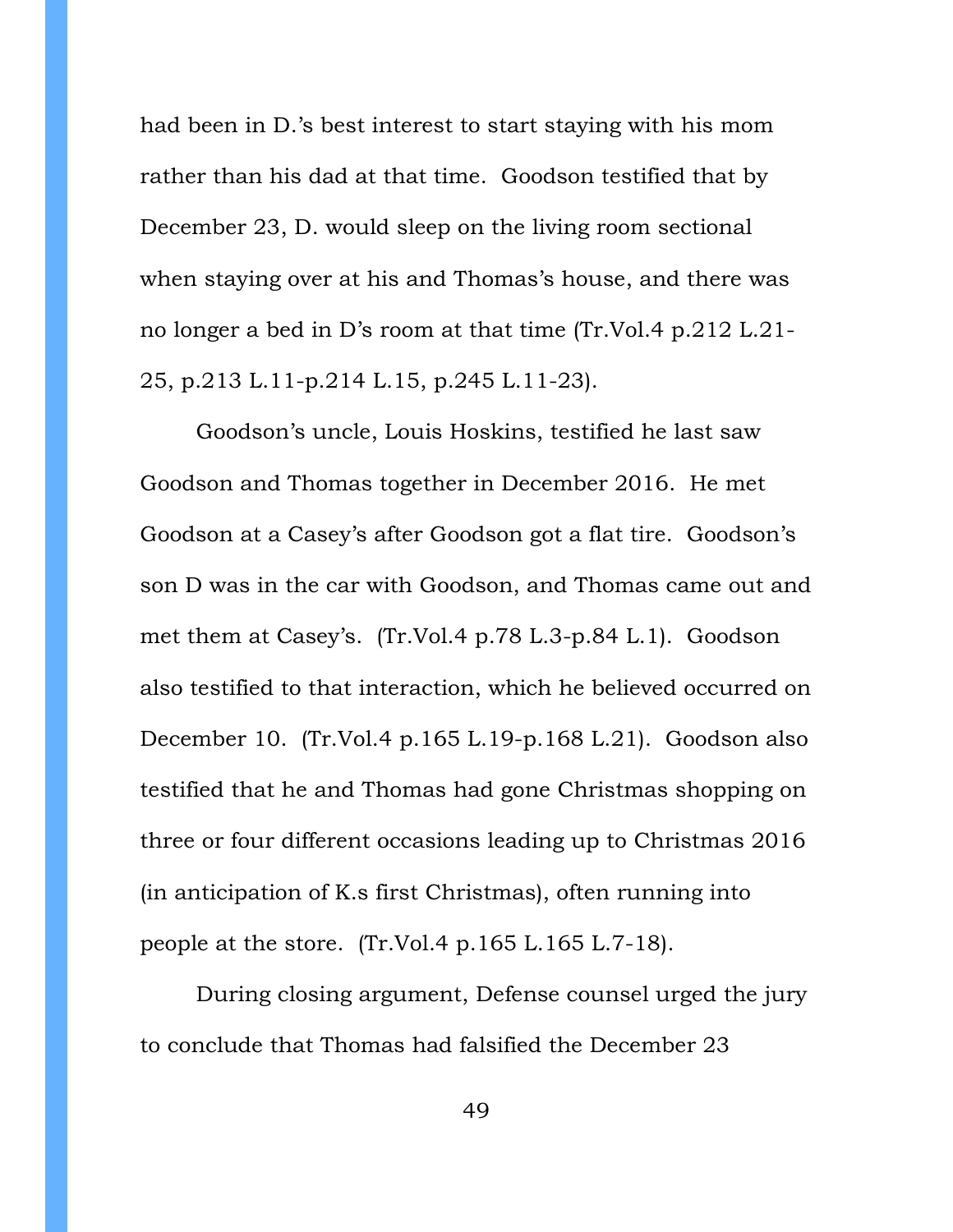allegations against Goodson both so that she could have their child (K) to herself, and in retaliation for problems in the relationship. (Tr.Vol.5 p.57 L.13-22, p.78 L.14-20). Counsel emphasized Thomas's testimony that she took a nap in the middle of the alleged December 23 incident, arguing this was inconsistent with her claim of an extensive assault and sexual abuse. (Tr.Vol.5 p.62 L.10-16, p.63 L.3-9). Counsel also emphasized the multiple defense witnesses who had stated Goodson and Thomas continued to reside together through the days leading up to Christmas. (Tr.Vol.5 p.62 L.4-6, p.71 L.22 p.72 L.22).

Other relevant facts will be discussed below.

## **ARGUMENT**

## **I. THE DISTRICT COURT ERRED IN PERMITTING THE STATE TO INTRODUCE EVIDENCE OF GOODSON'S OTHER CRIMES, WRONGS, OR BAD ACTS.**

**A. Preservation of Error:** Defense counsel filed a pretrial Motion in Limine seeking to exclude any evidence of Goodson's alleged prior bad acts, including: (a) allegations and video of a December 8, 2016 domestic assault; (b) allegations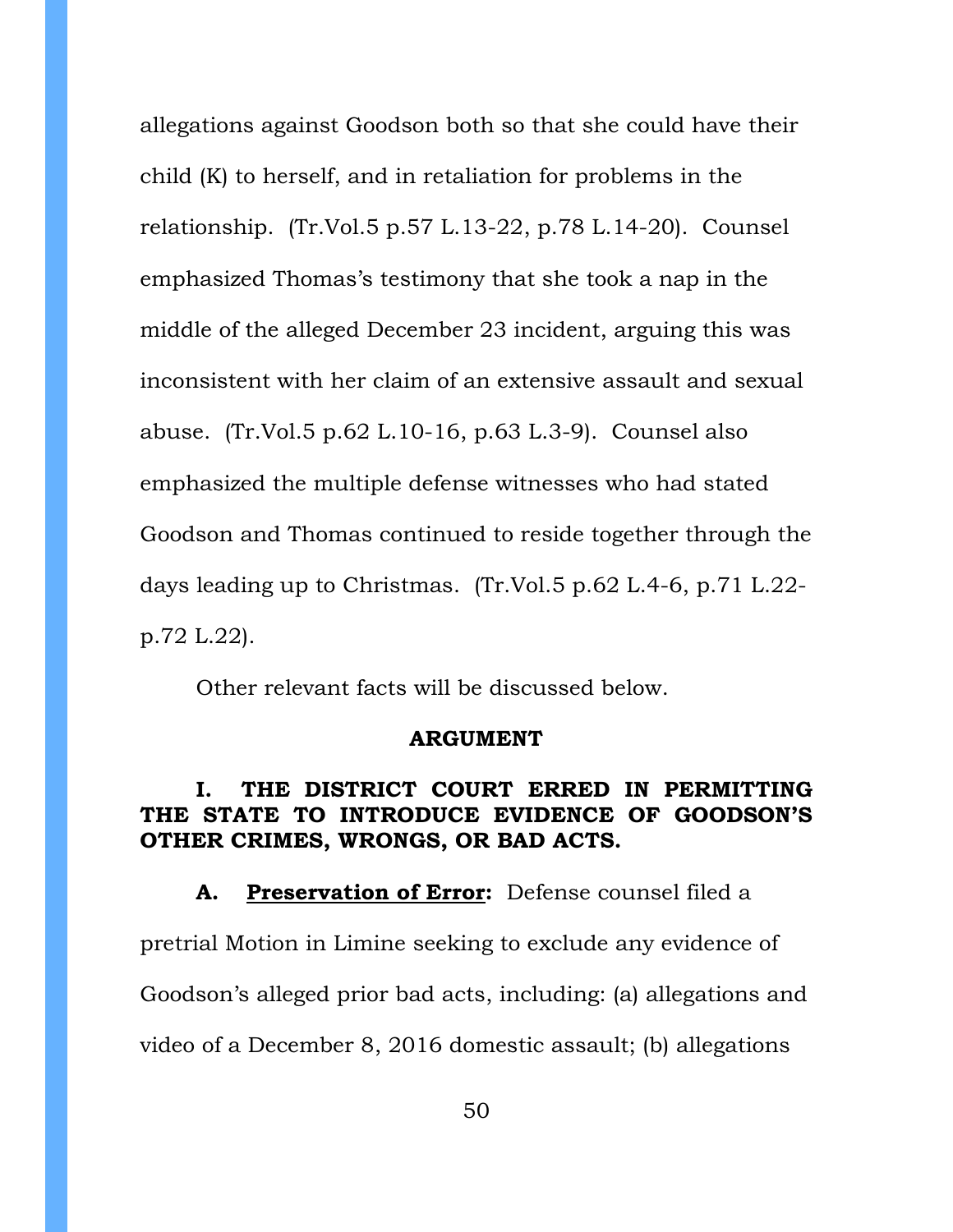by a neighbor that he witnessed Goodson smack Thomas some months prior to the December 23, 2016 incident; and (c) generalized allegations that Goodson was assaultive or abusive.  $(2/26/18 \text{ Def.Mot.Limine})(\text{App. pp. } 10-11)$ . The Defense motion in limine was taken up on the first day of trial. At that time, the court denied the motion in limine, but specified that it's in limine rulings were not final and that objection should thus be made at trial to preserve a claim of error. (Tr.Vol.1 p.15 L.11-15, p.35 L.16-p.55 L.10).

Subsequently at trial, defense counsel raised and the court overruled objections to: Exhibit AA, the video of the December 8 incident (Tr.Vol.2 p.14 L.22-p.15 L.20); the mention of a warrant having issued based on the December 8 allegations (Tr.Vol.2 p.193 L.13-p.196 L.4); and Jacob Miller's testimony that he observed Goodson smack or punch Thomas in the face some months before the December 23 incident (Tr.Vol.3 p.30 L.2-p.32 L.9). Error was therefore preserved as to these matters.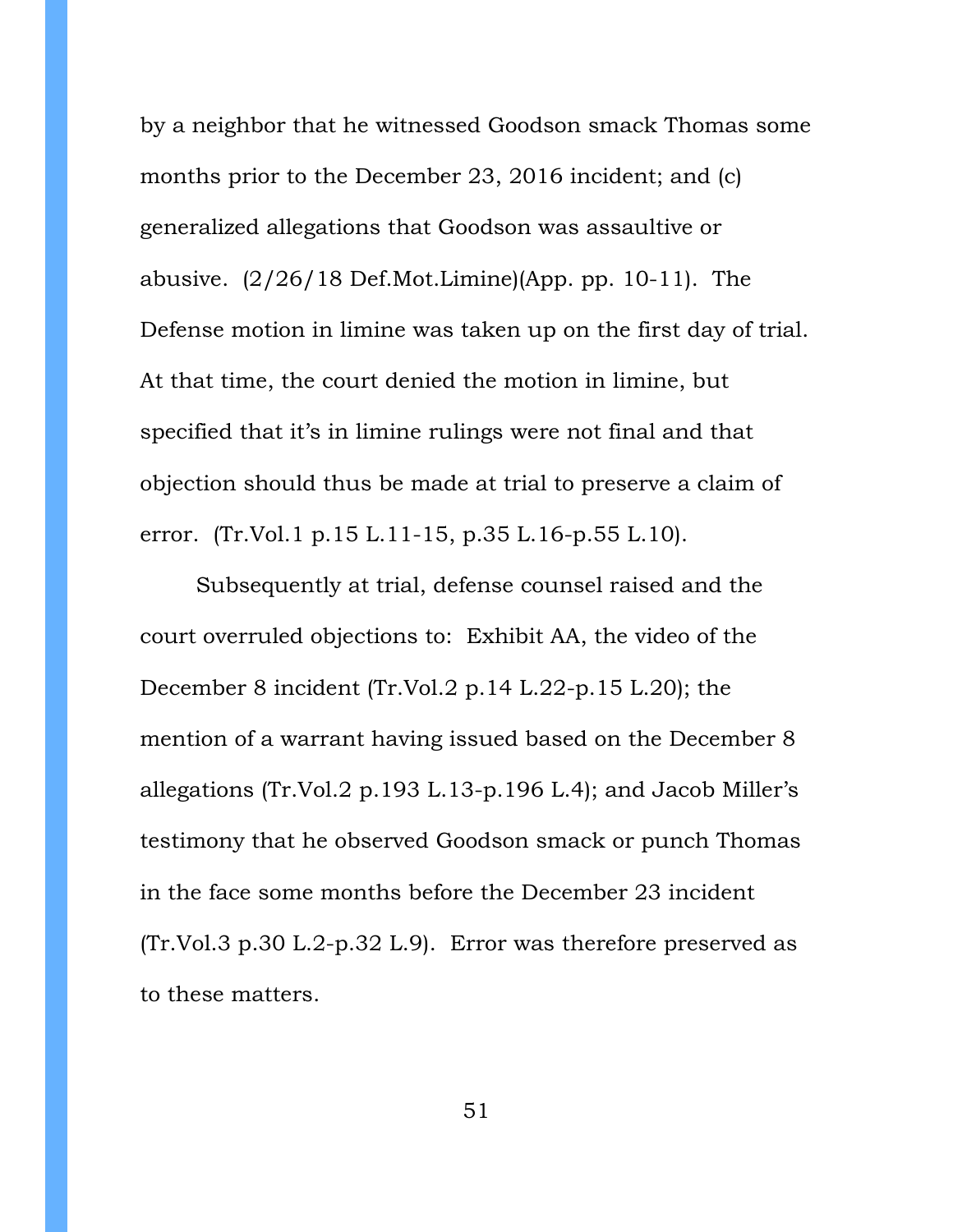However, counsel did not contemporaneously object at trial to Thomas's earlier testimony that Miller had observed a prior incident of assault (Tr.Vol.2 p.112 L.16-p.113 L.16). Counsel also did not specifically and contemporaneously object to Thomas's generalized allegations of prior abuse. For example, Thomas testified: that Goodson had been getting increasingly controlling and more verbally and physically abusive, including previously beating or assaulting her (Tr.Vol.2 p.22 L.22-p.23 L.6, p.32 L.18-21, p.33 L.4-7, p.112 L.16-21, p.142 L.3-7, p.201 L.1-13); that it was common for Goodson to take her keys so she couldn't leave (Tr.Vol.2 p.82 L.7-9); that she had run away upon seeing Goodson on December 8 because she was afraid he would "hurt [her], hit [her], or whatever had been going on" (Tr.Vol.2 p.38 L.25-p.39 L.2); and that she had learned certain "tactics" to try to calm Goodson down when he was upset or abusive (Tr.Vol.2 p.59 L.24-p.60 L.12, p.63 L.9-15). Error was therefore not preserved as to these matters, though counsel did subsequently (following the close of the State's case) make a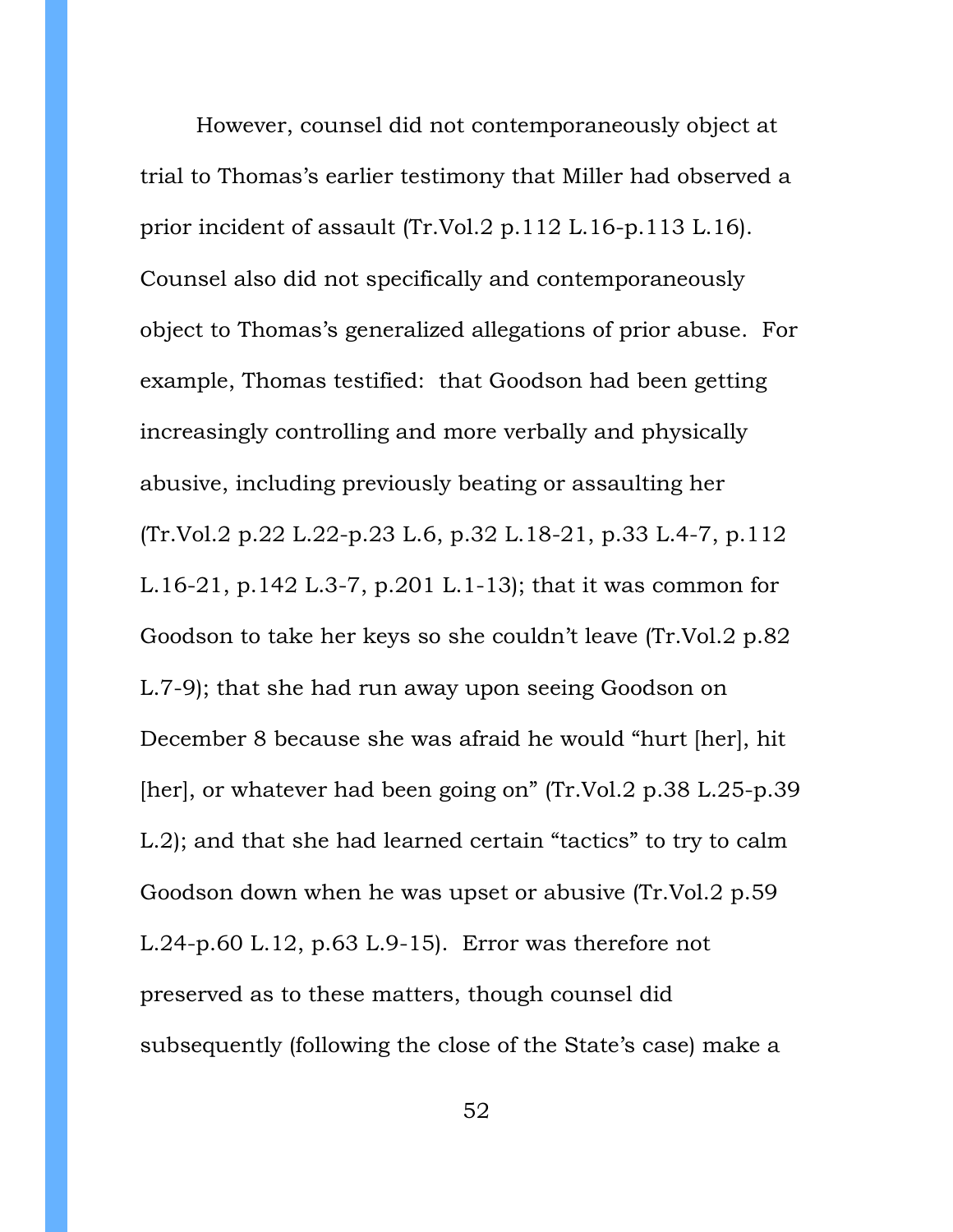motion for mistrial based on the admission of prior bad acts contrary to his motion in limine (Tr.Vol.4 p.7 L.8-p.9 L.19). See State v. Bruno, 204 N.W.2d 879, 887 (Iowa 1973)(trial counsel must make timely objection and secure court's ruling). Defendant respectfully requests that such unpreserved error be considered under an ineffective assistance of counsel framework. State v. Tobin, 333 N.W.2d 842, 844 (Iowa 1983).

Additionally, to the extent the Court does not agree that error was not properly preserved even on the objected-to matters outlined above, Goodson respectfully requests that those matters be considered under an ineffective assistance framework as well.

**B. Standard of Review:** Where preserved for appellate review, evidentiary matters are reviewed for abuse of discretion. State v. DeBerg, 282 N.W.2d 348, 351 (Iowa 1980). If preserved, evidentiary errors require reversal unless the State affirmatively establishes harmlessness. State v. Parker, 747 N.W.2d 196, 209 (Iowa 2008).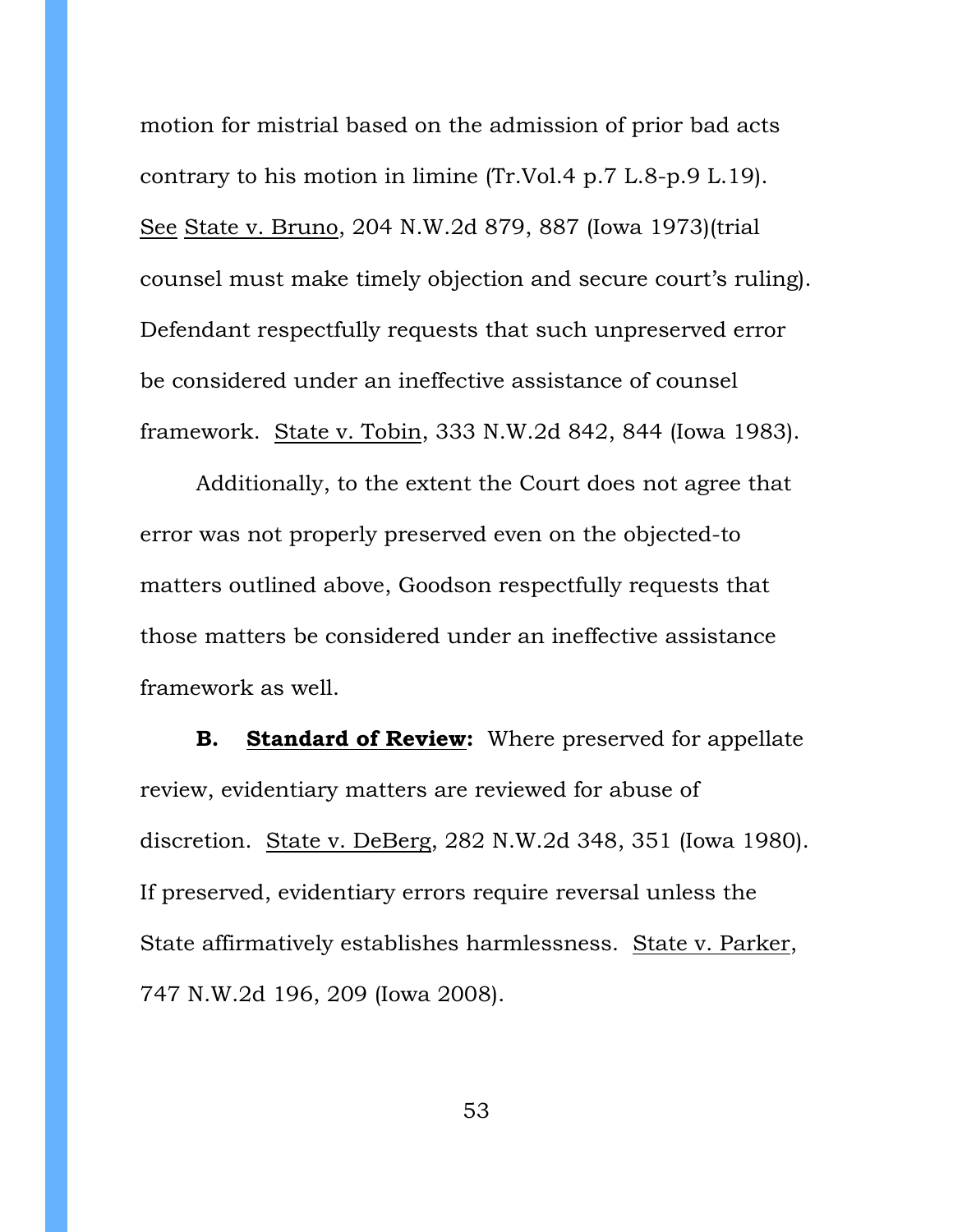Constitutional claims of ineffective assistance of counsel are reviewed de novo. Taylor v. State, 352 N.W.2d 683, 684 (Iowa 1984). A defendant must establish both a breach of essential duty, and prejudice in the form of a reasonable probability of a different result sufficient to undermine confidence in the outcome. State v. Carrillo, 597 N.W.2d 497, 500 (Iowa 1999).

**C. Discussion:** In general, relevant evidence is admissible and irrelevant evidence is not admissible. State v. Taylor, 689 N.W.2d 116, 123 (Iowa 2004); Iowa Rs. Evid. 5.401-5.402. But even relevant evidence "may be excluded if its probative value is substantially outweighed by the danger of unfair prejudice." Iowa R. Evid. 5.403.

Iowa Rule of Evidence 5.404(b) governs the admissibility of other crimes, wrongs, or acts:

(1) *Prohibited use*. Evidence of a crime, wrong, or other act is not admissible to prove a person's character in order to show that on a particular occasion the person acted in accordance with the character.

(2) *Permitted uses*. This evidence may be admissible for another purpose such as proving motive,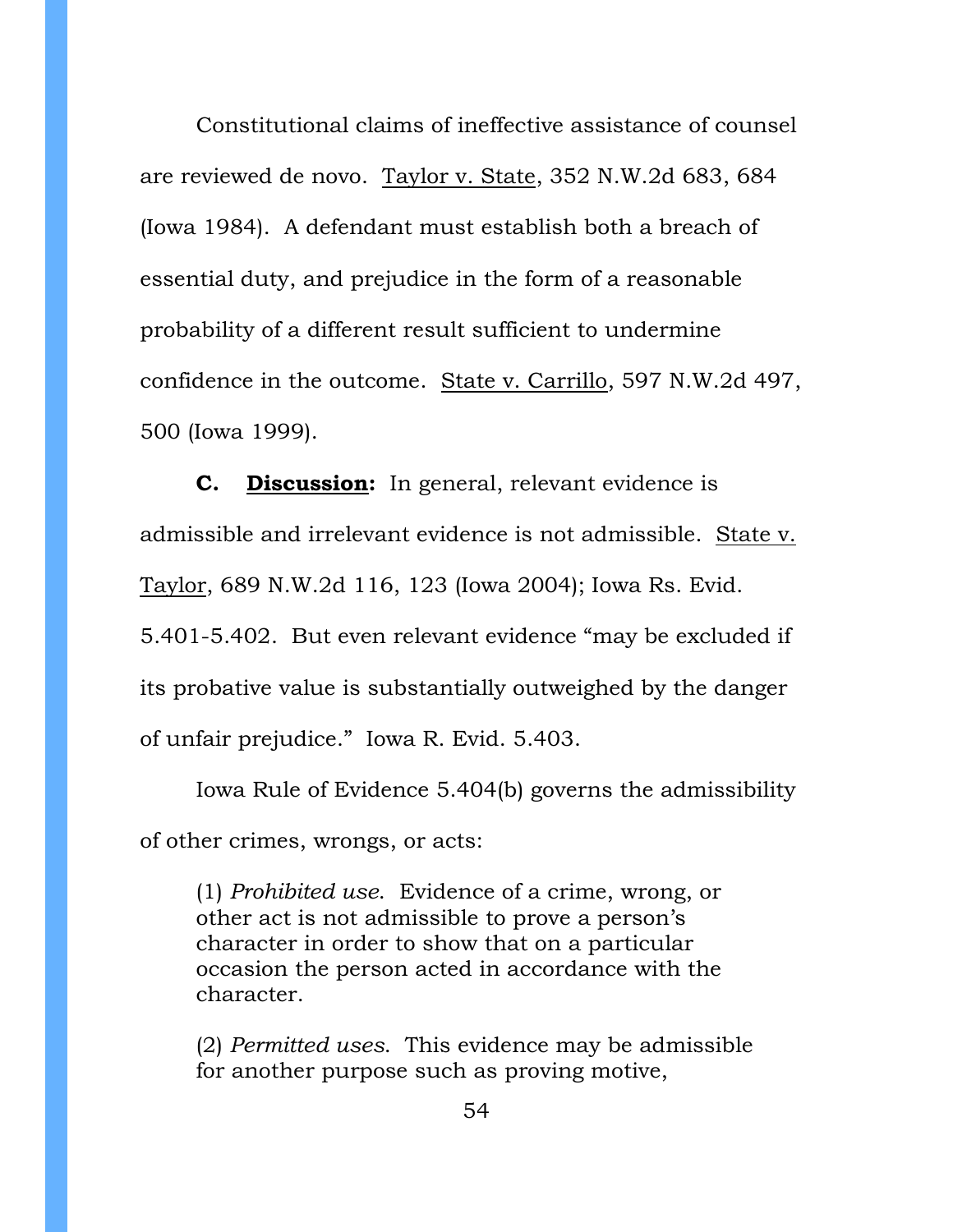opportunity, intent, preparation, plan, knowledge, identity, absence of mistake, or lack of accident.

Iowa R. Evid. 5.404(b).

Courts employ a two-step analysis to determine whether prior bad act evidence is admissible. State v. Mitchell, 633 N.W.2d 295, 298 (Iowa 2001). First, the court must decide whether such evidence is relevant to a legitimate factual issue in dispute. Id. If so, the court must then decide if its probative value is substantially outweighed by the danger of unfair prejudice. Id.; Iowa R. Evid. 5.403. An affirmative answer to the second question requires exclusion of the evidence. Mitchell, 633 N.W.2d at 298-99.

Unfair prejudice arises when the evidence would cause the jury to base its decision on something other than the proven facts and applicable law, such as sympathy for or desire to punish a party. State v. Rodriquez, 636 N.W.2d 234, 240 (Iowa 2001). In weighing probative value and unfair prejudice, courts consider the need for the evidence, whether there is clear proof the defendant committed the prior bad act,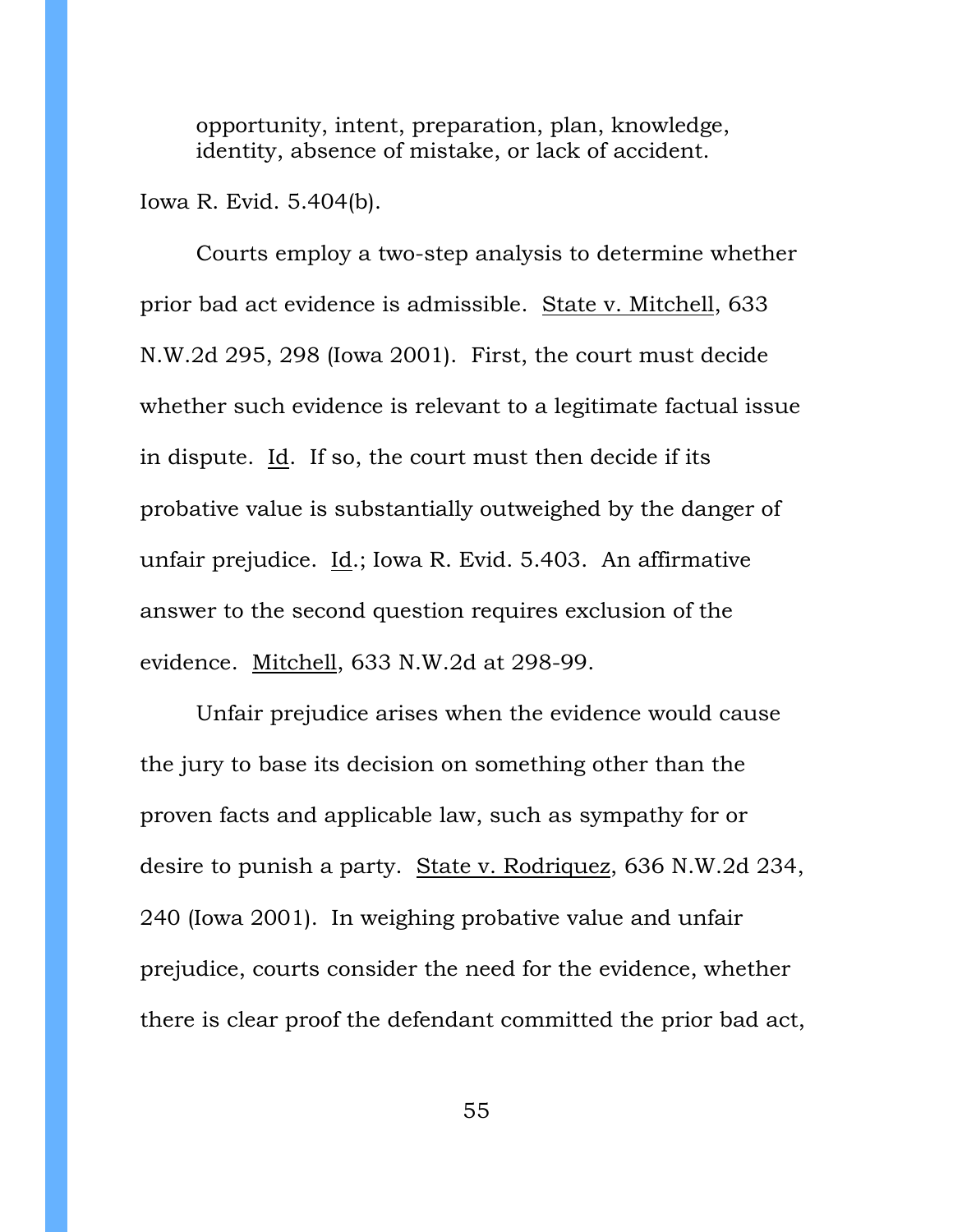the strength or weakness of the evidence on the relevant issue, and the degree to which the fact finder will be prompted to decide the case on an improper basis. Id.

In Taylor, 689 N.W.2d at124-125, the Court determined prior incidents of domestic abuse were relevant to the defendant's intent, which was at issue. The Court reasoned there was "a logical connection between a defendant's intent at the time of the crime, when the crime involves a person to whom he has an emotional attachment, and how the defendant has reacted to disappointment or anger directed at that person in the past, including acts of violence, rage, and physical control." Id. at 125. "In other words, the defendant's prior conduct directed to the victim of a crime, whether loving or violent, reveals the emotional relationship between the defendant and the victim and is highly probative *of the defendant's probable motivation and intent* in subsequent situations." Id. (emphasis added)

Taylor's holding only determined the other acts evidence was relevant to show *intent*.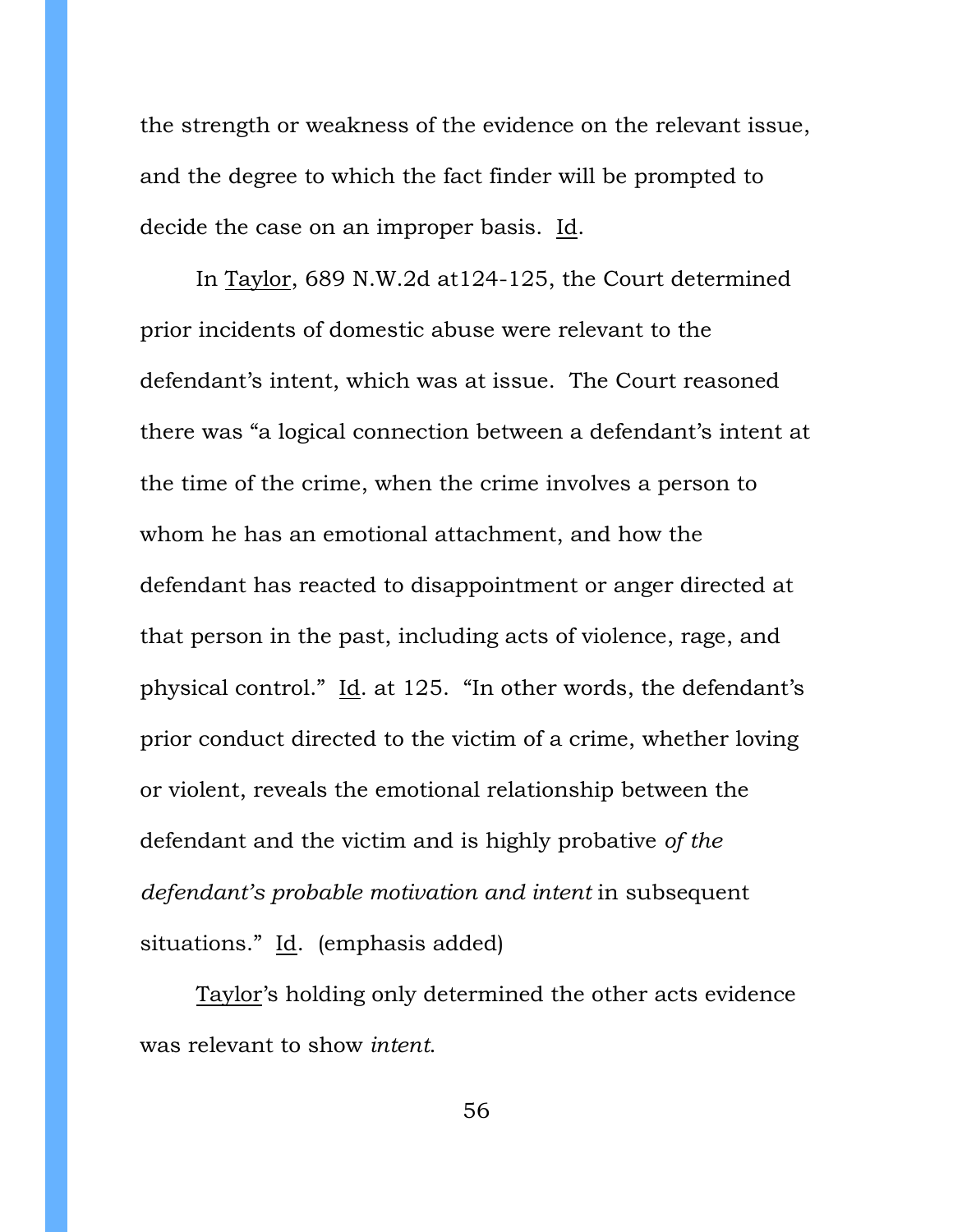The emphasis on whether the other acts evidence is relevant to a "legitimate issue" is significant. State v. Sullivan, 679 N.W.2d 19, 25 (Iowa 2004). This is because "the jury is less likely to concentrate on propensity if there is a bona fide dispute on mens rea." State v. Richards, 879 N.W.2d 140, 147 (Iowa 2016)(quoting State v. Henderson, 696 N.W.2d 5, 16 (Iowa 2005)(Lavorato, C.J., concurring specially)). But if there is no real dispute regarding intent, "the only relevancy of such evidence is to show the defendant's criminal disposition or propensity to commit the very crime for which the defendant is on trial." Id.

The other acts evidence herein was not relevant for any legitimate purpose, as Goodson's intent was not a disputed issue. Goodson admitted that he got "pissed" and hit or backhanded Thomas during the December 23 incident. (Tr.Vol.4 p.131 L.10-p.133 L.4, p.160 L.14-23, p.207 L.11-18). However, he denied the extensive assault claimed by Thomas, denied that he had previously moved out and lacked permission to be at the home, denied that he had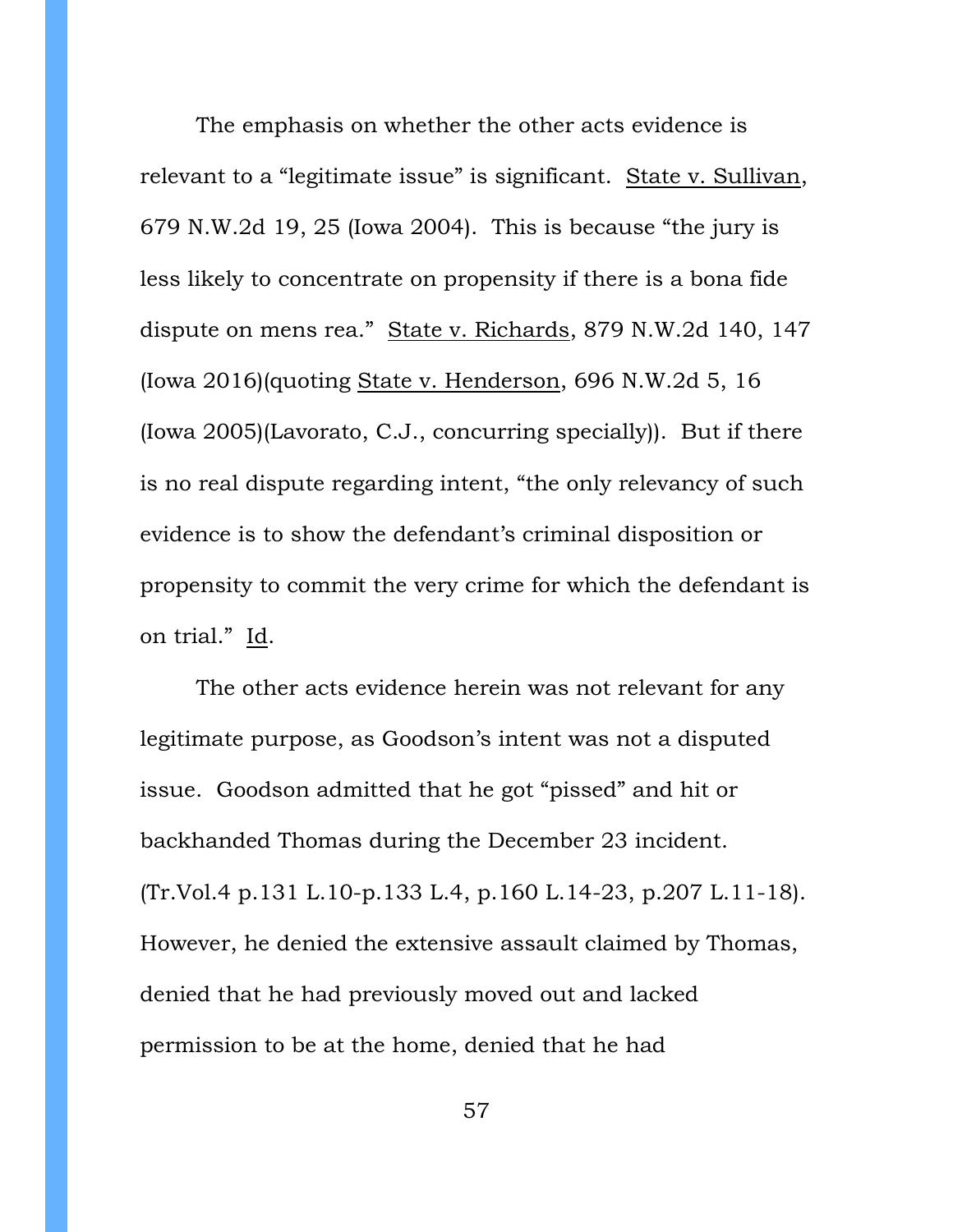nonconsensual sex with Thomas (testifying instead that the two had first made up, and then had consensual intercourse), and stated that he'd had Thomas's permission to take her vehicle to go to the doctor. (Tr.Vol.4 p.133 L.23-25, p.153 L.25-p.154 L.22, p.160 L.21-p.161 L.17). Unlike cases where this Court has found prior acts of domestic violence relevant to show intent, Goodson did not claim the charged incident was accidental. See Taylor, 689 N.W.2d at 124-125 (defendant argued he accidentally broke van window); State v. Newell, 710 N.W.2d 6, 22 (Iowa 2006) (several of defendant's versions portrayed victim's death as accidental.).

However, even if the Court decides the evidence was relevant to a legitimate issue in dispute, the Court must determine whether the probative value of the other acts evidence was substantially outweighed by the danger of unfair prejudice to the defendant. Richards, 879 N.W.2d at 152. The evidence must be excluded if the probative value is substantially outweighed by unfair prejudice. State v. Nelson, 791 N.W.2d 414, 425 (Iowa 2010).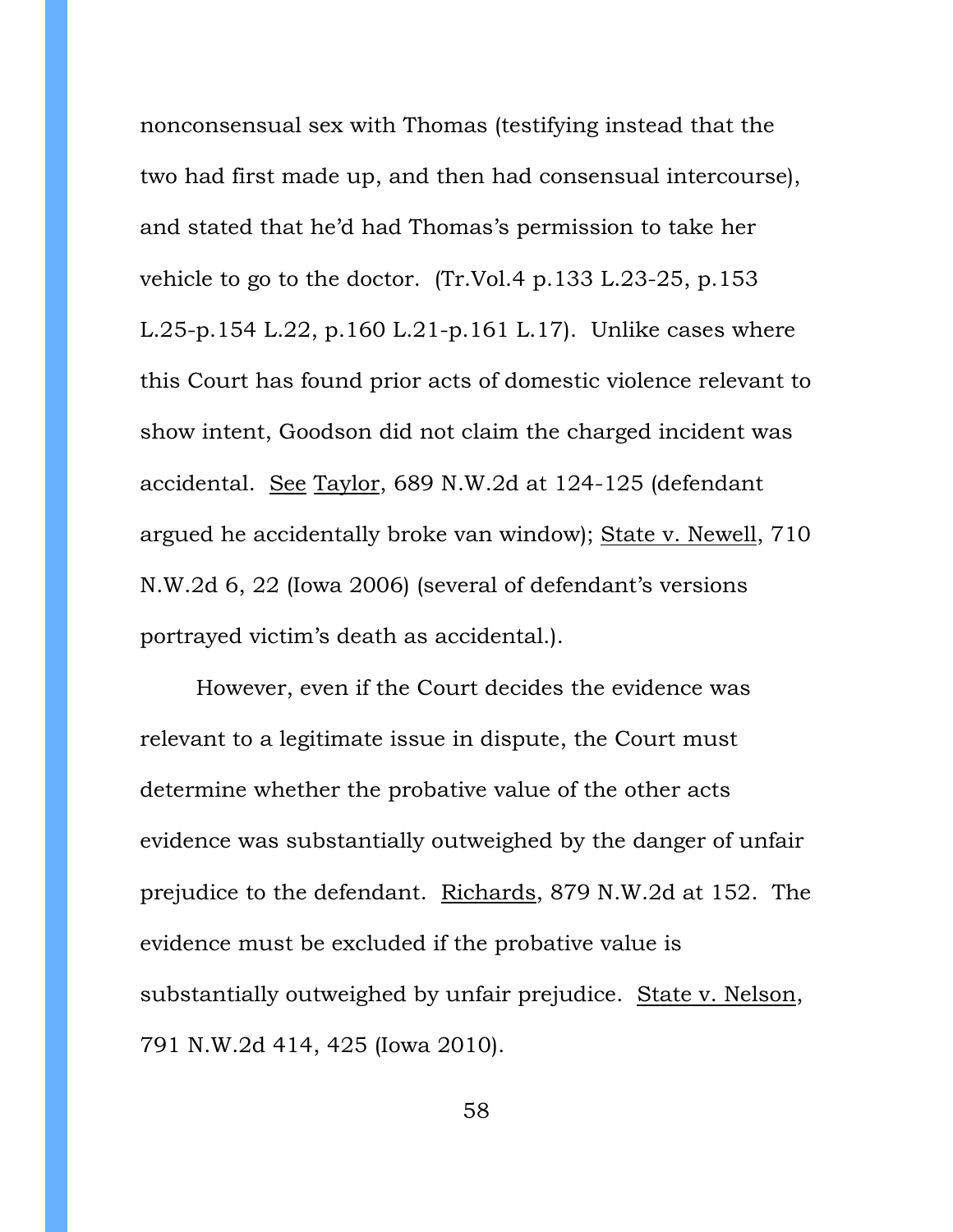This Court has stated the complaining witness's testimony alone satisfies the clear proof requirement. Richards, 879 N.W.2d at 152. Yet, the allegations of the prior alleged abuse observed by neighbor Jacob Miller several months prior, and the alleged prior abuse of December 8 were heavily disputed. Defense counsel spent considerable time trying to challenge the allegations of this claimed prior abusive conduct.

Further, the Court has "readily acknowledge juries would probably not like someone whom they conclude has repeatedly assaulted a significant other and therefore might develop a desire to punish." Richards, 879 N.W.2d at 152 (citing State v. Liggins, 524 N.W.2d 181, 188–89 (Iowa 1994)). Goodson had a jury trial, and juries are far "more susceptible to deciding the case on an improper basis" than would exist in a bench trial. See Taylor, 689 N.W.2d at 130; State v. Casady, 491 N.W.2d 782, 786 (Iowa 1992).

Additionally, the scope of the prior acts evidence was not limited. The prosecution extensively questioned Thomas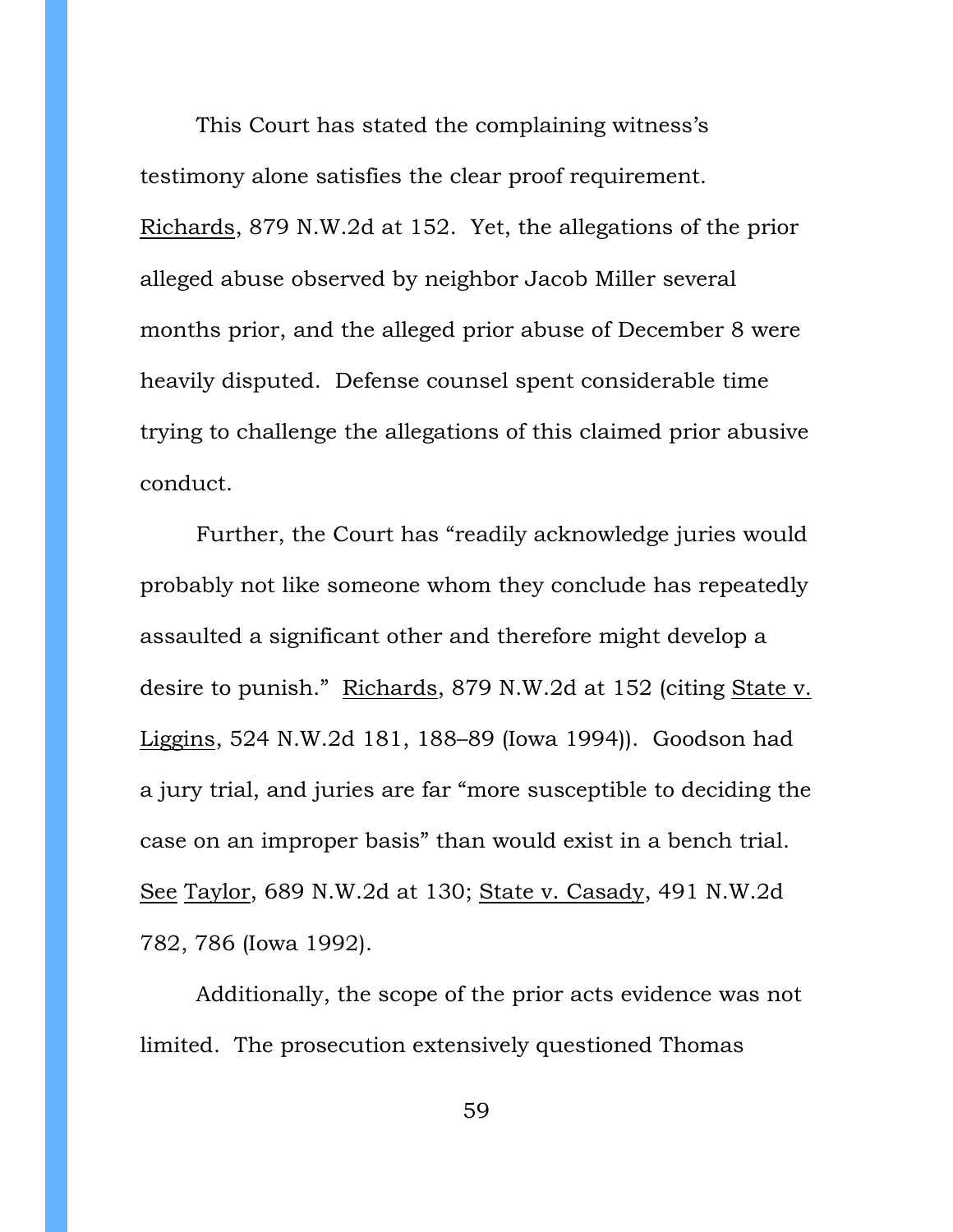about the prior abuse, and also introduced Jacob Miller's testimony on an incident allegedly observed several months prior. As to the December 8 incident in particular, Thomas provided as much detail as she did concerning the December 23 incident that is the basis of the instant prosecution. Indeed, a video of the December 8 incident was admitted into evidence, and repeatedly played (first in its entirety, and then portions thereof) throughout trial. The December 8 incident was referenced and brought to the jury's attention each day of trial. Because the prior incidents were repeatedly emphasized by the State and heavily disputed by Defendant, defense counsel was forced to address them extensively during crossexamination of the State's witnesses and during Defendant Goodson's testimony, in an effort to discredit them. No cautionary instruction was given, and the jury was likely to consider the other acts evidence for an improper propensity purpose – that if Goodson committed other acts of abuse he more than likely committed the charged offenses.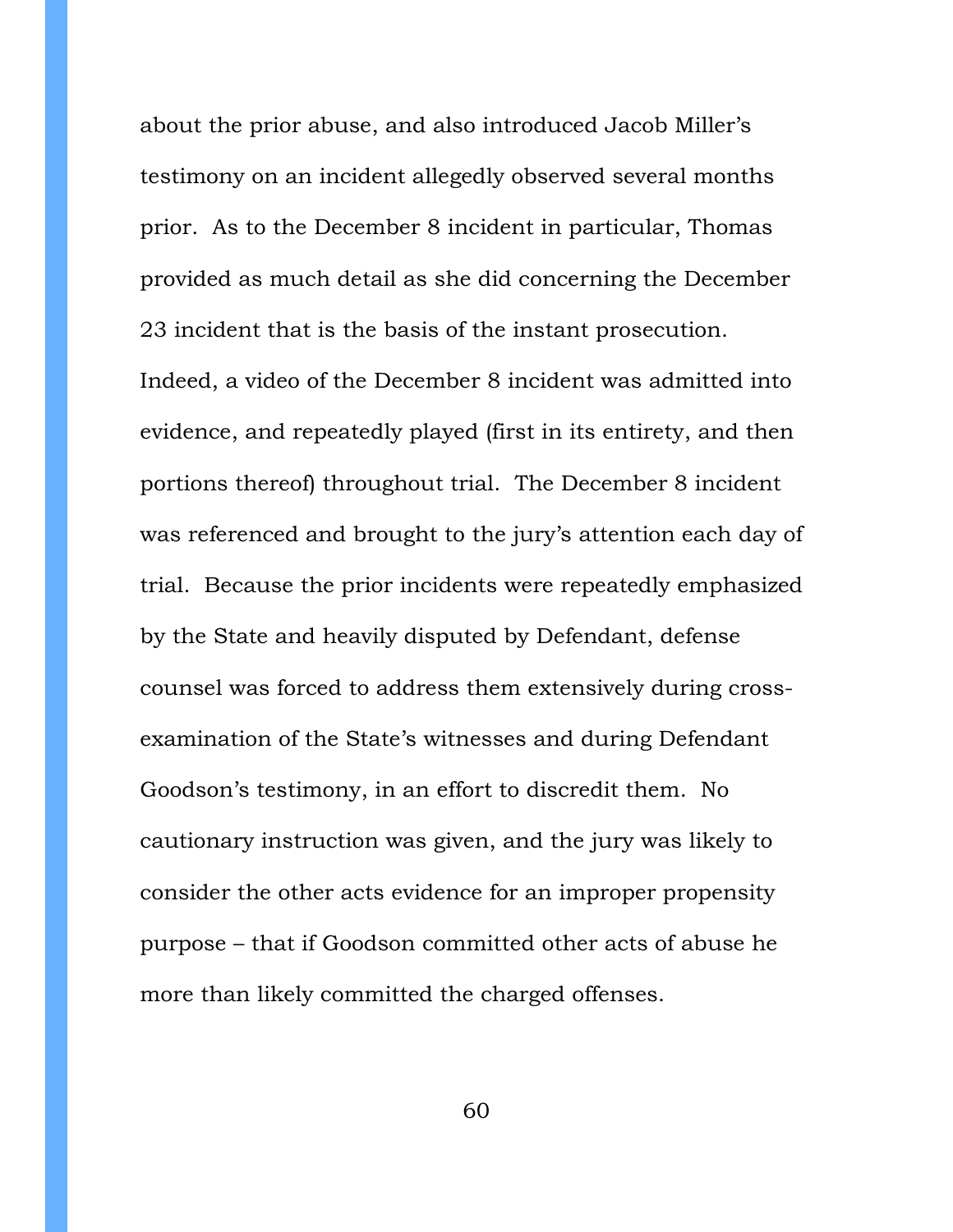The evidence of the prior abuse allegations unrelated to the December 23 incident was not admissible. The district court erred in ruling such evidence admissible over the defense challenges thereto. Additionally, to the extent error was not preserved, trial counsel breached an essential duty by failing to properly object, which failure cannot be shown to be reasonable trial strategy.

Goodson was prejudiced by the introduction of the improper evidence. Thomas claimed that Goodson, having previously moved out of the residence, entered her home on December 23 without authorization, surprised and assaulted her when she arrived home, forced her to have intercourse with him, and then took her vehicle without her permission. Goodson, while he admitted that he got "pissed" and struck Thomas during the December 23 incident, denied the extensive assault she claimed, denied that he'd previously moved out such that he would lack permission or authority to be at the home on that date, denied that he had nonconsensual sex with Thomas (testifying instead that the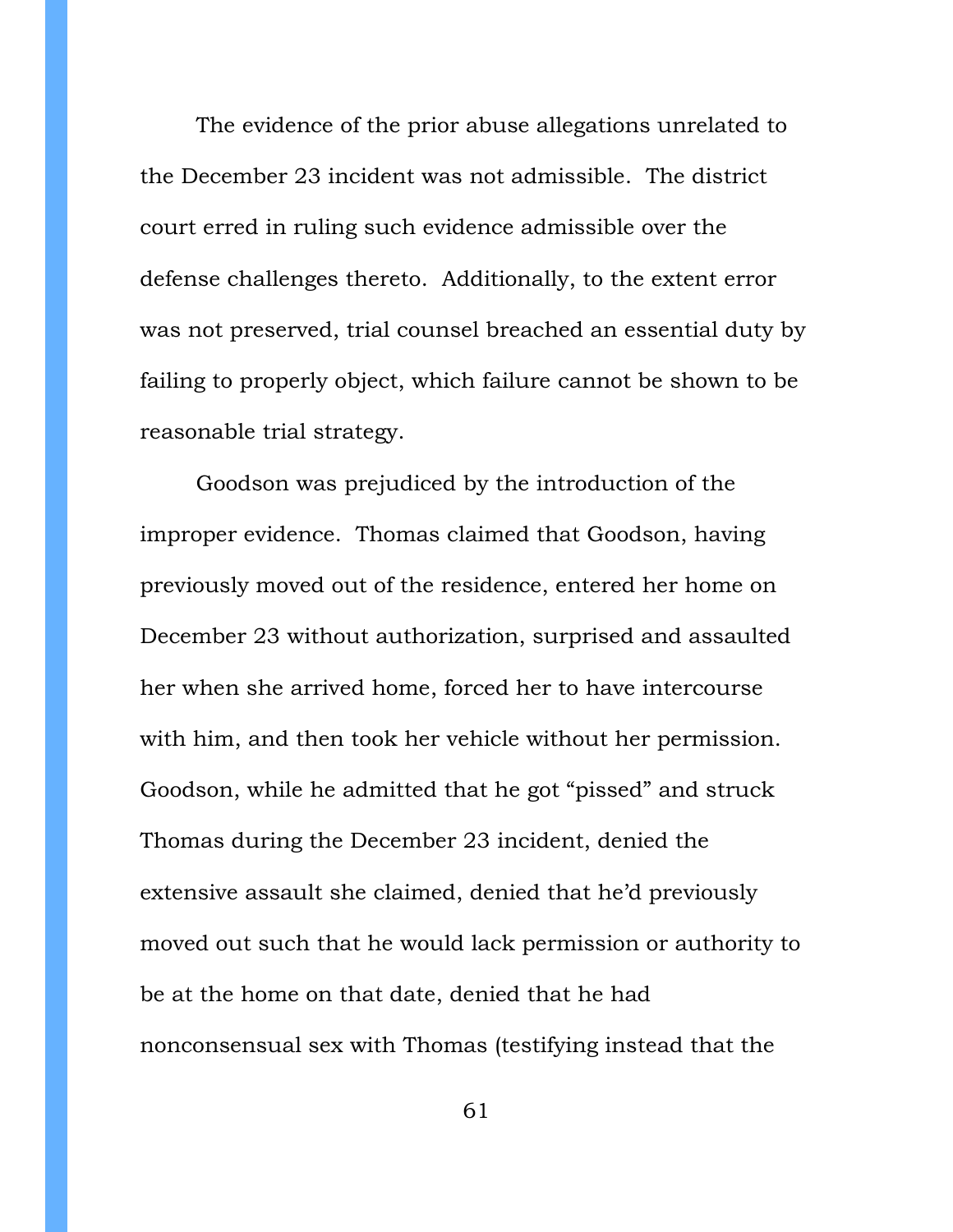two made up and then had consensual intercourse), and insisted that Thomas had given him permission to take her vehicle to go to the doctor. The jury had to resolve the disputed evidence to reach its verdicts. The prior acts evidence was unfairly prejudicial and tipped the scales toward conviction. Confidence in the verdicts is undermined, and Goodson must be afforded a new trial whether the issue is considered as preserved error or instead under an ineffective assistance of counsel framework.

**D. Conclusion:** Goodson respectfully requests this Court reverse his convictions and remand for a new trial, excluding the evidence of prior bad acts.

## **II. THE TRIAL JUDGE ERRED IN FAILING TO RECUSE HIMSELF (A) FROM TRIAL AND (B) FROM CONSIDERATION OF GOODSON'S POST-TRIAL MOTION ALLEGING IMPROPER CONTACT BETWEEN THE JUDGE AND JURORS.**

**A. Preservation of Error:** A "judge's obligation not to hear or decide matters in which disqualification is required applies regardless of whether a motion to disqualify is filed." Iowa Code of Judicial Conduct R. 51:2.11, Comment [2].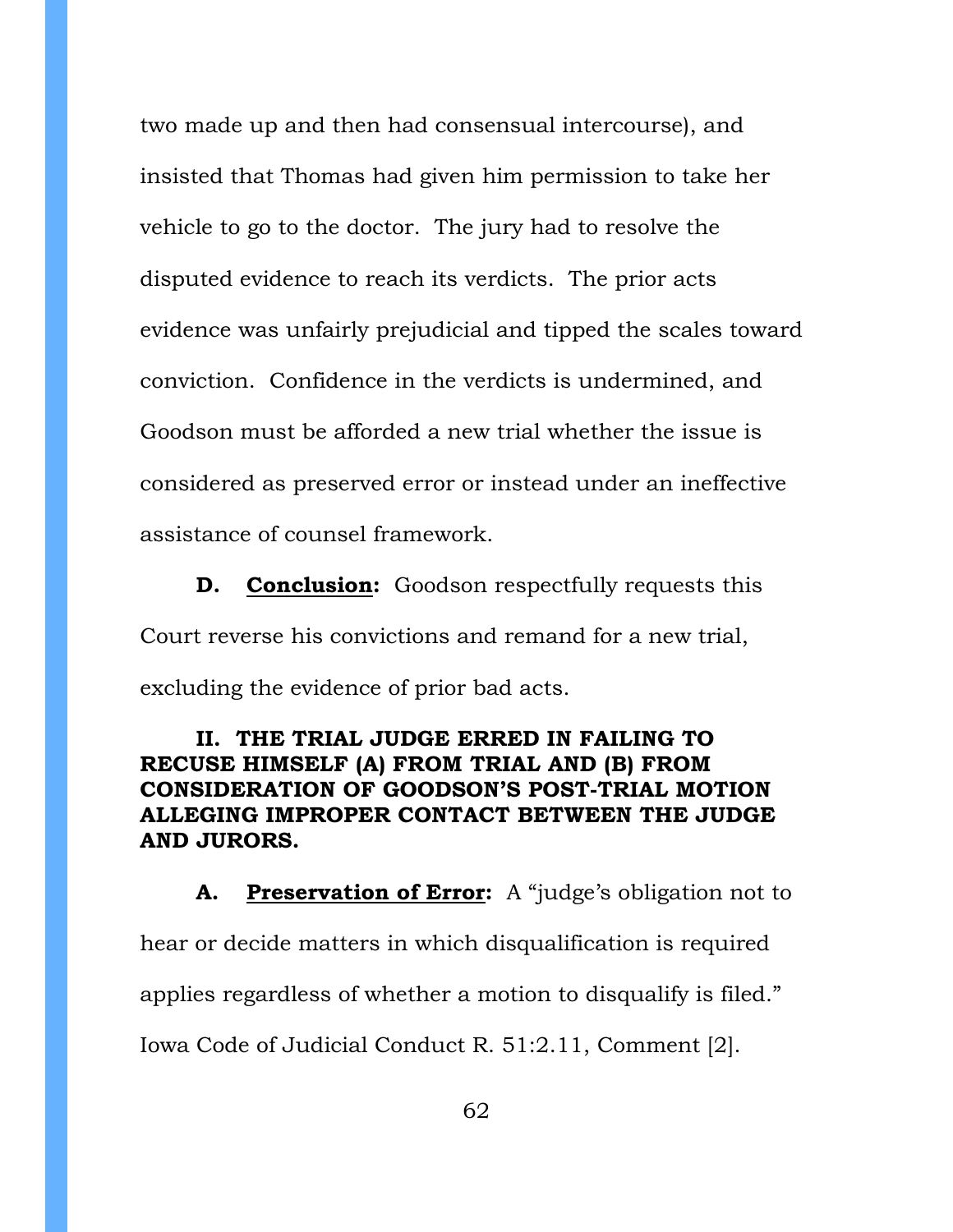**B. Standard of Review:** Review of a judge's recusal decision is for an abuse of discretion. See State v. Millsap, 704 N.W.2d 426, 432 (Iowa 2005).

**C. Discussion:** Subsequent to trial, Goodson filed a Motion for New Trial which, inter alia, (1) argued the court erred in allowing prior bad acts evidence to be heard by the jury, (2) alleged potential jury misconduct by certain jurors, and (3) alleged an appearance of impropriety based on the presiding judge's interactions with two other jurors. (4/5/18 Mot.New Trial)(App. pp. 25-26). A hearing on the Motion was held on April 20, 2018, before the same judge who had presided over trial (Judge Dalrymple). (4/6/18 Order)(App. pp. 27-29); (4/20/18 Tr. p.1 L.1-25).

During the hearing, a number of witnesses were presented, namely: Jurors 12, 25, and 56; three members of the courthouse security staff; Defendant's girlfriend; Defendant's mother; and Defendant. Defendant also introduced security videos of the courthouse entrance (Exhibit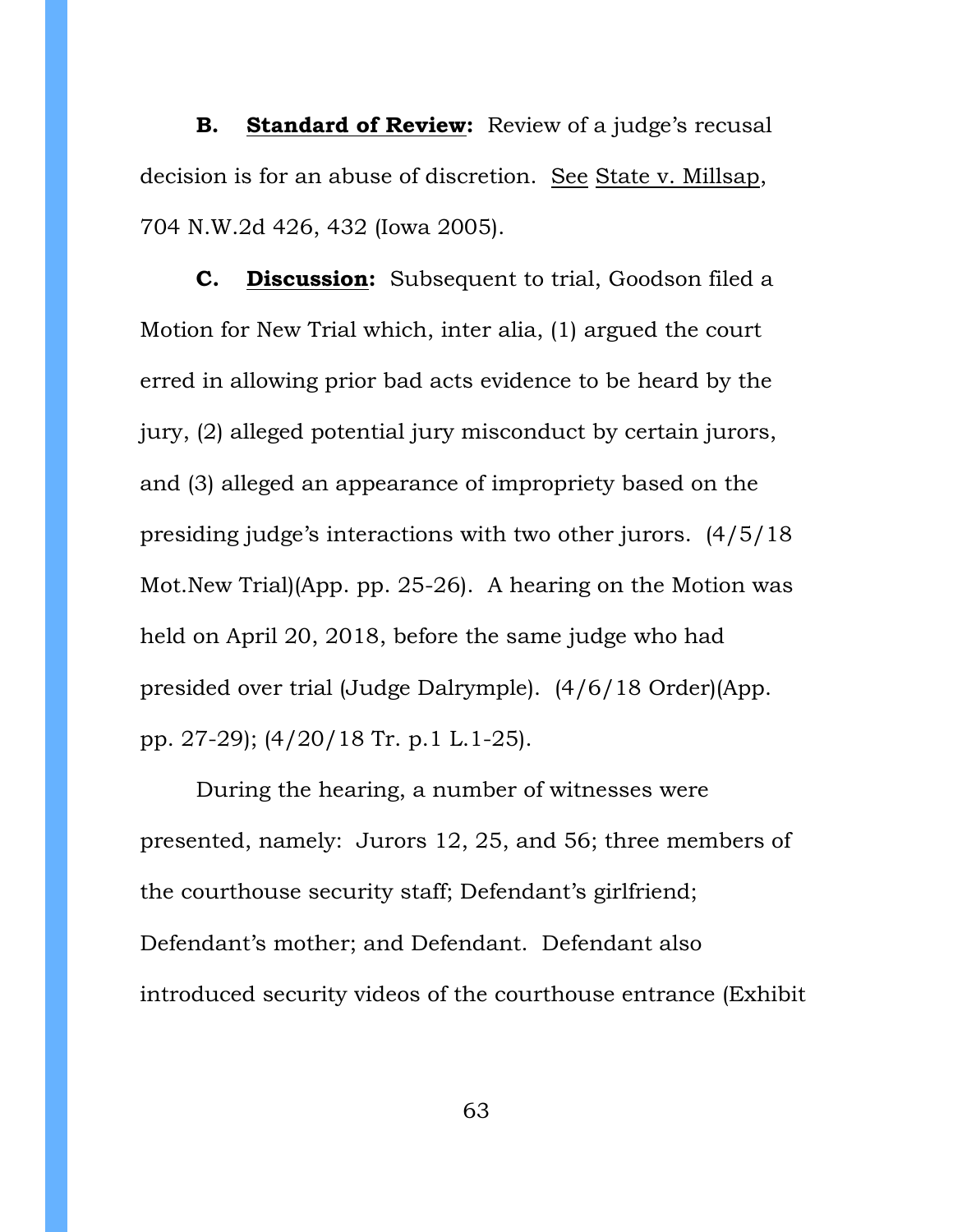A) and of the fourth floor of the courthouse (Exhibit B). (4/20/18 Tr. p.1 L.1-p.2 L.25).

As pertinent to the issue pertaining to the judge's interactions with two of the jurors: The videos depicted two female jurors entering the courthouse at approximately 9:41 a.m. on March 6, 2018 (the final day of trial), going through security, and then waiting for the elevator. Judge Dalrymple approached and stood with the two jurors at the elevator, and then all three individuals took the elevator to the fourth floor. (4/20/18 Tr. p.58 L.16-24, p.63 L.25-p.65 L.25); (Exhibit A at 9:41:15-9:43:02). Defendant, his mother, and his girlfriend were already on the fourth floor seated on a bench in the hallway. The first camera angle from the fourth-floor security footage depicts Judge Dalrymple and the two jurors exiting the elevator, and walking down the hallway, before they travel out of view at 09:48:10. (Exhibit B ch.16 clip, 09:48:00-09:48:10) Defendant and his girlfriend testified (and Judge Dalrymple's written ruling appeared to acknowledge) that after that point: the judge first led the jurors through one door, disappearing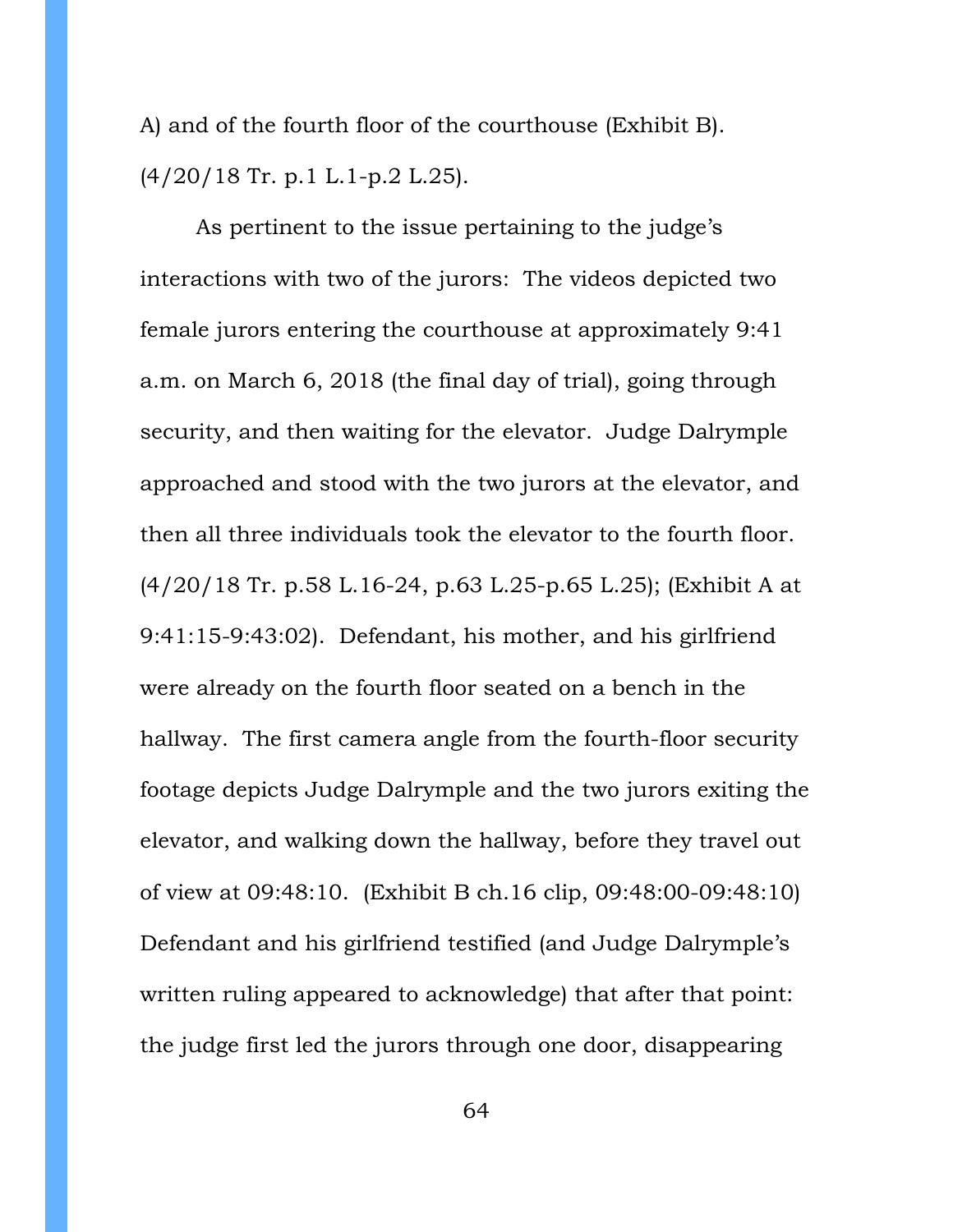from view of the hallway; then after some time the judge and jurors remerged into the hallway, and Judge Dalrymple walked the jurors through a different door to the jury's deliberation room. The route taken was not a direct path from the elevator to the deliberation room. (4/20/18 Tr. p.83 L.22-p.84 L.15, p.91 L.4-15, p.92 L.1-19, p.95 L.20-21, p.97 L.15-p.98 L.15, p.104 L.20-p.105 L.18, p.106 L.1-15, p.111 L.12-p.112 L.15, p.117 L.6-16, p.123 L.10-p.125 L.17, p.139 L.16-9, p.146 L.21-p.156 L.2). The second camera angle on the fourth-floor security footage captures the latter part of this journey wherein, after already having reemerged into the hallway, the judge led the jurors through a second door to the deliberation room. (Exhibit B: ch15 clip at 09:49:13-09:49:35).

The defense characterized the route taken by the judge and the jurors as an "out-of-the-way detour to the jury room", rather than directly to the jury room. (4/20/18 Tr. p.141 L.10-18). The judge had stressed during trial that the parties and attorneys should have no interaction with the jurors, and should stay away from the parts of the fourth floor the jurors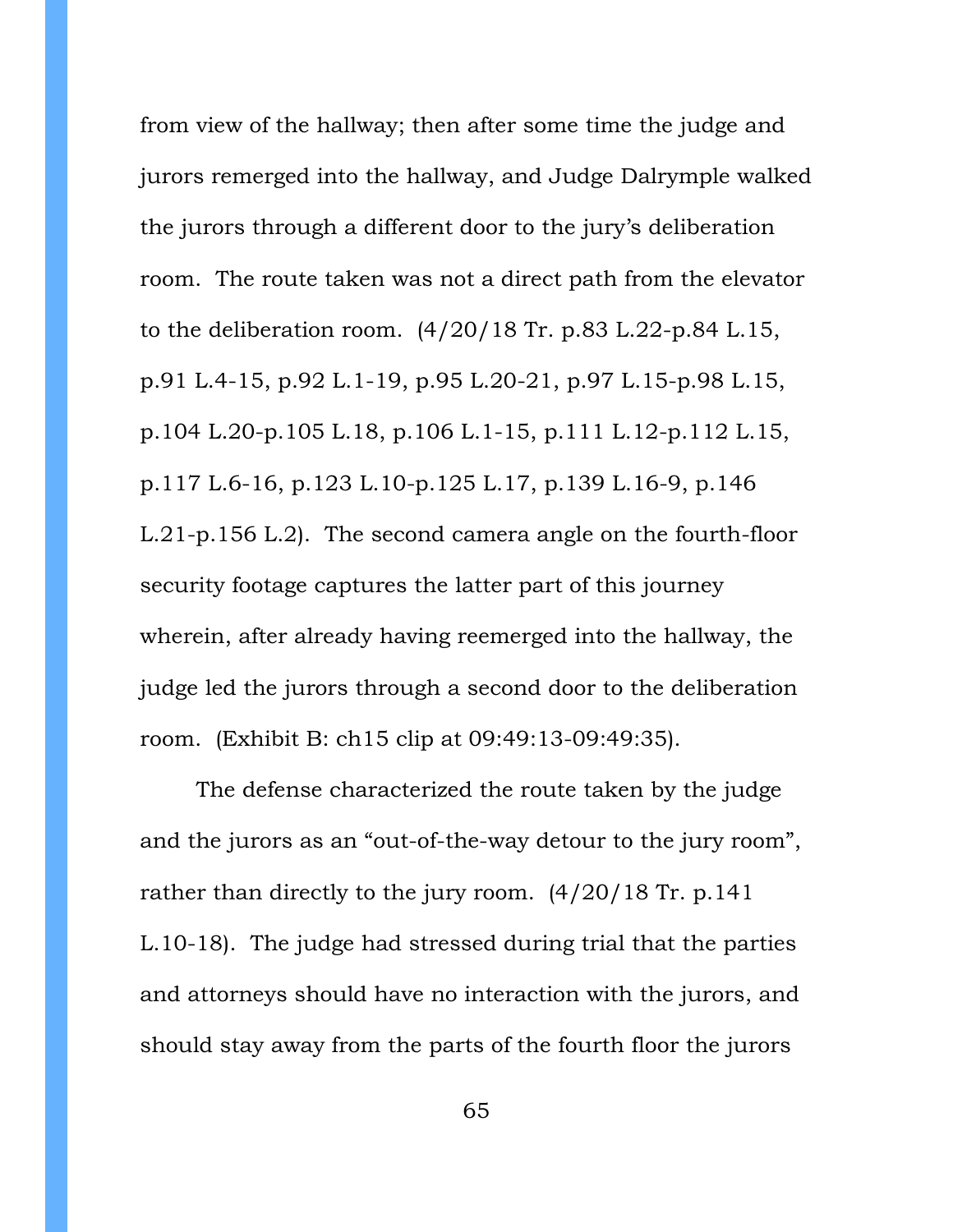were likely to be spending time. (4/20/18 Tr. p.122 L.23 p.123 L.9, p.125 L.25-p.126 L.6, p.141 L.4-9). See also (Tr.Vol.1 p.86 L.6-24). During the new trial hearing, defense counsel expressed concern that the judge's act of waiting with and riding the elevator with the jury members and then taking the jury on "that out-of-the-way detour to the jury room" created an appearance of impropriety. (4/20/18 Tr. p.141 L.10-18). At the conclusion of the hearing, the district court took the matter under advisement. (4/20/18 Tr. p.166 L.13- 20).

Judge Dalrymple subsequently issued a May 9, 2018 written order denying the Motion for New Trial. (5/9/18 Order)(App. pp. 32-37). As to the issue concerning the court's interaction with the two jurors, Judge Dalrymple's ruling stated: "During the course of trial there were, in fact, two jury trials being conducted on the fourth floor. Traditionally, the courtroom known as Oberman or 413 is the primary courtroom used for jury trials. The courtroom utilizes a jury room adjacent to the undersigned's chambers. On rare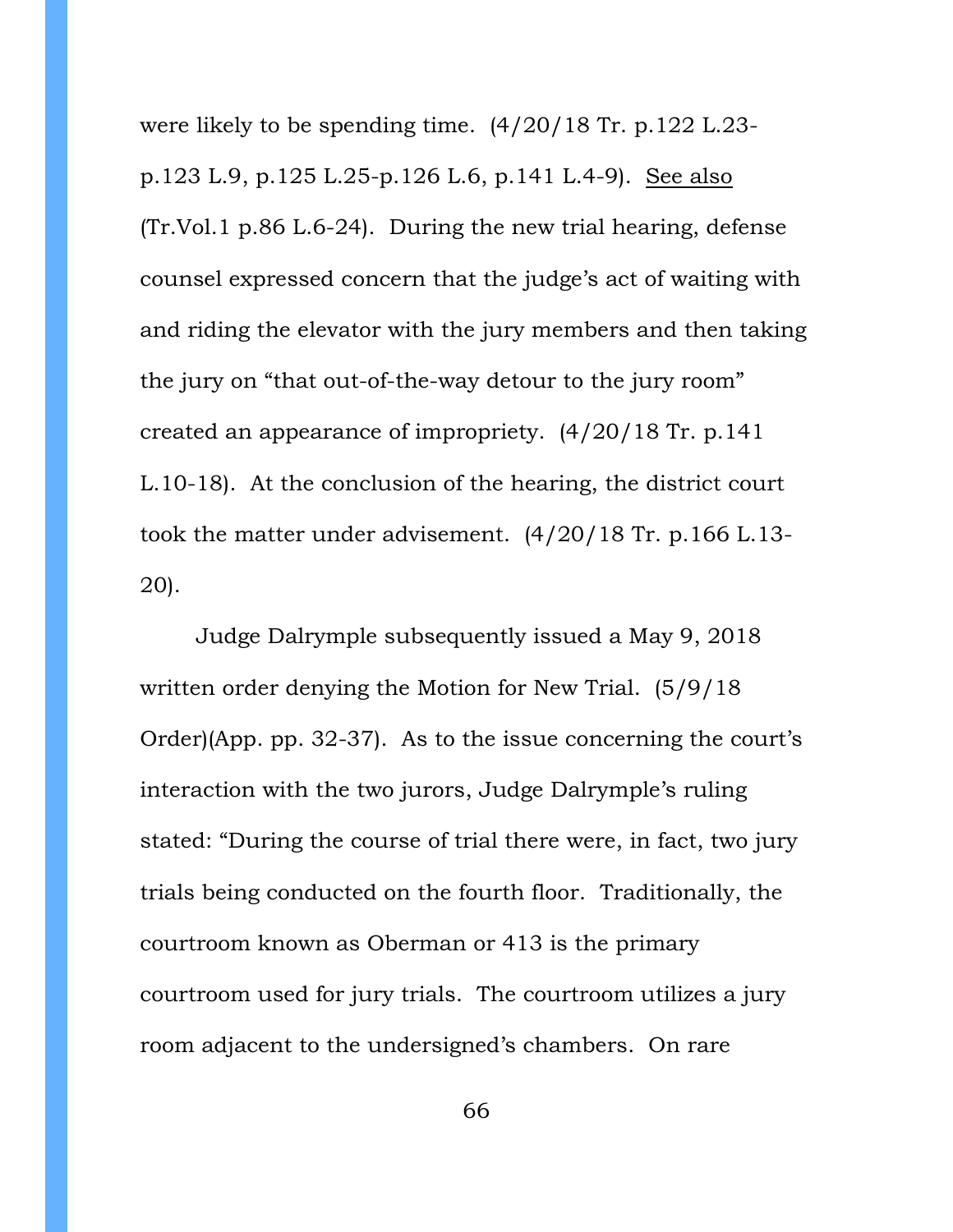occasions the courtroom utilized for the above-captioned matter (411) is used by the district court." The ruling further stated: "The undersigned attempted to walk the jurors to the jury room immediately adjacent to his chambers only to discover that the jurors were not affiliated with that [unrelated] trial, but with the trial in the above-captioned matter. Consequently, the Court immediately walked the jurors to their jury room as observed on Defendant's Exhibit B." The ruling continued: "A sum total of 63 seconds exists not otherwise captured on video" and "The Court addressed the path of travel from the video at 9:48:10 to the point depicted at 9:49:13." The ruling also stated: "The undersigned specifically states professionally that no conversations took place between the jurors and the undersigned relative to the trial. The undersigned made an error in assuming the jurors were appearing for the trial occurring in 413 (Oberman)." (5/9/18 Order, p.4-5)(App. pp. 35-36).

On August 15, 2018, Goodson filed another Motion for New Trial, this time on the Basis of Newly Discovered evidence.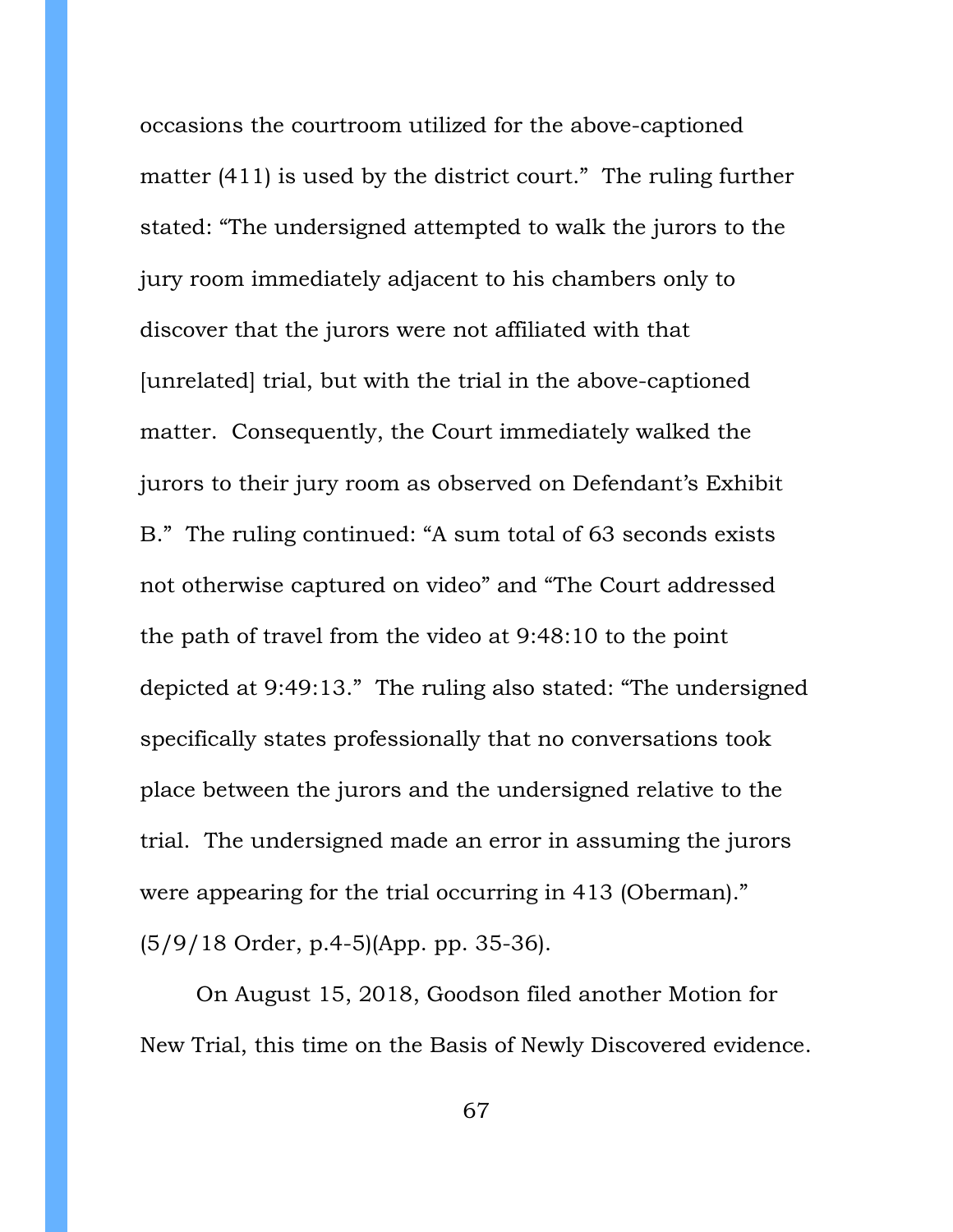That motion stated Defendant had recently discovered the judge presiding over his trial (Judge Dalrymple) had been the same individual who had previously prosecuted Defendant for Third Degree Sexual Abuse in 1999 when employed as a prosecutor with the Black Hawk County Attorney's Office.  $(8/15/18$  Mot. New Trial)(App. pp. 38-39). The judge's prior prosecution of Defendant had culminated in the 1999 Sex Abuse conviction in Black Hawk County FECR083213 that acted as the basis for the 901A.2(3) prior offense enhancement being applied to the Sex Abuse charge in the present case. A hearing on that Motion was held on September 17, 2018 before the same judge who presided over trial (Judge Dalrymple), and the motion was again denied. (9/17/18 Tr. p.1 L.1-25, p.6 L.7-25).

On appeal, Goodson respectfully urges that Judge Dalrymple erred in failing to recuse himself from presiding over Goodson's trial, and Goodson must accordingly be afforded a new trial.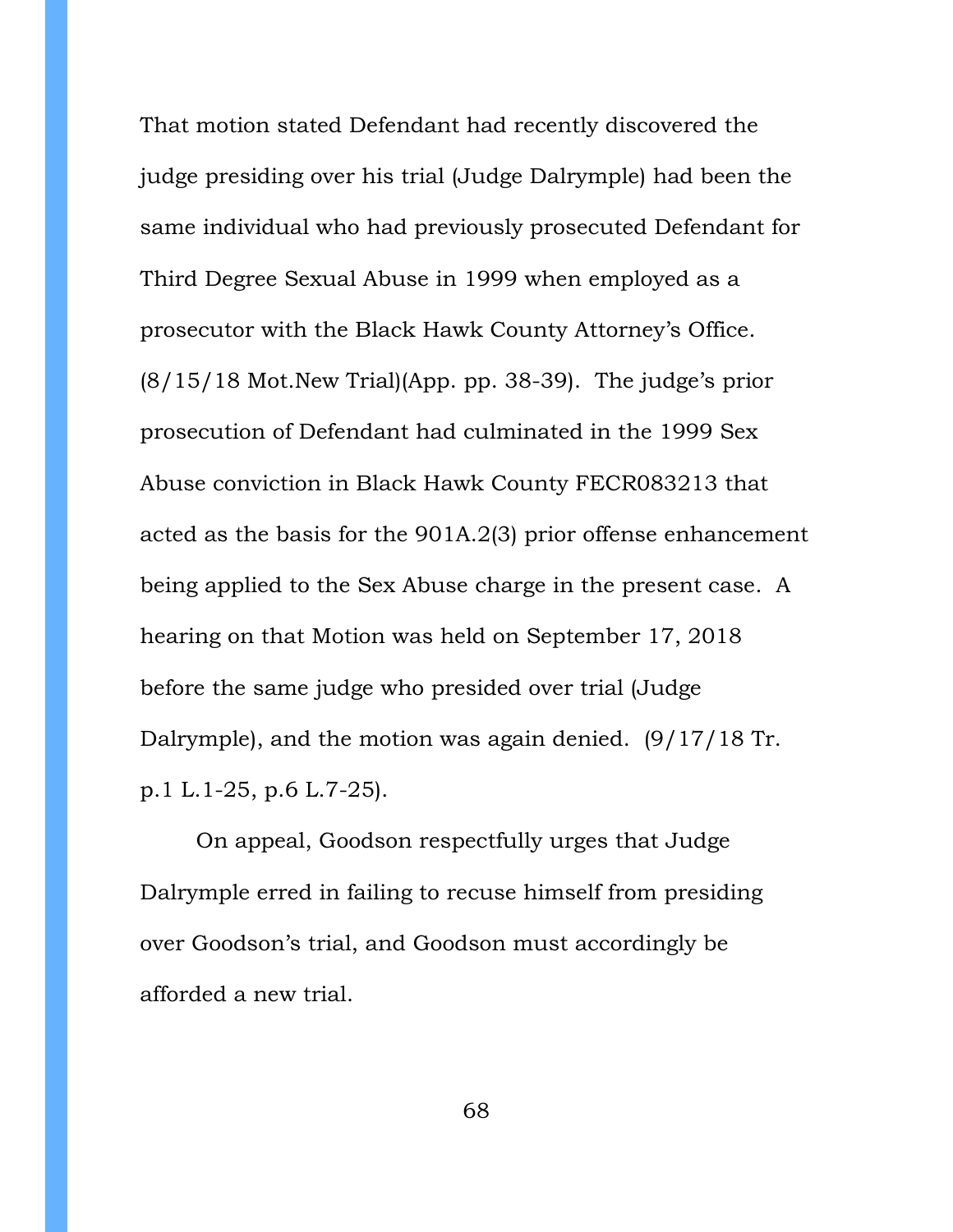Alternatively, and at minimum, Goodson urges Judge Dalrymple erred in failing to recuse himself from consideration of Goodson's post-trial motions for new trial, which included an allegation of improper contact between the judge and two jurors during trial. If a new trial is not granted, Goodson respectfully requests that Judge Dalrymple's ruling on his motions for new trial be vacated and remanded for a new hearing and consideration before a different judge.

## *a). New Trial: Prior service as a prosecutor "in the matter in controversy"*

A defendant has a constitutional right to have a neutral and detached judge. State v. Mann, 512 N.W.2d 528, 532 (Iowa 1994). Iowa Code of Judicial Conduct Rule 51:2.11 sets forth the "standard by which a judge should sua sponte determine the matter of self-recusation." State v. Smith, 242 N.W.2d 320 (Iowa 1976).

It is true that the law "does not require a judge to recuse himself due to prior prosecution of a defendant in an *unrelated matter*." State v. Toles, No. 15–0321, 2016 WL 1358959, at \*2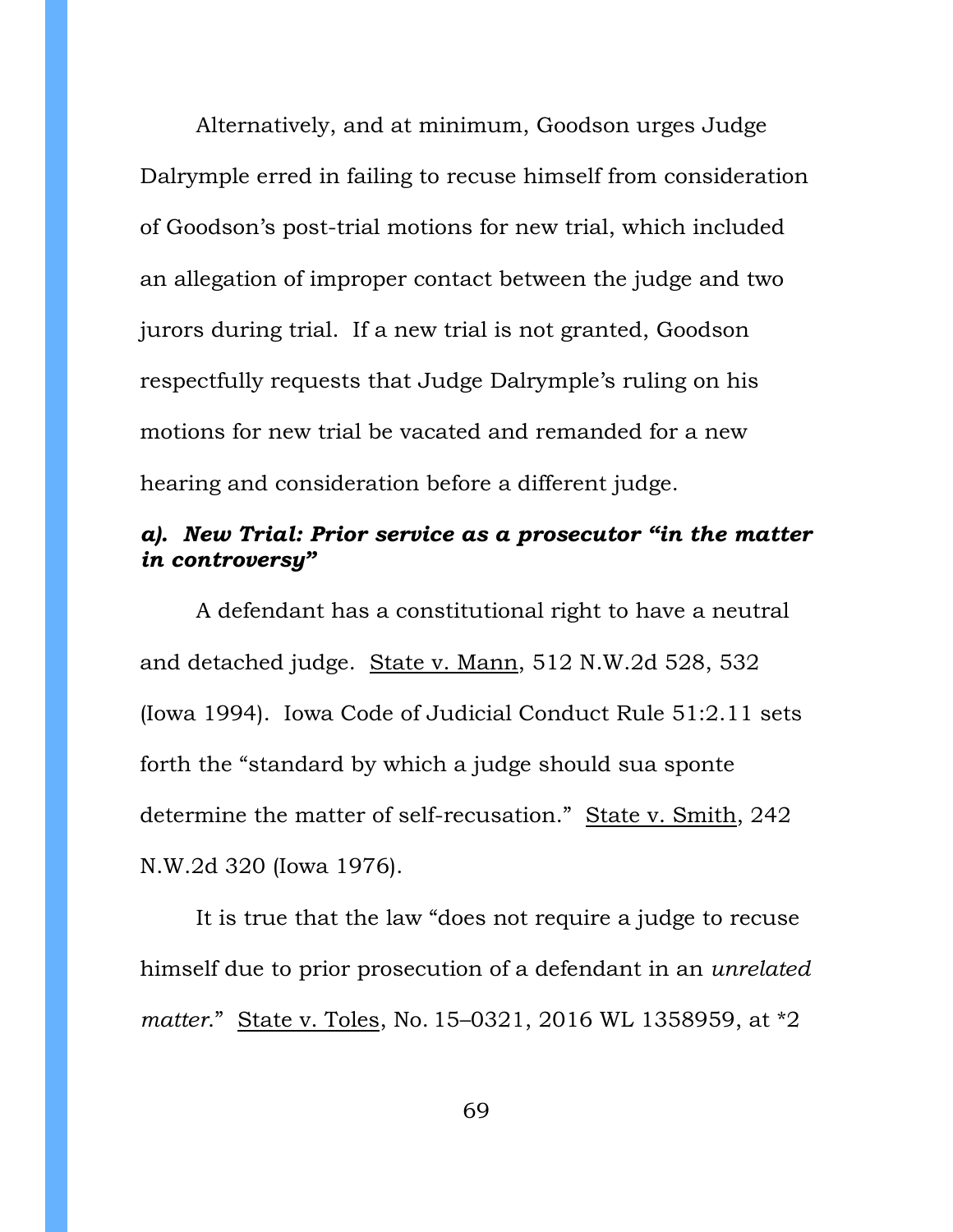(Iowa Ct. App. April 6, 2016)(emphasis added), *aff'd as to this issue by* State v. Toles, 885 N.W.2d 407, 408 (Iowa 2016). However, Iowa Code of Judicial Conduct Rule 51:2.11(A)(6)(a) does require a judge to recuse or "disqualify himself"[3](#page-69-0) where "[t]he judge… served as a lawyer *in the matter in controversy*…." Iowa Code of Judicial Conduct R. 51:2.11(A)(6)(a) (emphasis added). Iowa Code section 602.1606(1)(b) similarly provides that "A judicial officer is disqualified from acting in a proceeding, except upon the consent of all the parties, if… The judicial officer served as a lawyer *in the matter in controversy*…." Iowa Code § 602.1606(1)(b)(emphasis added).

Under the Rules of Judicial Conduct, "[a] judge's obligation not to hear or decide matters in which disqualification is required applies regardless of whether a motion to disqualify is filed." Iowa Code of Judicial Conduct R. 51:2.11, Comment [2]. Further, "A judge should disclose on

 $\overline{a}$ 

<span id="page-69-0"></span><sup>3</sup> Under the rule "[t]he term 'recusal' is used interchangeably with the term 'disqualification." Iowa Code of Judicial Conduct R. 51:2.11, Comment [1].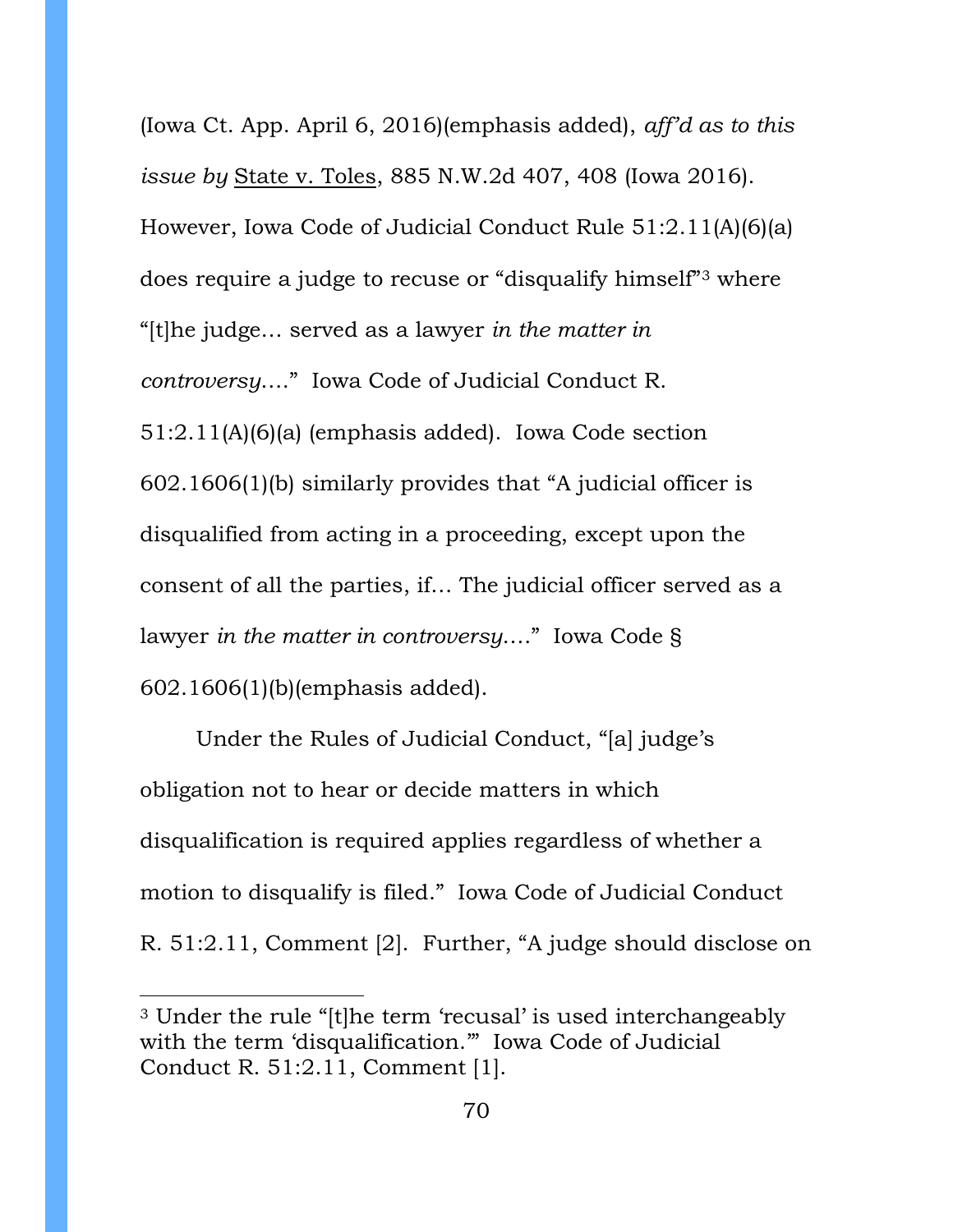the record information that the judge believes the parties or their lawyers might reasonably consider relevant to a possible motion for disqualification, even if the judge believes there is no basis for disqualification." Iowa Code of Judicial Conduct R. 51:2.11, Comment [5]. Similar principles also apply under Iowa Code section 602.1606. See also Iowa Code § 602.1606(1)(requiring judicial disqualification under enumerated circumstances "except upon the consent of all the parties"); Iowa Code § 602.1606(2)("A judicial officer shall disclose to all parties in a proceeding any existing circumstances in subsection (1), paragraphs 'a' through 'd', before the parties consent to the judicial officer's presiding in the proceeding.").

The United States Supreme Court has recognized that "...an unconstitutional potential for bias exists when the same person serves as both accuser and adjudicator in a case." Williams v. Pennsylvania, 136 S.Ct. 1899, 1905 (2016). "When a judge has served as an advocate for the State in the very case the court is now asked to adjudicate, a serious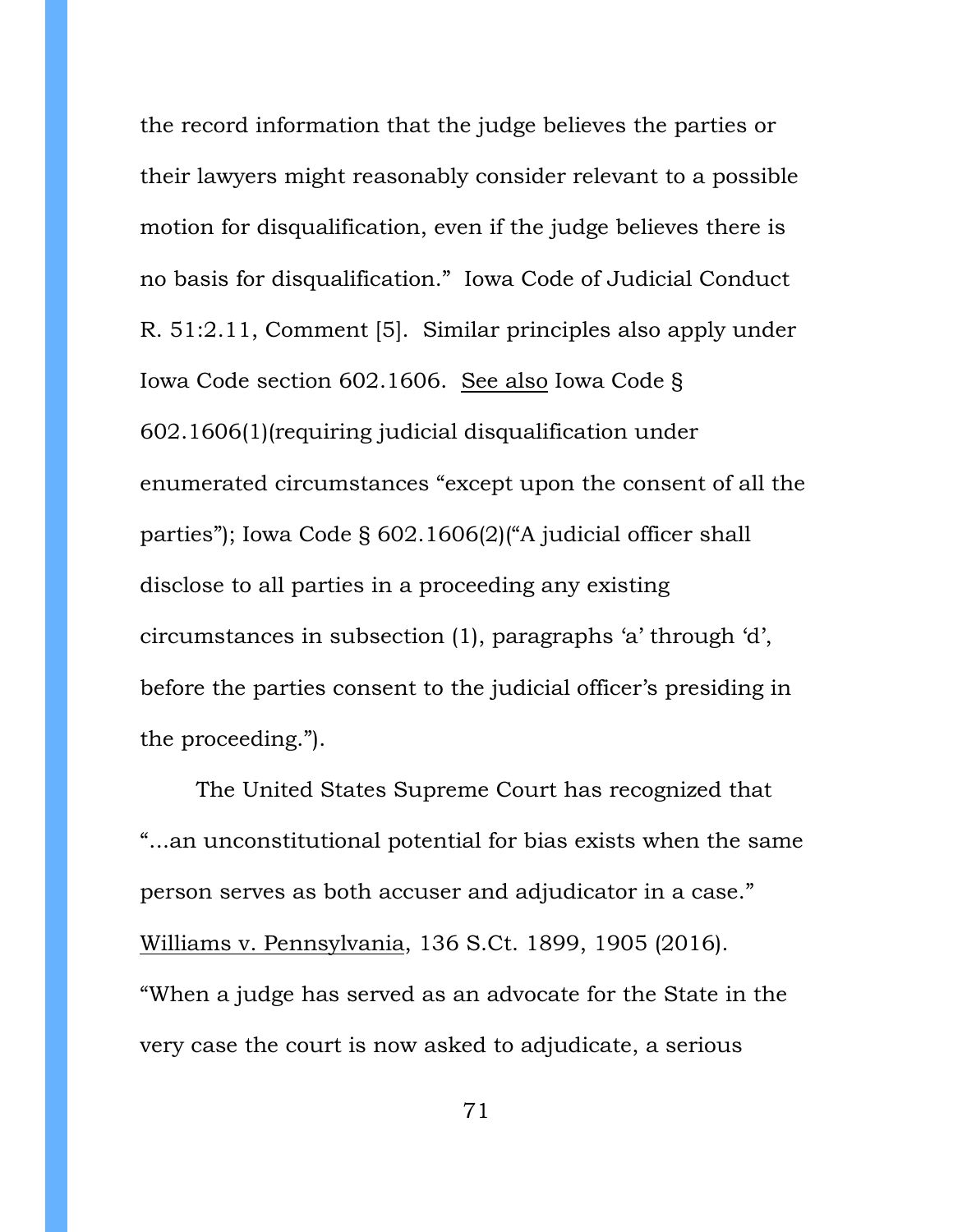question arises as to whether the judge, even with the most diligent effort, could set aside any personal interest in the outcome." Id. at 1906. The Court in Williams thus held "that under the Due Process Clause there is an impermissible risk of actual bias when a judge earlier had significant, personal involvement as a prosecutor in a critical decision regarding the defendant's case." Id. at 1905. In such a case, "the risk of actual bias in the judicial proceeding rises to an unconstitutional level." Id. at 1910. The passage of time does not alleviate the obligation to recuse, "[e]ven if decades intervene before the former prosecutor revisits the matter as a jurist…." Id. at 1907.

In the present case, the 1999 Sexual Abuse conviction Judge Dalrymple had obtained in his former role as prosecutor acted as the basis for the section 901A.2(3) enhancement applied to the Third Degree Sexual Abuse count in the instant prosecution. The judge presiding over Goodson's trial "earlier had significant, personal involvement as a prosecutor in a critical decision regarding the defendant's case". Id. at 1905.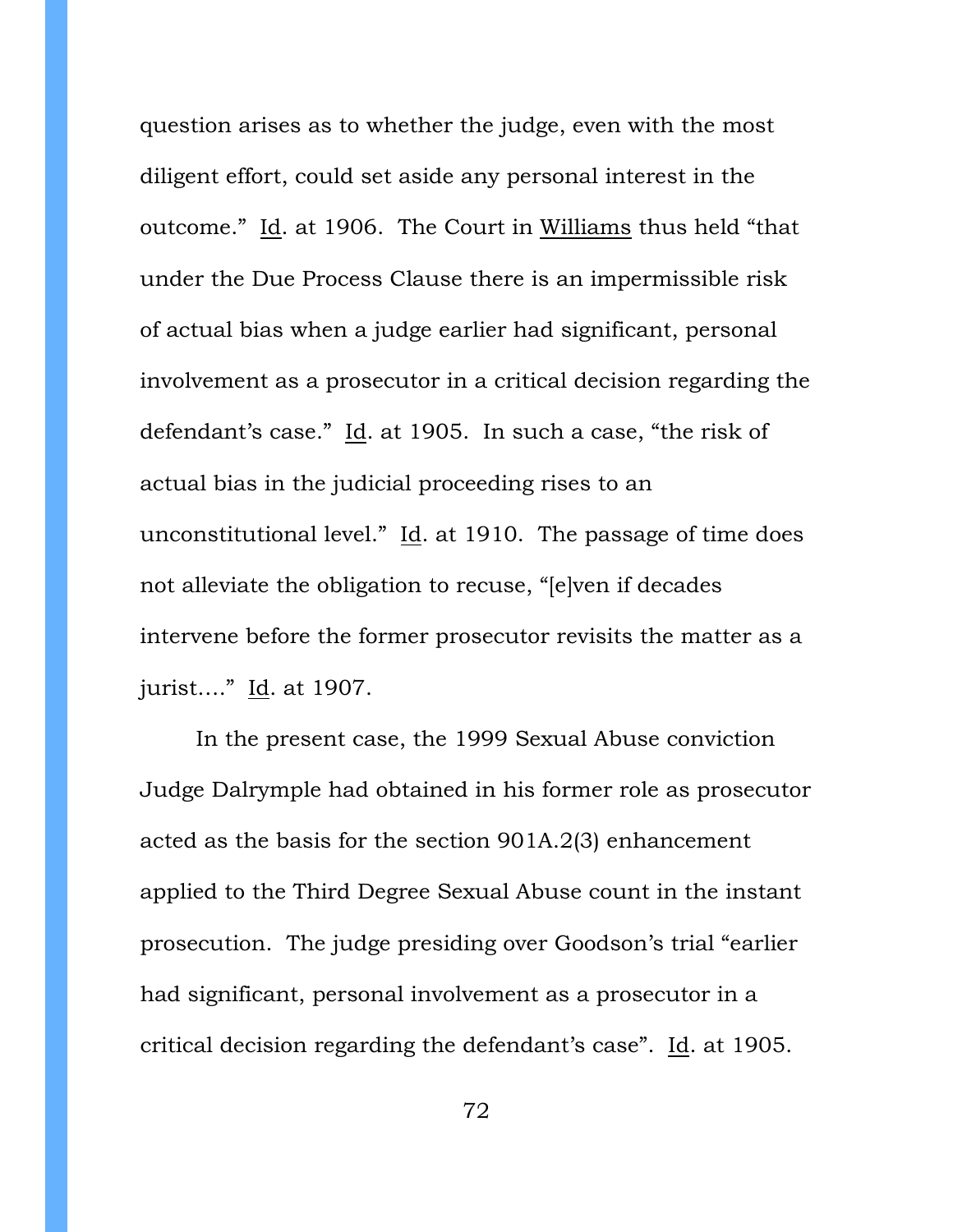But-for the judge's prior prosecutorial decisions (electing to prosecute the prior allegations, and electing to charge and prosecute the prior allegations as Sex Abuse in the Third Degree rather than a non-sexually predatory offense), the Sex Abuse count of the current proceeding could not be charged or prosecuted with the section 901A.2(3) enhancement.

"…[A] due process violation arising from the participation of an interested judge is a defect 'not amenable' to harmlesserror review…." Id. at 1909. "…[A]n unconstitutional failure to recuse constitutes structural error…." Id.

Similarly, under the statutory provisions, when the judge presiding over trial should have been disqualified or recused themselves, the judgment will be reversed and the matter remanded for a new trial. Chase v. Weston, 39 N.W.246, 248 (Iowa 1888) (judge disqualified due to relation to party within the fourth degree; under prior version of disqualification statute). See also State v. Fremont, 749 N.W.2d 234, 244 (Iowa 2008)("The lack of a neutral and detached magistrate is

73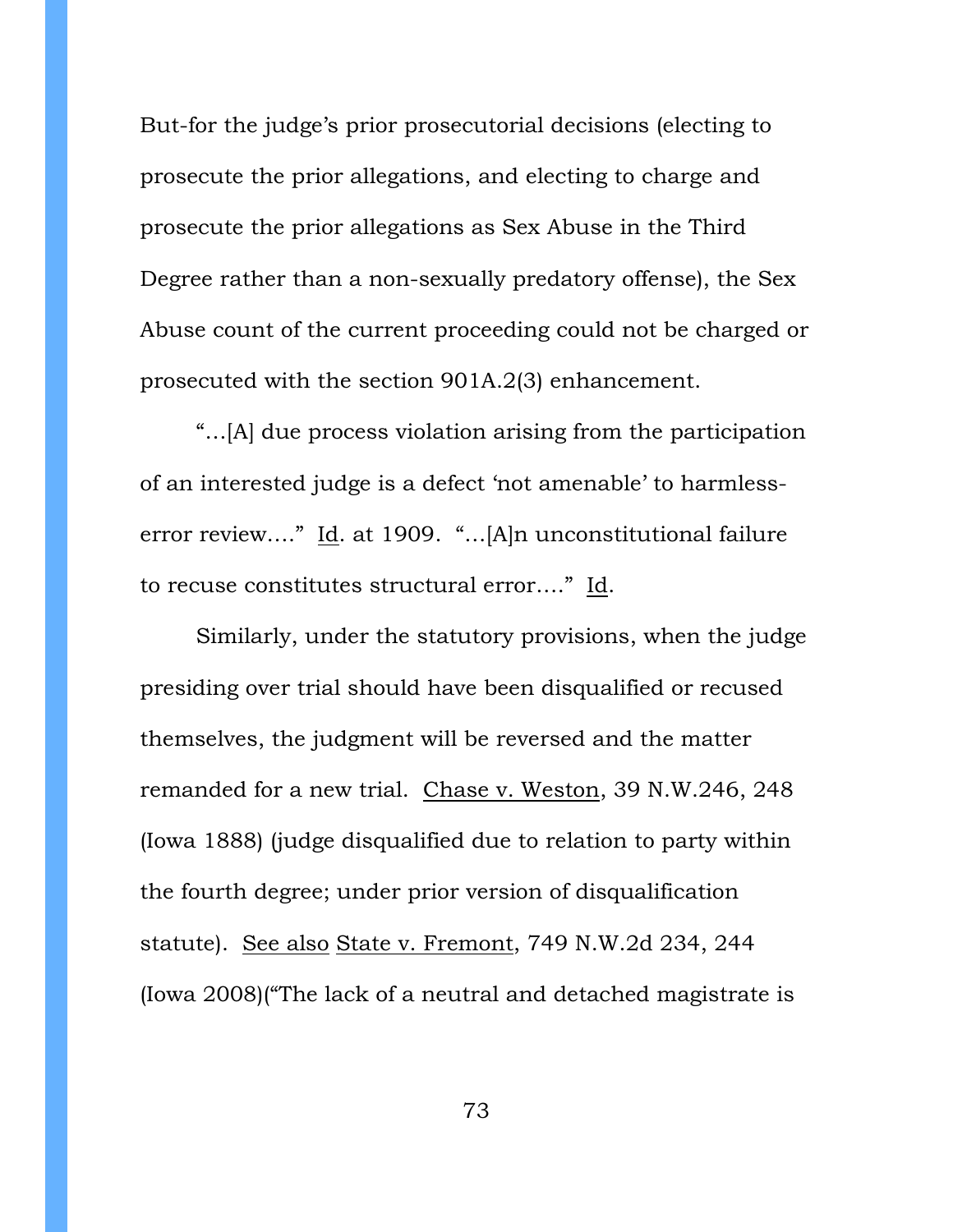a structural defect that defeats any application of the harmless error doctrine.").

# *b). New Trial: Reasonable basis for questioning impartiality*

Judicial disqualification is also required more generally "in any proceeding in which the judge's impartiality might reasonably be questioned…." Iowa Code of Judicial Conduct Rule 51:2.11(A).

"The standard for determining whether judicial recusal is required under rule 51:2.11(A) because 'the judge's impartiality might reasonably be questioned' is objective, not subjective." In re Howes, 880 N.W.2d 184, 195 (Iowa 2016). "In other words, the test is not whether the judge *actually* questions his or her own impartiality, 'but whether a reasonable person would question it.'" Id. "Proving scienter is not necessary to establish a violation of the rule." Id. "Rather, the appropriate inquiry is whether a reasonable person with knowledge of all the facts might have a reasonable basis for questioning the judge's impartiality such that the judge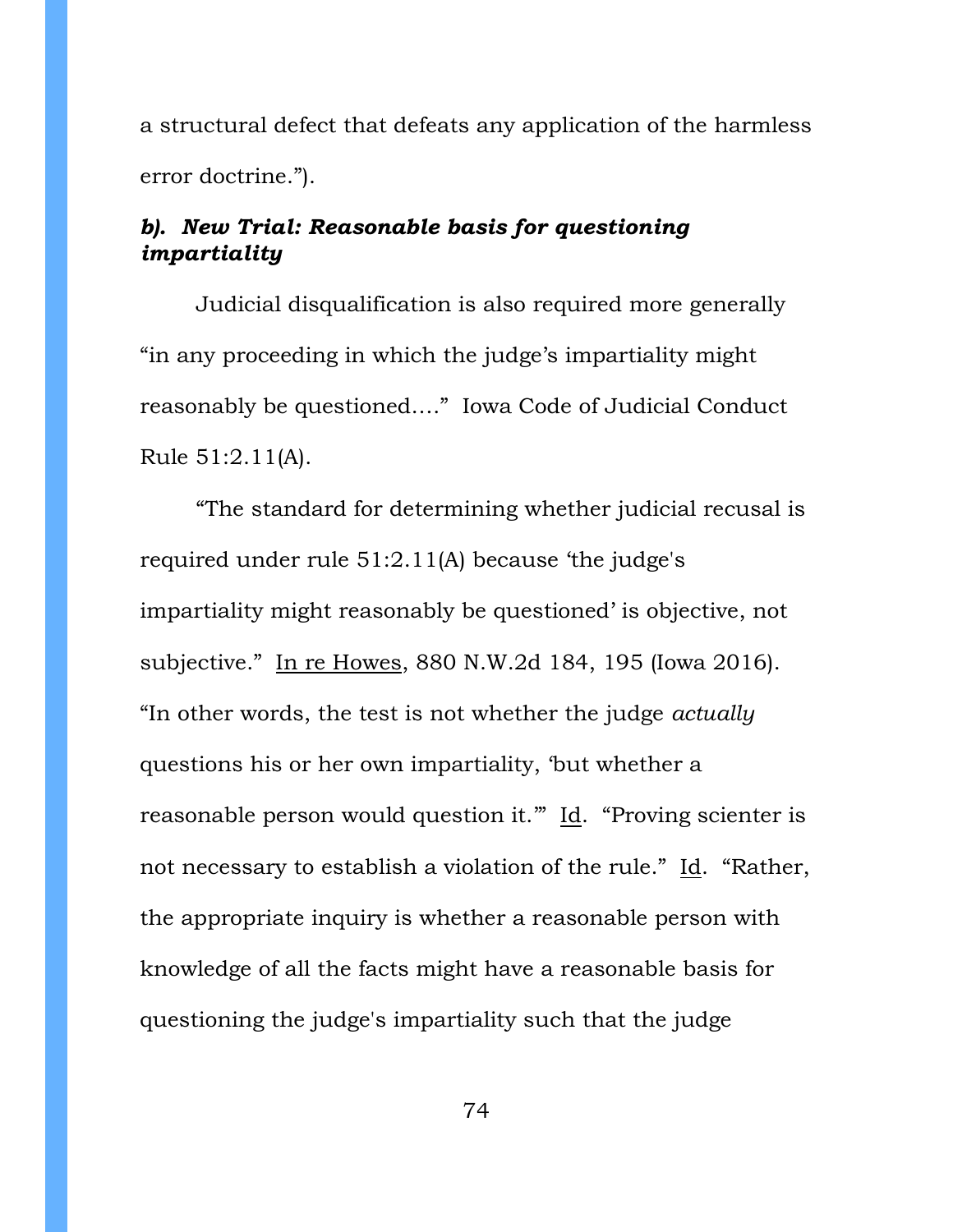deciding a matter would create an appearance of impropriety." Id. In considering whether there is an obligation for recusal under the rule, "drawing all inferences favorable to the honesty and care of the judge whose conduct has been questioned could collapse the appearance of impropriety standard ... into a demand for proof of actual impropriety." Id. (quotation marks and citation omitted). "Recusal is required under rule 51:2.11(A) when a reasonable person might reasonably doubt the judge's impartiality because the rule anticipates 'that people who have not served on the bench are often all too willing to indulge suspicions and doubts concerning the integrity of judges.'" In re Howes, 880 N.W.2d at 195 (citation omitted). "Thus, rule 51:2.11(A) operates 'to promote public confidence in the integrity of the judicial process.'" Id.

Here, even if the judge's prior prosecution of Goodson's 1999 sex offense does not qualify as the same 'matter in controversy' under Rule 5:2.11(A)(6)(a), neither is it a wholly "unrelated matter" as was the case in Toles. It is not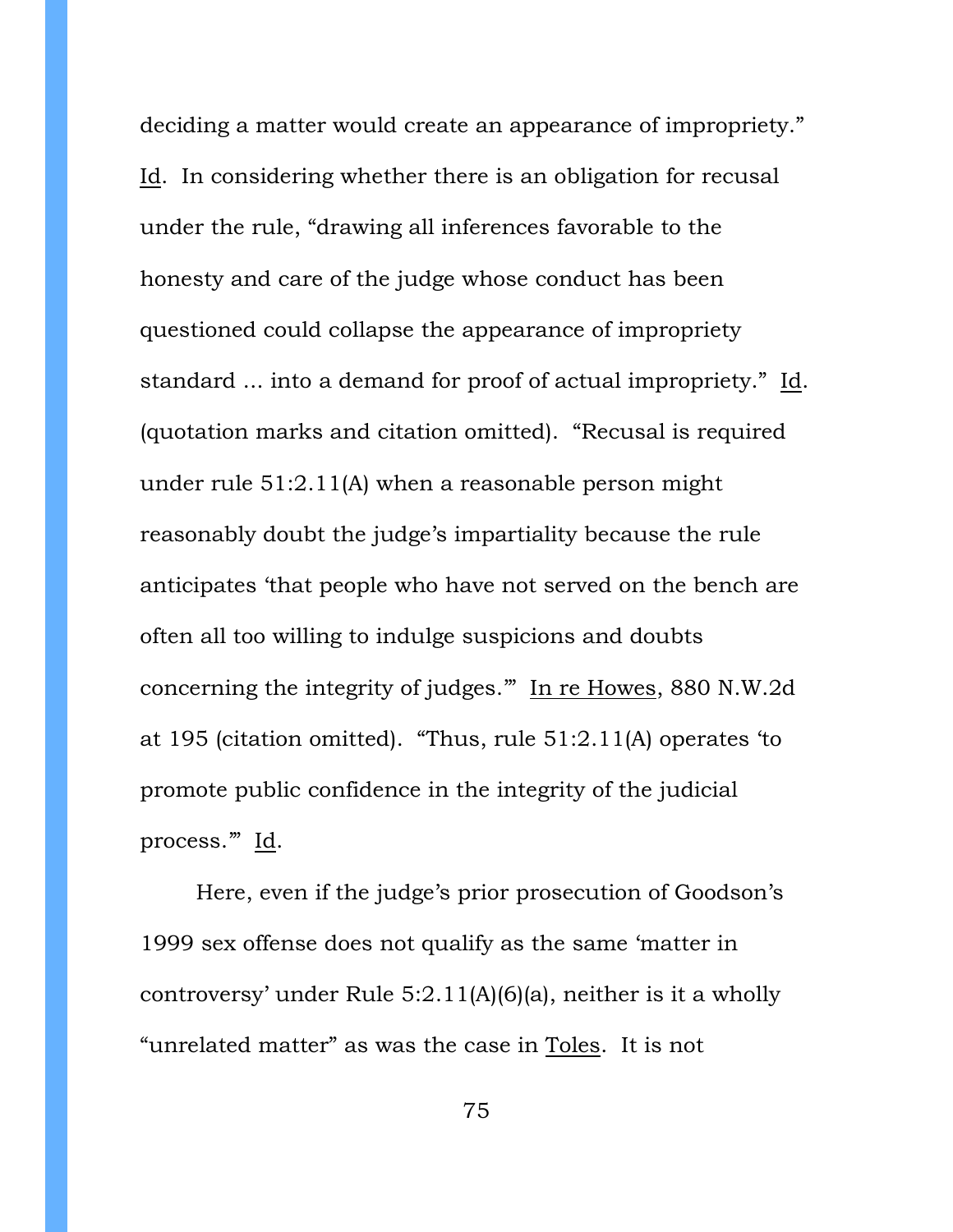unreasonable for a defendant to be concerned that a judge who previously prosecuted him on a sex offense may find it difficult to be impartial when it comes to a subsequent prosecution for *another alleged sex offense* – particularly where the prior sex offense prosecution is the basis for enhancing the penalty in the present case.

Further, the issue created by the judge's involvement in Goodson's prior sex offense prosecution was exacerbated by the fact that the judge apparently had some interaction with two of the jurors outside of the courtroom, taking the elevator with them and then taking them on an "out-of-the-way detour to the jury room".  $(4/20/18 \text{ Tr. p.}141 \text{ L}.10-18)$ . This contact adds to the reasonable basis for questioning the judge's impartiality.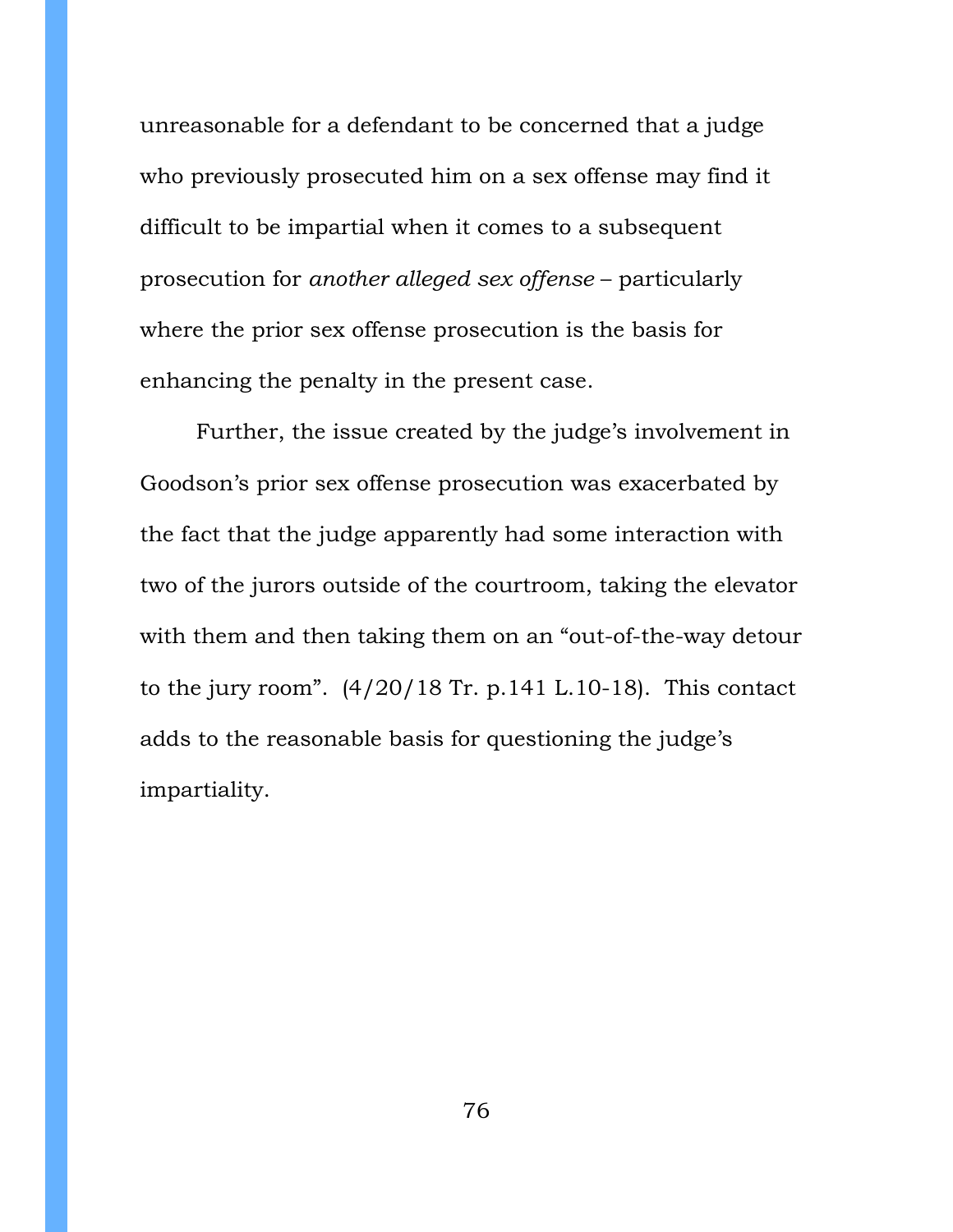Additionally, upon realizing<sup>[4](#page-76-0)</sup> that he had some contact with jurors outside the courtroom during the pendency of the trial, the judge did not disclose the contact to the parties at that time. This further heightens the reasonable basis for questioning the judge's impartiality. See e.g., In re Howes, 880 N.W.2d at 200 (where appearing attorney "recently represented a judge in a personal matter… and the judge does not disclose that fact to the parties, the judge's impartiality might reasonably be questioned", requiring judge to disqualify herself; not reaching question of whether the former attorneyclient relationship itself required recusal, and instead focusing on judge's failure to disclose the facts to the parties).

The fact of the judge's prior prosecution of Goodson in the 1999 sex offense, combined with the interaction (and nondisclosure of the interaction) with jurors outside the

 $\overline{a}$ 

<span id="page-76-0"></span><sup>4</sup> In his ruling, Judge Dalrymple stated that he had initially mistakenly believed the two jurors were involved in a separate and unrelated trial which was underway at the same time as Goodson's trial. However he ultimately realized his mistake, recognizing the jurors were in fact involved in Goodson's trial, and accordingly walked them to the jury room used for jurors in Goodson's trial. (5/9/18 Order, p.4-5)(App. pp. 35-36).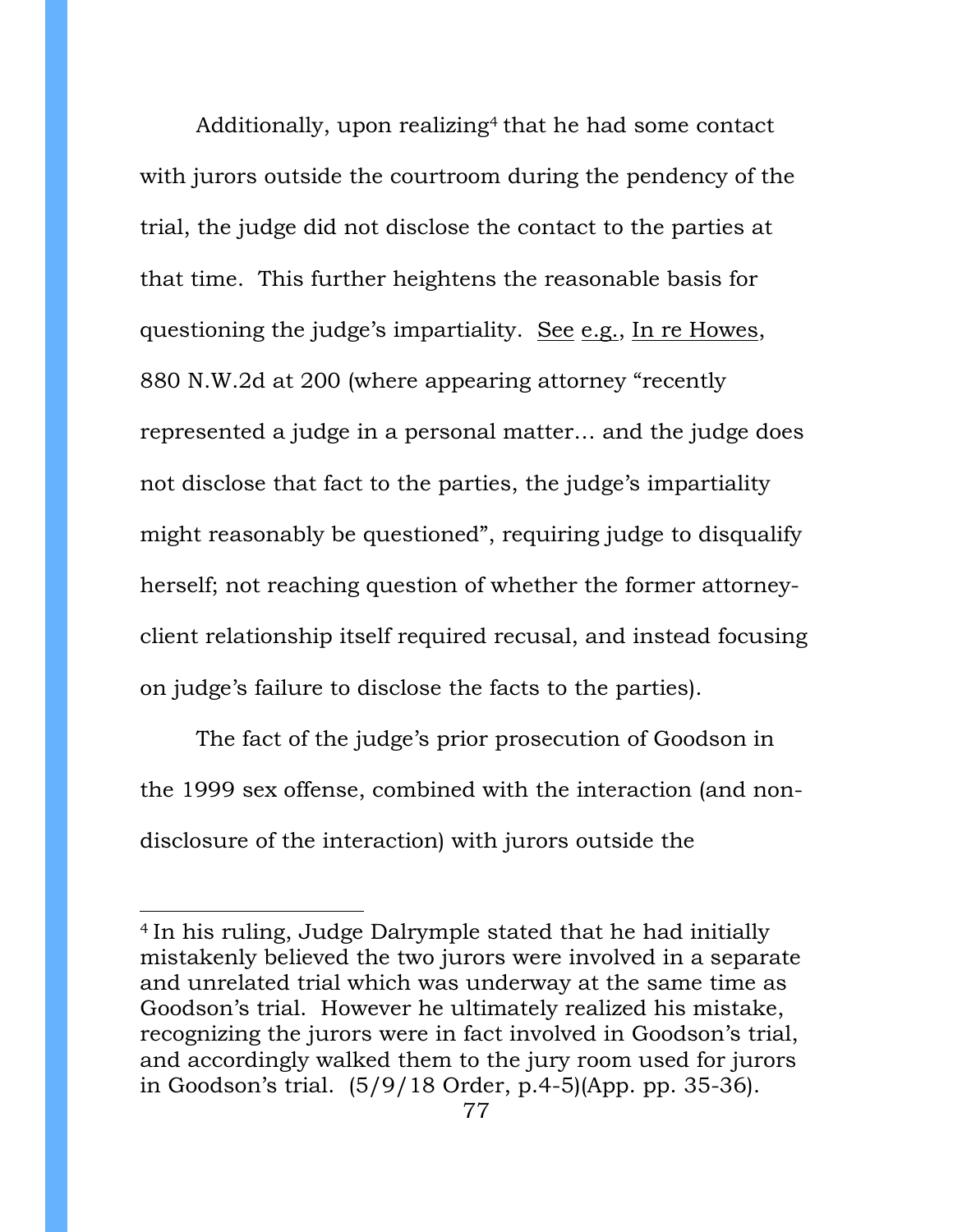courtroom created a strong appearance of impropriety

requiring recusal.

Goodson must be afforded a new trial.

## *c). New Hearing on Motion for New Trial: Personal knowledge and functioning as witness as to post-trial motions for new trial*

Even to the extent this Court declines to hold the judge was not required to recuse himself from trial, Goodson respectfully urges the judge should at minimum have recused himself from consideration of Goodson's post-trial motions for new trial, which motions included an allegation of improper contact between that judge and two jurors outside the courtroom.

In In re Murchison, 349 U.S. 133 (1955) the United States Supreme Court "held that due process disqualified a judge who presided over a proceeding alleging contempt of a grand jury in which the same judge was the grand jury's only member." Fremont, 749 N.W.2d at 240. The "judge in Murchison, had no direct or indirect pecuniary interest, but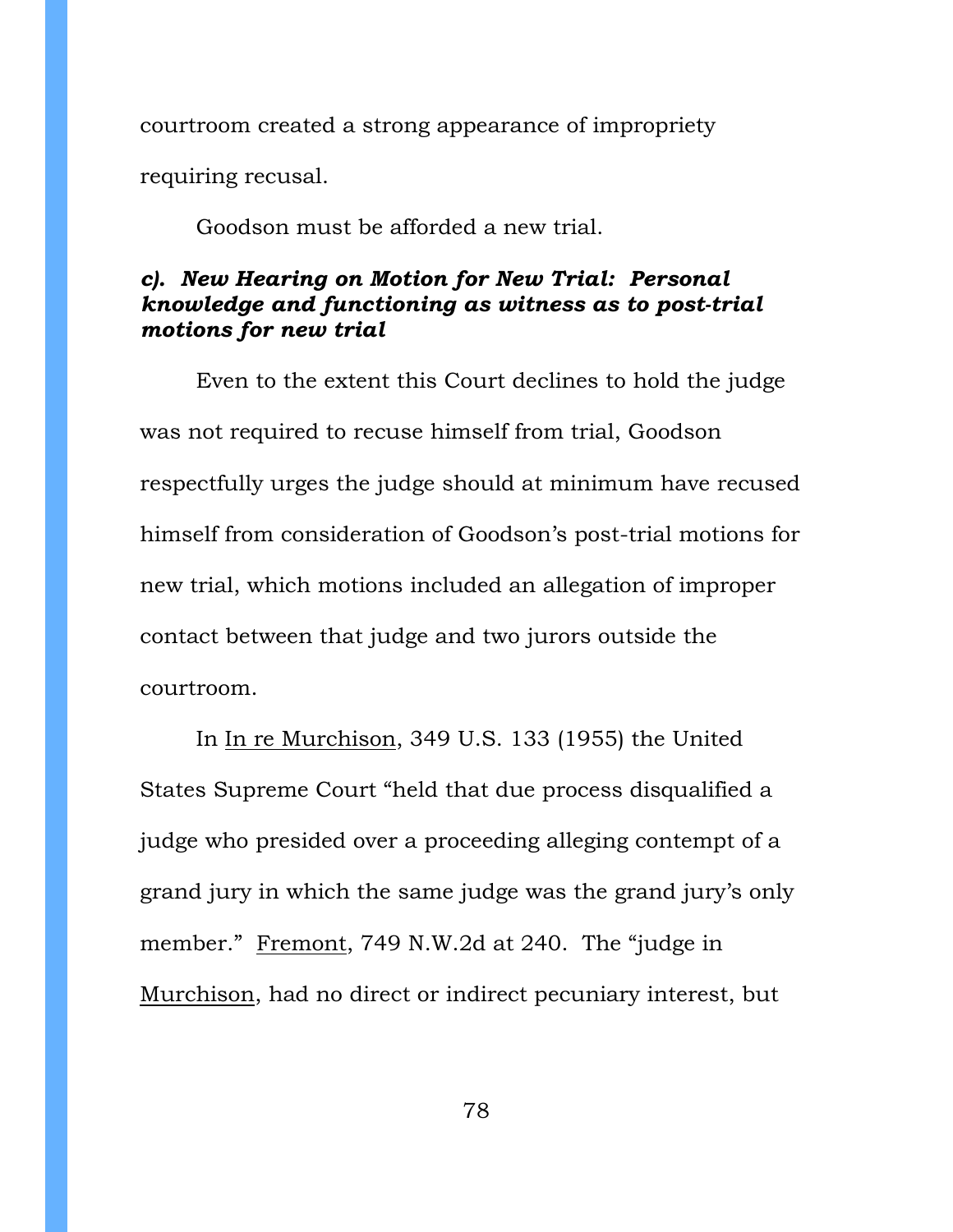due process was nonetheless violated because of the conflicting roles assumed by the judge." Id.

A similar concern is implicit in Rule 51 of the Iowa Code of Judicial Conduct, which requires a judge to disqualify himself if either "[t]he judge has... personal knowledge of facts that are in dispute in the proceeding", or if "[t]he judge knows that the judge… is… likely to be a material witness in the proceeding." Iowa Code of Judicial Conduct R. 51:2.11(A)(1) &  $(2)(d)$ .

On the issue of whether there was improper contact between the judge and the jurors outside the courtroom, Judge Dalrymple had personal knowledge concerning the facts in dispute and was a material witness in the proceeding. See e.g., (5/9/18 Order, p.4)(App. p. 35) ("The undersigned attempted to walk the jurors to the jury room immediately adjacent to his chambers only to discover that the jurors were not affiliated with [the unrelated] trial, but with the trial in the above-captioned matter. Consequently, the Court immediately walked the jurors to their jury room as observed on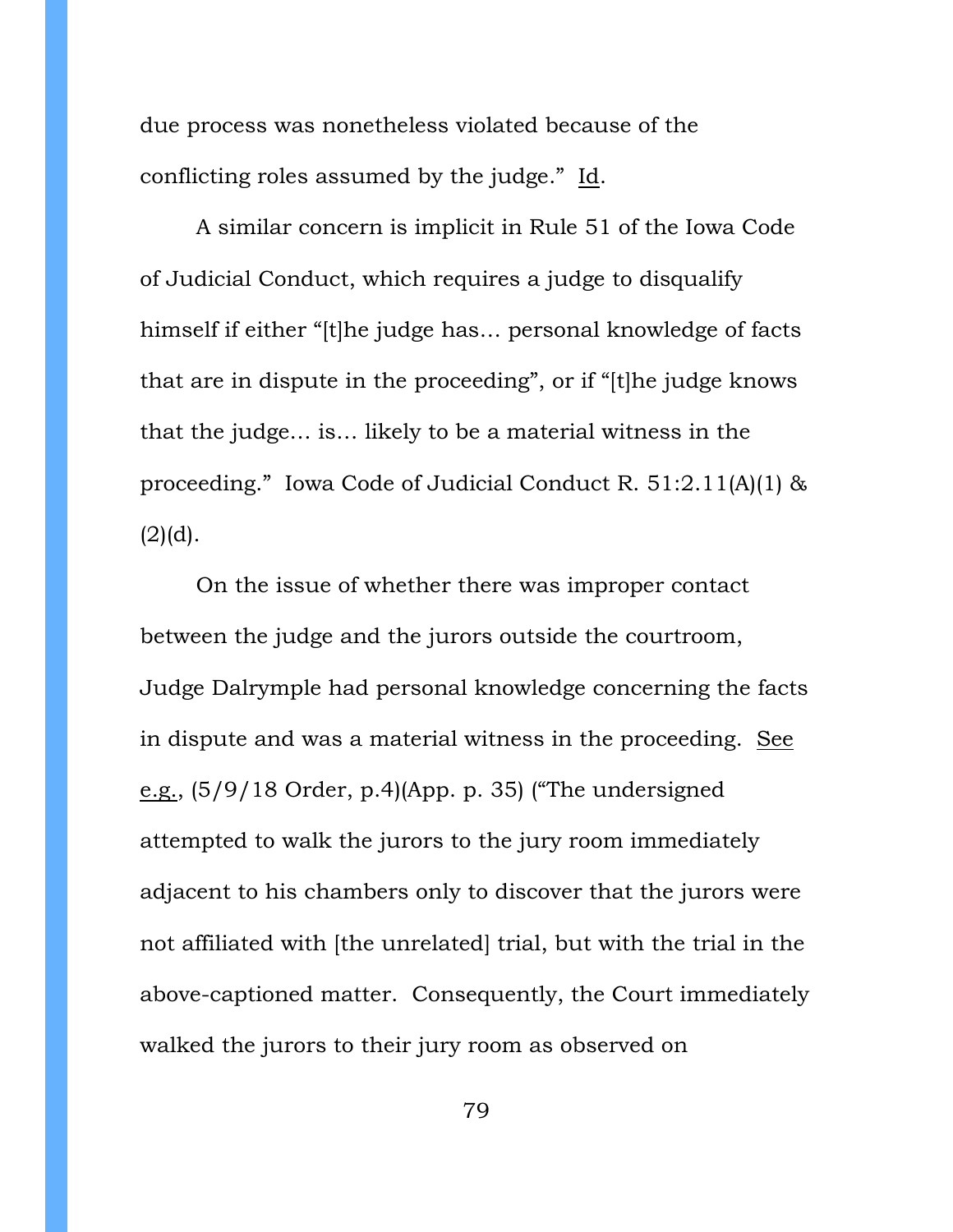Defendant's Exhibit B."); (5/9/18 Order, p.4-5)(App. pp. 35- 36)("As the record reflects at the hearing, the Court and counsel stipulated to the outline and layout of the fourth floor…. The Court addressed the path of travel from the video at 9:48:10 to the point depicted at 9:49:13."); (5/9/18 Order, p.5)(App. p. 36). ("The undersigned specifically states professionally that no conversations took place between the jurors and the undersigned relative to the trial. The undersigned made an error in assuming the jurors were appearing for the [unrelated] trial occurring in 413 (Oberman).").

Indeed, the different judge who later presided at Goodman's sentencing recognized the reality that Judge Dalrymple would have had personal knowledge concerning the facts in dispute and been a material witness in the proceeding. See (Sent.Tr. p.19 L.9-15)("I have read Judge Dalrymple's ruling on the motion for a new trial. And you may or may not be right when you assert that perhaps the better course of action would have been for him not to preside over the hearing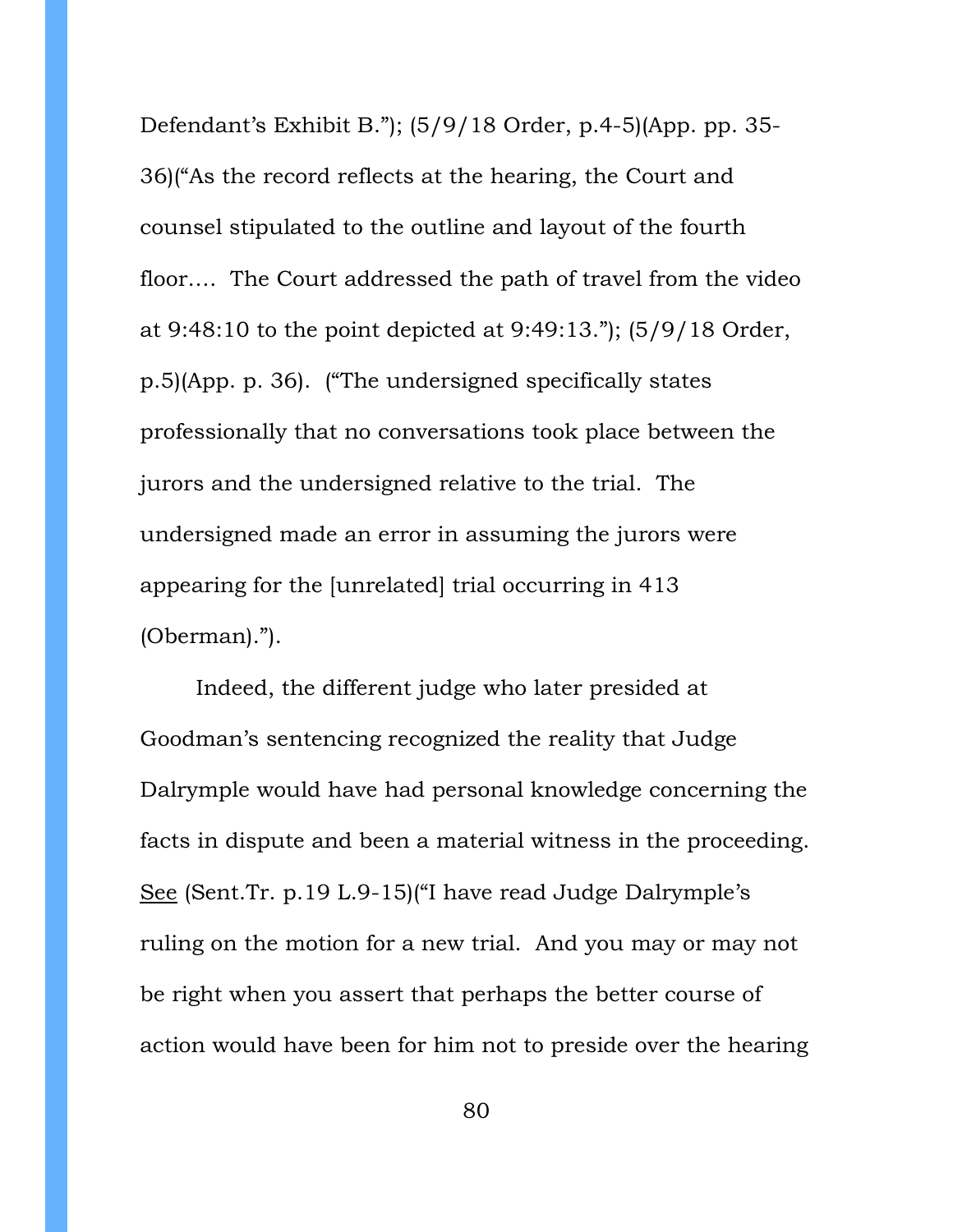of that motion for a new trial, given that allegedly he was possessing factual knowledge as to what did or did not happen between himself and other jurors….").

Under this circumstance, Judge Dalrymple was required to disqualify himself from presiding over the post-trial motions for new trial. The rulings denying Goodson's post-trial motions for new trial must be vacated, and this matter must be remanded to the district court for a new hearing and consideration of the motions by a different judge.

**D. Conclusion:** Goodson respectfully requests that his convictions be reversed, and this matter be remanded to the district court for a new trial before a different judge.

Alternatively, Goodson respectfully requests that the rulings denying Goodson's post-trial motions for new trial be vacated and remanded to the district court for a new hearing and consideration by a different judge.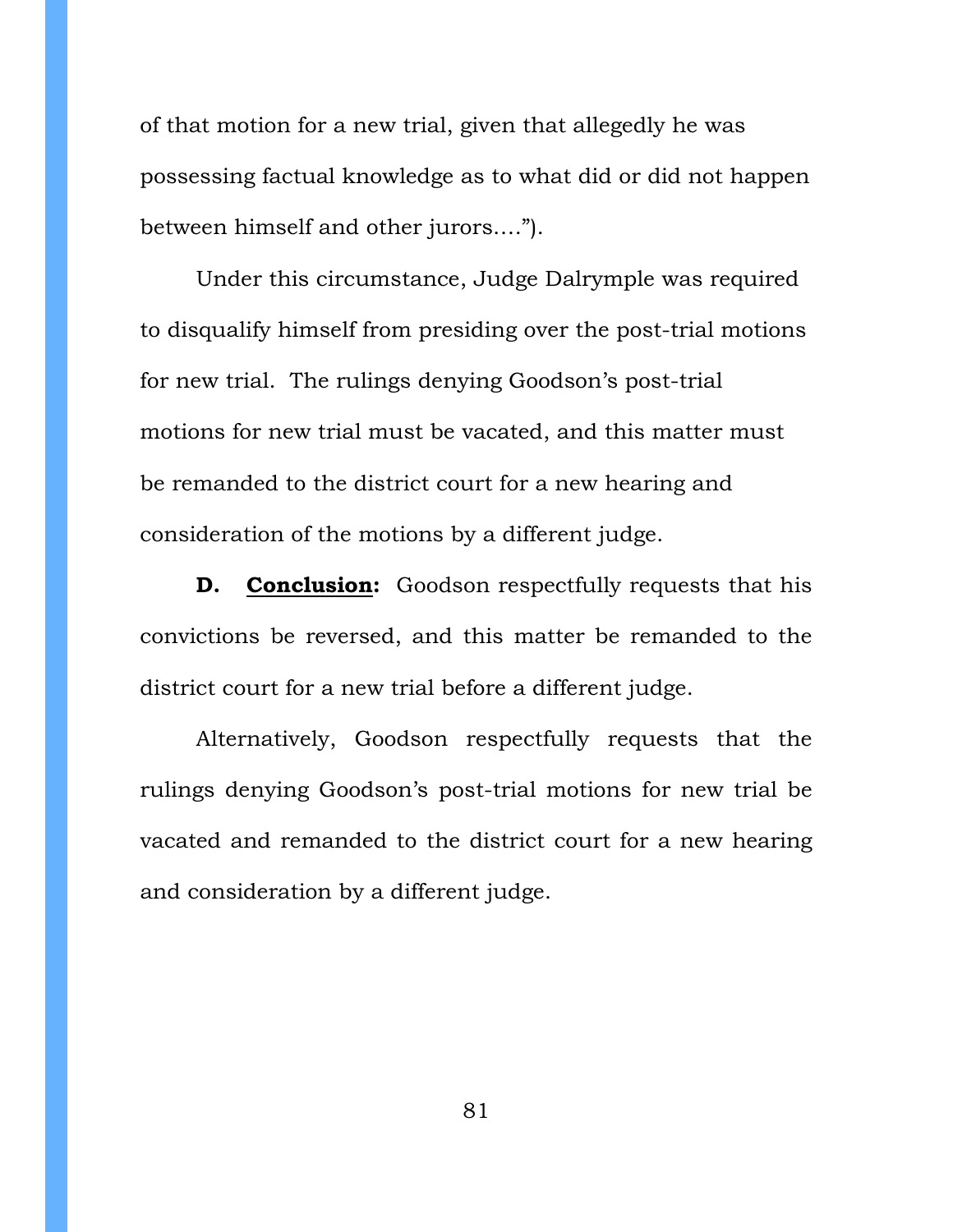**III. WHETHER PRINCIPLES OF MERGER OR DOUBLE JEOPARDY PROHIBITED CUMULATIVE PUNISHMENT FOR BOTH FIRST DEGREE BURGLARY AND THIRD DEGREE SEXUAL ABUSE?**

**A. Preservation of Error:** Procedurally defective, illegal, or void sentences may be corrected at any time, State v. Thomas, 520 N.W.2d 311, 313 (Iowa Ct. App. 1994), and are not subject to the usual concept of waiver or requirement of error preservation, State v. Woody, 613 N.W.2d 215, 217 (Iowa 2000).

"Where… the claim is that the sentence itself is inherently illegal, whether based on constitution or statute,… the claim may be brought at any time." State v. Bruegger, 773 N.W.2d 862, 872 (Iowa 2009).

Statutory merger requirements implicate the legality of the sentence. State v. Anderson, 565 N.W.2d 340, 342-44 (Iowa 1997). The Federal Double Jeopardy prohibition against cumulative punishment also implicates the legality of the sentence. See Hill v. United States, 368 U.S. 424, 430 (1962) (challenges to an illegal sentence include whether "multiple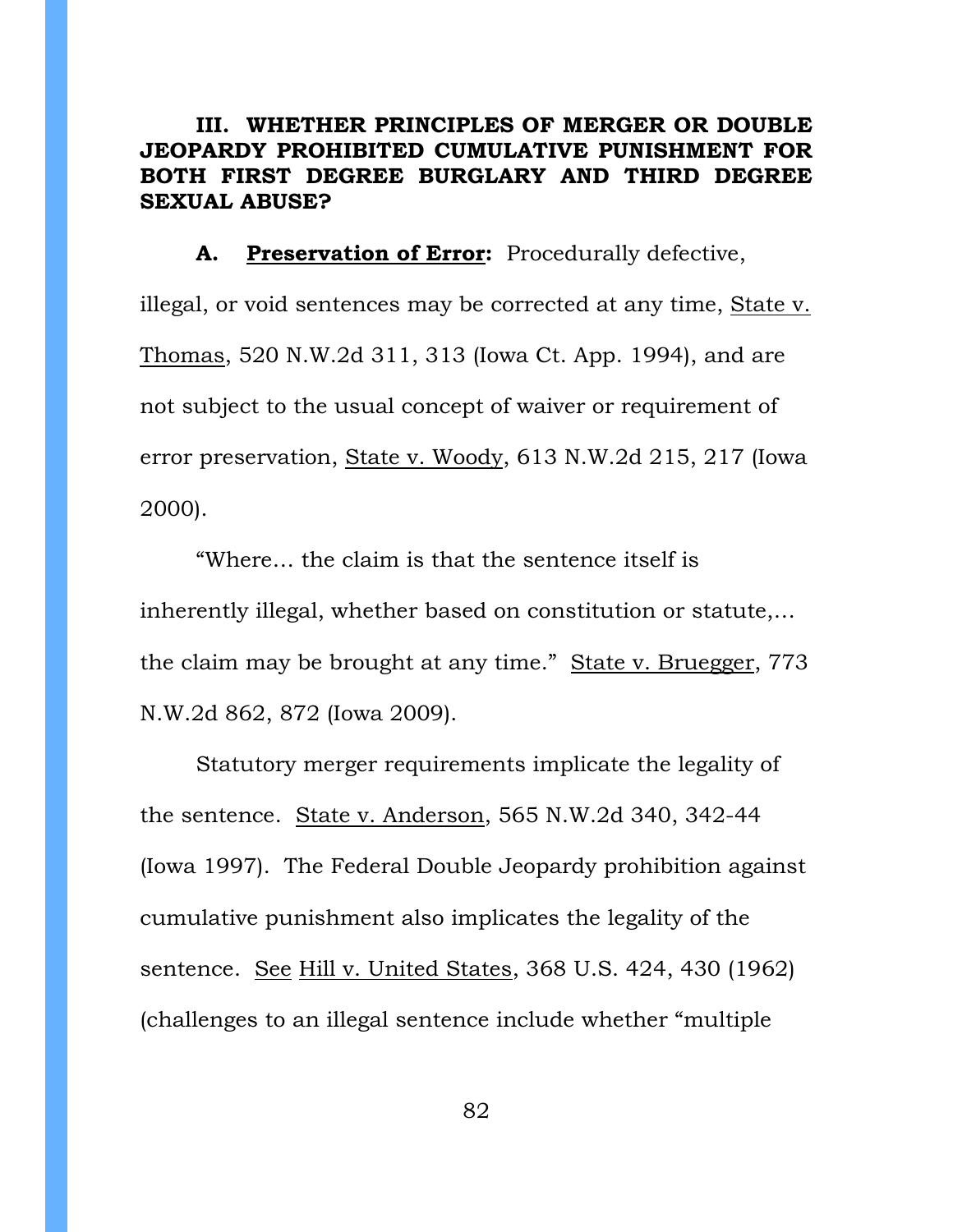terms were… imposed for the same offense, … [or] the terms of the sentence [were]… constitutionally invalid in any other respect.")(accord Bruegger, 773 N.W.2d at 872)(emphasis omitted).[5](#page-82-0) Goodson's claims are thus properly reviewed on appeal despite the absence of an objection before the trial court.

**B. Standard of Review:** Constitutional double jeopardy claims are reviewed de novo, while alleged violations of the merger statute are reviewed for correction of errors at law. State v. Finnel, 515 N.W.2d 41, 43 (Iowa 1994).

**C. Discussion:** The Double Jeopardy Clause of the federal constitution<sup>[6](#page-82-1)</sup> protects against "multiple punishments" for the same offense." Brown v. Ohio, 432 U.S. 161, 165

 $\overline{a}$ 

<span id="page-82-0"></span><sup>5</sup> But see State v. Halliburton, 539 N.W.2d 339, 343 (Iowa 1995)(holding that, in contrast to a statutory merger claim, a constitutional Double Jeopardy claim is not a claim of illegal sentence). While the Iowa Supreme Court's analysis in Bruegger did not overrule this holding explicitly, it did so implicitly.

<span id="page-82-1"></span><sup>6</sup> Unlike the federal constitutional provision, the Iowa constitutional provision prohibits only successive prosecutions after a prior acquittal and does not include the prohibition against cumulative punishment for the same offense. State v. Lindell, 828 N.W.2d 1, 4 (Iowa 2013); Iowa Const. Art. I, § 12.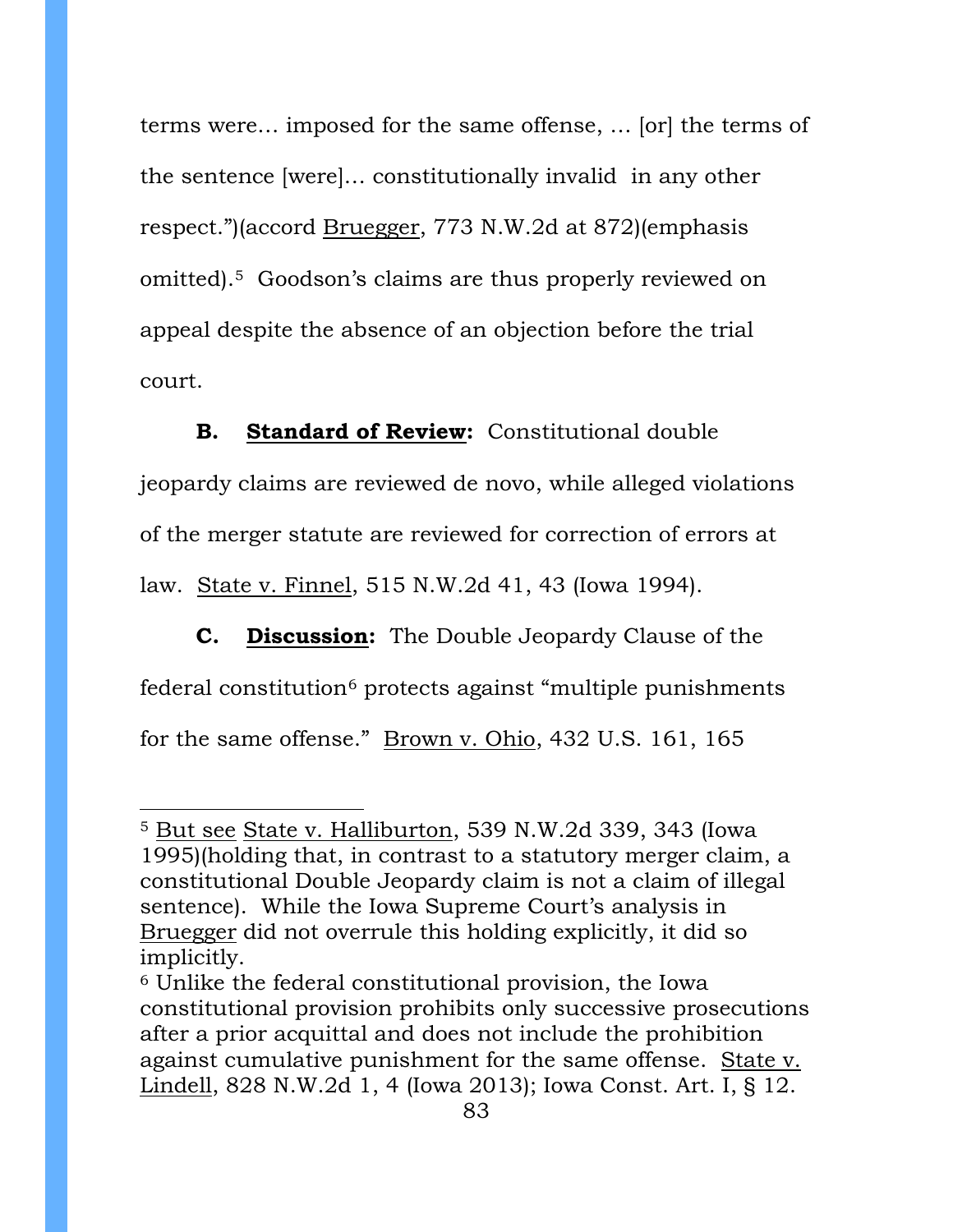(1977). See also U.S. Const. Amend. V ("No person shall… be subject for the same offence to be twice put in jeopardy of life or limb…."). The Double Jeopardy Clause of the federal constitution applies to the states through the Due Process Clause of the Fourteenth Amendment. Benton v. Maryland, 395 U.S. 784, 794 (1969).

Iowa's merger doctrine, expressed in Iowa Code section 701.9 and Iowa Rule of Criminal Procedure 2.6(2), codifies the federal double jeopardy protection against cumulative punishment by providing that a defendant cannot be convicted of both a public offense and an "included" offense. Iowa Code § 701.9; Iowa R. Crim. P. 2.6(2). See also State v. Bullock, 638 N.W.2d 728, 731 (Iowa 2002); Anderson, 565 N.W.2d at 343.

Because section 701.9 codifies double jeopardy protections against cumulative punishment, claims are similarly analyzed under the Double Jeopardy Clause and section 701.9. See Halliburton, 539 N.W.2d at 344. In determining whether merger is required and cumulative punishment is prohibited, a court must first determine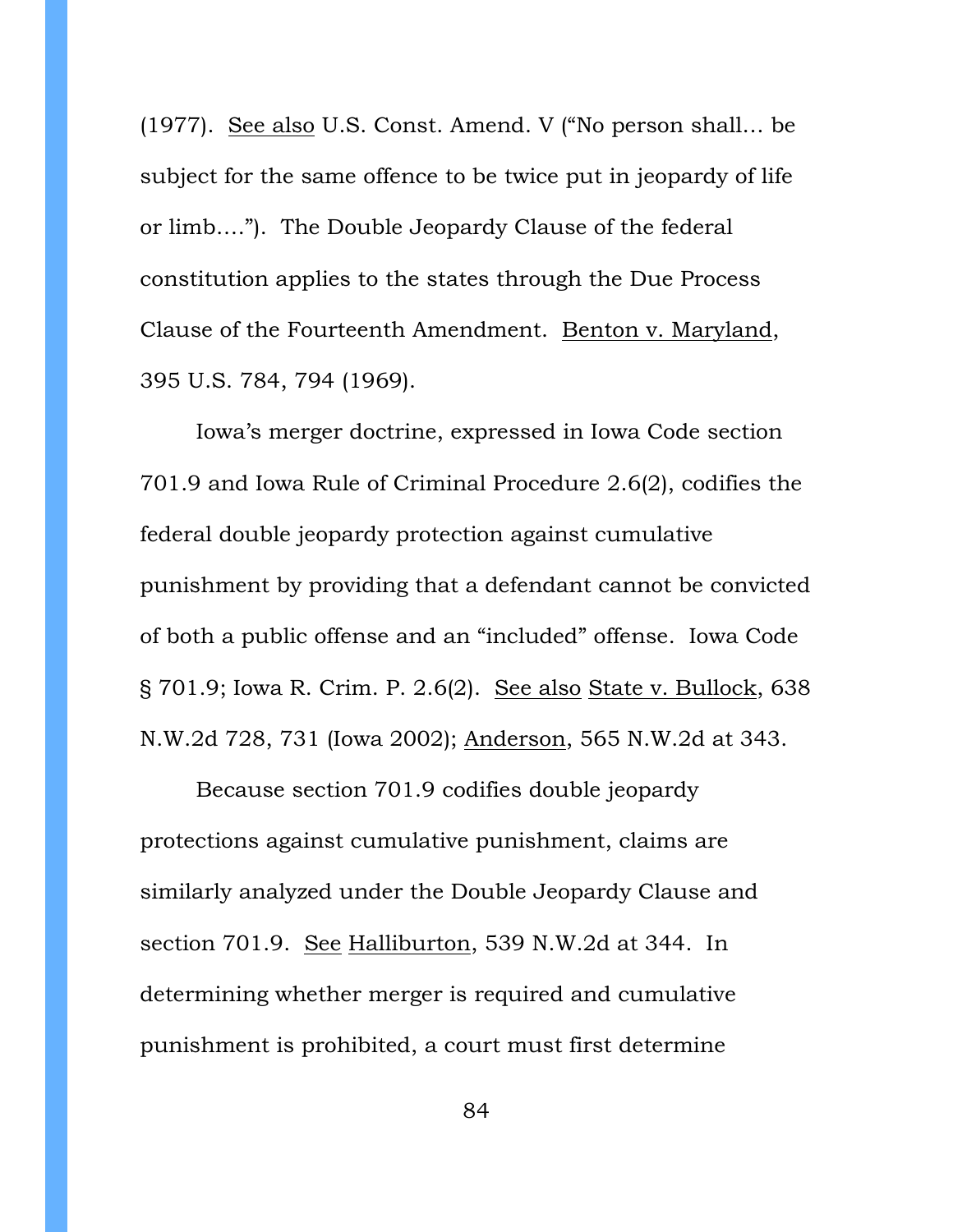whether the crimes the defendant was convicted of "involve the same offense." State v. Lewis, 514 N.W.2d 63, 68-69 (Iowa 1994). This is done by applying the Blockburger v. United States, 284 U.S. 299, 304 (1932) "legal elements test", which test is met if one offense is wholly included in the other. Bullock, 638 N.W.2d at 731-32. If so, the court must then examine whether the legislature intended multiple punishments for the offenses. Id. at 732. See also Halliburton, 539 N.W.2d at 344. Only if legislative intent for multiple punishments is indicated may the offenses may be punished separately even though they meet the Blockburger test for lesser-included offenses. Bullock, 638 N.W.2d at 732.

Under the Blockburger legal elements test, if "[a]ll the essential legal elements of [one offense] are included in the legal elements of the [other] offense", the former is an included offense of the latter. State v. Lange, 495 N.W.2d 105, 107 (Iowa 1992). In applying the legal elements test, a court takes into consideration the manner in which the State chose to charge and prosecute each offense. If, under the applicable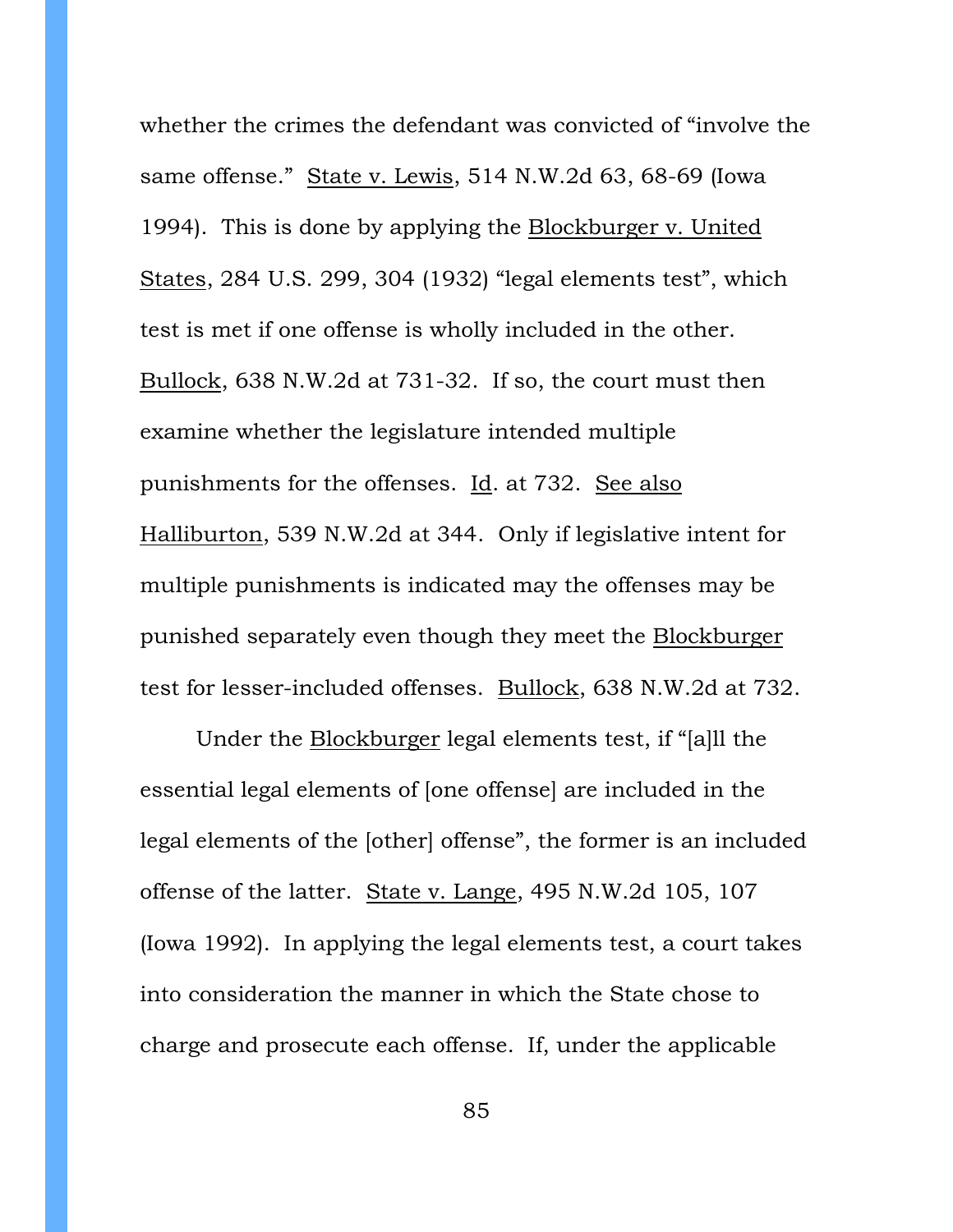statute, a "greater offense is defined alternatively and the State charges both alternatives, the test for included offenses must be applied to each alternative" charged. State v. Hickman, 623 N.W.2d 847, 851 (Iowa 2001).

In the present case, the offense of First Degree Burglary

was marshalled to the jury as follows:

As it relates to Count 1, the State must prove all of the following elements of Burglary in the First Degree:

1. On or about the 23rd day of December, 2016, the defendant broke or entered into [address], Waterloo, Iowa.

2. The residence was an occupied structure as defined in Instruction No. 27.

3. One or more persons were present in the occupied structure.

4. The defendant:

a. did not have permission or authority to break or enter into the residence, or

b. did not have permission or authority to remain in the residence, or

c. The defendant's permission or authority to remain in the residence had ended.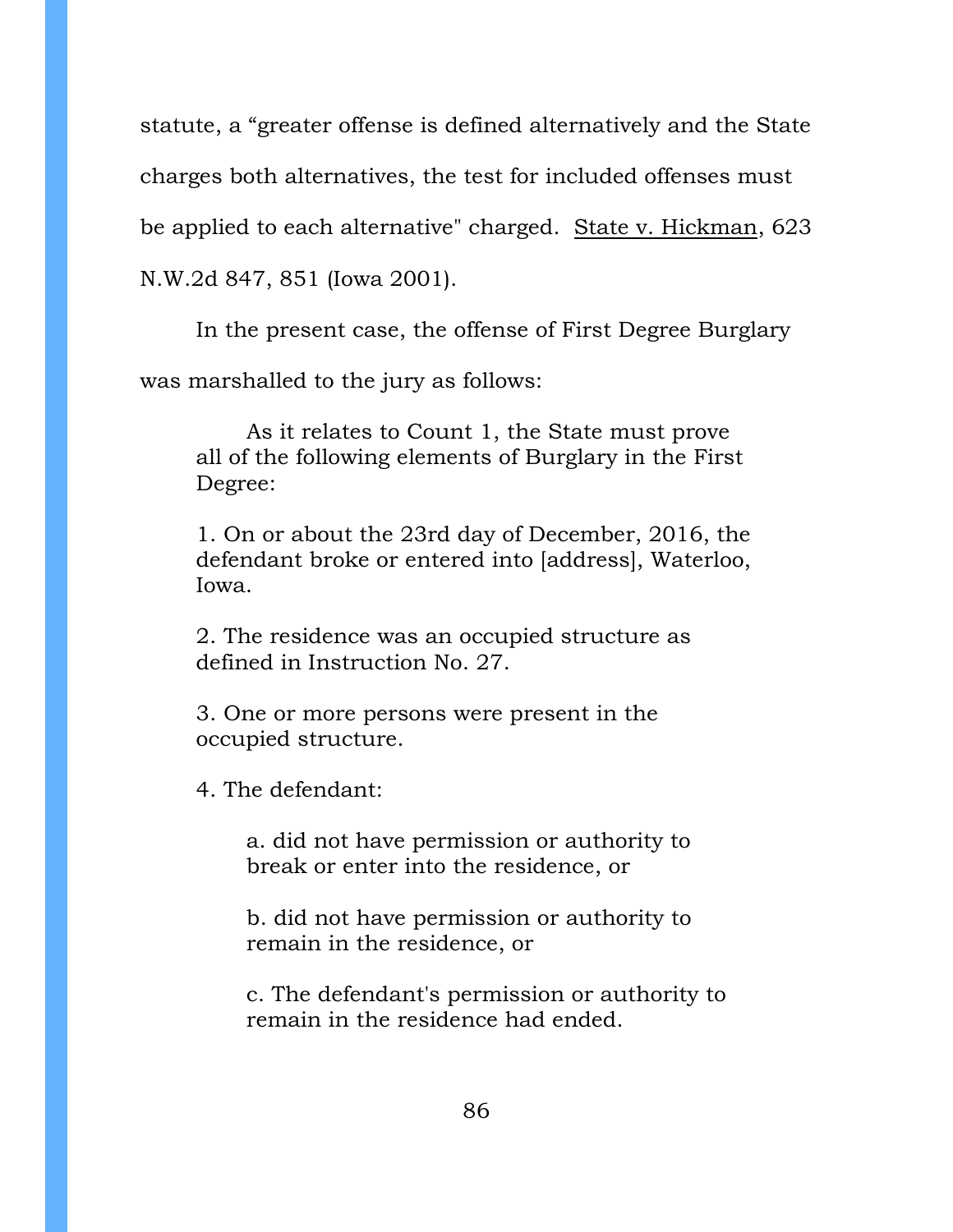5. The defendant did so with the specific intent to commit an assault as defined in instruction 29.

6. During the incident:

a. The defendant intentionally or recklessly inflicted bodily injury as defined in instruction 30 on Annie Thomas, or

# *b. The defendant performed or participated in a sex act as defined in instruction 38 with Annie Thomas which would constitute sexual abuse as defined in instruction 36.*

If the State has proved all of the elements the defendant is guilty of Burglary in the First Degree. If the State has failed to prove any one of the elements, the defendant is not guilty of Burglary in the First Degree and you will then consider the charge of Attempted Burglary in the First Degree explained in Instruction No. 20.

(Instruct.19)(App. p. 17)(emphasis added).

In referring to "instruction 36", element 6b of the

Burglary instruction directly incorporates the marshalling

instruction for the Third Degree Sexual Abuse count, which

states:

As it relates to Count 4, the State must prove both of the following elements of Sexual Abuse in the Third Degree:

1. On or about the 23rd day of December, 2016, the defendant performed a sex act with Annie Thomas.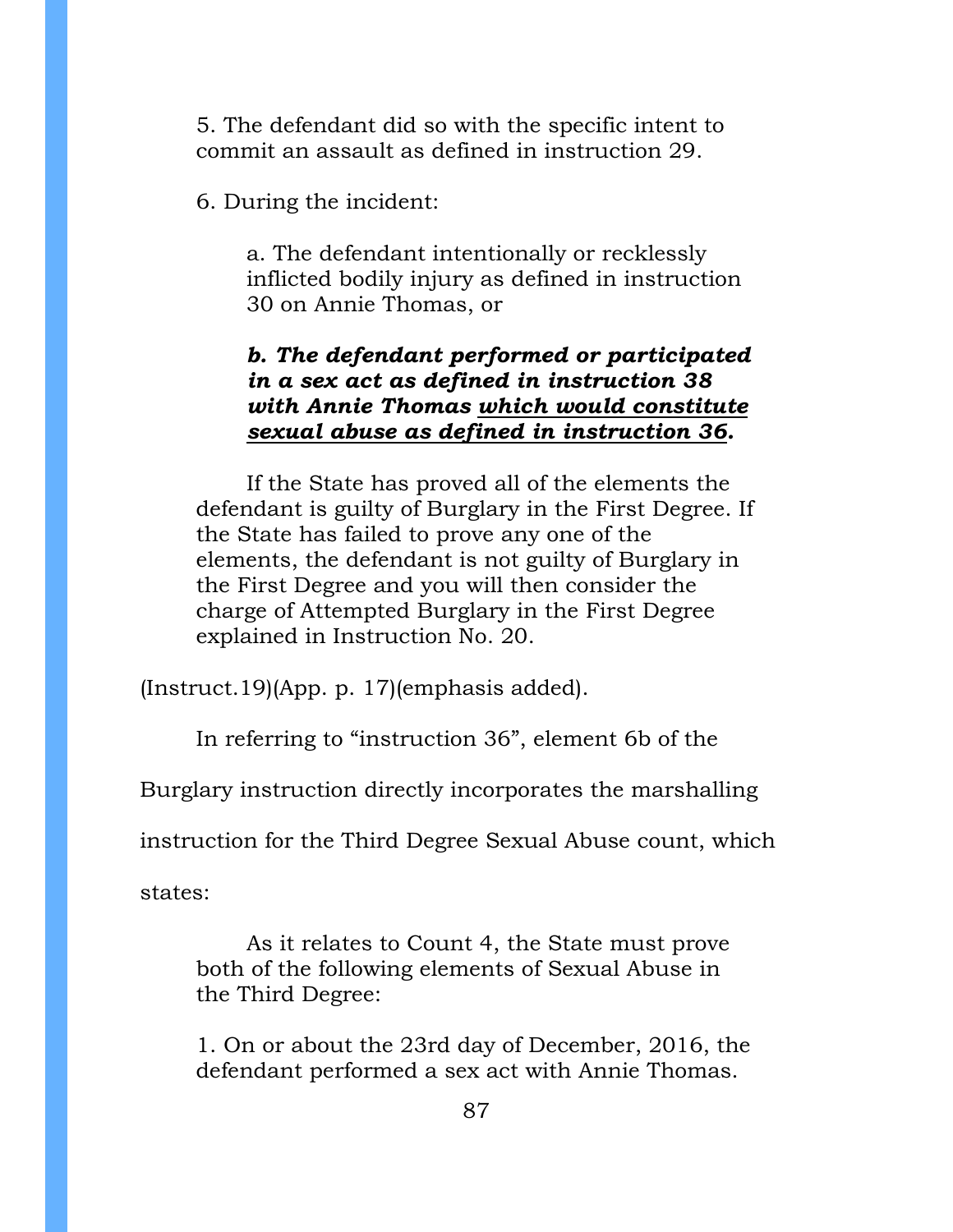2. The defendant performed the sex act by force or against the will of Annie Thomas.

If the State has proved both of the elements, the defendant is guilty of Sexual Abuse in the Third Degree. If the State has failed to prove either one of the elements, the defendant is not guilty of Sexual Abuse in the Third Degree and you will then consider the charge of Assault with Intent to Commit Sexual Abuse as explained in Instruction No. 37.

#### (Instruct.36)(App. p. 20).

The offense of Third Degree Sexual Abuse (defined in instruction 36) was necessarily included in element 6b of the Burglary offense as charged and submitted to the jury. See (Jury Instruction 19, at element 6b)("The defendant performed or participated in a sex act… with Annie Thomas which would constitute sexual abuse as defined in instruction 36.") (emphasis added). The legal elements test is thus satisfied. Compare Bullock, 638 N.W.2d at 732-33 (elements test not satisfied for merger of First Degree Burglary and *Second* Degree Sex Abuse; *Second* Degree Sex Abuse requires an element not required for First Degree Burglary – either display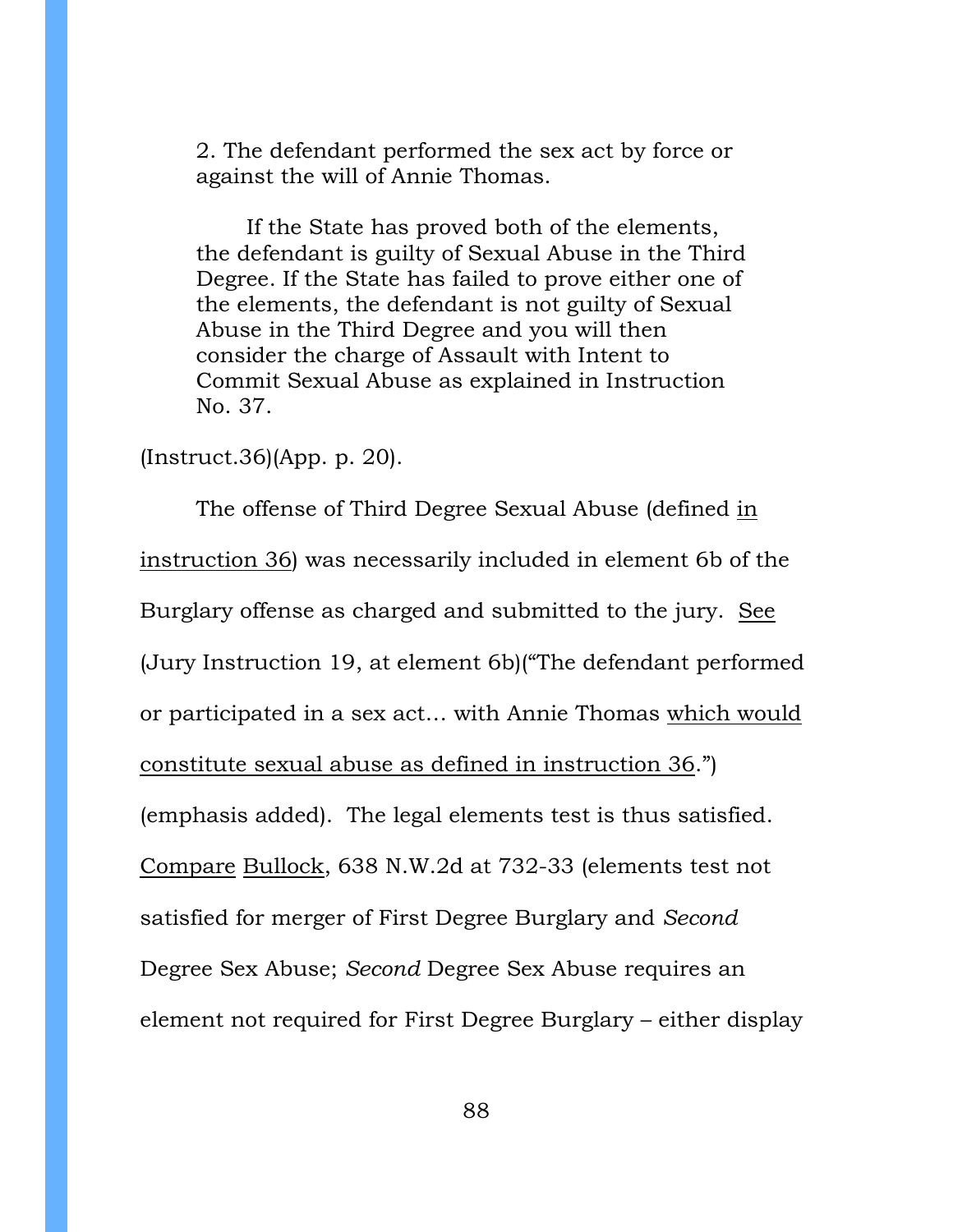of a dangerous weapon or use/threat of force creating substantial risk of death or serious injury).

Where the legal elements test is satisfied, the two charged offenses are considered to be the "same" offense for purposes of double jeopardy and merger. Lewis, 514 N.W.2d at 68-69; Halliburton, 539 N.W.2d at 344. A court must thus determine whether the legislature "clearly indicated" an intent to impose "multiple punishments for the 'same offense.'" Lewis, 514 N.W.2d at 69. Absent a finding of such legislative intent, imposition of separate punishments for the two offenses violates double jeopardy and merger principles. Anderson, 565 N.W.2d at 342-44; State v. Mapp, 585 N.W.2d 746, 749 (Iowa 1998).

While Iowa Appellate Courts have never directly considered the cumulative punishment issue in the context of the two offenses here (First Degree Burglary, and Third Degree Sexual Abuse), appellate courts *have* concluded merger is appropriate as to First Degree Burglary and Assault with Intent to Commit Sex Abuse. Anderson, 565 N.W.2d at 343–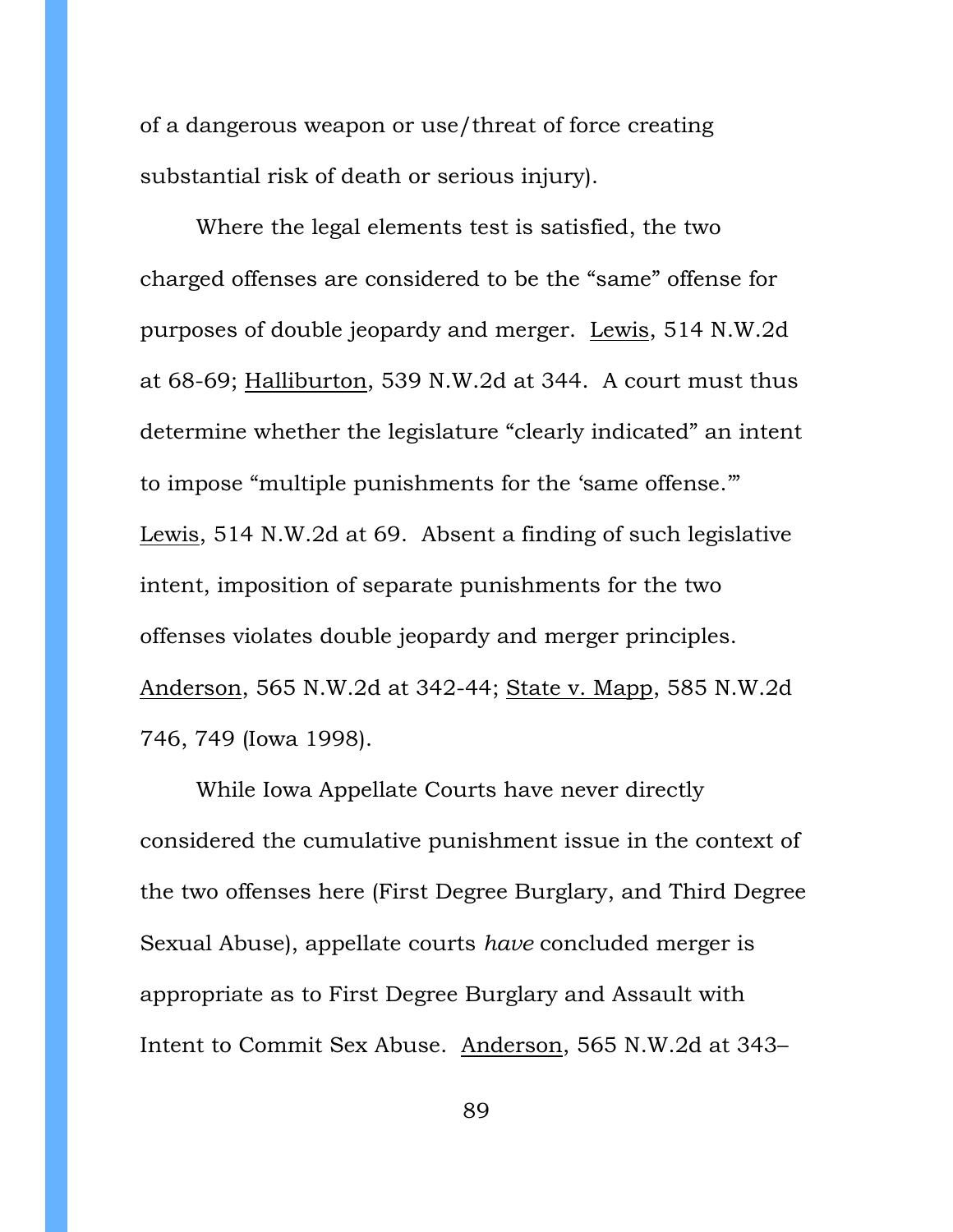44 (concluding assault with intent to commit sexual abuse resulting in bodily injury merges with first degree burglary, even after specifically referencing Halliburton rule that merger would not be required if legislature intended multiple punishments). See also State v. Jandreau, 846 N.W.2d 529 (Iowa Ct. App. 2014)(finding convictions for first degree burglary and assault with intent to commit sexual abuse should merge); State v. Kolberg, No. 10–1535, 2011 WL 3116959, at \*2-4 (Iowa Ct. App. July 27, 2011)(same). It has also been held that First and Second Degree Sexual Abuse merge into First Degree Kidnapping. See Bullock, 638 N.W.2d at 733 (citing State v. Morgan, 559 N.W.2d 603, 611 (Iowa 1997), and State v. Whitfield, , 315 N.W.2d 753, 755 (Iowa 1982)).

Nothing in the language of statutes governing the offenses at issue in the present case evidence a clear legislative intent to authorize multiple punishment for these particular offenses. See Iowa Code § 713.3 (First Degree Burglary); § 709.4 (Third Degree Sexual Abuse).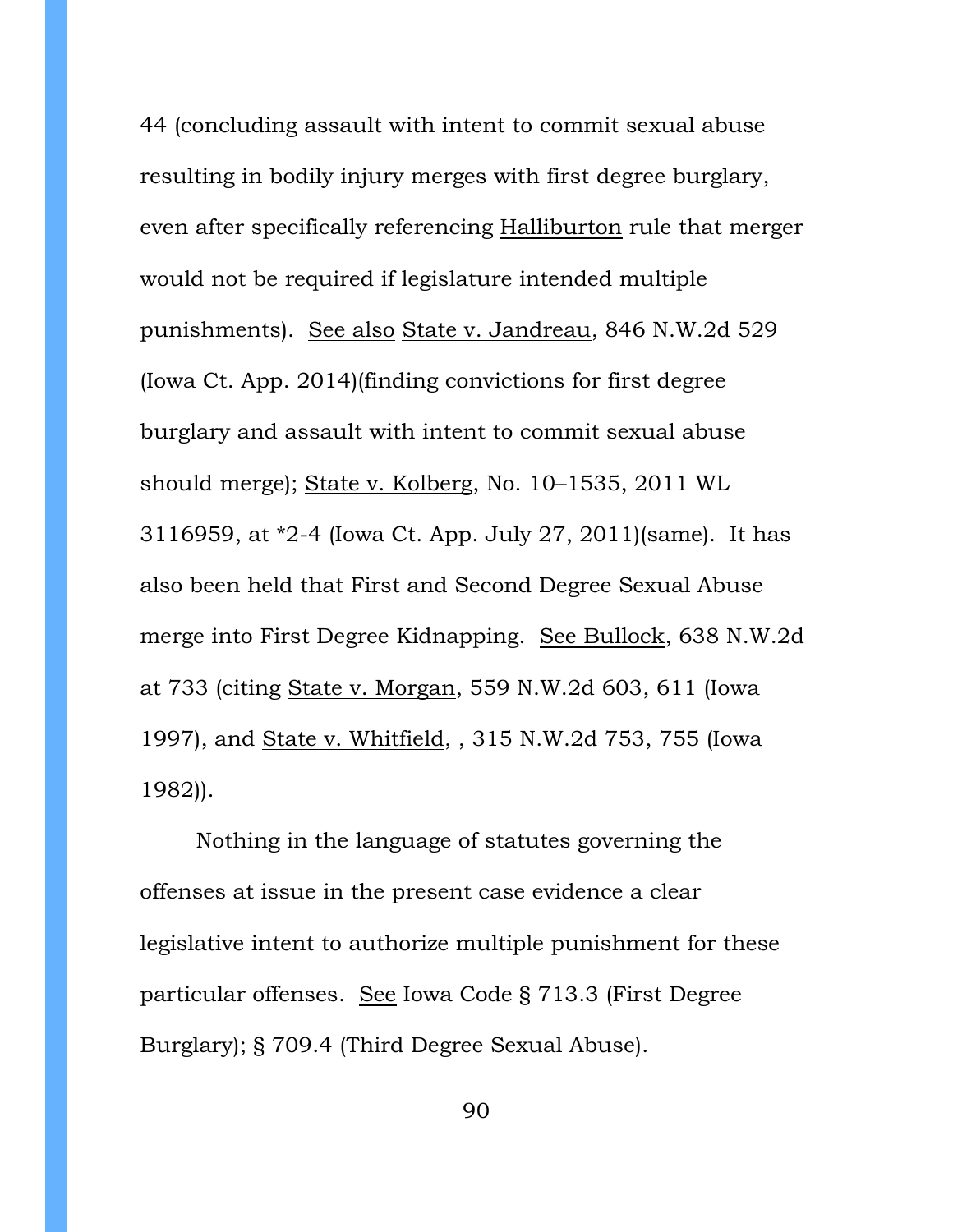Defendant acknowledges that in State v. West, 924 N.W.2d 502, 511 (Iowa 2019), our Supreme Court interpreted prior caselaw to "stand for the proposition that where the greater offense has a penalty that is not in excess of the lesser included offense, a legislative intent to permit multiple punishments arises" because "[o]therwise, there would be little point to the greater offense." But the present case is distinguishable. The offense of Third Degree Sexual Abuse generally carries a lesser penalty than the offense of First Degree Burglary. This is thus not a case where "there would never be a reason to charge a defendant with the greater offense." West, 924 N.W.2d at 510 (discussing Halliburton rationale). It is only when the Sex Abuse offense is enhanced under section § 901A.2(3) due to a prior offense that the penalty for the Sex Abuse offense grows. This enhancement is based on *the offender* and not the underlying crime itself. As our Supreme Court has previously recognized, recidivist sentencing statutes are irrelevant to double jeopardy analysis, which analysis focuses on the underlying offenses rather than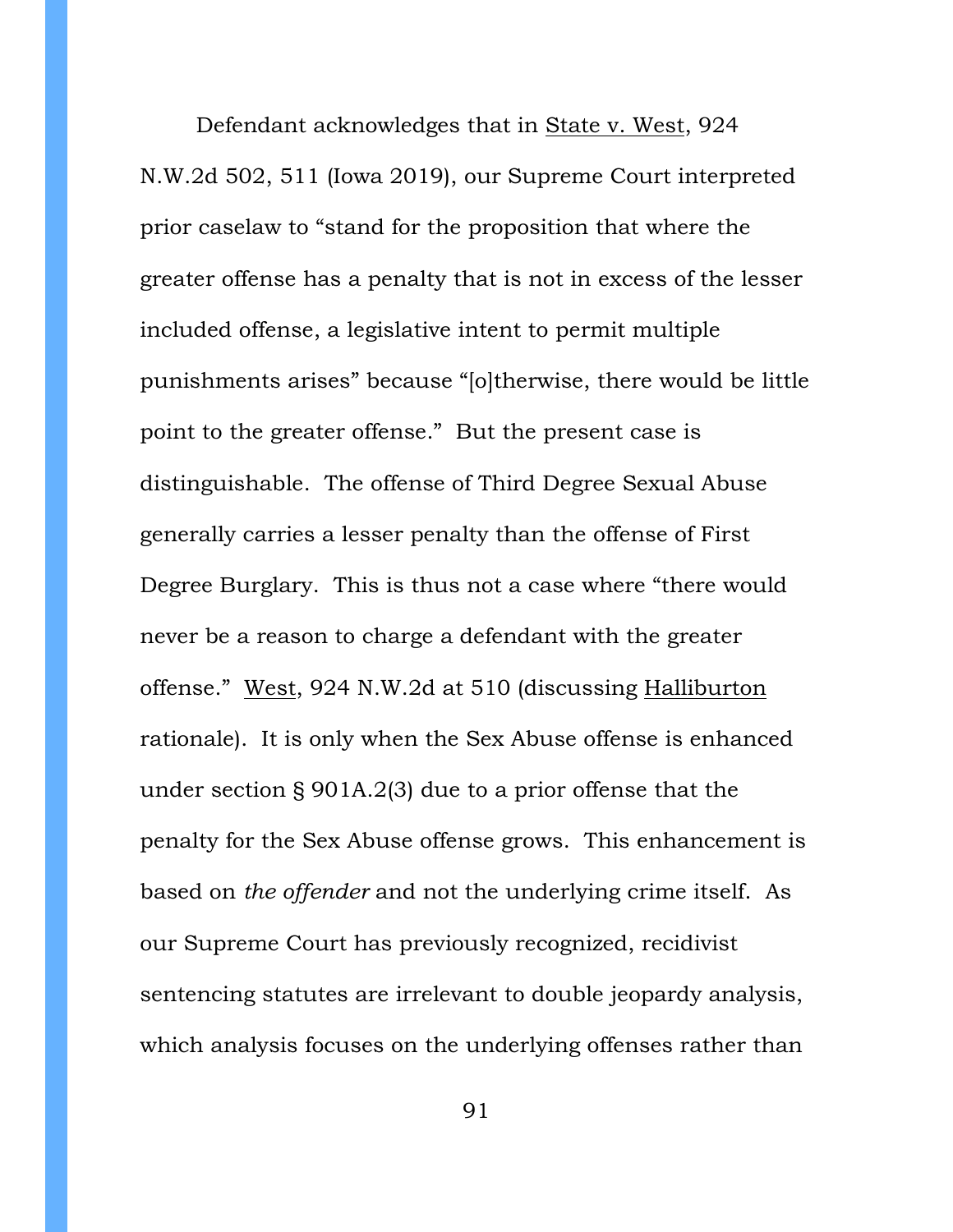the enhanced sentence predicated on the existence of prior convictions. See State v. Tobin, 333 N.W.2d 842, 845 (Iowa 1983). See also State v. Klemme, No. 10-0859, 2011 WL 2112463, at \*4 (Iowa Ct. App. May 25, 2011)("…[S]entence enhancements do not create a separate crime."; citing State v. Woody, 613 N.W.2d 215, 217 (Iowa 2000)).

Merger and combining of convictions (under both statutory merger and double jeopardy principles) is therefore required, and the district court herein entered an illegal sentence in failing to merge or combine the offenses. Hickman, 623 N.W.2d at 851. The proper remedy is to vacate the conviction and sentence for the Third Degree Sexual Abuse count. See Whitfield, 315 N.W.2d at 755 (affirming defendant's conviction on the greater offense but reversing conviction on lesser included offense); Mapp, 585 N.W.2d at 749 (same).

Alternatively, if this Court concludes the higher punishment for the Third Degree Sex Abuse offense (based on the prior-offense enhancement) actually renders it the 'higher'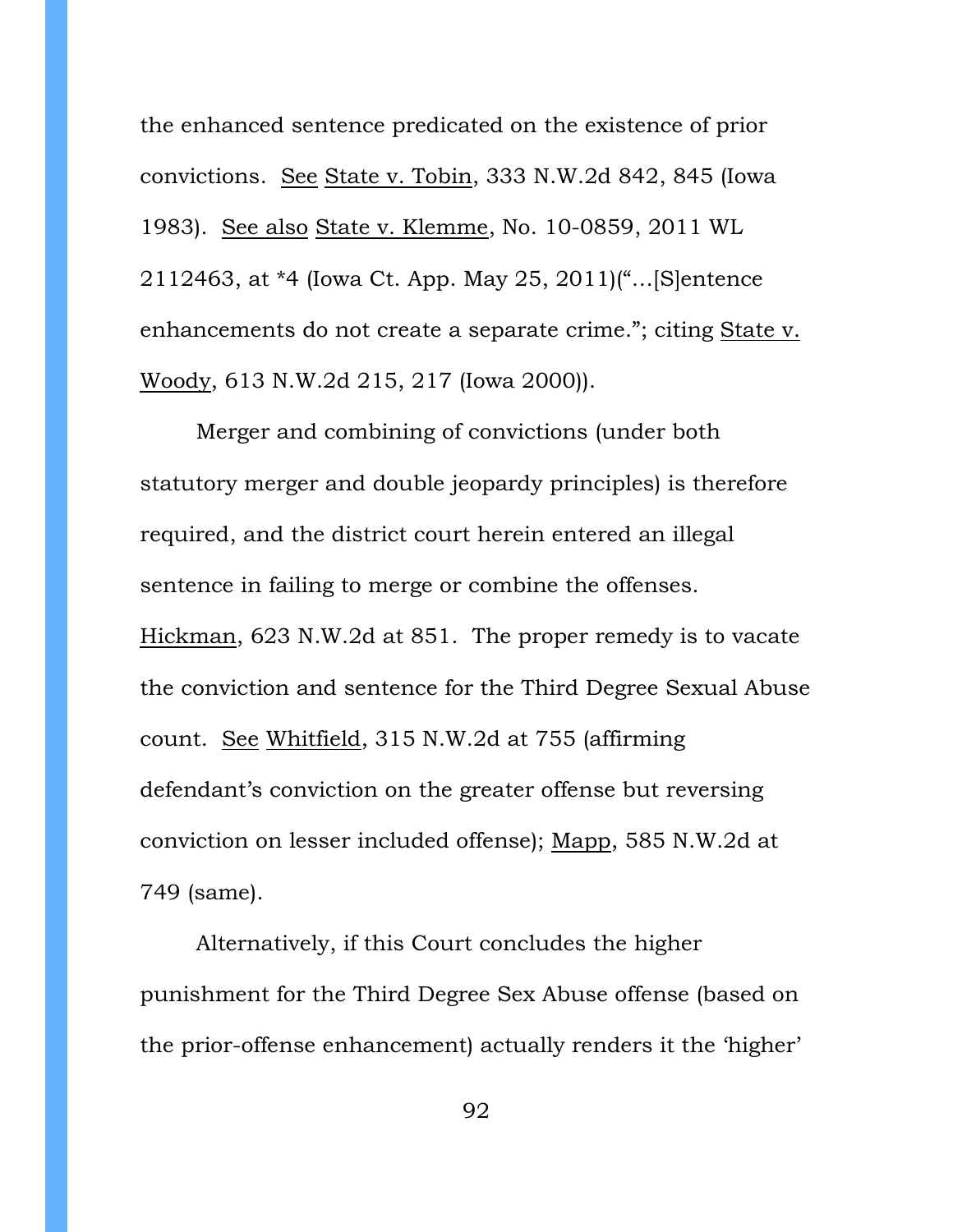offense, then the proper remedy is to vacate the conviction and sentence for First Degree Burglary. See Whitfield, 315 N.W.2d at 755 (affirming defendant's conviction on the greater offense but reversing conviction on lesser included offense); Mapp, 585 N.W.2d at 749 (same).

**D. Conclusion:** Goodson respectfully requests this Court vacate his judgment and sentence for the Third Degree Sexual Abuse count.

## **IV. THE DISTRICT COURT ENTERED AN ILLEGAL SENTENCE IN SPECIFYING THE DURATION OF GOODSON'S SEX OFFENDER REGISTRY OBLIGATION.**

**A. Preservation of Error:** Void, illegal, or procedurally defective sentences may be corrected on appeal even absent an objection before the trial court. State v. Lathrop, 781 N.W.2d 288, 292-93 (Iowa 2010); Iowa R. Crim. P. 2.24(5)(a).

**B. Standard of Review:** Illegal sentence claims are reviewed for errors at law. State v. Sisk, 577 N.W.2d 414, 416 (Iowa 1998).

**C. Discussion:** The sentencing court directed Goodson to register as a sex offender for a lifetime duration. See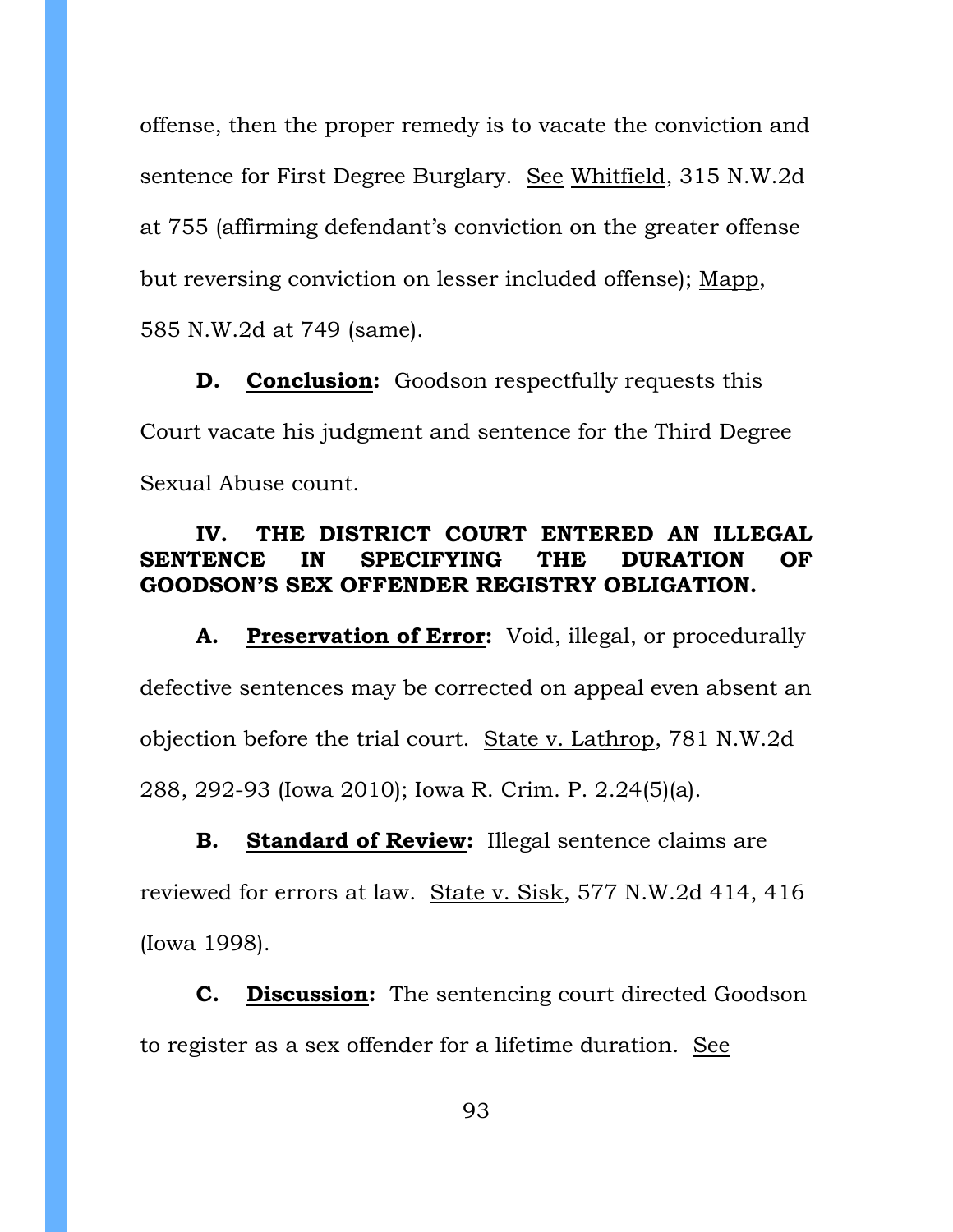(Sent.Tr. p.20 L.14-18)("There is also a requirement that you be required to register as a sex offender and that you pay a \$250 civil assessment and under 903B.1 there is a *lifetime registration* requirement as well.")(emphasis added); (Sentence, ¶2)(App. p. 41)(imposing "903B.1 *lifetime registry* on sex abuse registry")(emphasis added).

The district court entered an unauthorized and illegal sentence in specifying the duration of Goodson's registry obligation.

A sentencing court lacks authority to determine the duration of the defendant's future registration. Barker v. Iowa Department of Public Safety, 922 N.W.2d 581, 586-87 (Iowa 2019) (citing State v. Bullock, 638 N.W.2d 728, 735 (Iowa 2002)). "…[T]he determination of the length of any required registration is an administrative decision initially committed to the Department of Public Safety." Bullock, 638 N.W.2d at 735. "…[T]herefore…the sentencing court was without authority to determine the length of any future registration by the defendant." Id.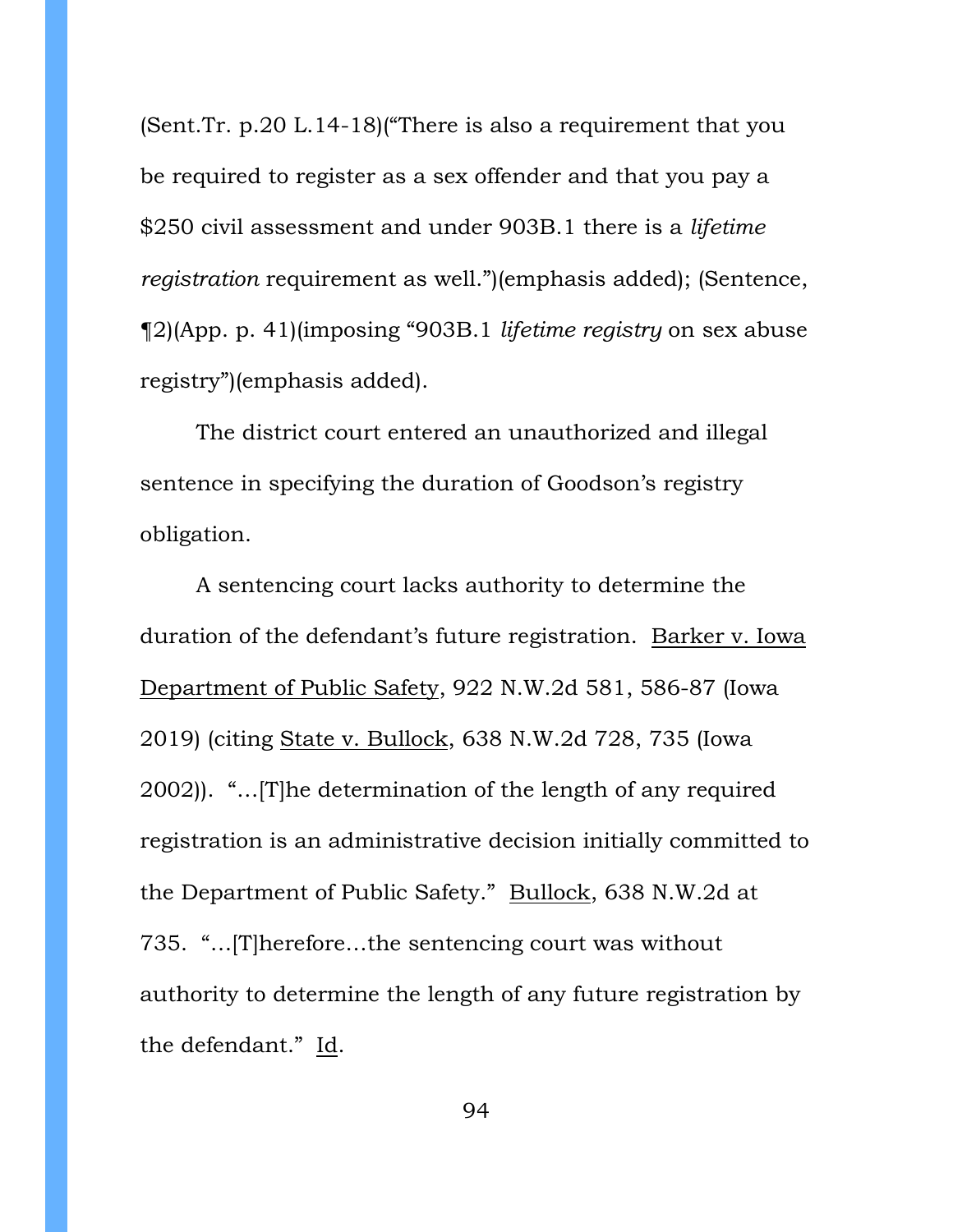Compare State v. Melick, No. 03-0234, 2004 WL 241530, at \*1 (Iowa Ct. App. Feb. 11, 2004). In Melick, nothing in district court's order directing defendant to register "as required by statute" could be read to "requir[e] [Defendant] to register as a sex offender for the rest of his life or for any other specific length of time". Melick, 2004 WL 241530, at \*1. Therefore, that "sentence did not exceed the authority of the district court." Id. In contrast, the district court in the present case did specify a "specific length of time" for the registry obligation – for life. Id. In doing so, the district court "exceed[ed] [its] authority", entering an unauthorized and illegal sentence. Id.

The portion of the sentencing order specifying the duration of Goodson's registration obligation ("lifetime registry") should be vacated, and a corrected sentencing order should be entered which omits to specify any duration of an obligation to register. See Bullock, 638 N.W.2d at 735 (Following resentencing, "The court's sentencing order shall not include any determination of the defendant's responsibility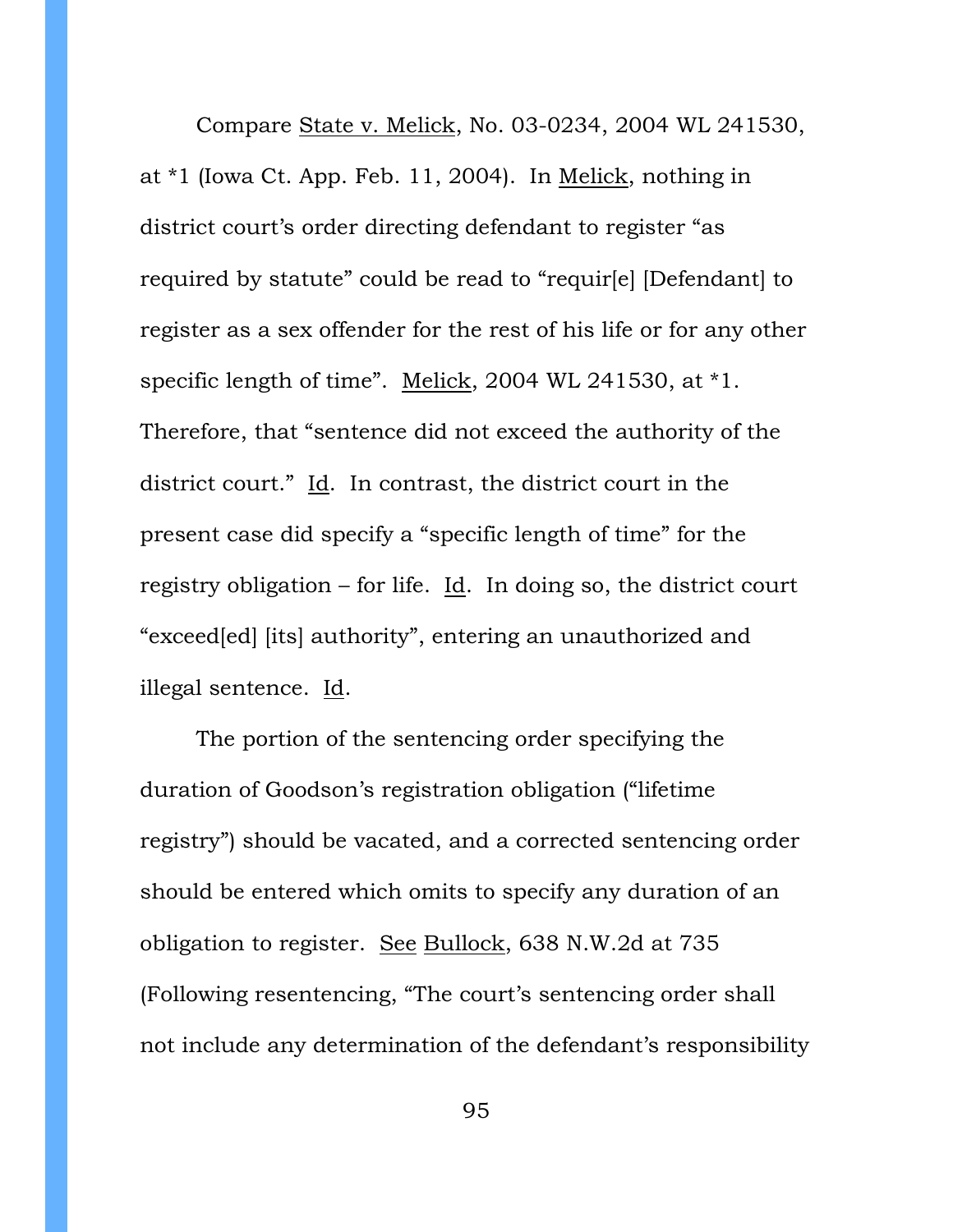to register as a sex offender."); Barker, 922 N.W.2d at 586-87 (In Bullock, 638 N.W.2d at 735 "[w]e vacated the defendant's sentence because the sentencing court lacked authority to determine the duration of the defendant's future registration.").

**D. Conclusion:** Goodson respectfully requests that the portion of the sentencing order specifying the duration of the registration obligation ("lifetime registry") should be vacated, and a corrected sentencing order should be entered which omits to specify any duration of an obligation to register.

#### **ORAL SUBMISSION**

Counsel requests to be heard in oral argument.

#### **ATTORNEY'S COST CERTIFICATE**

The undersigned, hereby certifies that the true cost of producing the necessary copies of the foregoing Brief and Argument was \$3.75, and that amount has been paid in full by the Office of the Appellate Defender.